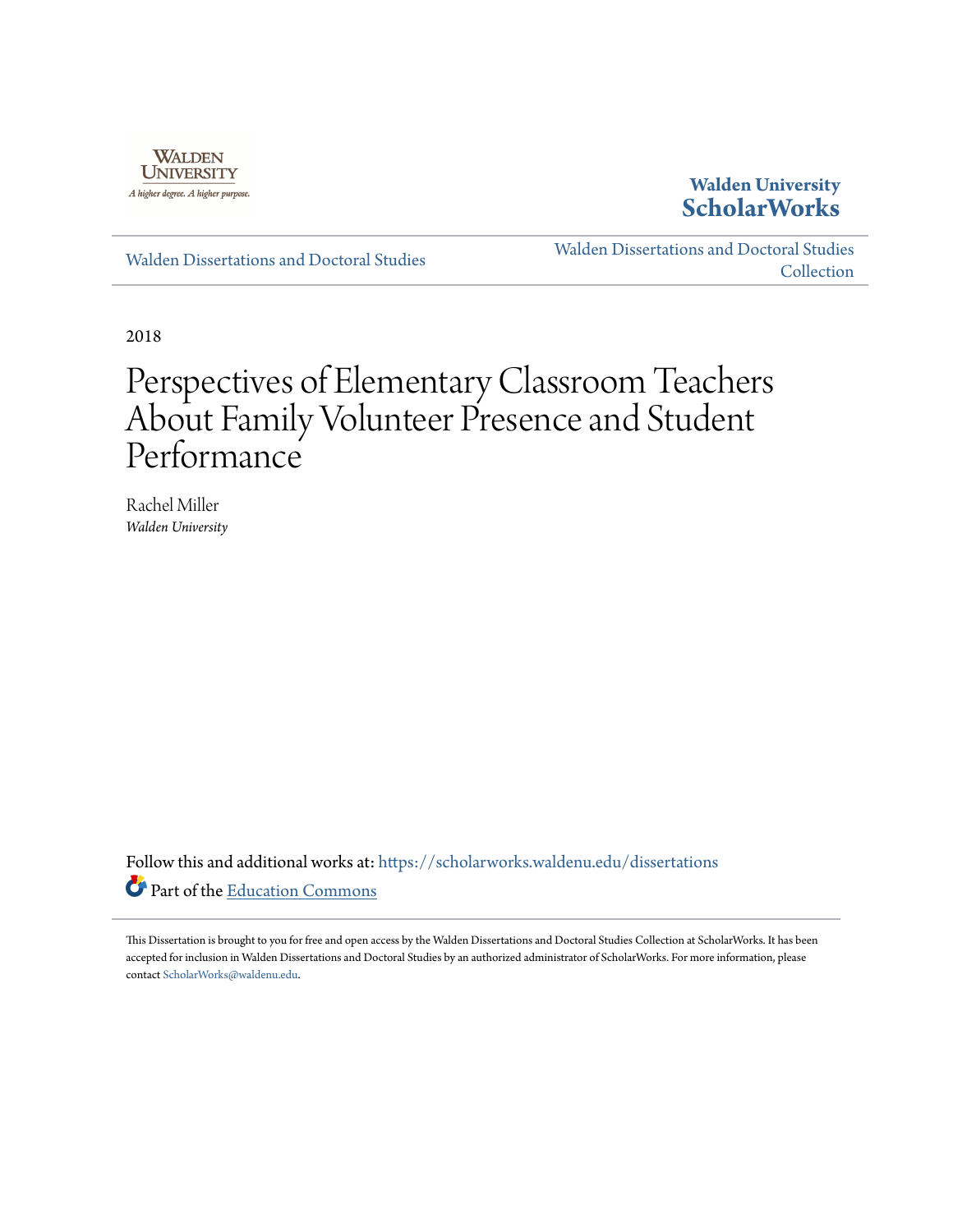## **Walden University**

College of Education

This is to certify that the doctoral dissertation by

Rachel Elisabeth Miller

has been found to be complete and satisfactory in all respects, and that any and all revisions required by the review committee have been made.

Review Committee Dr. Alan Seidman, Committee Chairperson, Education Faculty Dr. Christina Dawson, Committee Member, Education Faculty Dr. Laurie Bedford, University Reviewer, Education Faculty

> Chief Academic Officer Eric Riedel, Ph.D.

> > Walden University 2018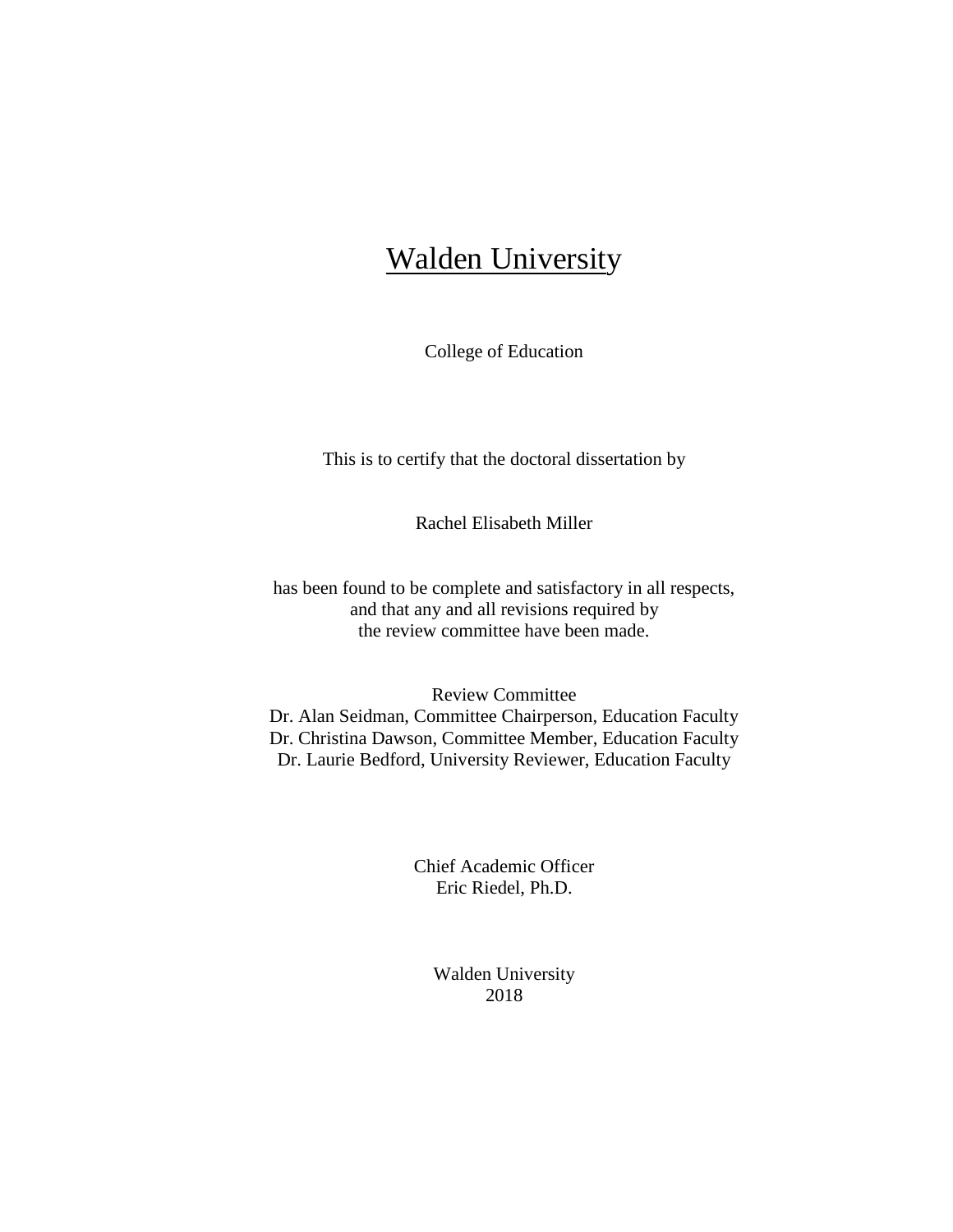Abstract

Perspectives of Elementary Classroom Teachers About Family Volunteer Presence and Student Performance

by

Rachel Elisabeth Miller

MA, University of Cincinnati, 2010

BS, Miami University, 2006

Dissertation Submitted in Partial Fulfillment

of the Requirements for the Degree of

Doctor of Philosophy

Leadership, Policy, and Change in Education

Walden University

August 2018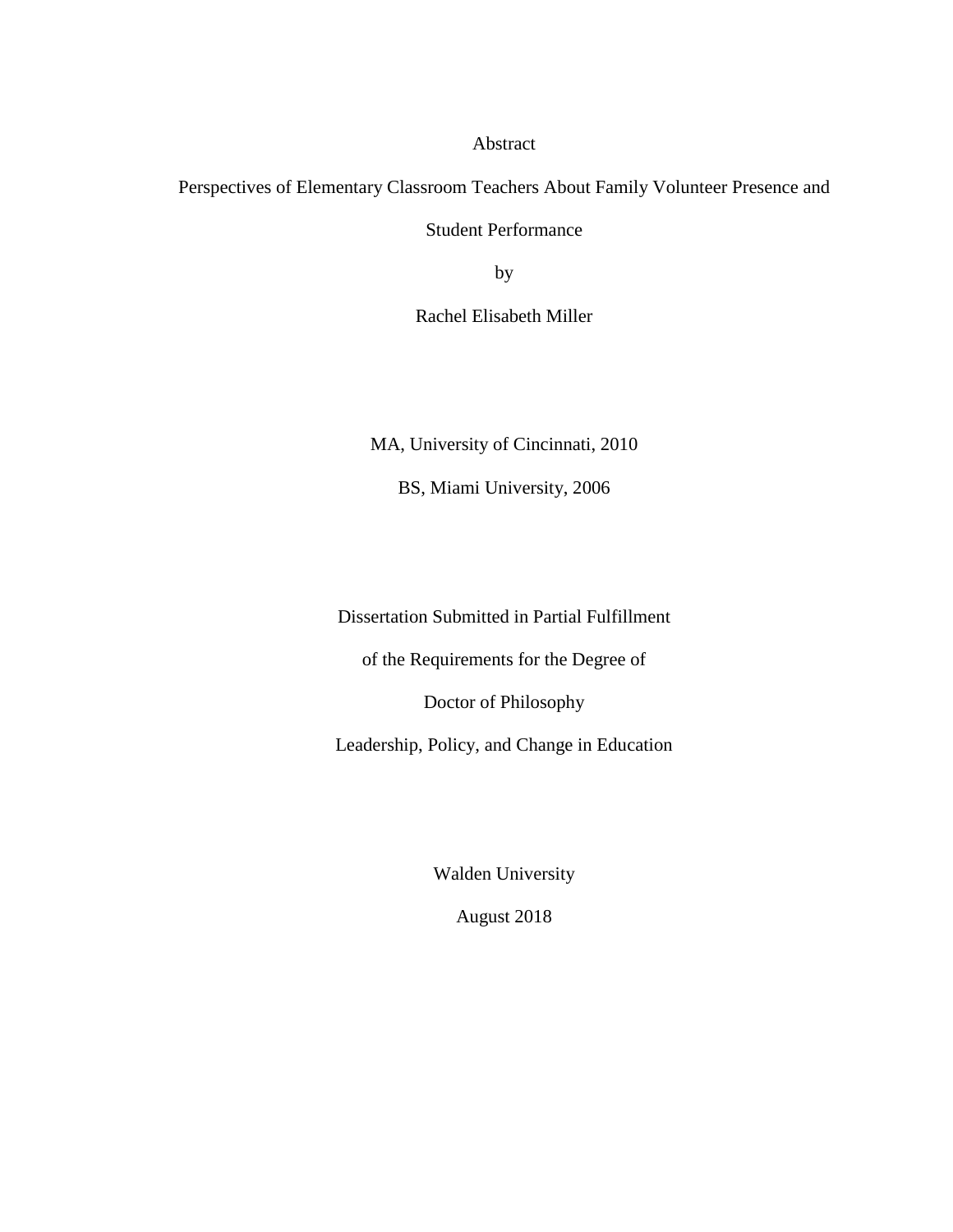#### **Abstract**

While researchers have explored various aspects of the family volunteer presence in the classroom, little is known pertaining to the perceptions of teachers regarding this phenomenon, specifically as it relates to fifth grade student reading comprehension. The purpose of this study was to explore teachers' perceptions of family volunteers' presence and its influence on fifth grade student reading comprehension. The works of Patton and of Epstein informed this study. The research questions explored teachers' perception of benefits and challenges of the family volunteers' presence. Data were collected via interviews with 8 experienced fifth grade teachers who have worked with a family volunteers in the classroom for at least 1 school year. Interpretive phenomenological analysis of these data revealed that despite some challenges teachers perceived the family volunteer presence positively. Teachers indicated they wanted additional professional development regarding family volunteers and how to enhance relationships with them. Teachers expressed interest in orientations with family volunteers and suggested targeting older members of the families, perhaps grandparents, because these members were more available to be in the classrooms. They recommended more preparation for new teachers about working with classroom volunteers. These findings are relevant to positive social change as they can inform better practices and decisions regarding the use of family volunteers in the classroom to support student reading comprehension goals*.*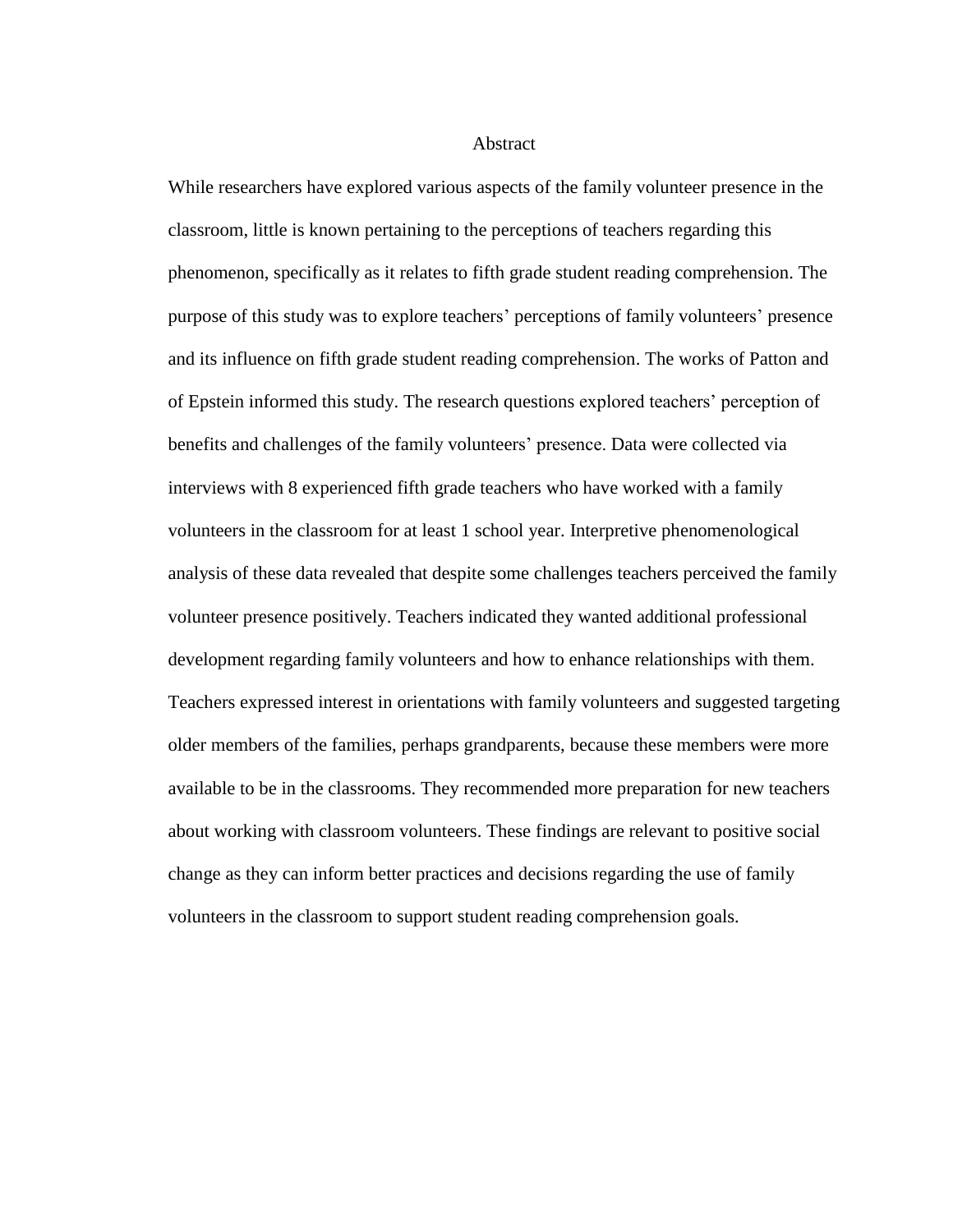## Perspectives of Elementary Classroom Teachers About Family Volunteer Presence and

Student Performance

by

Rachel Elisabeth Miller

MA, University of Cincinnati, 2010

BS, Miami University, 2006

Dissertation Submitted in Partial Fulfillment

of the Requirements for the Degree of

Doctor of Philosophy

Leadership, Policy, and Change in Education

Walden University

August 2018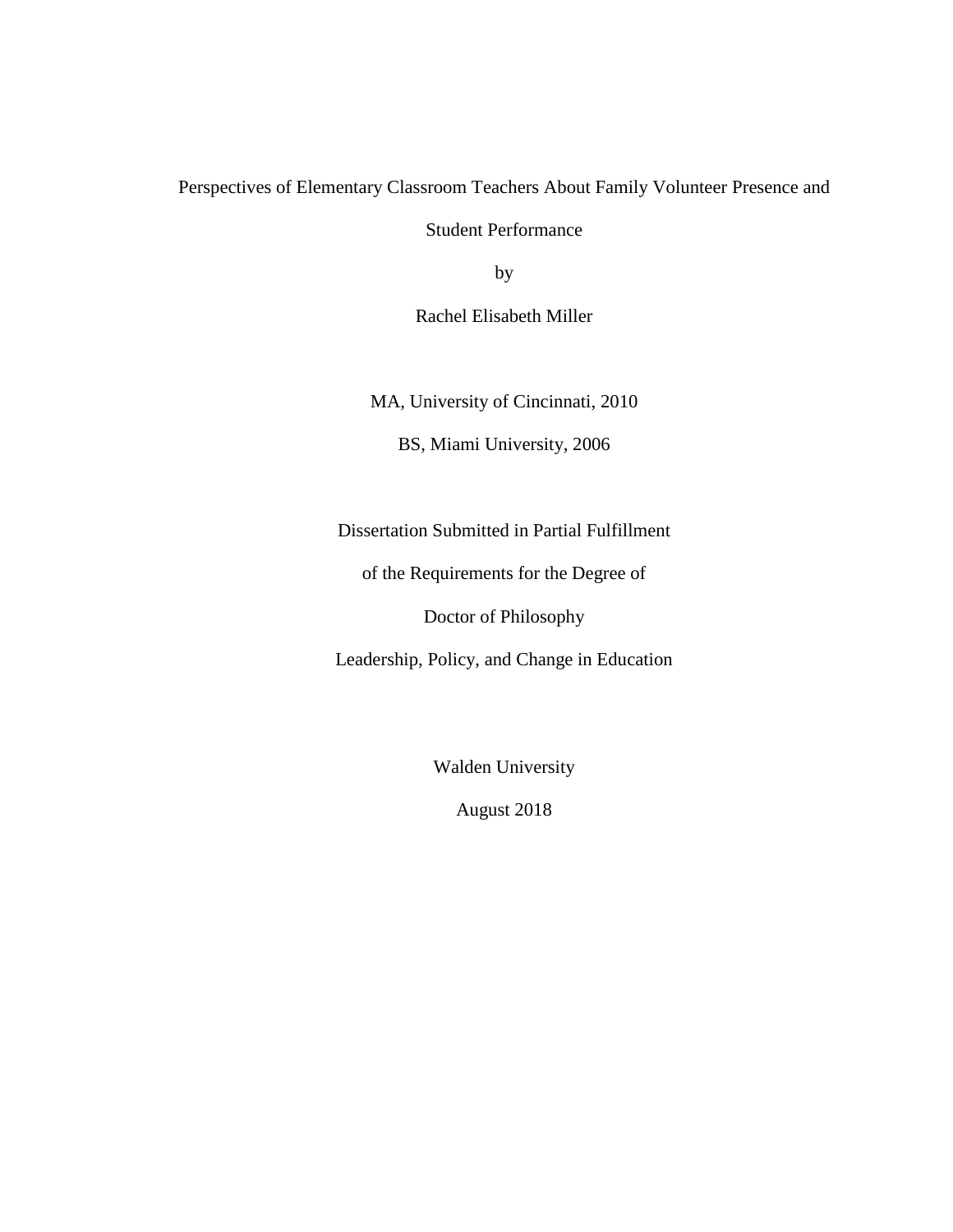## Table of Contents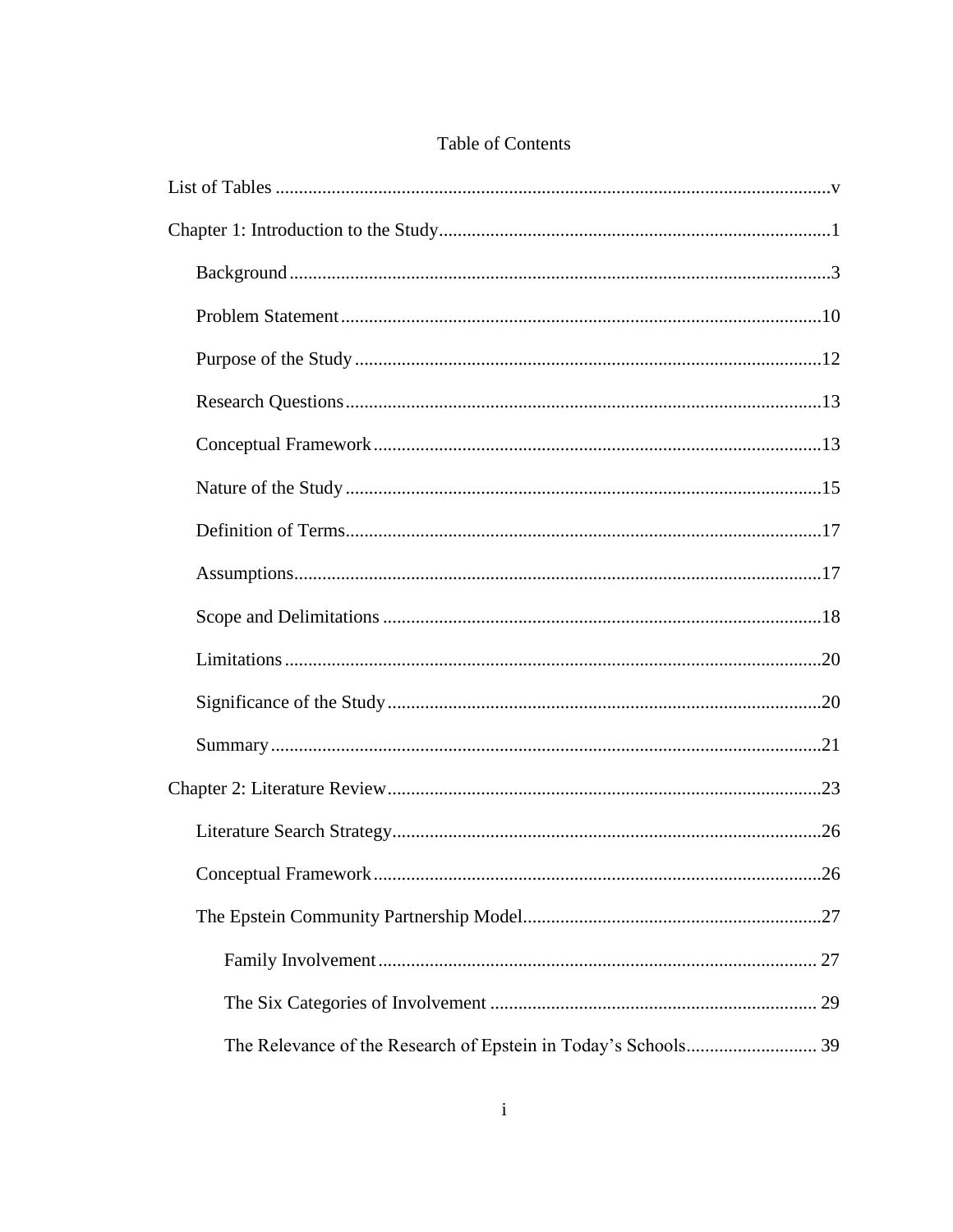| .87 |
|-----|
|     |
|     |
|     |
|     |
|     |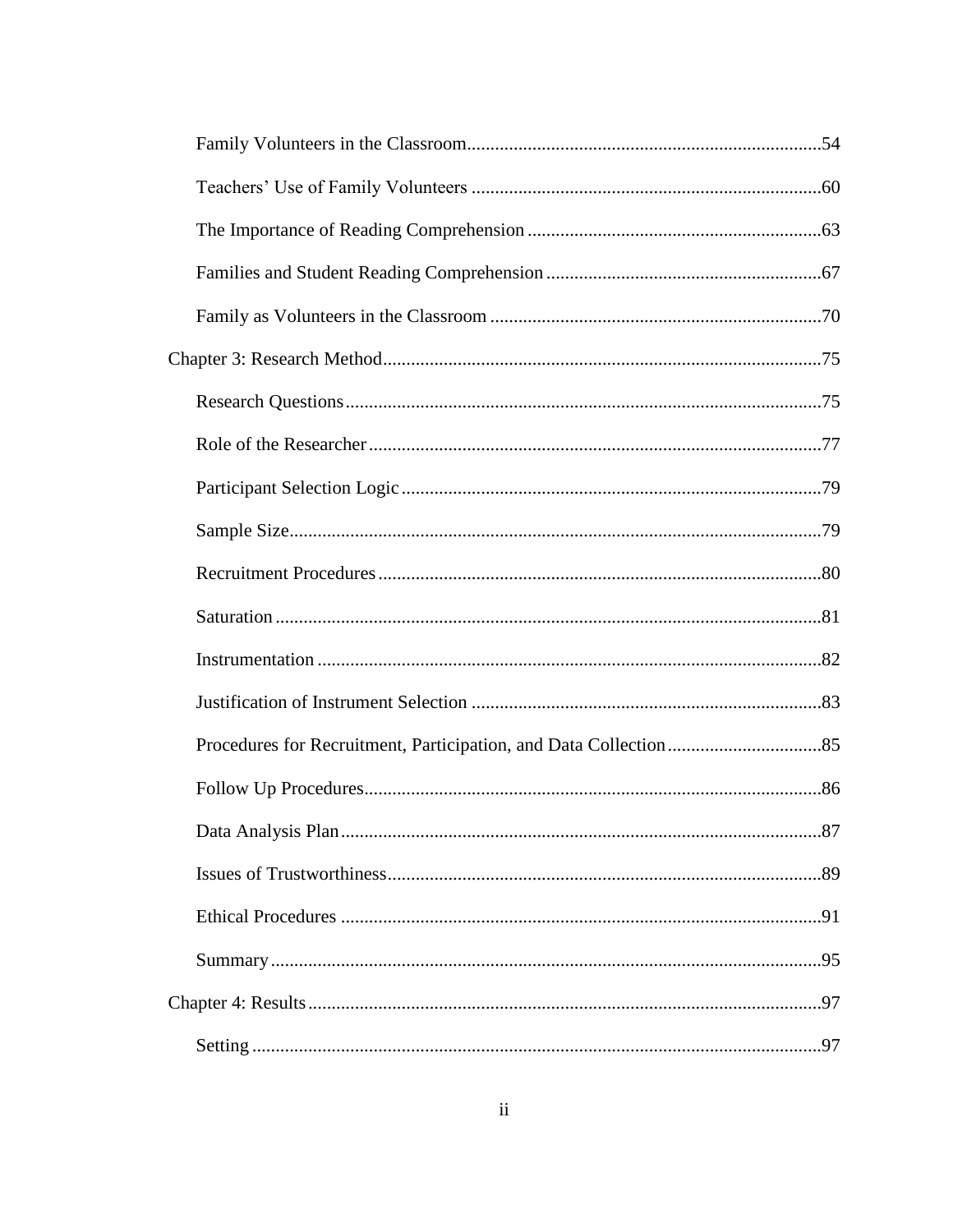| Chapter 5: Interpretation of Findings, Recommendations, and Implications117 |  |
|-----------------------------------------------------------------------------|--|
|                                                                             |  |
|                                                                             |  |
|                                                                             |  |
|                                                                             |  |
|                                                                             |  |
|                                                                             |  |
|                                                                             |  |
|                                                                             |  |
|                                                                             |  |
|                                                                             |  |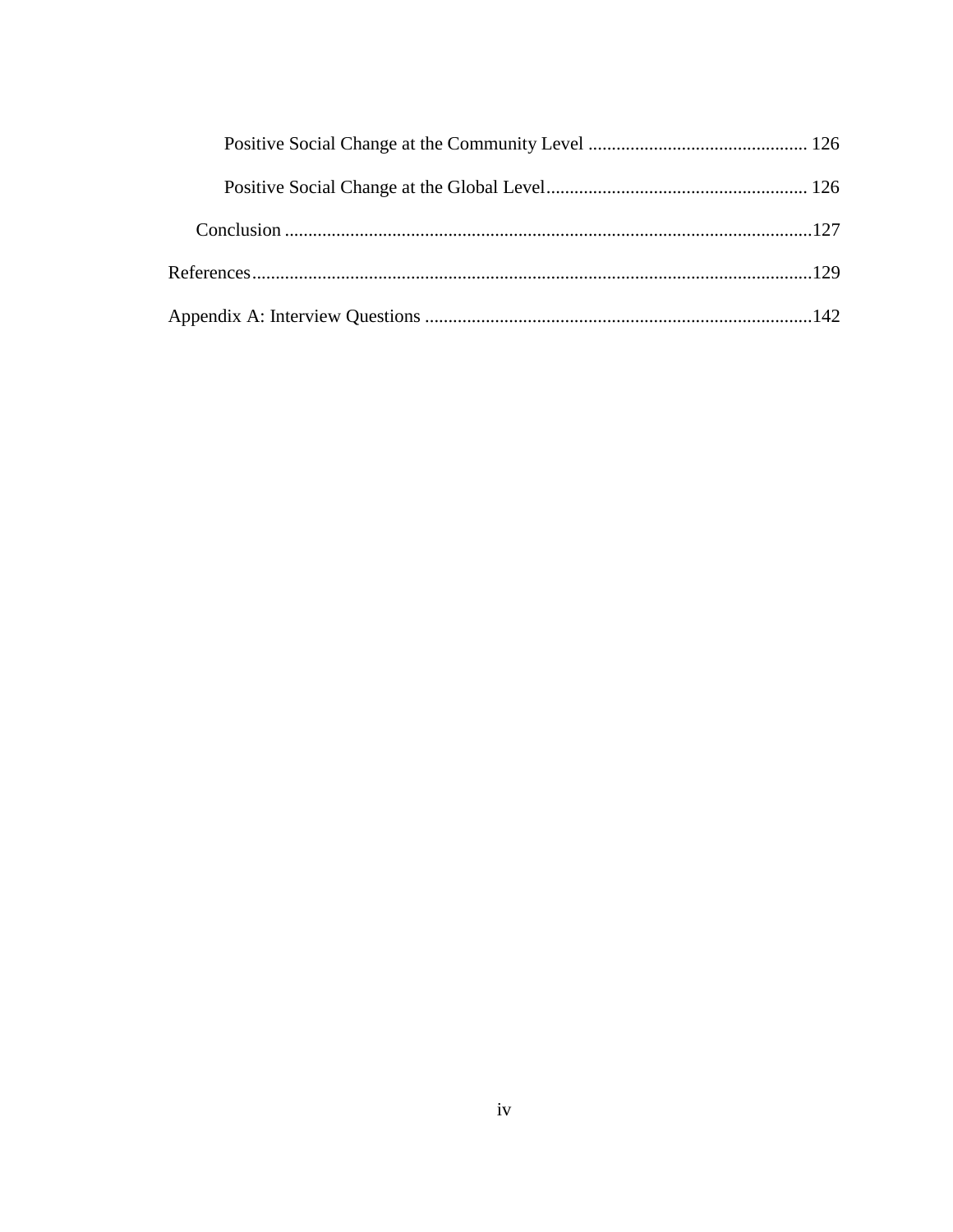## List of Tables

<span id="page-9-0"></span>

| Table 2. Perceived Benefits and Challenges of Family Volunteers in the Classroom as It |  |
|----------------------------------------------------------------------------------------|--|
|                                                                                        |  |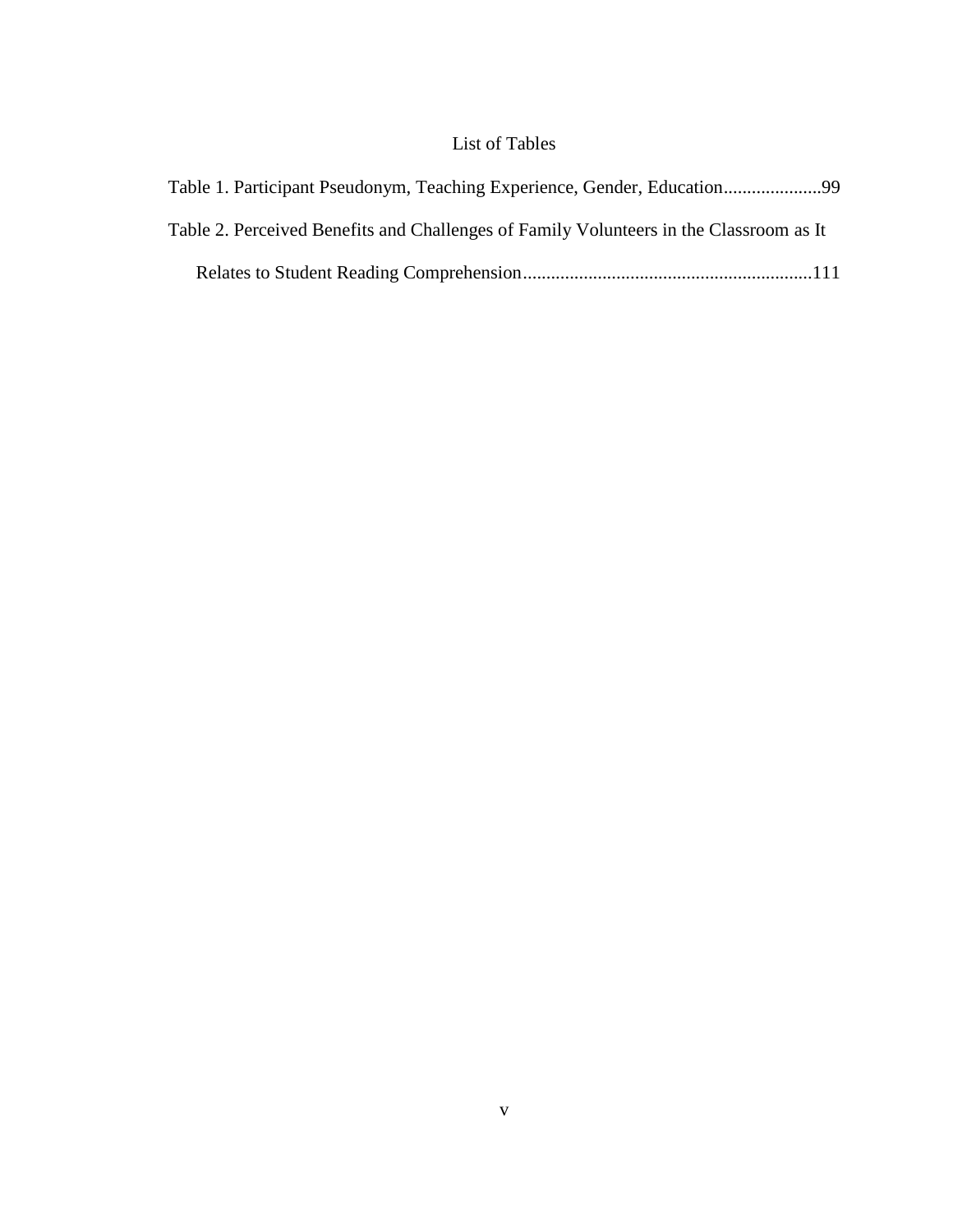#### Chapter 1: Introduction to the Study

<span id="page-10-0"></span>In many schools, family volunteers are used to supplement regular classroom instruction (Liu, Black, Algina, Cavanaugh, & Dawson, 2010). The ability of teachers to effectively use family volunteers in the classroom can be affected by their preexisting attitudes towards family volunteers. Other barriers affecting teacher connections with families include large classroom size or cultural differences (Crea, Reynolds, & Degnan, 2015). While family involvement has been substantiated as having a positive impact upon a student's educational performance, research indicates that teachers play a vital role in the success of family involvement in the classroom (Epstein, Sanders, Simon, Salina, Jansom, & Voorhis, 2002; Epstein & Sanders, 2006; Fan & Chen, 2001). Dor (2012) found in a qualitative interview study exploring counselor and teacher perceptions of parent involvement that teachers expressed more challenges associated with working with families. Dor concluded that students ultimately may benefit from an improved educational relationship between family volunteers and classroom teachers. Student achievement benefits from the coordinated efforts of family and teachers to set and support positive expectations for student performance (Bagby  $\&$  Sulak, 2015). This, then, suggests that an investment in working together from both family volunteers and teachers may present multiple opportunities to support student achievement. The teacher and their perceptions of the family classroom volunteer play a key role as to overall effectiveness of this collaboration. Therefore, effective family involvement in the classroom is dependent upon the professional ability of teachers to interact successfully with family volunteers to promote their participation (Lemmer, 2011).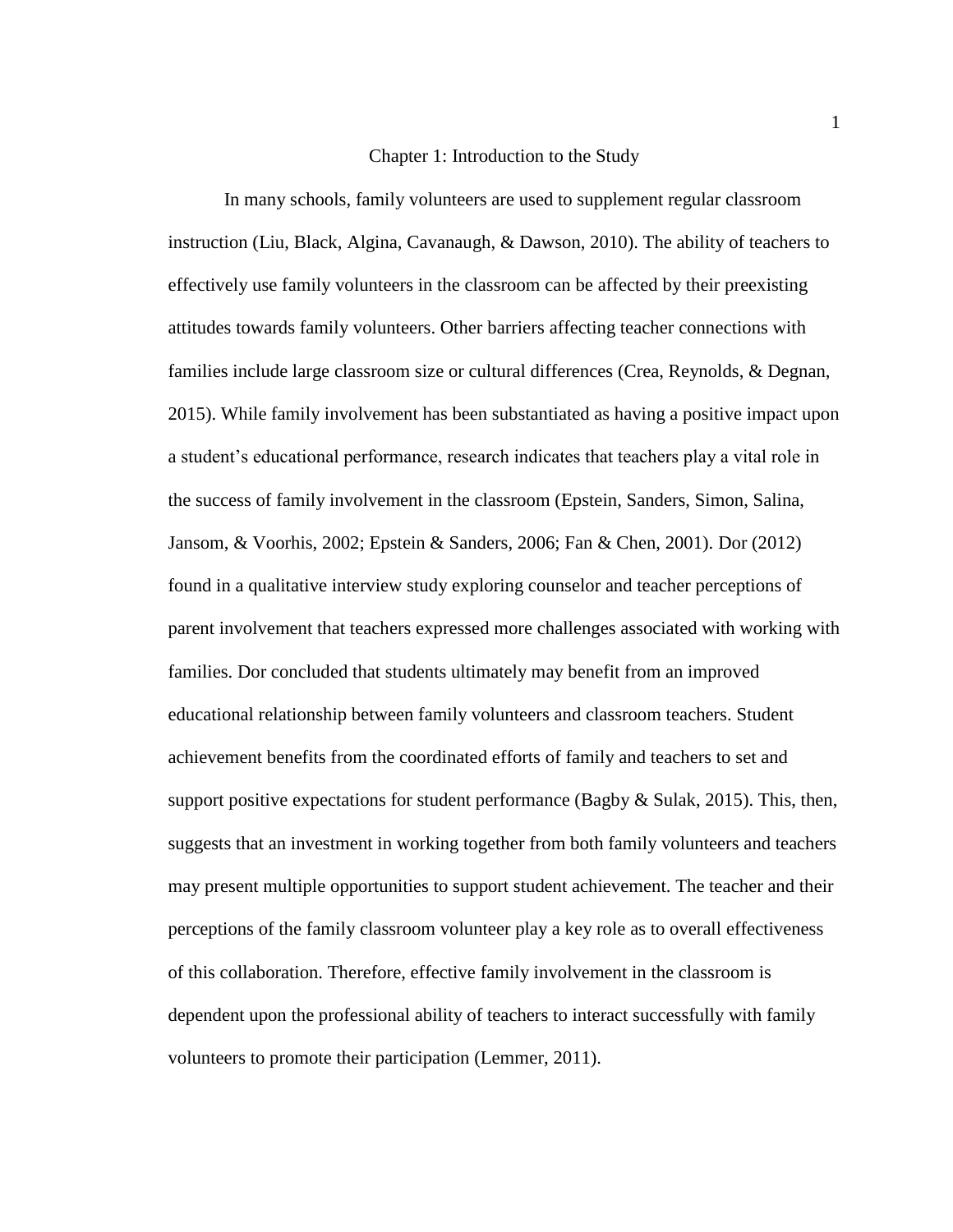When families participate in classroom activity as volunteers there are numerous chances for constructive communication with teachers, which allows families to better understand the academic expectations placed upon students (Abdullah, Seedee, Alzaidiyeen, Al-Shabatat, Alzeydeen, & Al-Awabdeh, 2011). In this study I explored and expanded knowledge of teacher perceptions regarding the family volunteer presence in the classroom, specifically as this presence relates to fifth grade student reading comprehension achievement. Fifth grade student reading comprehension was used because this grade level features levels of family volunteer classroom involvement necessary for this study. The potential social implications of the study include the possibility of better supporting the efficacy of family classroom volunteers to improve student learning outcomes. Additionally, data from this study may be used to inform better practices regarding the successful incorporation of family volunteers into the classroom.

More can be learned about the specific potential of family volunteers to support student learning goals in the classroom. While many studies exist that point to the potential positive impact of families in the classroom, often the majority of interaction between the family and the teacher is confined to disciplinary interactions of a negative nature (Dor, 2012). If a student is not the subject of disciplinary action, communication between the family and the teacher may be seldom or even nonexistent. Family volunteers in the classroom present an important opportunity for communication regarding the academic welfare of students between families and teachers. This area of interaction presents an opportunity for exploration specifically to better understand the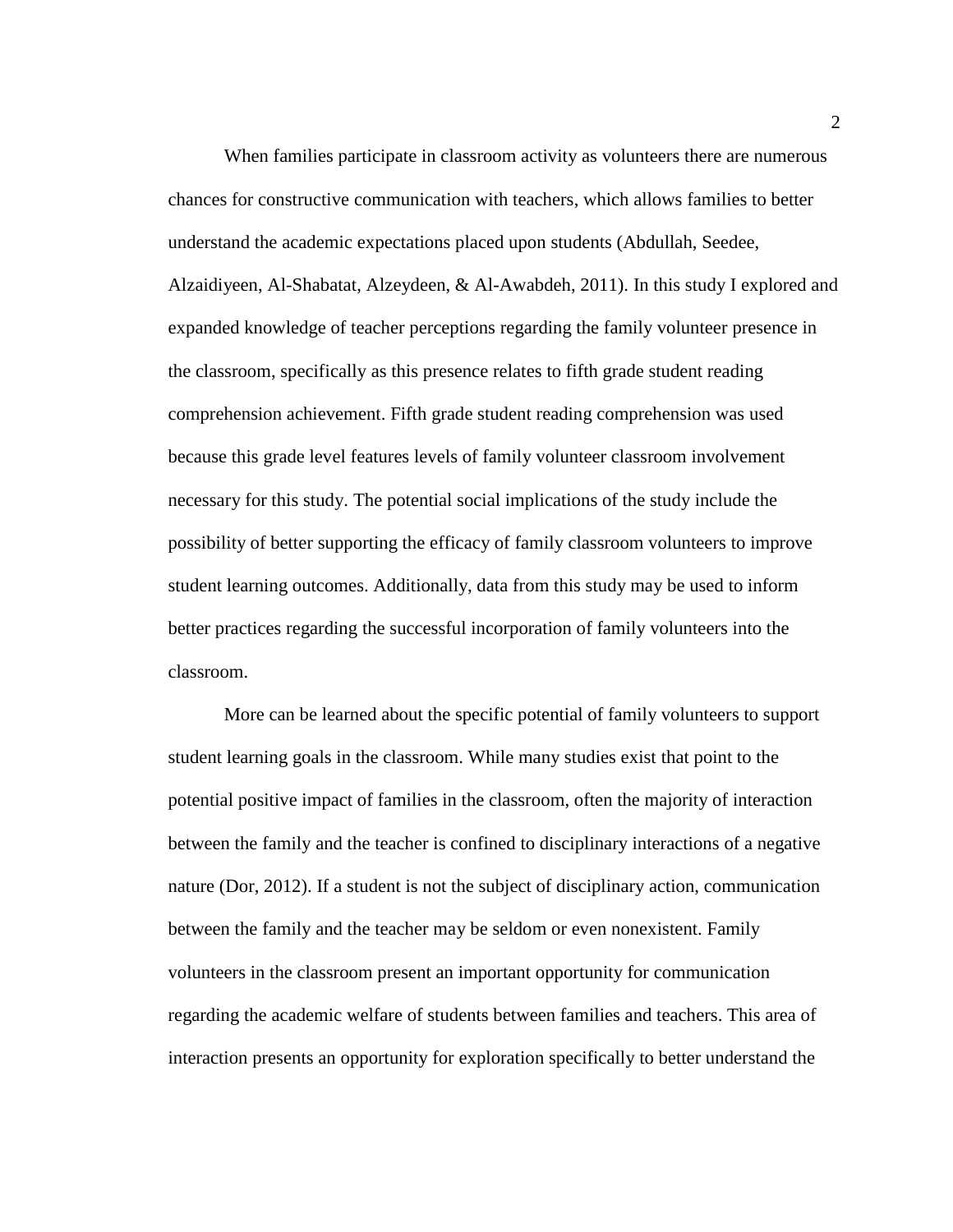potential of family classroom volunteers to enhance student performance as well as further bridge the gap between the home and school learning environment.

In this chapter I explore aspects of effectively involving family volunteers in the classroom, the role of the teacher in this interaction, and the possible relationship between the family volunteer presence and student outcomes specifically in the area of fifth grade reading comprehension. In order to reach the full positive potential of involving family volunteers in the educational environment it is important for teachers to feel more prepared and empowered when interfacing with families (Dor & Rucker-Naidu, 2012). In this study I sought to further understand the role of teacher perceptions in their ability to effectively interact with family volunteers in the classroom in order to support fifth grade student reading achievement. In this chapter I also provide additional information pertaining to the historical context of family volunteers in the classroom, the potential of the family volunteer presence to enhance student learning, and the complex interactions that take place between family volunteers and teachers in the classroom. A better understanding of teacher perceptions of the family classroom volunteer presence may help to improve this interaction, further supporting student learning.

#### **Background**

<span id="page-12-0"></span>Although many teachers involve family volunteers in the classroom, many do not know how to use them effectively. There appears to be an uneven approach to teacher invitations for families to participate in the school setting, and the actual effect of teachers upon the likelihood of families to participate in the classroom is profound (Haines, Gross, Blue-Banning, Francis, & Turnbull, 2015; Collier, Keefe, & Hirrel,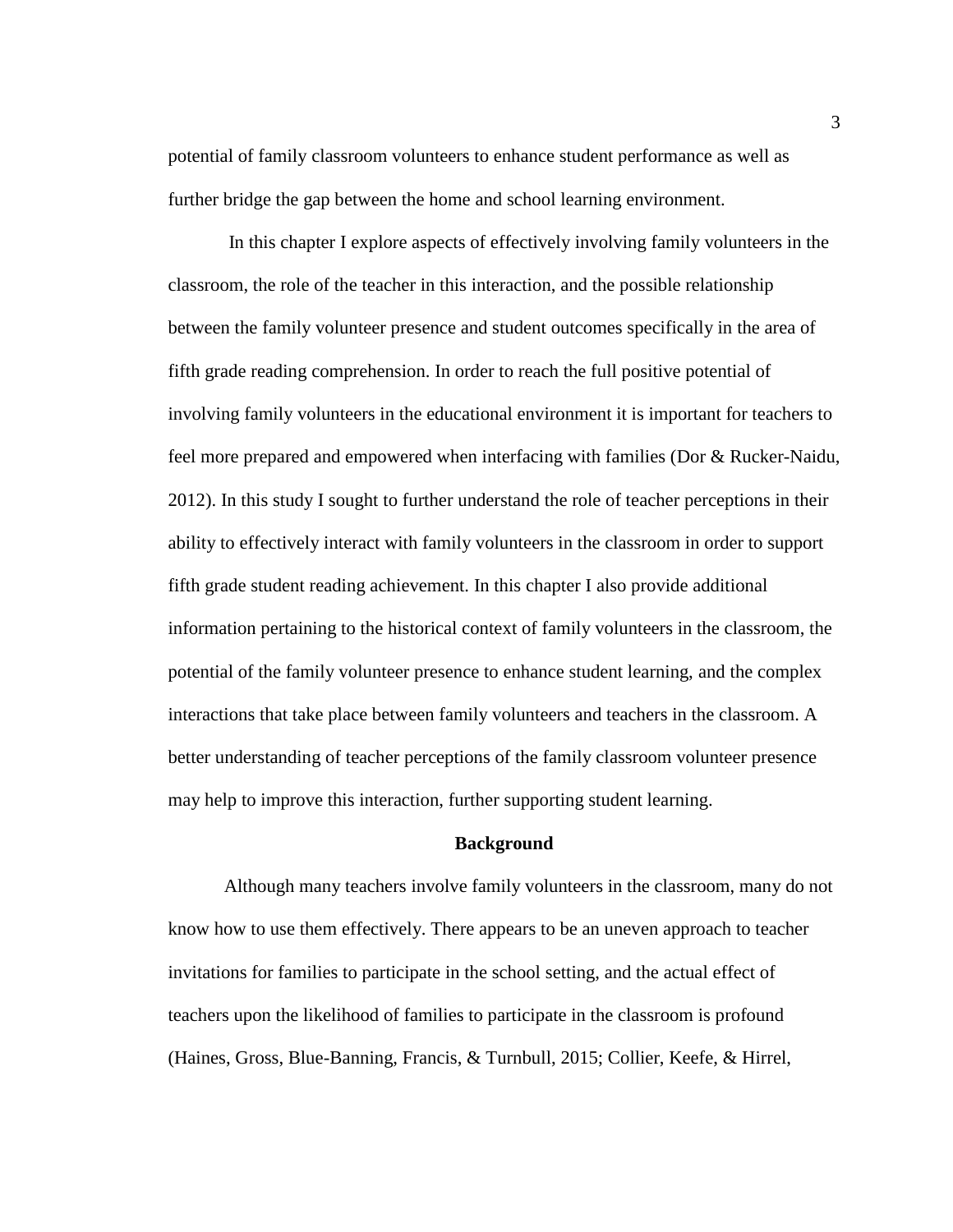2015). This is evidenced by a study by Anderson and Minke (2007) who found a relationship between specific invitations to participate at school from teachers and the perceived involvement of families. A strong correlation was shown between individual invitations from teachers to participate with increases in family involvement (Anderson & Minke, 2007). Anderson and Minke found from 351 surveys of families that specific invitations from teachers had the most influential effect upon parental involvement across three parent involvement components involving both home and school participation in educational endeavors. These findings indicated that despite cultural and economic variances, families were more likely to participate at the school when they were specifically invited by the teacher. While standing opportunities to participate in daily school operations exist in many schools, the study demonstrated a specific invitation from their student's teacher was able to spur a noticeable amount of families to become involved in their student's education.

Despite the prevalence of family volunteers in the classroom, the perceptions of teachers regarding this presence is still not fully understood. While research indicates there is a positive impact on student learning with family volunteers in the classroom, little research has been conducted to explore the role of teachers in facilitating this interaction. Flanigan (2005) referred to a focus group of teachers who revealed the concern that teaching is still very much perceived as delivering lessons to the class, with all other aspects of teaching being seen as secondary, including successful family involvement strategies. It is important to understand the existing perceptions of teachers regarding family volunteer involvement in order to incorporate their presence into the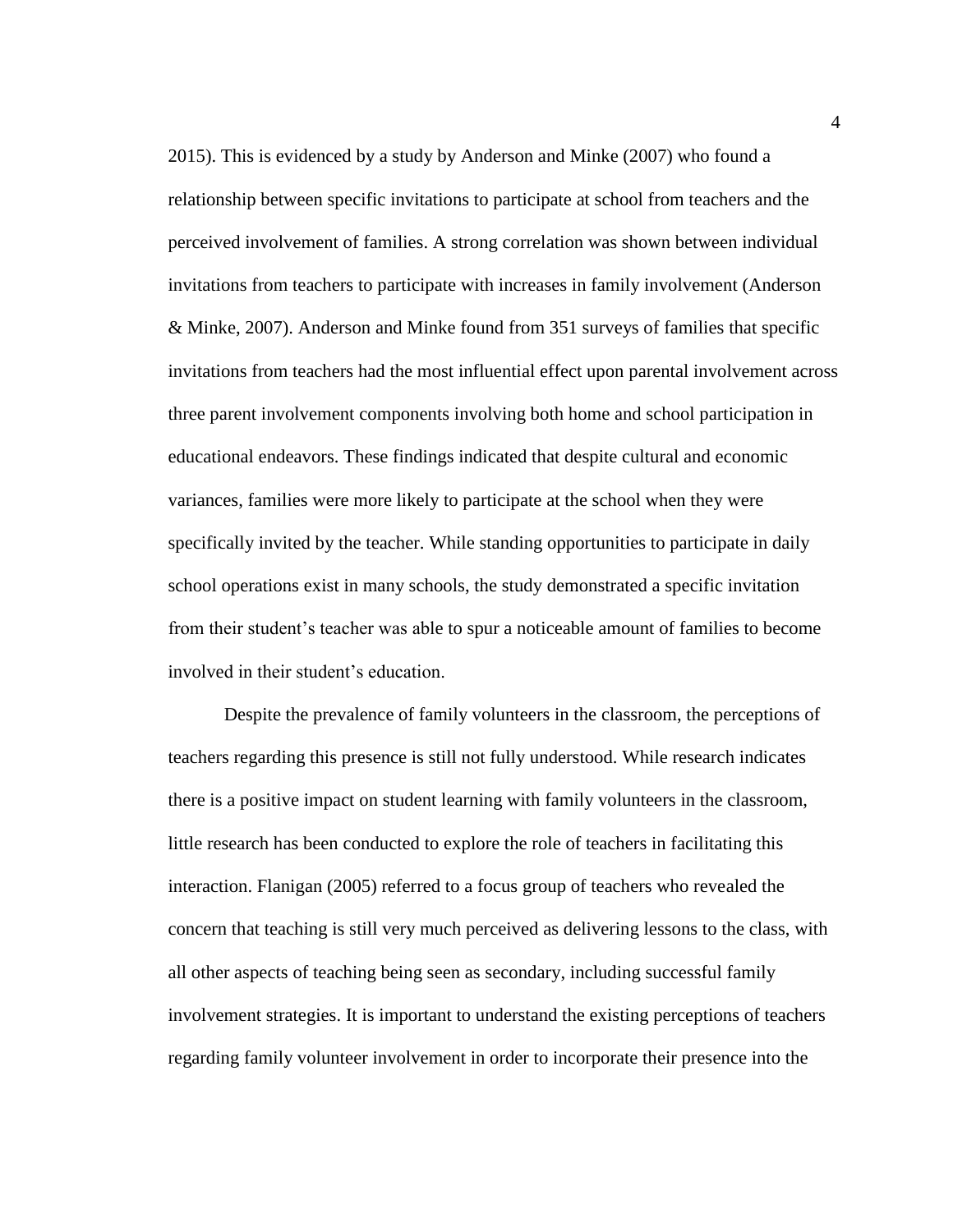learning environment to promote classroom efficacy and learning specifically in the area of student reading comprehension.

In the study conducted by Karabay, Kayrian, and Işik (2015), reading comprehension has been shown to have a far reaching impact on a students' academic and social wellbeing. In addition to academic and social wellbeing, reading comprehension skills impact other facets of a students' educational development such as problem solving and communication. According to Rintaningrum (2009), reading is a fundamental skill that is needed in order to attain proficiency and mastery across all subjects. Rintaningrum maintained that reading is not only essential for students' academic success but has many far reaching professional and social effects.

Additionally, according to Rintaningrum (2009), reading is a fundamental aspect of virtually every academic subject and is an integral aspect of any job search or the pursuit of higher education. Taub and Benson (2013) substantiated Rintaningrum's point that reading is among the most essential skills for success in college education. In order to excel at the primary, secondary, and higher education levels, reading proves to be an important skill to navigating many subjects. Beyond academics, reading is essential for many aspects of employment. Therefore, this research is important to further explore aspects of student reading comprehension in order to provide data related to supporting student outcomes (Taub & Benson, 2013).

Bagby and Sulak (2015) found that noticeable improvement in student achievement is made possible by a collaborative and supportive environment with enough structure to foster student growth but not too much structure as to suppress or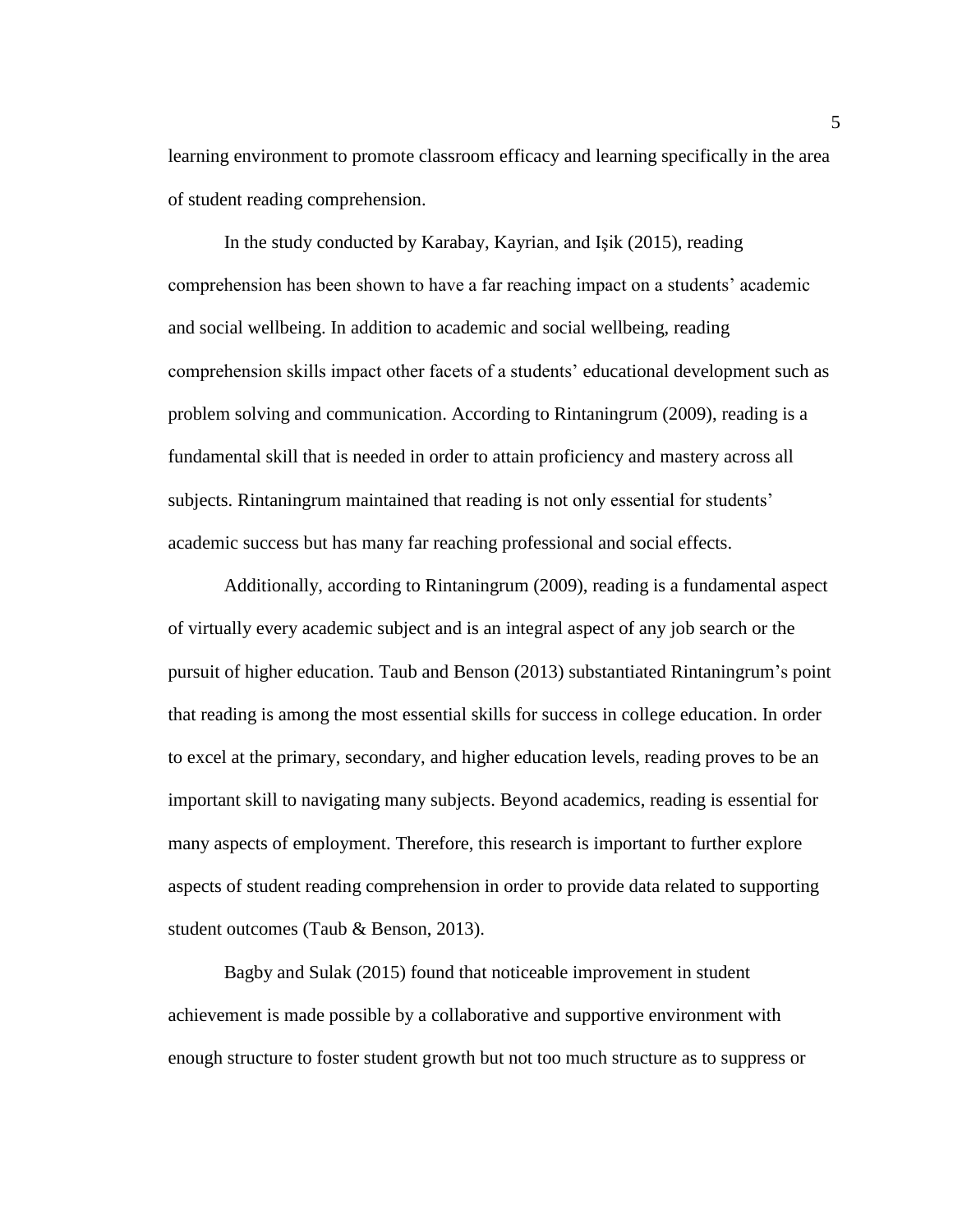ignore student need. Part of cultivating this unique balance of educational factors is including families in the process of educational decisions made in the classroom. This provides the reasoning and justification behind educational efforts in order to support academic growth in students. Better understanding of teacher perceptions may contribute to a greater understanding of educational coordination with families and family volunteers.

Working in small collaborative groups, as is the case with family volunteers, has been shown to have a positive impact on student higher cognitive learning (Valls  $\&$ Kyriakides, 2013). Existing studies demonstrate the positive impact of a low adult to student ratio upon reading comprehension scores (Schwartz, Schmitt, & Lose, 2012). The resulting data from the research of Schwartz et al. (2012) indicated that students who studied in the 1:1 teacher to student condition in small groups scored significantly higher than the students in larger study groups. The findings of these studies indicated the potential for family volunteers to be utilized in the classroom to improve the student to adult ratio in support of classroom reading goals.

Schwartz et al. (2012) indicated a negative impact on literacy performance as student to teacher ratios increased. Proficiency test results at the conclusion of the study revealed student groups that received one-on-one instruction scored significantly higher than student groups with a larger student to teacher ratio. Therefore, having family volunteers in the classroom may enable teachers to use them to make the teacher–student ratio smaller than can be accomplished by the teachers themselves. An increased adult presence in the classroom such is the case when a family volunteer is used may improve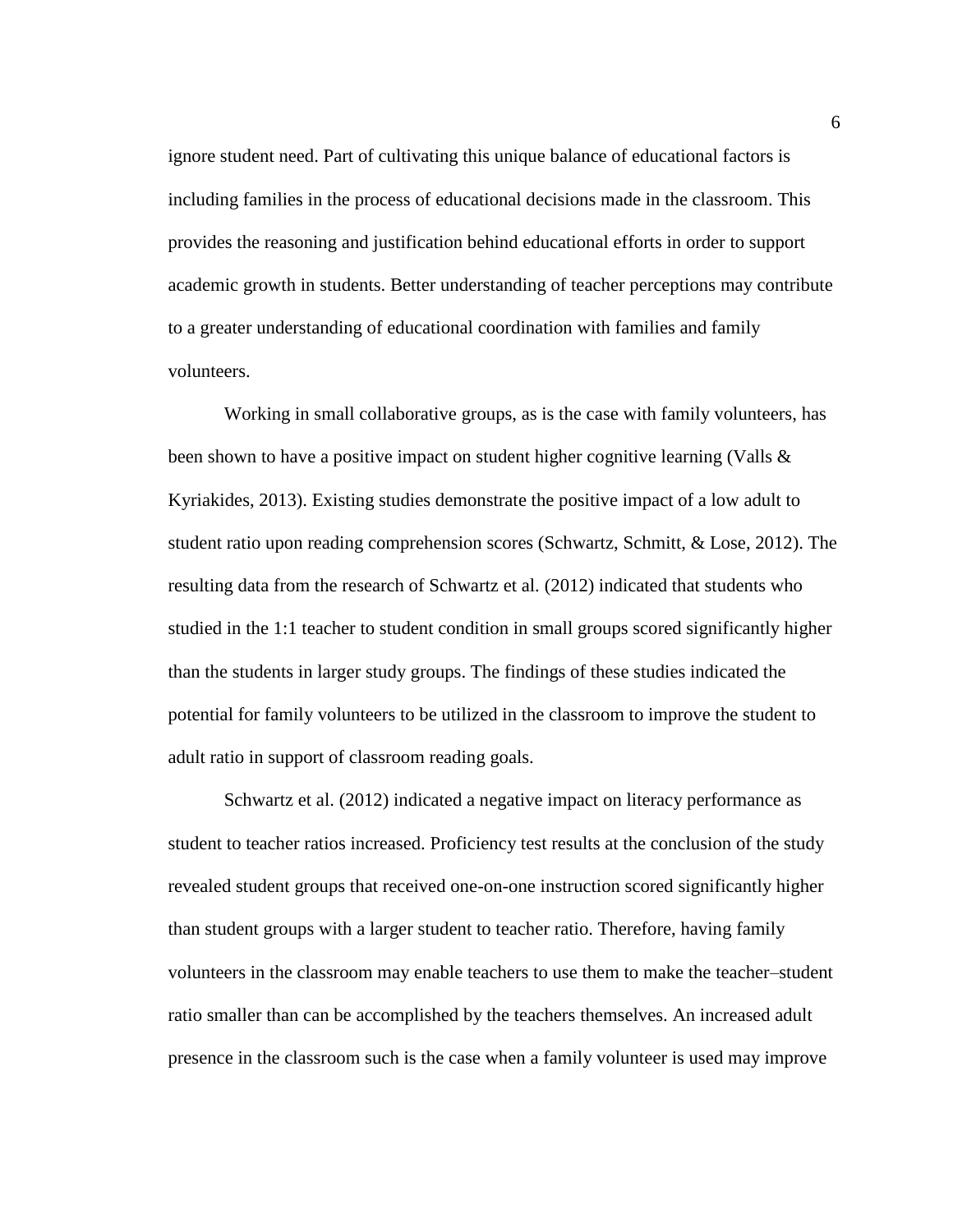student reading comprehension outcomes by providing for a lower student to adult ratio in the learning environment. This is also substantiated by the findings of Valls and Kyriakides (2013), whose study indicated interactions between students and family volunteers in small groups positively impacted overall achievement. The results demonstrated inclusion in these smaller learning groups contributed to improved student achievement.

Schwartz et al. (2012) demonstrated a positive relationship between one to one instruction and positive literacy and reading comprehension performance. Family volunteers in the classroom provide an important additional adult presence to contribute to overall classroom effectiveness by offering positive reinforcement of existing educational goals. Family volunteers bring instructional assistance to the teacher as well. Núñez, Suárez, Rosário, Vallejo, Valle, and Epstein (2014) found that a positive correlation existed between the perceived level of family involvement in the completion of assignments by students and their academic outcomes. Therefore, the family volunteer presence presents a valuable opportunity to use family interest in the support of overall learning outcomes. When used effectively, family volunteers offer teachers an opportunity to enhance classroom goals.

Families have an important role to play in the overall academic success of their children (Ferrara, 2015). Involving families in classroom learning has the potential to informally demonstrate skills and activities that contribute to student learning both at school and at home (Hindman, Skibbe, & Morrison, 2013). For these reasons, in this study I focused on the perceptions of teachers regarding the family volunteer presence as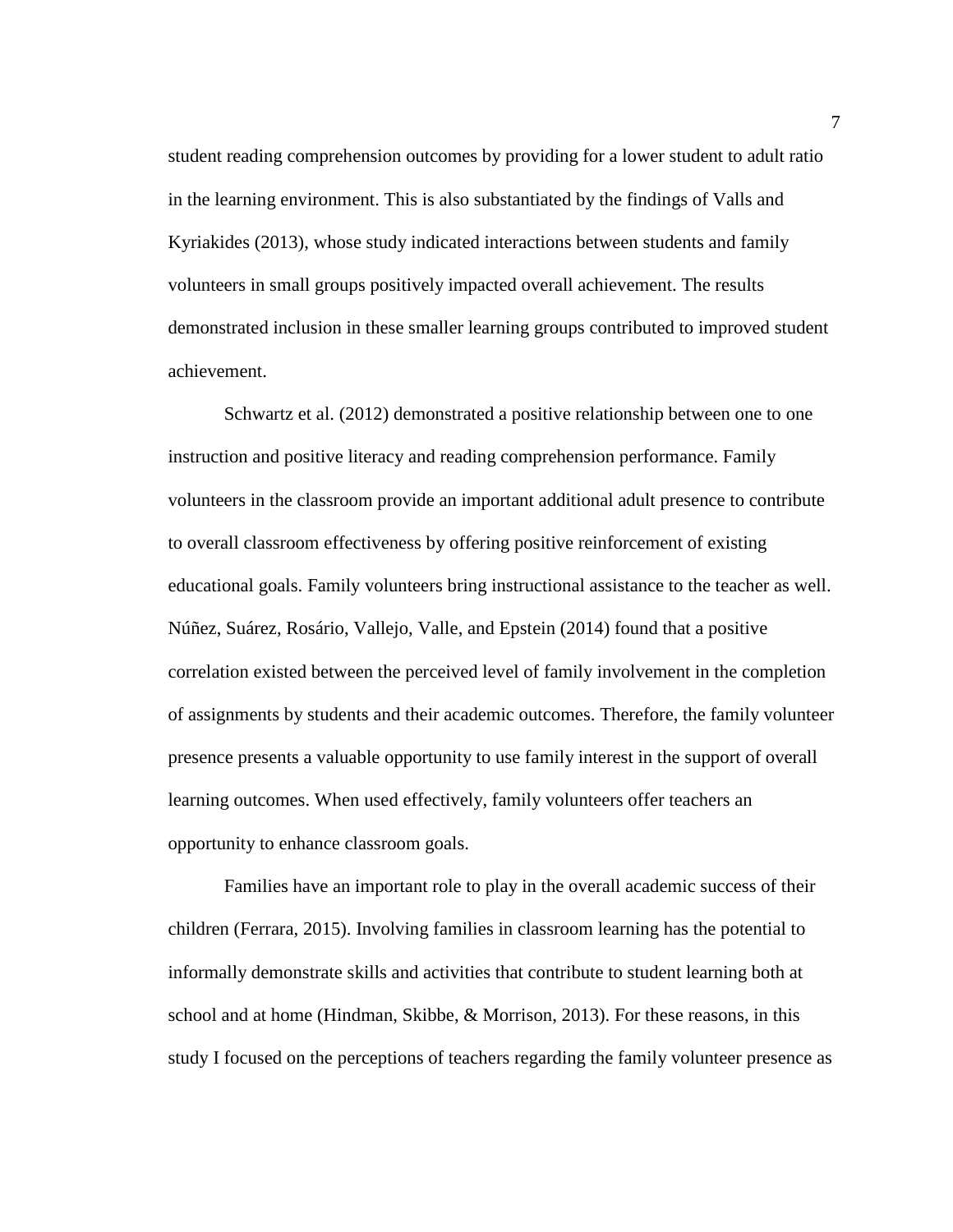it relates to student achievement in reading comprehension. Families may adapt school activities and learning practices and gain knowledge of curriculum through the act of classroom volunteering. For example, in the classroom environment, the family volunteer may emulate the instruction practices of the teacher when assisting students. In the home environment, the family volunteer may choose to employ an activity that they observed performed in the classroom. As a result of volunteering in the classroom, there is the potential for the family volunteer to further employ what is observed as part of classroom learning at home in support of student outcomes.

Teacher perspective is vital to understanding how family volunteers can be successfully incorporated into the classroom environment to influence student reading comprehension positively. Further understanding of teacher perspectives regarding the family volunteer presence may be used to promote the efficacy of family involvement initiatives. Bouffard and Weiss (2014) found that family involvement in the learning process and in the development of students is a key factor of consideration during each stage of their growth. Therefore, a greater understanding of teacher perspectives may present multiple opportunities to build upon this important connection.

Goldkind and Farmer (2013) found that successful family involvement in schools continues to be a major issue for stakeholders in the educational profession. While it is noted in this research that family involvement was important, teachers' perceptions regarding this involvement were not explored. A further exploration of teacher perceptions regarding to family volunteers presented an opportunity to add value to the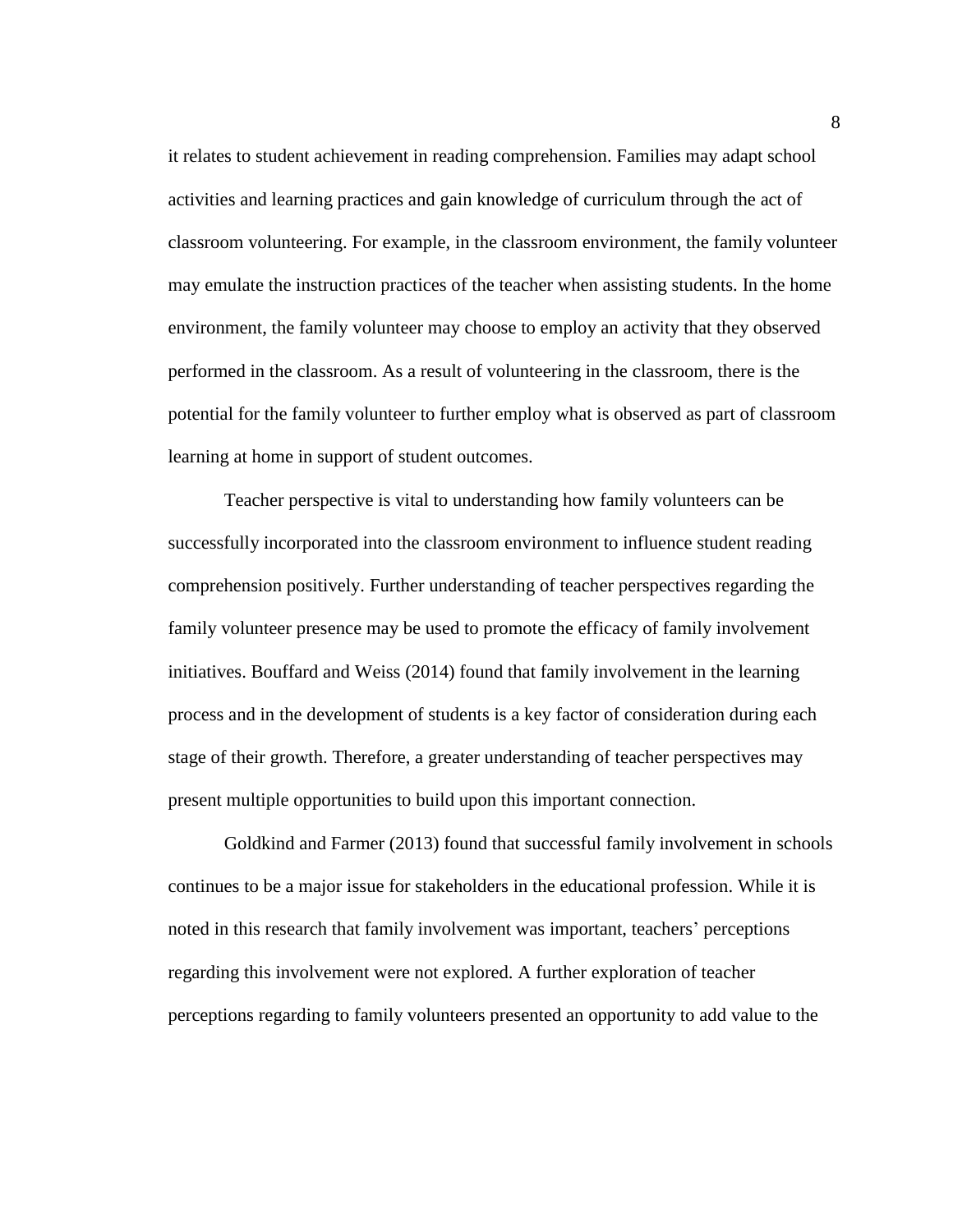many interactions that take place between students and family volunteers in the classroom.

Hindman et al. (2013) revealed that teachers employed a variety of practices to connect with the families of students. These were based largely on personal experience. While most teachers noted a positive correlation between promoting family involvement in the classroom and student achievement, their efforts were largely uncoordinated and varied greatly from classroom to classroom. This study demonstrated the need for further information to better coordinate and streamline efforts between teachers and families to promote classroom involvement to improve student achievement. Furthermore, the findings of this study suggested that families vicariously experiencing teaching techniques and methods for further promoting classroom goals at home is an added benefit to their inclusion in the classroom.

Moreover, Reece, Staudt, and Ogle (2013) revealed that family involvement was directly impacted by attitudes toward school personnel. Their research revealed families felt more comfortable increasing their levels of involvement and participating in their schools' activities if they felt that school personnel valued their individual participation and appreciated their involvement. This research indicated that understanding teacher perceptions of family volunteers is important to creating and promoting opportunities to increase family involvement to improve student achievement.

Smith, Wohlstetter, Kuzin, and De Pedro (2011) examined aspects of family involvement and ways to promote family and school interactions to improve student achievement. The authors cited factors such as a lack of communication and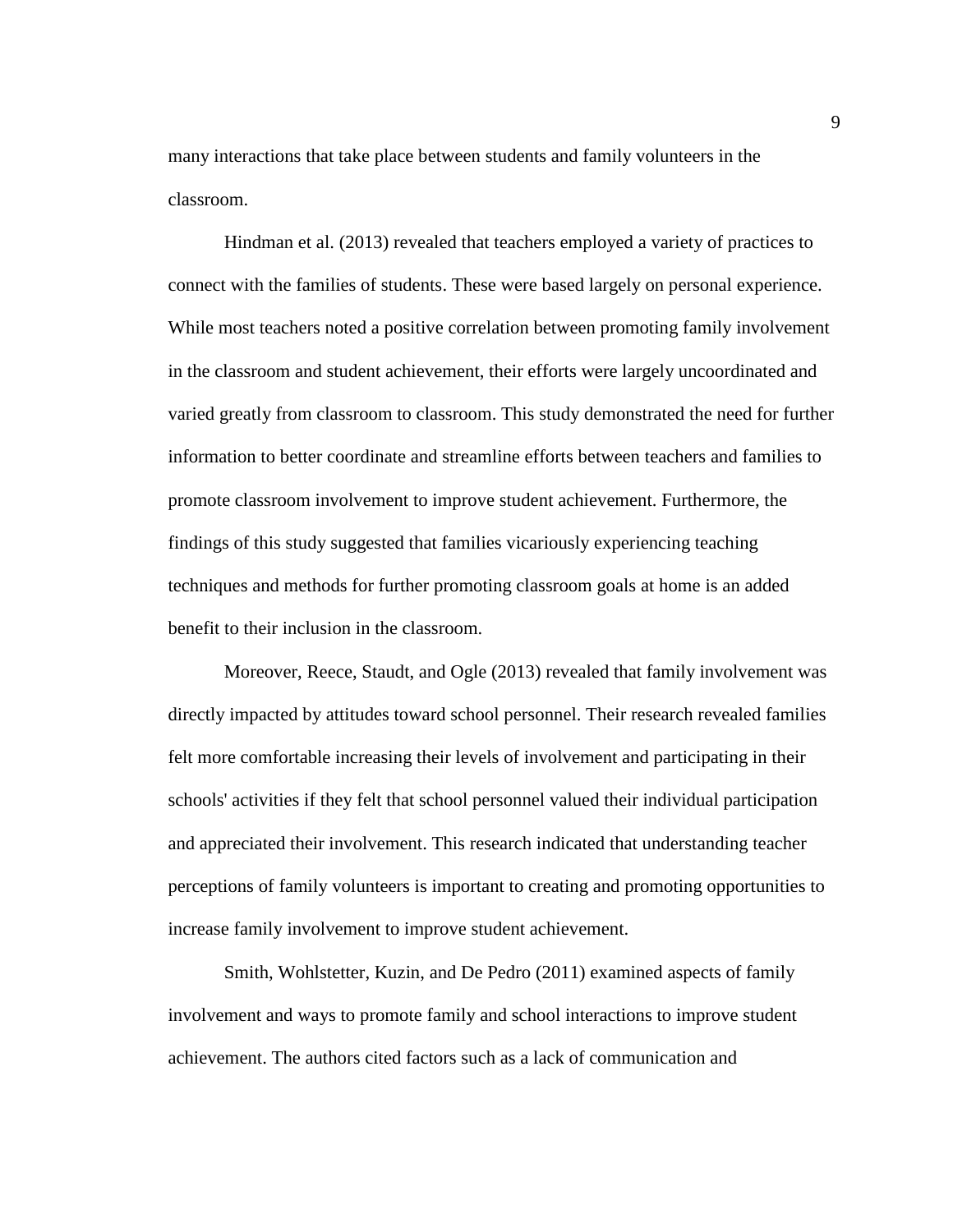understanding between teachers and families as variables that negatively impacted family involvement. Their findings indicated schools that offered a variety of types of opportunities for families to become involved benefited from a higher percentage of family participation in school and classroom volunteering. Teachers played a key role in facilitating and promoting family involvement.

Smith et al. (2011) also indicated that teachers were able to form more meaningful and lasting productive classroom connections with family volunteers when they were able to offer a variety of activities and options for family volunteers to become involved. Smith et al. expanded upon the crucial link that teachers played in engaging families in education; especially in scenarios when families may be inhibited from traditional volunteering roles by other real-world obstacles such as multiple work shifts, the pressures of being a single parent family, or severe poverty. The results indicated that effective communication and flexible volunteer opportunities were highly regarded by families in addition to the need to affirm and recognize the efforts of volunteers. The findings also indicated more remains to be discovered regarding the complex interactions within the classroom involving family volunteers. These studies supported the importance of further exploring and better understanding teacher perceptions of family volunteer involvement for the potential to support student learning.

#### **Problem Statement**

<span id="page-19-0"></span>While family volunteerism and involvement have been substantiated as having a positive impact on student achievement (Dor, 2012), the perceptions of teachers regarding family involvement in the classroom are not fully understood (Abdullah et al.,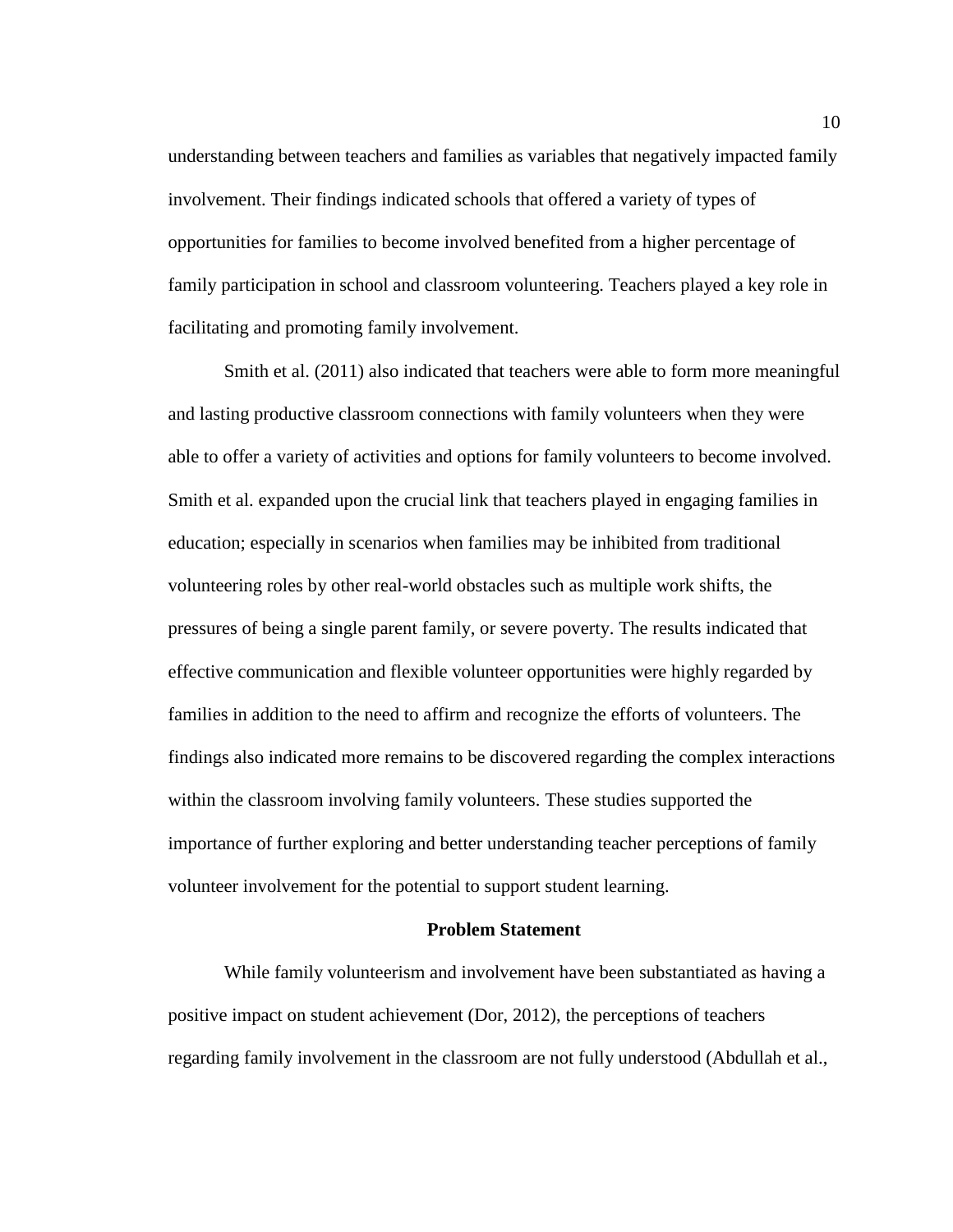2011). While there is an emphasis to build partnerships between families and schools, little is known about how teachers perceive the presence of family volunteers in the classroom environment. When asked, teachers will often profess a lack of adequate training when it comes to successfully interacting with families (Ferrara & Ferrara, 2005). Also, according to Ferrara and Ferrara (2005), a lack of understanding about how teachers perceive and interface with family volunteers in the classroom can negatively impact the level of involvement and how families feel volunteering in the classroom. Families may be discouraged from participating in the classroom if they feel their student's teacher views them as unknowledgeable or inexperienced. These barriers may prevent students from benefiting academically from additional volunteer involvement and inhibit positive professional and academic relationships between the teacher, the school, and students' families.

Teachers who have preexisting issues with volunteers or a negative attitude toward family involvement may continue to perpetuate behaviors that limit or prevent families from becoming involved in the students' education (Christianakis, 2011). These lingering negative perceptions may limit future opportunities to connect with family volunteers in the classroom. It is important, therefore, to further explore and understand teacher perceptions regarding family involvement in the classroom to improve understanding, communication, and the relationship between the family and the school, ultimately to benefit student academic achievement.

How teachers perceive family involvement plays a vital role in the effectiveness of efforts of schools to further promote family engagement (Crea et al., 2015). In cases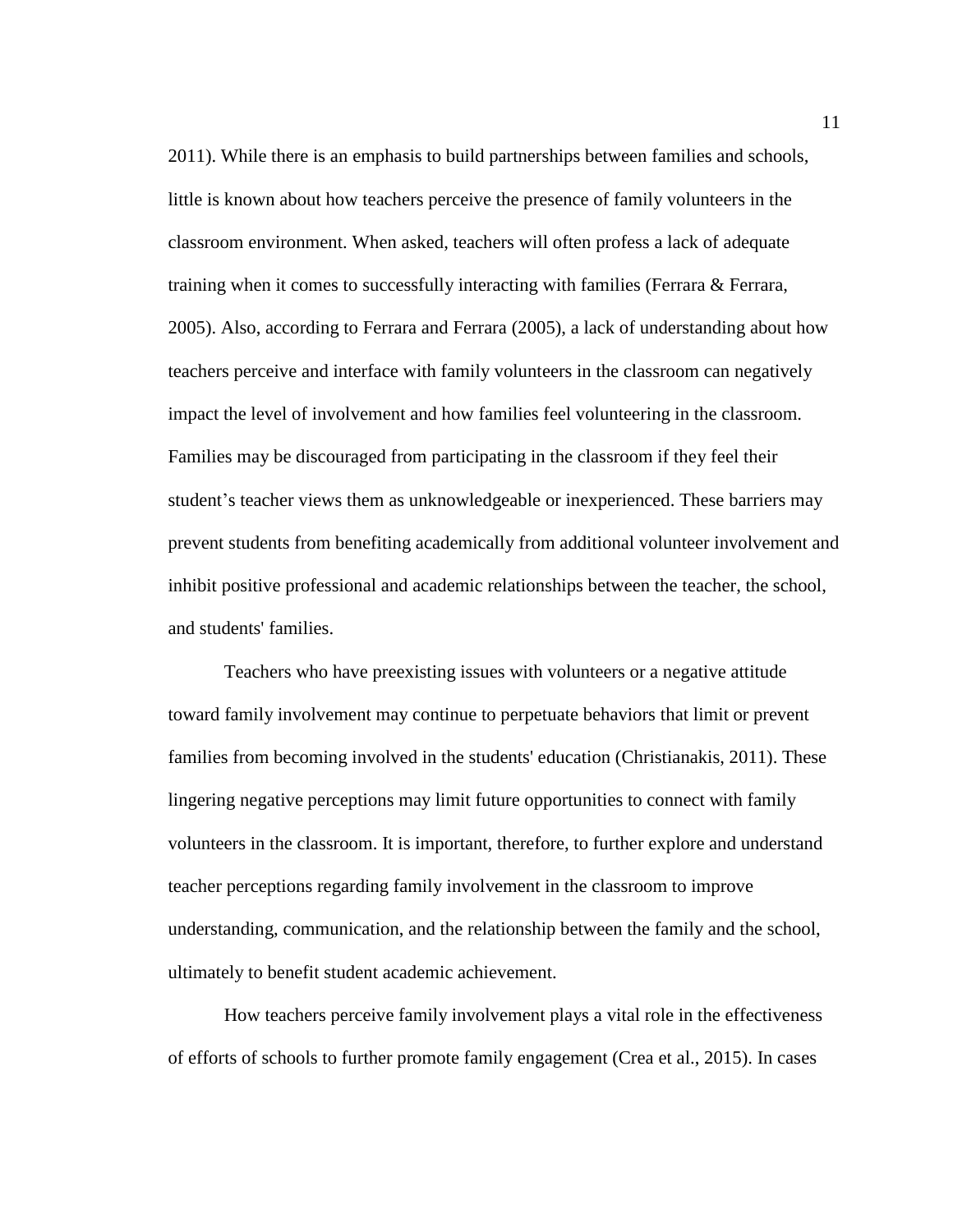where there is a perceived cultural or socioeconomic separation teachers were found to be even less likely to engage families specifically in groups where family involvement stood to have the most positive impact (Crea et al., 2015). This indicated that in order to serve the students with the greatest needs teachers need to be prepared with the best tools possible to engage with families. Therefore, serving the educationally marginalized to the fullest extent possible is dependent upon the ability of teachers to conquer barriers between the domestic and educational environment as often as is possible by providing opportunities for family engagement such as classroom volunteering. Understanding how teachers perceive their part in this complex endeavor as well as specifically how the presence of the classroom volunteer relates to supporting student reading was the focus of this study.

#### **Purpose of the Study**

<span id="page-21-0"></span>The purpose of the study was to explore teacher perceptions of family volunteers in the classroom as their presence relates to fifth grade student reading comprehension. This study examined fifth grade classrooms because this grade level had the needed family volunteer involvement to provide data for this study. At this grade level, 75% of families reported being involved in their students' education, including family volunteering and assisting with assignments (Crowe, 2012). With a high level of family involvement at this grade level there remained undiscovered variables that impact the success of endeavors to consistently engage families across societal barriers. Resulting data may be used in coordination with the goals of family volunteers and teachers to support reading comprehension goals.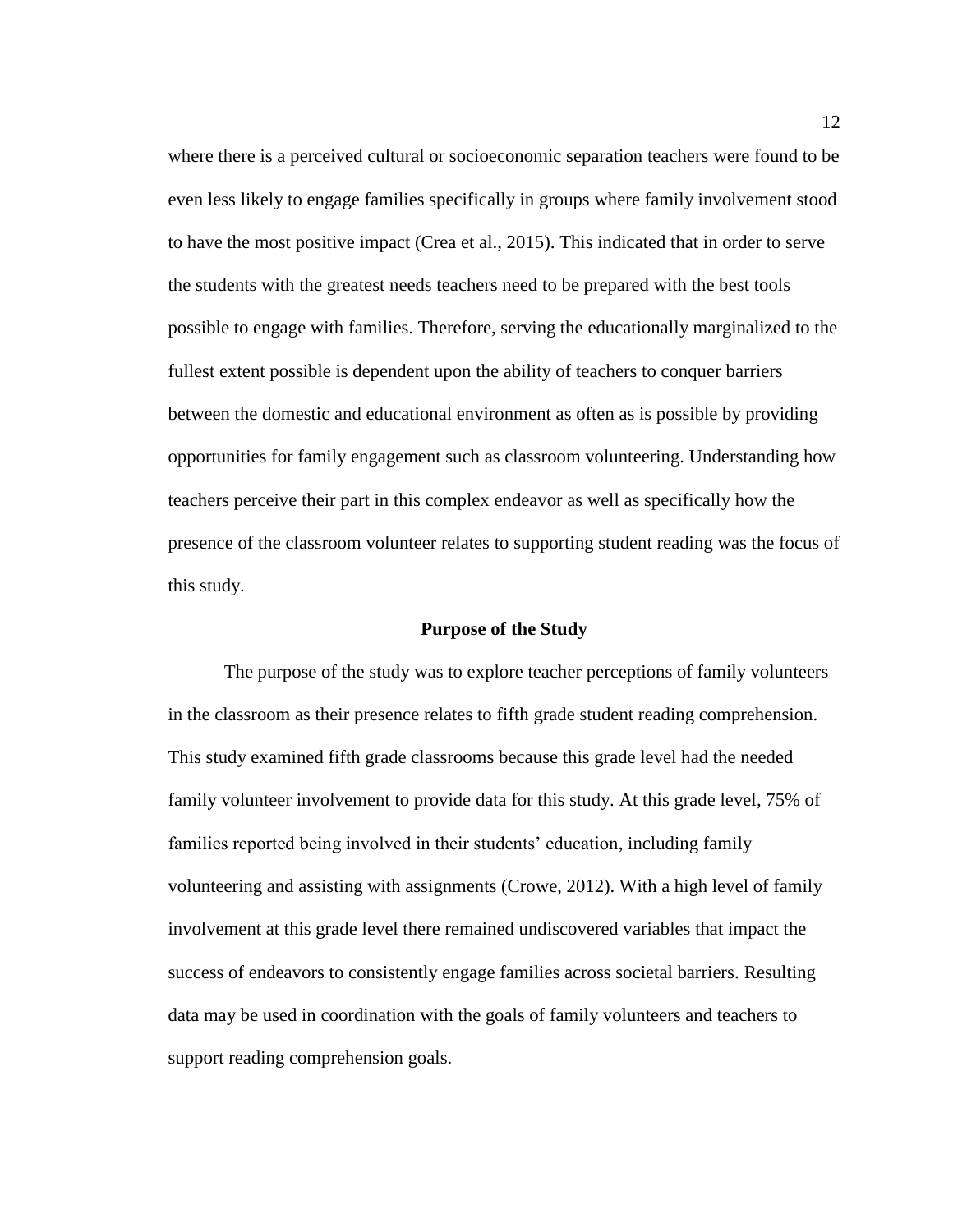#### **Research Questions**

<span id="page-22-0"></span>RQ1: What do teachers perceive as the benefits of the family volunteer presence in the classroom as it pertains to student reading comprehension? RQ2: What do teachers perceive as the challenges of the family volunteer presence in the classroom as it pertains to student reading comprehension?

These perceptions were based upon the lived professional experiences of teachers in the classroom working with family volunteers. During the interview process teachers were also given the opportunity to reflect upon their perceptions of family volunteers in the classroom and offer practices that may support existing family volunteer and teacher experiences in order to improve student reading comprehension.

#### **Conceptual Framework**

<span id="page-22-1"></span>This research was based on the work of Epstein et al. (2002). This study focused specifically on the third aspect of family involvement, volunteering. Epstein et al. explored six types of family involvement: parenting, communicating, volunteering, learning at home, decision making, and collaborating with community. These researchers explored both potential benefits and challenges of collaborating with families and community in order to benefit student achievement. This research provided established terms and commonly employed practices in many educational settings. It also informed the current study and guided the conversation resulting from the interview questions to provide insight into the perceptions of teachers regarding the family volunteer in the classroom as it relates to reading comprehension.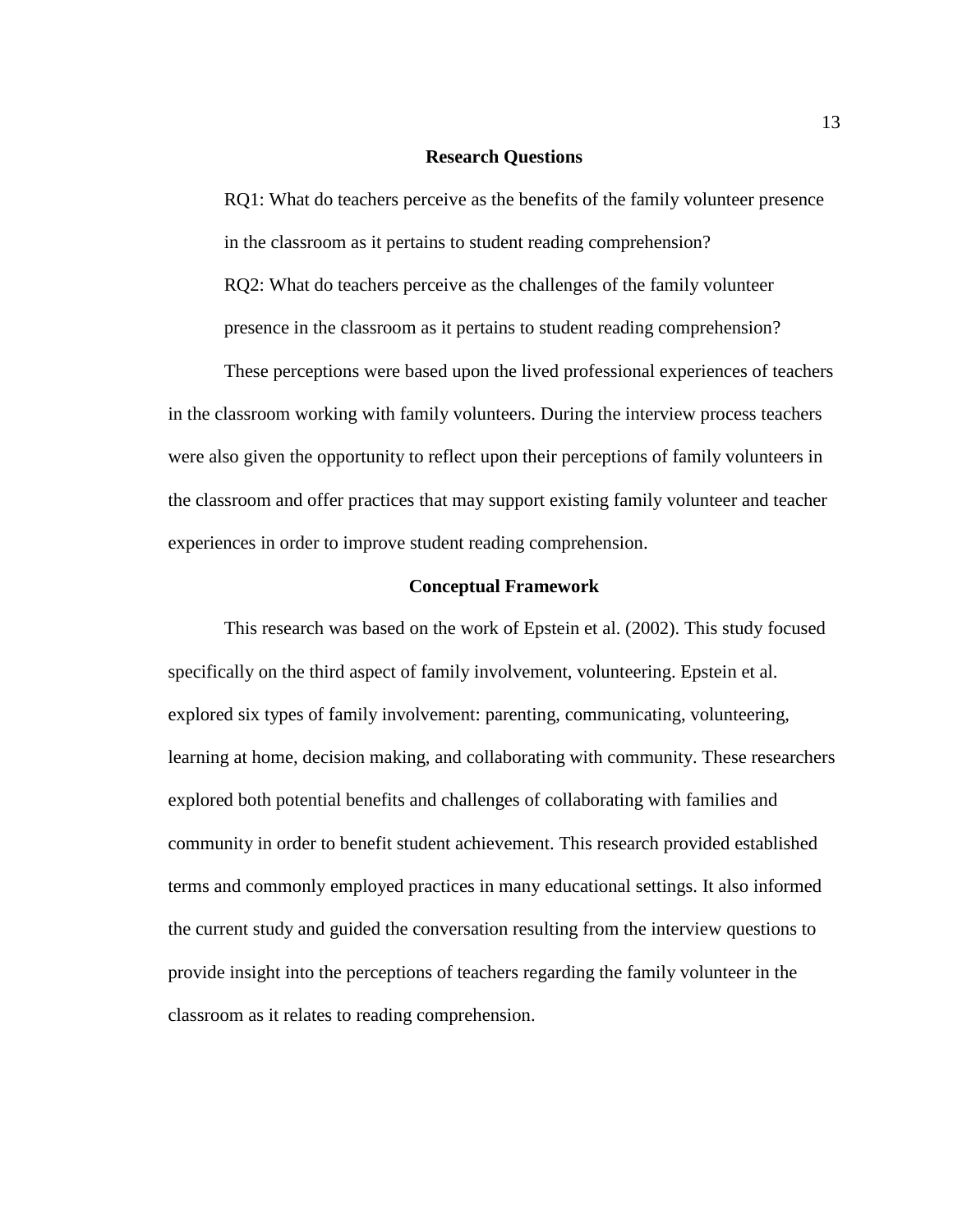Haines et al. (2015) found that educational endeavors designed to create an inclusive environment that promotes family involvement are defined by administrative and faculty support, an inclusive environment, and a clear vision. Wang and Neihart (2015) found that students were likely to experience an improvement in achievement if they perceived support from their families, teachers, and peers. These findings suggest that supporting overall student learning does not occur in isolation, but instead, all the individuals involved in the life of the student have a part to play in supporting their academic well-being.

While ideally the concept of whole family involvement would be a subject of frequent educational discussion, there remains much to be understood regarding the best ways to attract families to classroom volunteering opportunities. These challenges are compounded by factors such as mounting family responsibilities and cultural barriers. While not impossible to overcome, these boundaries present an obstacle to the most efficient and effective use of family volunteers in the classroom to support reading comprehension achievement as well as other academic areas. Poorly understood variables that impact family involvement require further study in order to understand the complex factors affecting this important participation in the educational well-being of students (Malone, 2015). Teacher preparation and instruction related to successful engagement with families may help to bridge the perceived barriers between the domestic and educational environment in order to create a more inviting atmosphere for families in the classroom. However, this inclusion cannot be expected to evolve without intention and scholarly support.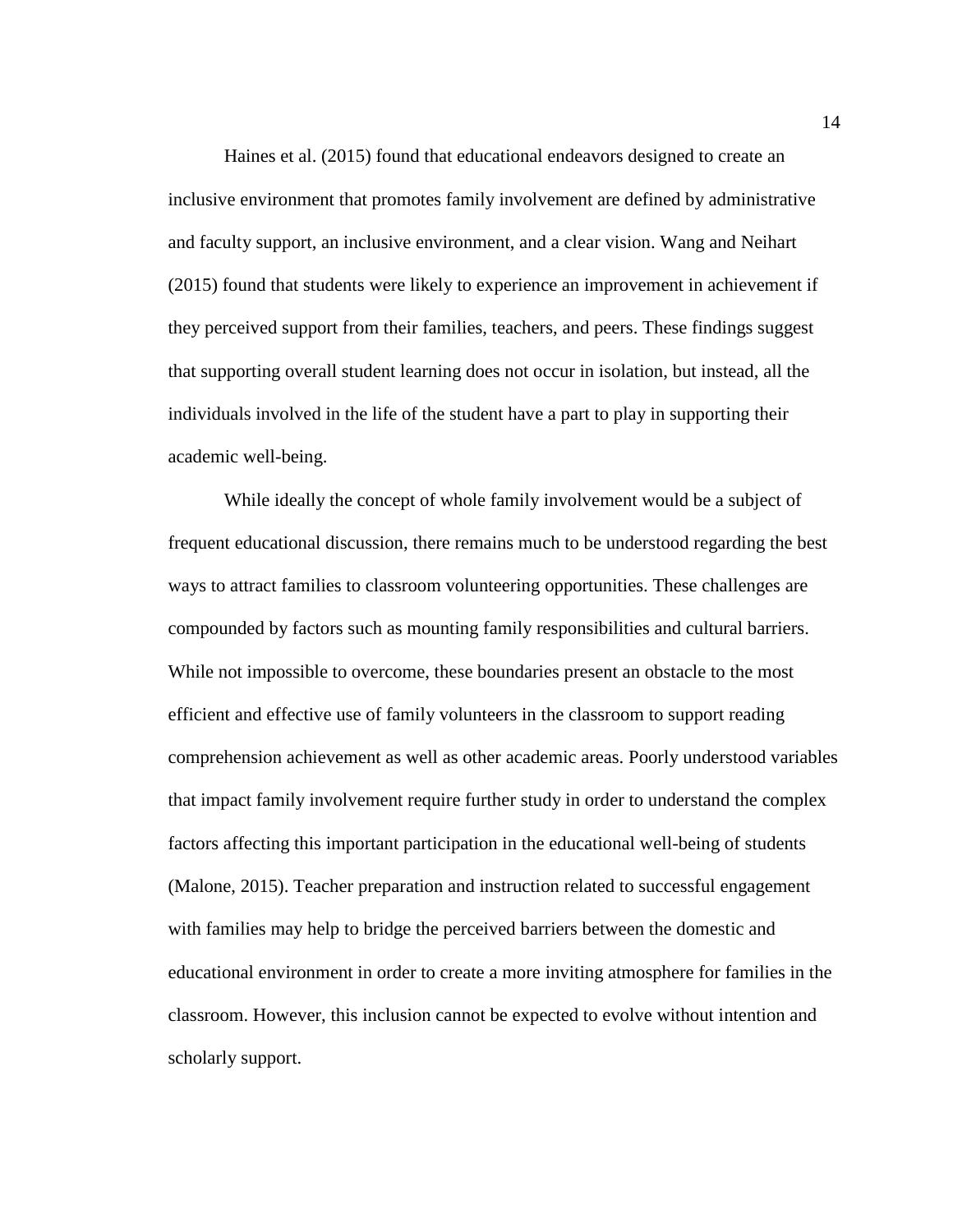Collier et al. (2015) found that teacher candidates benefited greatly from hearing stories pertaining to the lives of families in their own words and from this experience they were able to cultivate a level of understanding and empathy than they would have otherwise. Likewise the experience of families volunteering in the classroom may present similar opportunities for families and teachers to cultivate beneficial educational relationships in order to support reading goals both in the classroom and at home. The research referenced in this study supported the exploration of family volunteers and teacher perceptions in order to better understand this interaction as it relates to student reading comprehension .

#### **Nature of the Study**

<span id="page-24-0"></span>A qualitative design was used for this study and was informed by the work of Patton (2015). Patton explored and expanded upon qualitative research methods and composed substantial research detailing different approaches, methodology, and possible types of analysis. This study was an interview study with aspects of phenomenological analysis. It used a semistructured interview methodology. Patton provided established qualitative procedures such as interview protocol, sound qualitative research methods, and organizational strategies to inform this study as it explores teacher perceptions of family volunteers in the classroom.

This interview study utilized the research approach outlined by Moustakas (1994) to explore teacher perceptions of family volunteers through semistructured hour- long interviews. Interpretative phenomenological analysis (IPA) was used to analyze the resulting data. Cooper, Fleischer, and Cotton (2012) described IPA as among the best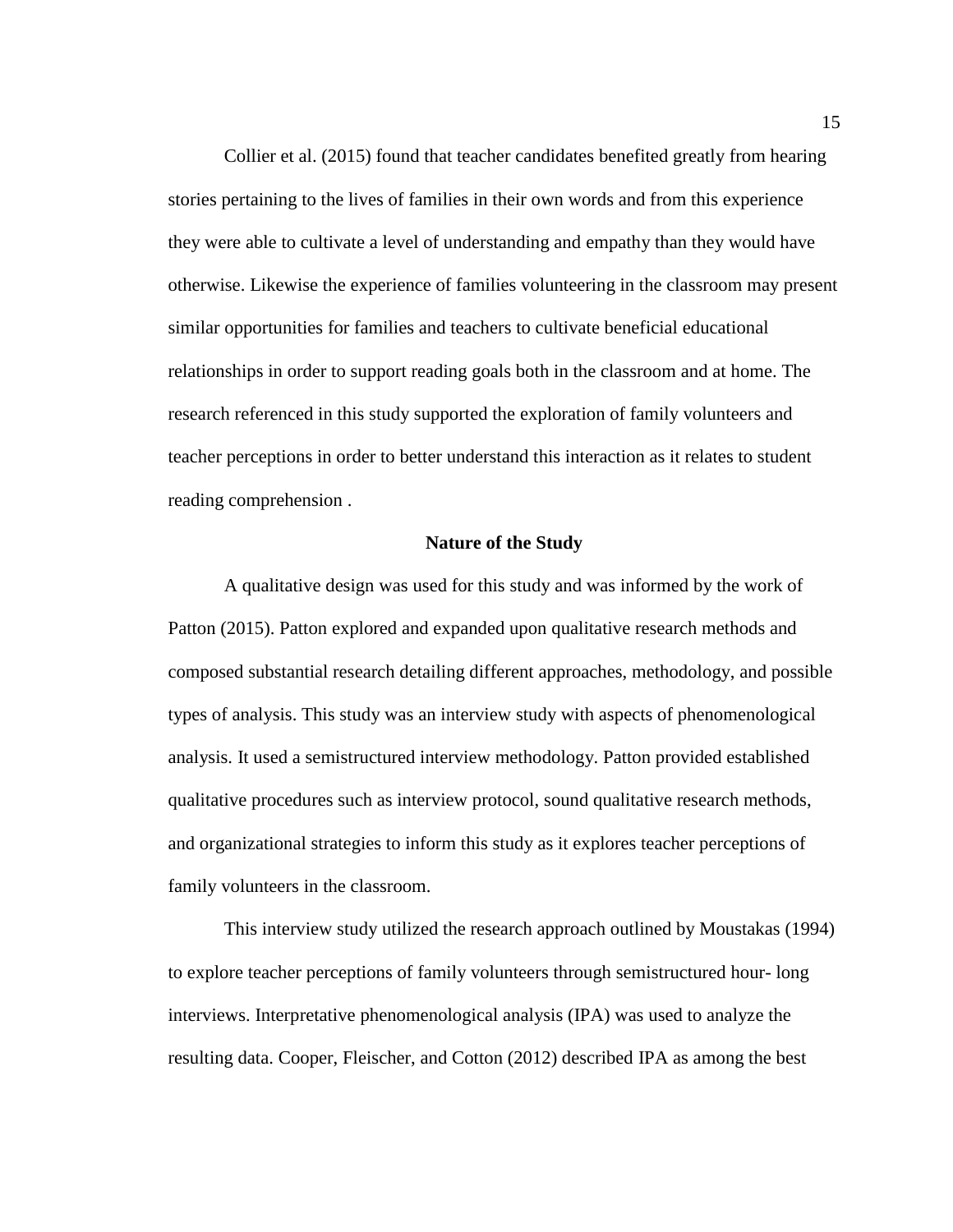avenues of academic research to fully explore and understand the lived experiences of participants. This research approach allowed for an accurate picture to be formed concerning teacher perceptions of the family volunteer role in the classroom and how this role impacts daily classroom goals related to student reading comprehension. This paradigm-approach, methodology, and analysis align and provided an accurate description of teacher perceptions of the family volunteer presence as they relate to student reading comprehension.

A group of eight teachers with a minimum of 5 years teaching experience at the fifth grade level were interviewed regarding their perceptions of family volunteer involvement in the classroom. Among the criteria of the study was that teachers interviewed had to have professional experience in the classroom working with family volunteers in order to provide their perception of these experiences. The Epstein model (2002) posits that the addition of a family volunteer in the classroom will have a positive impact on student reading comprehension. The teachers were asked to reflect upon how they felt the family volunteer presence impacted student reading comprehension. The interview questions were enhanced by the Epstein model of community partnership and family involvement.

The research of Patton (2015) guided the research process as this was a qualitative study. The work of Patton described and defined qualitative research methods, approaches, and forms of analysis. This study utilized a phenomenological research approach and semistructured interview methodology. These qualitative research tools provided in depth and detailed procedure to allow for an accurate exploration of the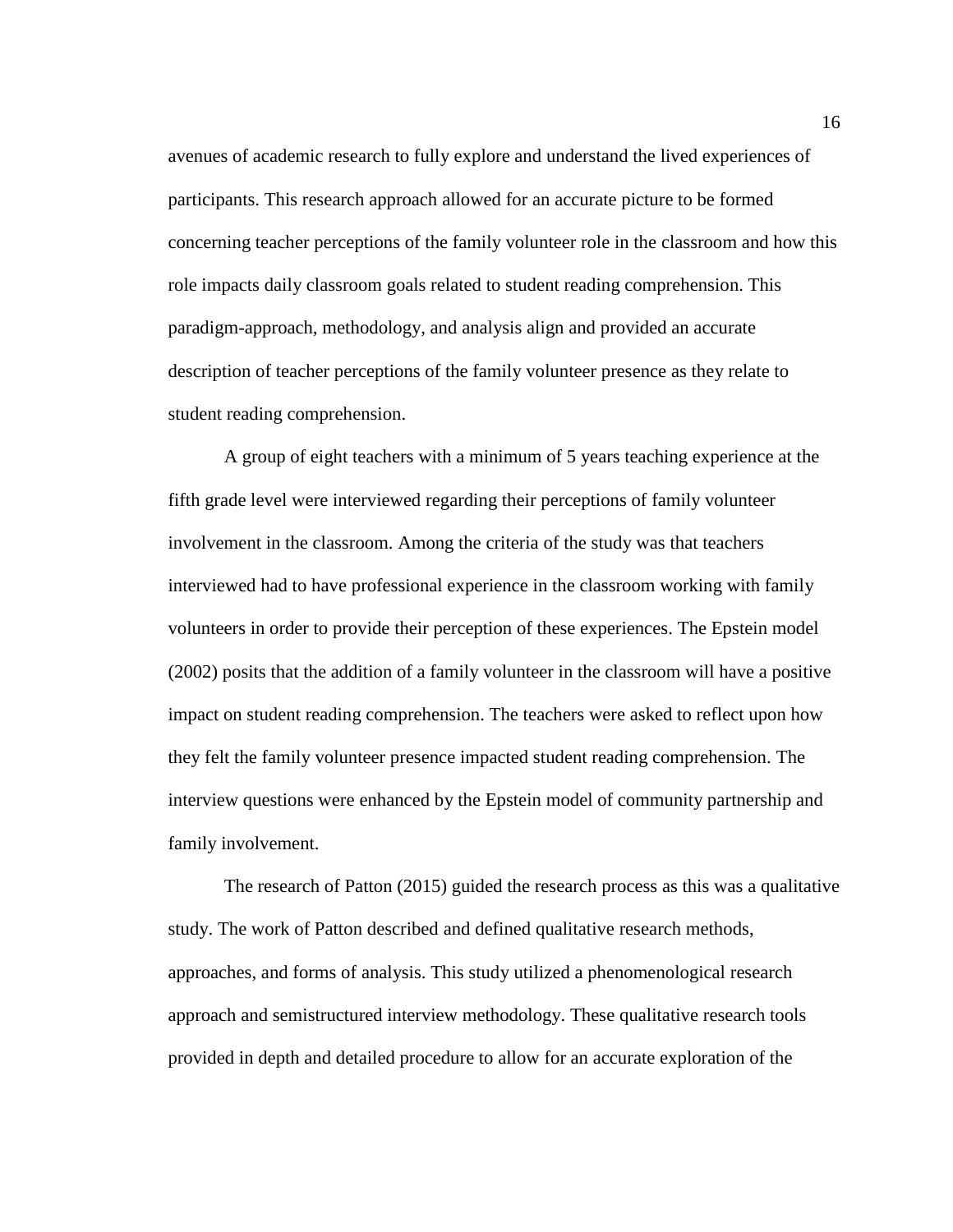perceptions of teachers regarding the family volunteer presence in the classroom. Patton provided established qualitative practices to guide the development and implementation of this study.

#### **Definition of Terms**

<span id="page-26-0"></span>*Benefits:* A noticeable level of assistance or help in the classroom as is perceived by the teacher (Tekin, 2011).

*Challenges:* A detectable level of hindrance or obstacles to completing daily classroom goals as perceived by the teacher (Tekin, 2011).

*Family volunteer:* An adult at least eighteen years of age who has fulltime custody of a student and volunteers in the fifth grade classroom for the length of the school year (Epstein, 2006).

*Fifth grade reading comprehension:* The ability of students to read, comprehend, understand, and demonstrate mastery of reading material at the fifth grade level (Pittman & Honchell, 2014).

*Student achievement:* Academic accomplishments of a student that include measurable progress or mastery of a given subject matter to obtain proficient scores needed for academic progress (Peterson & Ackerman, 2015).

*Teacher satisfaction:* Attitudes and perceptions of teachers regarding the effectiveness of their work environment (Coffey, 2010).

#### **Assumptions**

<span id="page-26-1"></span>This study was conducted with the following assumptions. Teachers will have perceptions regarding the presence of the family volunteer in the classroom in regards to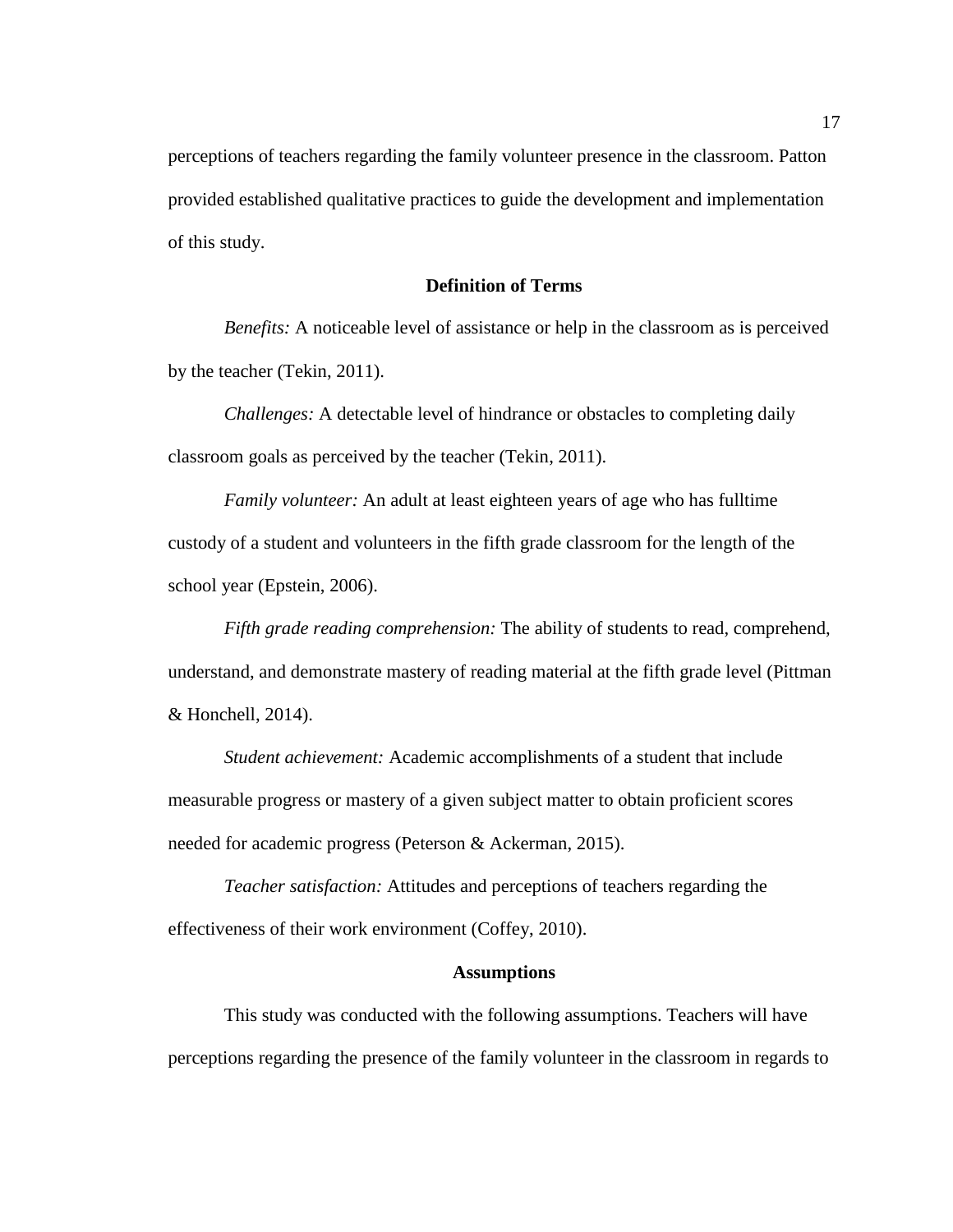fifth grade reading comprehension. Teachers will be willing to share their perceptions and professional insights regarding ways to improve the family volunteer process in their classroom to benefit further student achievement.

#### **Scope and Delimitations**

<span id="page-27-0"></span>Teacher perceptions of family volunteers are explored within this study through the interview methodology and the phenomenological approach. This topic of study was chosen to bring to light the little explored perceptions of teachers regarding the family volunteer in the classroom and how that presence relates to student reading comprehension. The ability of teachers to successfully interface with families has been shown to have a substantial positive impact on the level of family involvement in the classroom (Christianakis, 2010). While the practice of utilizing family volunteers in the classroom environment is commonplace, very few researchers have explored the integral link between teachers and families as they both interface with students in the classroom combining their efforts to achieve daily classroom goals and fifth grade reading comprehension in particular.

The boundaries of this study were limited to the elementary school as the interviews were conducted with fifth grade teachers in one school environment. The family volunteer as it relates to reading comprehension was chosen as mastery of reading impacts many subject areas. The focus of the interview questions were to seek to explore and understand how teachers perceive the role of family volunteers in the classroom and how it impacts fifth grade student achievement in reading comprehension.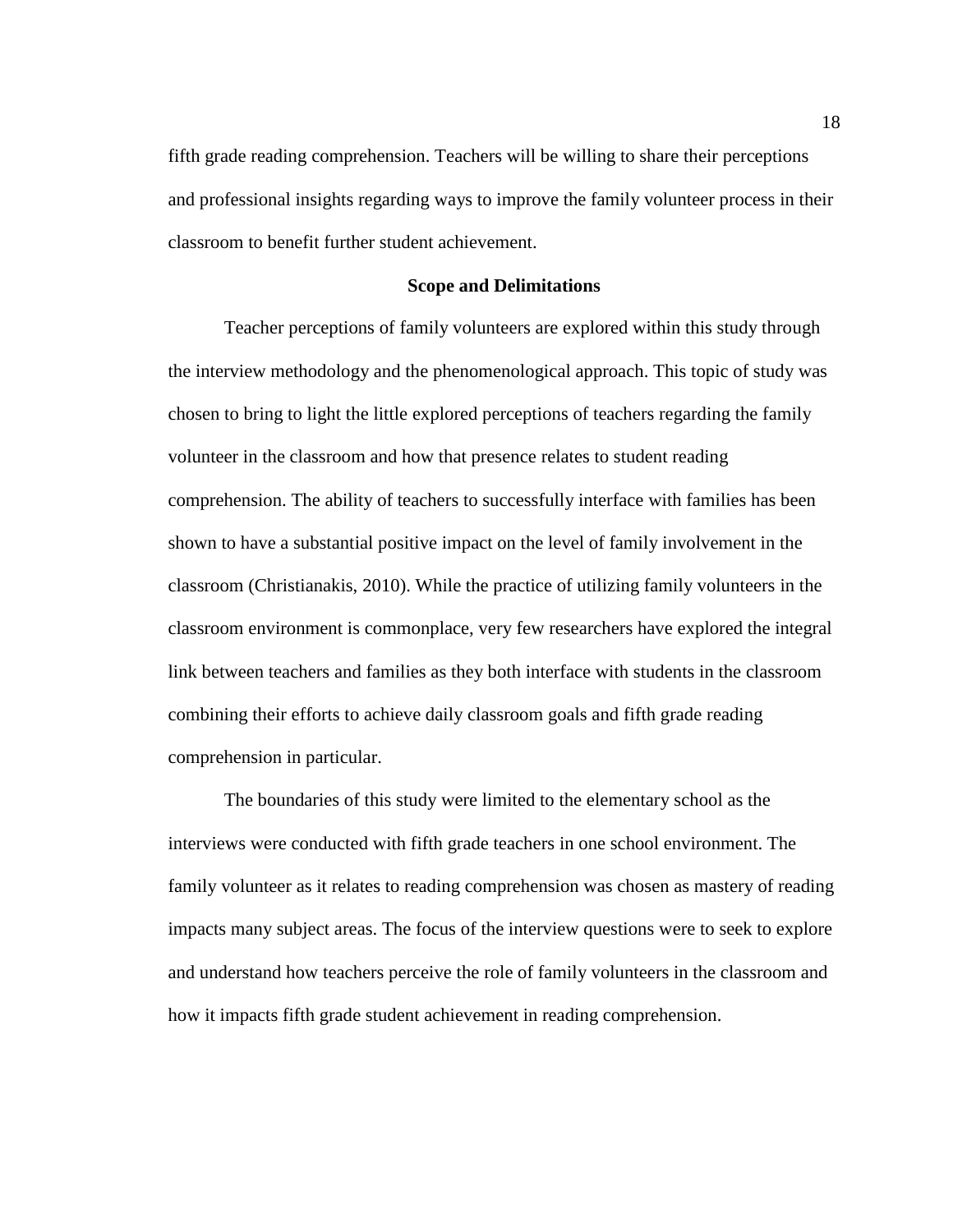The potential transferability of results of this study could be used to inform better practices utilized by administrators and teachers to incorporate family volunteers into the classroom to aid in achieving classroom goals. This information could be used in a variety of academic settings such as kindergarten through junior high school where family volunteers are utilized. Information gathered in the course of this study can be used to improve how family volunteers interact with teachers and students in the classroom environment.

Family volunteers must have volunteered within a fifth grade classroom for the length of a school year. Teachers interviewed for this study had at least five years of classroom experience and had worked with a family volunteer at least one full school year. The interviews were recorded, transcribed, and verified for accuracy prior to the coding of data associated with this study.

Additional grade levels, schools, and school environments could be potentially explored by other researchers at a later time with more readily available resources. The potential transferability of this study could apply to other educational environments or other organizations which use volunteers to support daily operations. This specific study sought to explore the perceptions of school teachers regarding the family volunteer presence. The study could be replicated to apply in the broader sense to other educational environments, grade levels, types of schools, or similar organizations which use volunteers.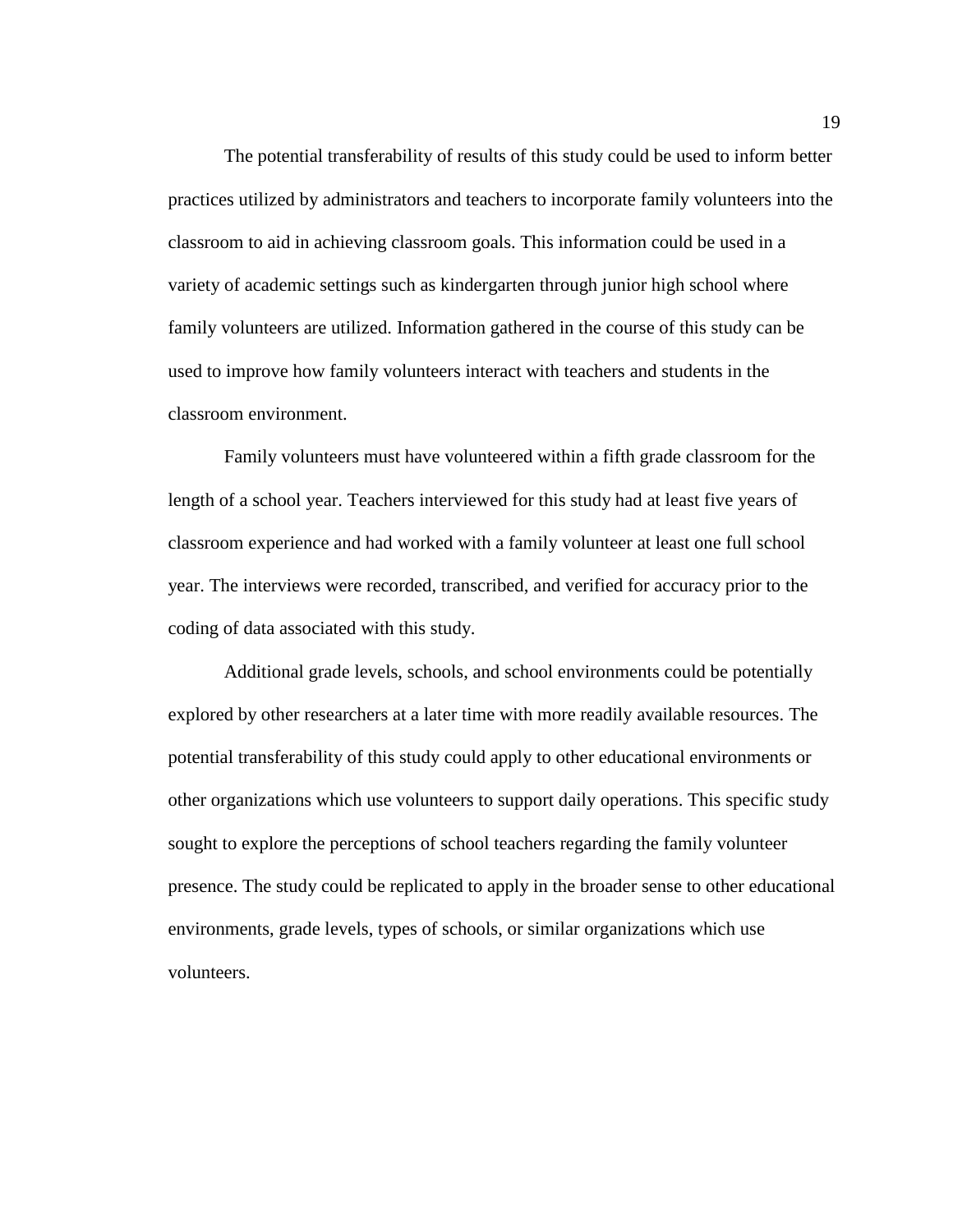#### **Limitations**

<span id="page-29-0"></span>This study was conducted with full awareness of the following limitations. The interviews which were conducted with teachers took place at only the fifth grade level at one school location in one school district. The study was limited to one grade level and one type of educational environment. The site chosen was from a list of schools with which I had no prior professional association. Interviews were conducted with a minimum of eight fifth grade teachers. The interviews were up to one hour in length and conducted in the span of a month. The budgetary considerations for this study are minimal.

#### **Significance of the Study**

<span id="page-29-1"></span>The use of family volunteers in the classroom is accepted common educational practice (Fan & Chen, 2001). Reece, Staudt, and Ogle (2013) demonstrated that students with families who demonstrated an increased involvement in their educational development benefited from improved academic outcomes as a result of this increased involvement. The perceptions of teachers remain unexplored in regards to the presence of the family volunteer in the classroom (Flannigan, 2007). While many educational programs and professional opportunities exist to prepare teachers for the demands of daily classroom life many teachers enter the profession with little to no instruction on how to successfully integrate with families in the classroom (Flannigan, 2007). Reading comprehension scores in early grades serve as indicators of later academic success (Kariyan & Karibay, 2012). This study explored the perceptions of teachers regarding the family volunteer presence in the classroom as it relates to reading comprehension.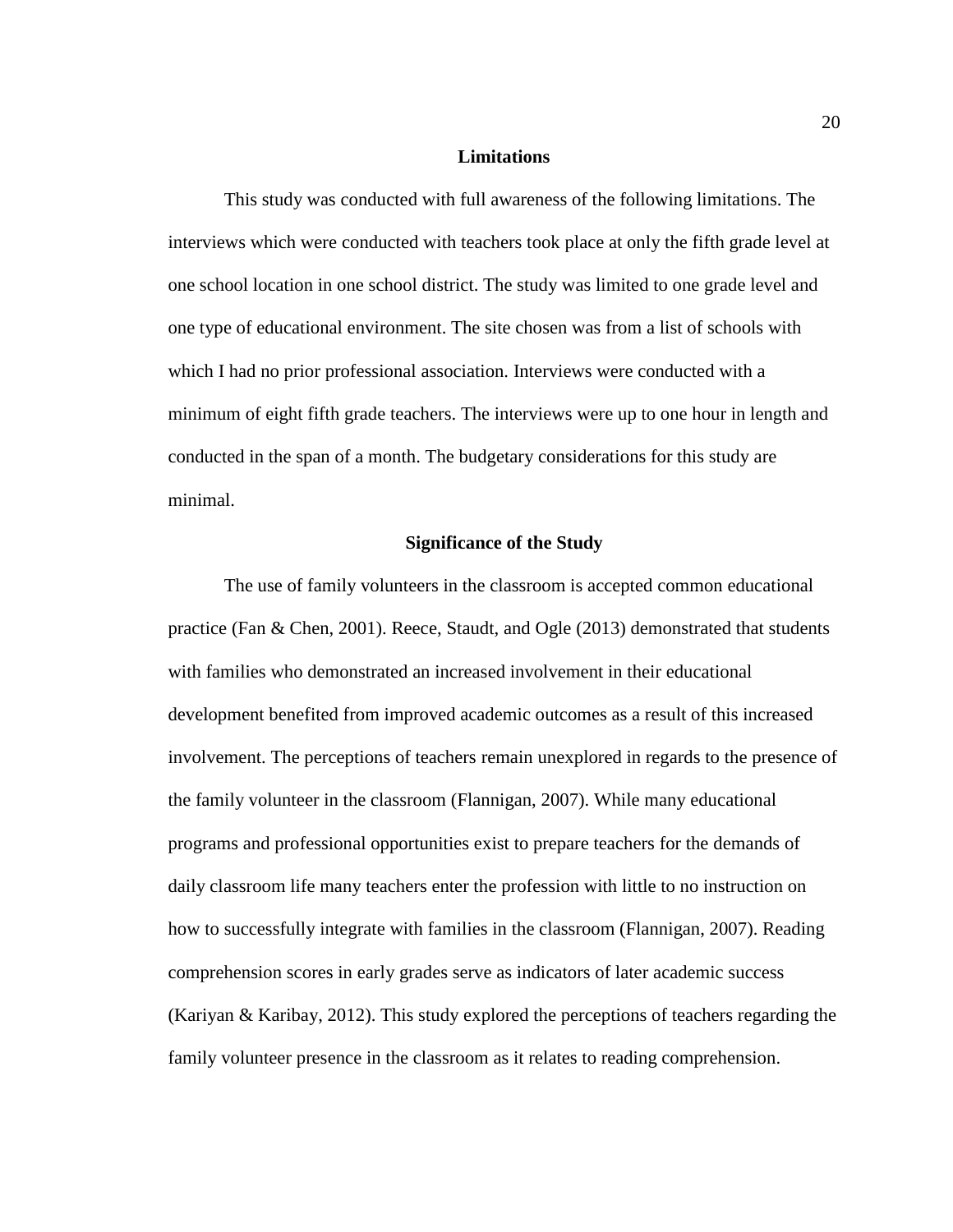The findings of this study may be applied to the improvement and development of better practices regarding the involvement of the family volunteer in the classroom to improve student reading comprehension. Families are a vital link between the goals of public education and a students' domestic life (Epstein, 2006). Successfully involving families in their students' education can have a positive impact on learning outcomes (Epstein, 2006). Further exploring and understanding teacher perceptions of the family volunteer in the classroom may be used to better understand how family volunteers interact with teachers and what can be done to promote daily educational objectives through a coordinated effort. This study further delved into and examined the perceptions of teachers regarding the family volunteer in the classroom and provided a needed perspective regarding this commonly accepted educational practice. A better understanding of the practice of using family volunteers in the classroom may yield information pertinent to supporting student learning.

#### **Summary**

<span id="page-30-0"></span>The framework of Epstein (2006) guided by the qualitative research methods as outlined by Moustakas (1994) and Patton (2015) were used to explore teacher perceptions of family volunteers as they relate to student reading comprehension achievement. This study sought to explore and understand how teachers perceive the family volunteer presence and how this presence influences student reading comprehension at the fifth grade level. A better understanding of teachers' perceptions of family volunteers and the resulting data from these interviews may be utilized by teachers and administrators to more effectively incorporate family volunteers into the educational environment to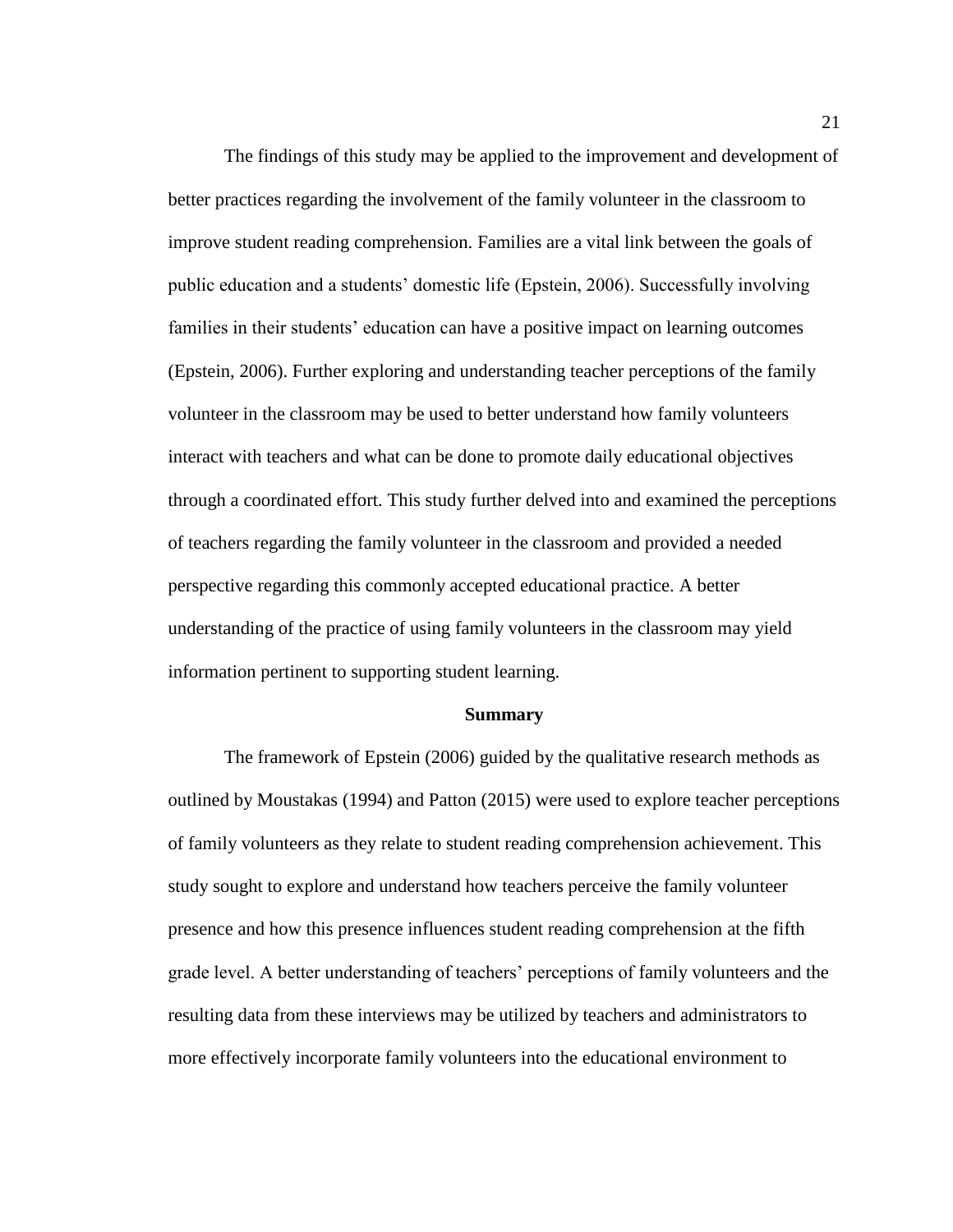support classroom efficacy. The implications for social change included improving student reading comprehension as well as promoting better practices for improving the coordination of efforts between teacher and family volunteers to support student reading comprehension goals.

In Chapter 2 I reviewed and described literature which substantiated the need for this study. It includes a review of the foundational work of Epstein and others who have contributed to the existing knowledge pertaining to the presence of the family volunteer in the classroom. The review will also provided both a historical and contemporary perspective on the importance of teachers to forging connections with family volunteers for the betterment of student welfare as well as strengthening learning communities to improve student reading comprehension.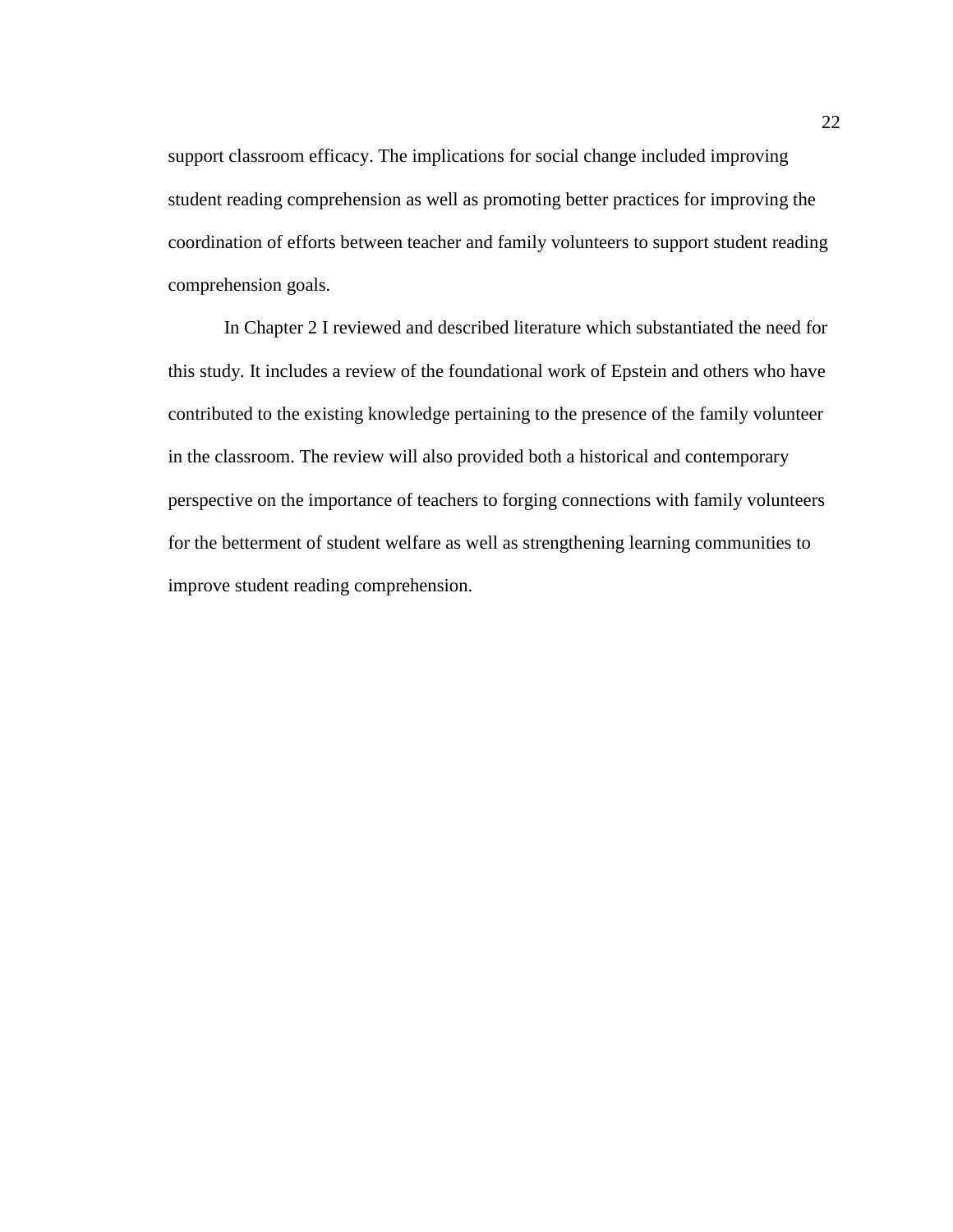#### Chapter 2: Literature Review

<span id="page-32-0"></span>A problem exists that while the use of family volunteers in the classroom environment is commonplace, there remain many facets of teacher perceptions of this presence that require further exploration. A better understanding of teacher perceptions of family volunteers in the classroom may provide important insights regarding the use family volunteers in the classroom to support reading comprehension. The purpose of this study was to explore teacher perceptions of the family volunteer presence in the classroom and their use as it pertains to fifth grade reading comprehension.

The following literature included in this review demonstrates that there remains much to be explored regarding teacher perceptions of the family volunteer presence in the classroom that is relevant to the support of student reading comprehension. Major sections of this literature review will include related topics such as: family volunteers in the classroom, teachers' use of family volunteers, the importance of reading comprehension, families and student reading comprehension, and family as volunteers in the classroom.

The literature review included research that demonstrates the importance of the family volunteer presence, the integral role of teachers to the success of family volunteers in the classroom, and the connection between the volunteer presence and student reading achievement. The work of Epstein et al. (2002), Smith et al. (2011), Crowe (2012), and other reputable academic researchers that contributed information relevant to the subject matter were reviewed.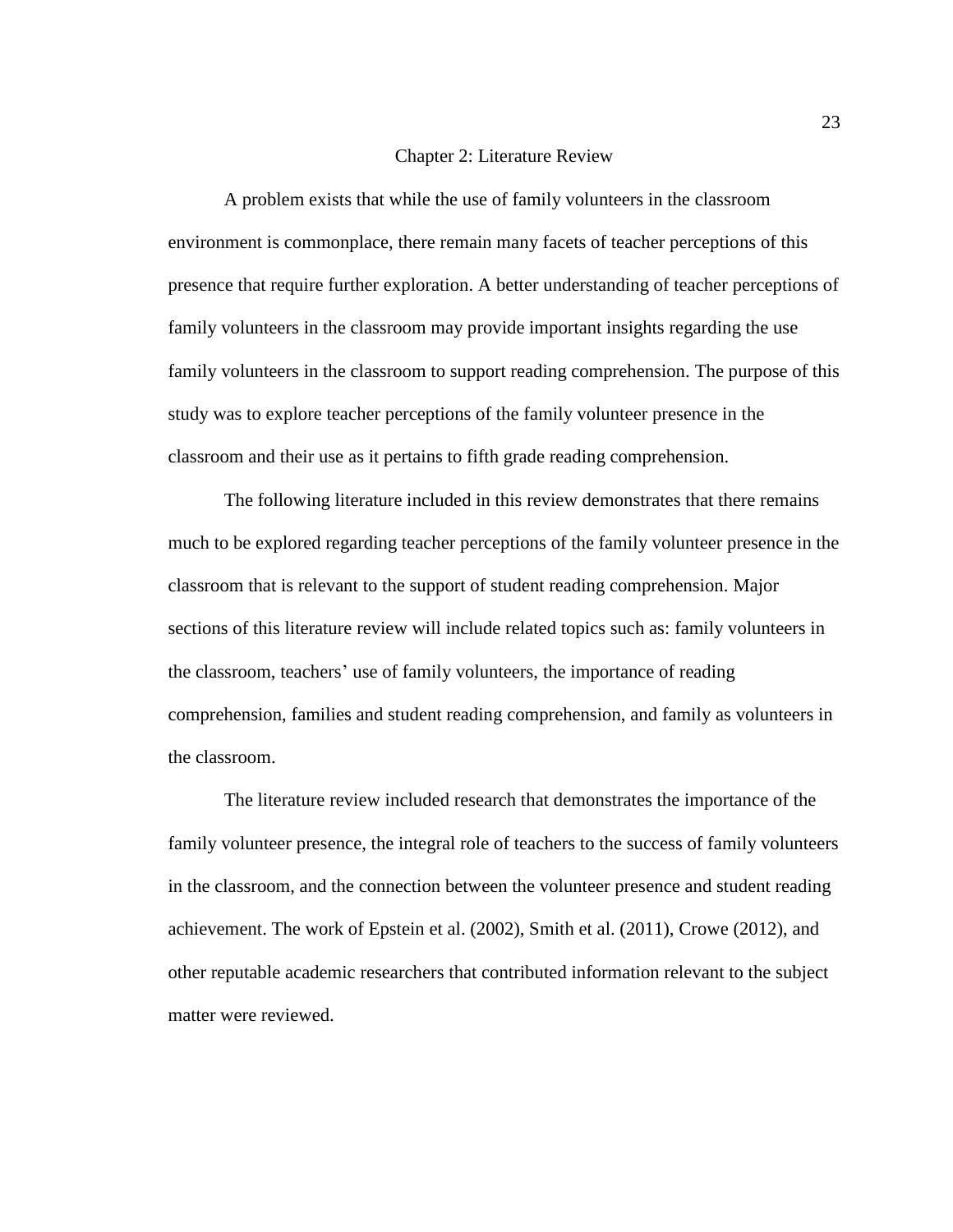Reading instruction and comprehension have traditionally been perceived as school teacher's responsibility. However, there is research that suggests maintaining literacy and satisfactory reading performance requires a comprehensive support network (Galloway  $&$  Lesaux, 2014). A better understanding of teacher perceptions of family volunteers may illuminate issues and better practices related to this process. A greater understanding of teacher perceptions of family volunteers in the classroom may prove essential to improving this often-misunderstood relationship, particularly in regard to reading achievement. The potential of family volunteers to support classroom academic goals and reading comprehension is dependent upon the experience of teachers to facilitate a successful classroom family volunteer experience.

The involvement of family members both at school and at home represents a wealth of opportunities to reinforce scholastic goals and support student academic achievement (Semke & Sheridan, 2012). Semke and Sheridan (2012) found a positive correlation existed between increased family involvement in the educational environment and student achievement, yet specifics regarding this involvement remain insufficiently explored. A pervasive theme in the existing literature regarding family involvement is a lack of understanding and communication between family volunteers and school faculty (Smith et al., 2011). This study provided much needed research to explore teacher perceptions of and provide a better understanding of this process. Family volunteer classroom involvement has the potential for many positive effects. Semke and Sheridan found that family involvement in the classroom has positively impacted a variety of variables within the educational environment including improved attendance and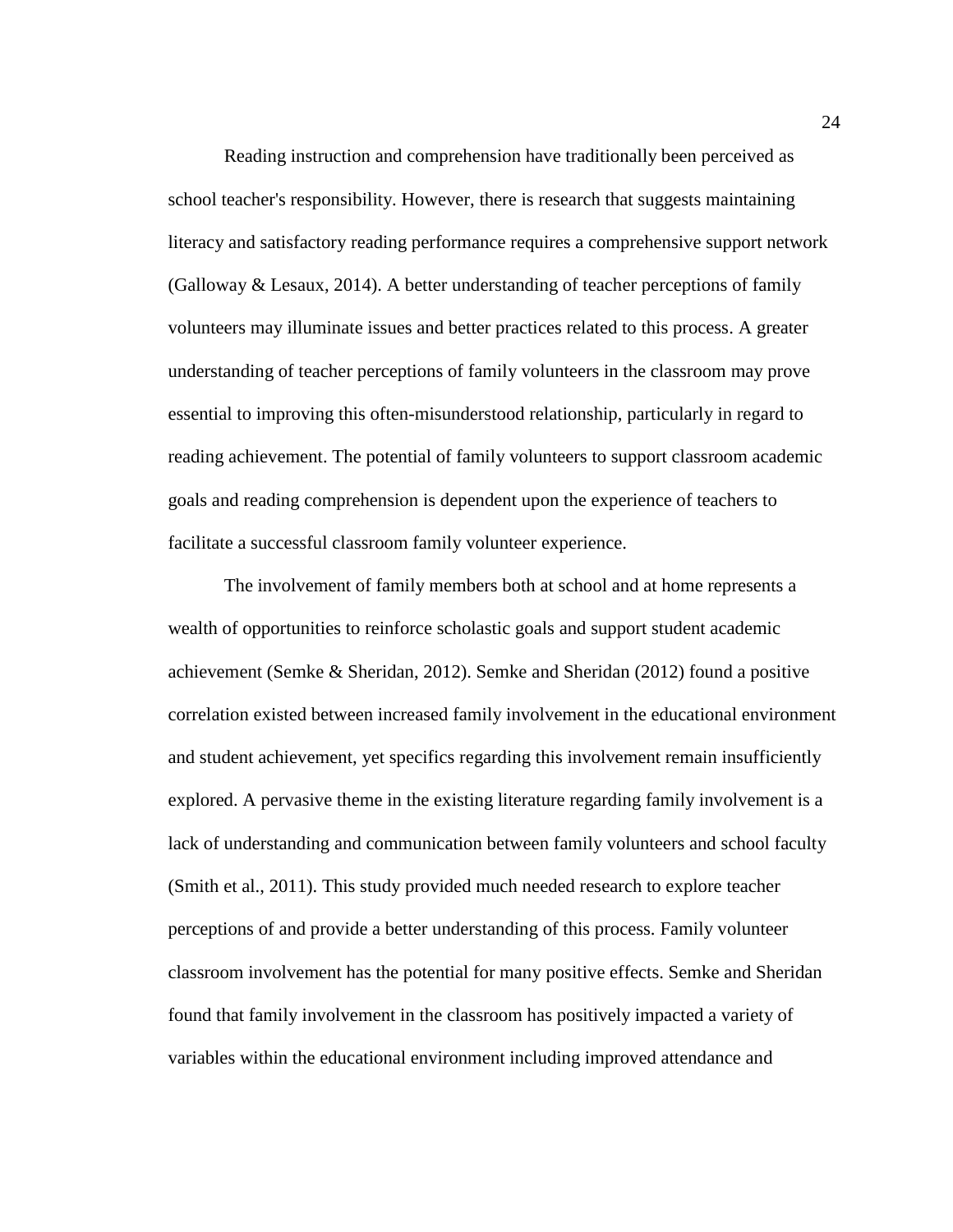decreased disciplinary issues. Further research is needed to explore family involvement and to what extent this involvement impacts student reading comprehension.

While pressure exists to incorporate family volunteers into the classroom successfully and the practice is pervasive, little research has been conducted that explores the input of teachers regarding this process and the actual impact of family volunteers on student reading comprehension. Much of existing research focuses solely on student outcomes, while exploring teacher perceptions may provide important emergent themes and information regarding the use of volunteers to support student reading comprehension (Tracey, Hornery, Seaton, Craven, & Yeung, 2014). Pressure is evident in the increasing attention paid to the United States educational system and the continuing emergent research efforts that indicate that families play a vital role in supporting student academic achievement (Crowe, 2012). Crowe concluded that student achievement is not affected by only one variable but that family involvement proved to be a vital factor in scholastic wellness in both the academic and domestic environments. Therefore, additional research to better understand teacher perceptions of family volunteers may prove useful to understanding the complex connection between the classroom volunteer presence and student reading comprehension. The following literature review provided a synthesis of research from authors such as Smith et al. (2011), Crowe (2012), and others regarding family volunteers in the classroom. It also expanded upon the following topics: teachers' use of family volunteers, importance of reading comprehension, families and student reading comprehension, and family as volunteers in the classroom.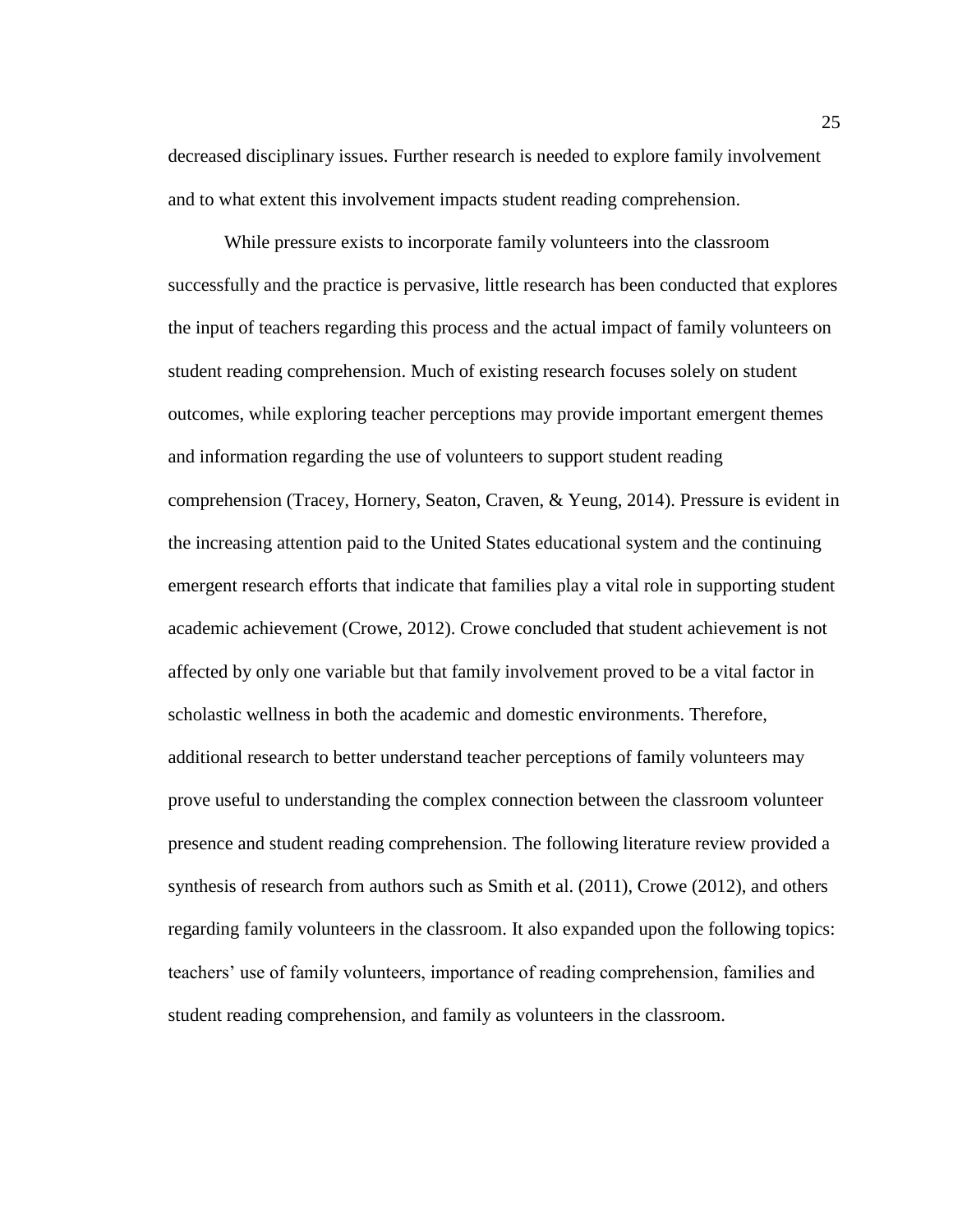#### **Literature Search Strategy**

<span id="page-35-0"></span>The literature used in this review was retrieved using a combination of electronic search engines from the electronic library of Walden University. These search engines included ERIC, Education Research Complete, SAGE, Academic Search Complete, and SocIndex. Search parameters were limited to scholarly peer-reviewed publications within the last five years, except theoretical foundation texts, methodology texts, and supplemental sources. The search terms used were *family volunteer, parent volunteer, classroom volunteer, elementary volunteer, teachers, reading comprehension,* and *families in the classroom.* I also utilized texts obtained from online sellers and texts obtained through the local city library.

#### **Conceptual Framework**

<span id="page-35-1"></span>The conceptual framework for this study was Epstein et al.'s (2002) model for family and community involvement. The theory states that students' educational development and enrichment is not limited to one environment but that the home, community, and school environments all represent different spheres of educational potential. Epstein et al. stated that by intentionally forging stronger connections between all three educational environments, student achievement benefited as a result.

Epstein et al.'s (2002) research explored the factors of family involvement, school community partnerships, and facets of volunteering within schools as they related to student achievement and academic well-being. Epstein et al. provided a theoretical framework to better incorporate the families of students into the educational landscape to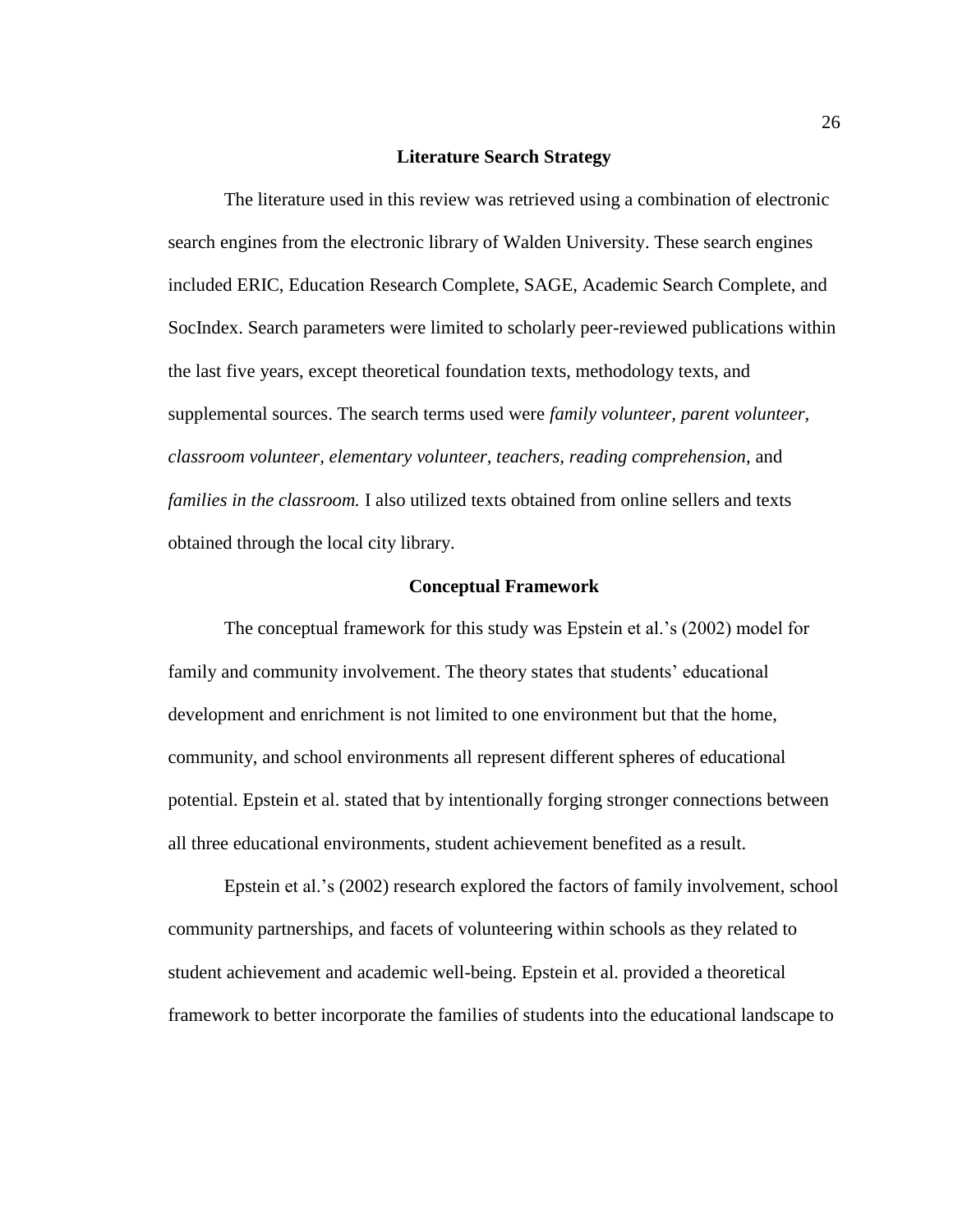benefit student scholastic performance as well as enhance connections between the school and the community.

Six types of family involvement were described by Epstein et al. (2002). These six types of family involvement included parenting, communicating, volunteering, learning at home, decision making, and collaborating with community. In this study I examined the third type of involvement described by Epstein et al., volunteering. For this study I focused on teacher perceptions of family volunteers in the classroom as their presence related to student reading comprehension.

# **The Epstein Community Partnership Model**

## **Family Involvement**

Epstein et al. (2002) described the potential positive implications and venues through which increased family involvement in education can improve student academic performance. The community partnership model by these authors detailed the ways in which schools can modify their structure and communication styles to encourage and retain family involvement in various facets of the education process. These ways include (a) emphasizing the shared value of families and schools, (b) improved communication with families, (c) imparting a sense of family ownership, (d) improving student outcomes, and (e) increasing opportunities for family volunteer involvement. Beauregard, Petrakos, and Dupont (2014) used the Epstein model in their research to better understand family involvement among immigrant families. They found the Epstein model an effective basis for their research, which discovered promoting family involvement in schools required educators to invest in learning more about the motivations, both cultural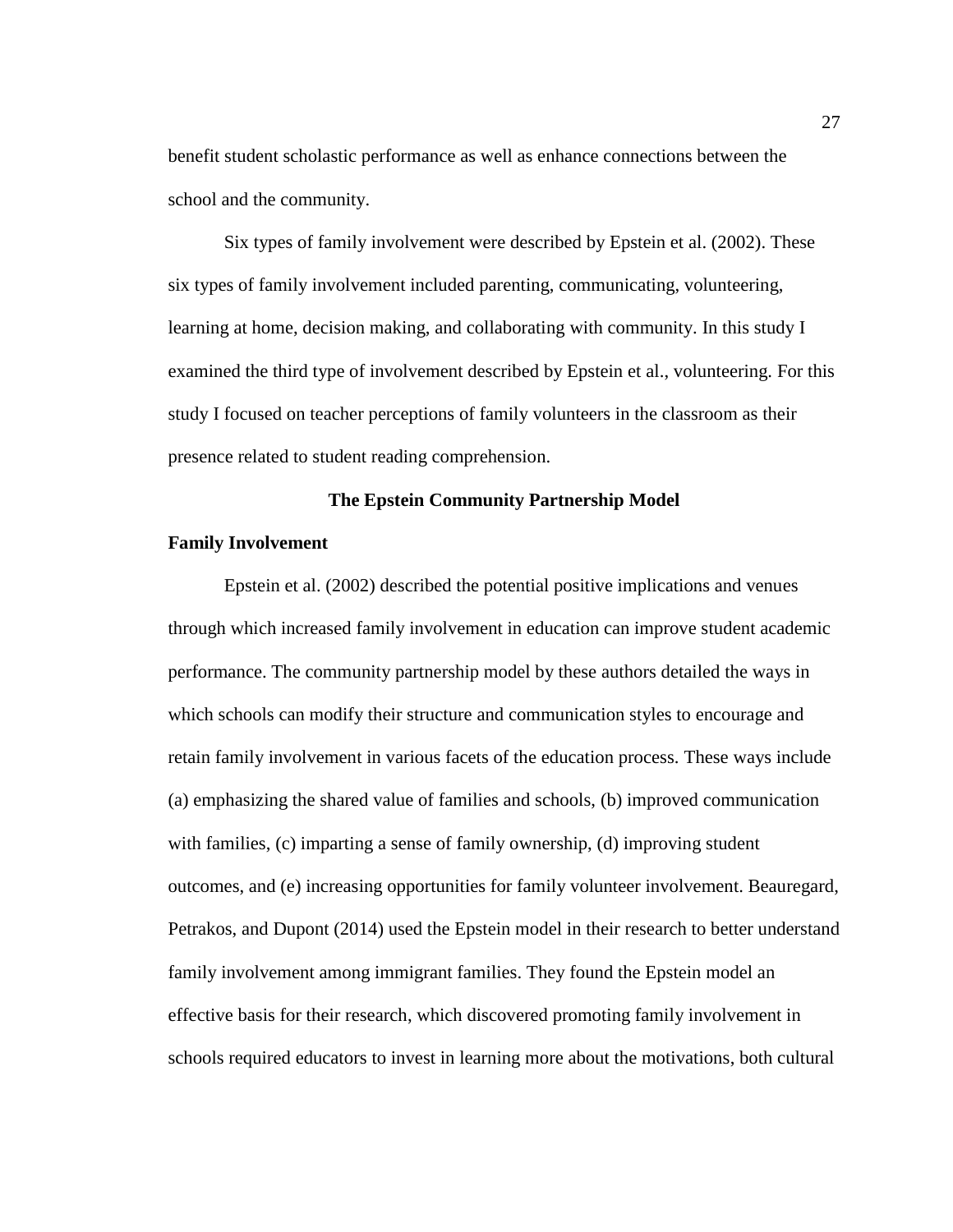and personal, behind family involvement. Therefore, the Epstein model provided an important starting point to further explore levels of family involvement. There are many different components that combine to create the complex dialogue between the school and the families of students.

This model is designed to examine the different components of interaction between the school and the community. These components include (a) communication between the school and the family, (b) volunteer opportunities within the school, (c) promoting educational decision making, and (d) enhancing community collaboration to support student outcomes. According to Vance (2015), the research of Epstein et al. (2002) illuminated the importance of family involvement in improving student outcomes. This model showed ways to promote a dialogue concerning the best ways to communicate effectively with families and the local community as well as strengthen networking opportunities between the home, school, and the surrounding community. These ways included communication methods such as flyers, newsletters, notifications, school websites, and direct contact from teachers. Epstein et al. found that schools benefited from being adaptive to the changing needs of the surrounding community to form effective and lasting engagement to strengthen educational partnerships.

Epstein's et al. (2002) model of community and family partnerships with schools is supported by the work of Bower and Griffin (2011) in their research reaffirmed the conclusions of Epstein. Their research indicated that cultivating educational partnerships with families through strengthening connections with the school environment, such as through classroom volunteering, had numerous positive implications for supporting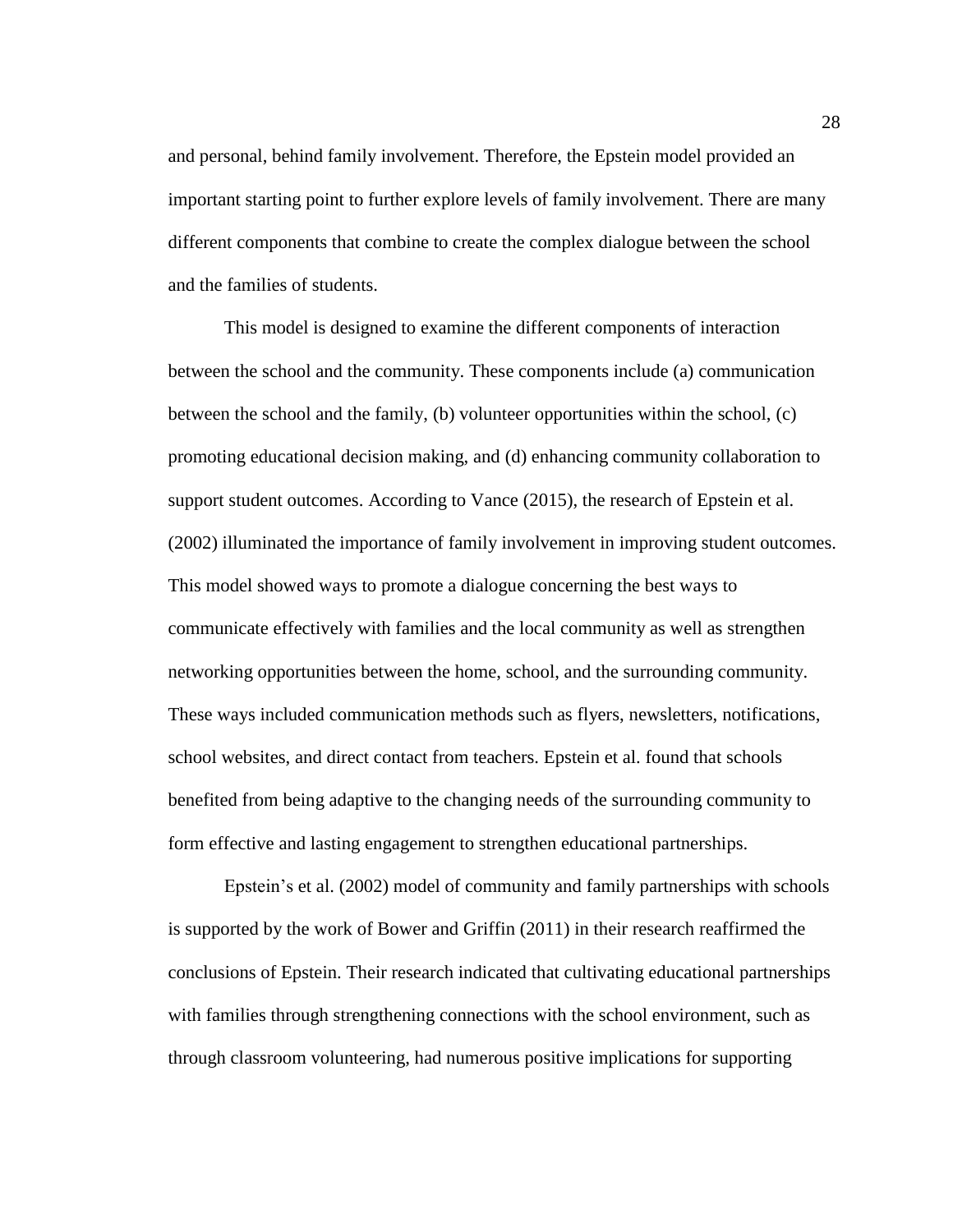academic outcomes in a variety of school settings. Bower and Griffin found that positive activity trends emerged, such as an increase in learning activities being performed at home to reinforce classroom learning. The increase in these activities was attributed in their research to the increased involvement of families in the classroom in conjunction with the conscious efforts of teachers to promote family engagement. The following will detail the six categories that Epstein et al. (2002) used to define family involvement.

## **The Six Categories of Involvement**

The Epstein et al. (2002) framework consists of six categories of involvement: parenting, communicating, volunteering, learning at home, decision making, and collaborating with community. Because the focus of this study was family volunteering, that category was stressed. All these categories provide valuable information for the discussion of ways to incorporate families into the educational process to ultimately benefit the academic wellness of the student. Epstein et al. provided valuable guidance as to how each of these categories can be used as basic strategies for educational settings to engage families further to provide optimum educational experiences.

**Parenting.** Epstein et al.'s (2002) first category is that of parenting. This category stressed the needs of every individual family vary dependent on family economic, cultural, and sociological conditions. As a result, to address the diverse needs of every family the school serves, school personnel could benefit from providing customized enrichment and recruitment efforts. This category emphasizes the need to support learning in the domestic environment, which is relevant to each grade level. There is support for this approach. Morrison, Storey, and Zhang (2011) found that teachers and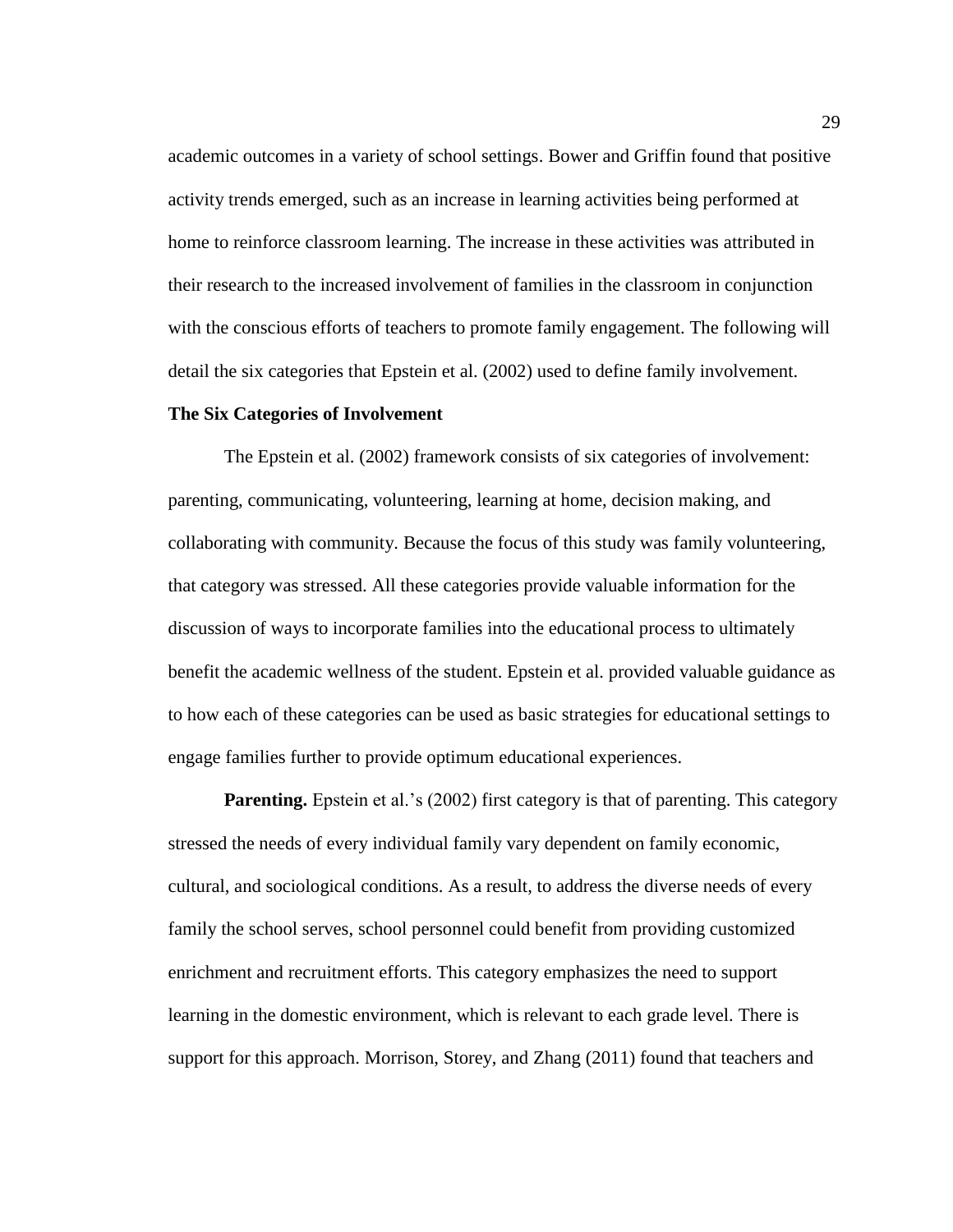families who collaborate with one another in the classroom are able to cooperatively develop more enriching curricula. Such a curriculum is supported by efforts on the part of the teacher to further bridge the gap between the classroom and home environment by inviting participation from families as well as offering extra activities that may be brought home and shared to further engage the entire family in the educational process.

Epstein et al. (2002) provided helpful guidelines as to how families can support learning goals at home and detailed strategies for promoting family involvement. These strategies included offering continuing family education, workshops, and educational materials to suggest and guide activities beyond weekly homework to further reinforce classroom learning goals. An aspect of this framework that has contributed to its enduring nature is that Epstein et al. also described for each category potential challenges which are associated with each category of engagement. These researchers provided a comprehensive and realistic starting point for the discussion of how to best attract and retain family involvement.

Epstein et al. (2002) also mentioned areas of potential challenges for each category of family involvement. For example, as with the category of parenting, the authors pointed to the potential challenges of disseminating information because many parents are not active in the educational environment. This is supported by Bower and Griffin (2011) and Lemmer (2011) who found numerous obstacles inhibiting family involvement in nontraditional settings such as urban environments or isolated rural environments where families face mounting pressures to meet daily needs. This may conflict with their ability to become further involved in the educational environment.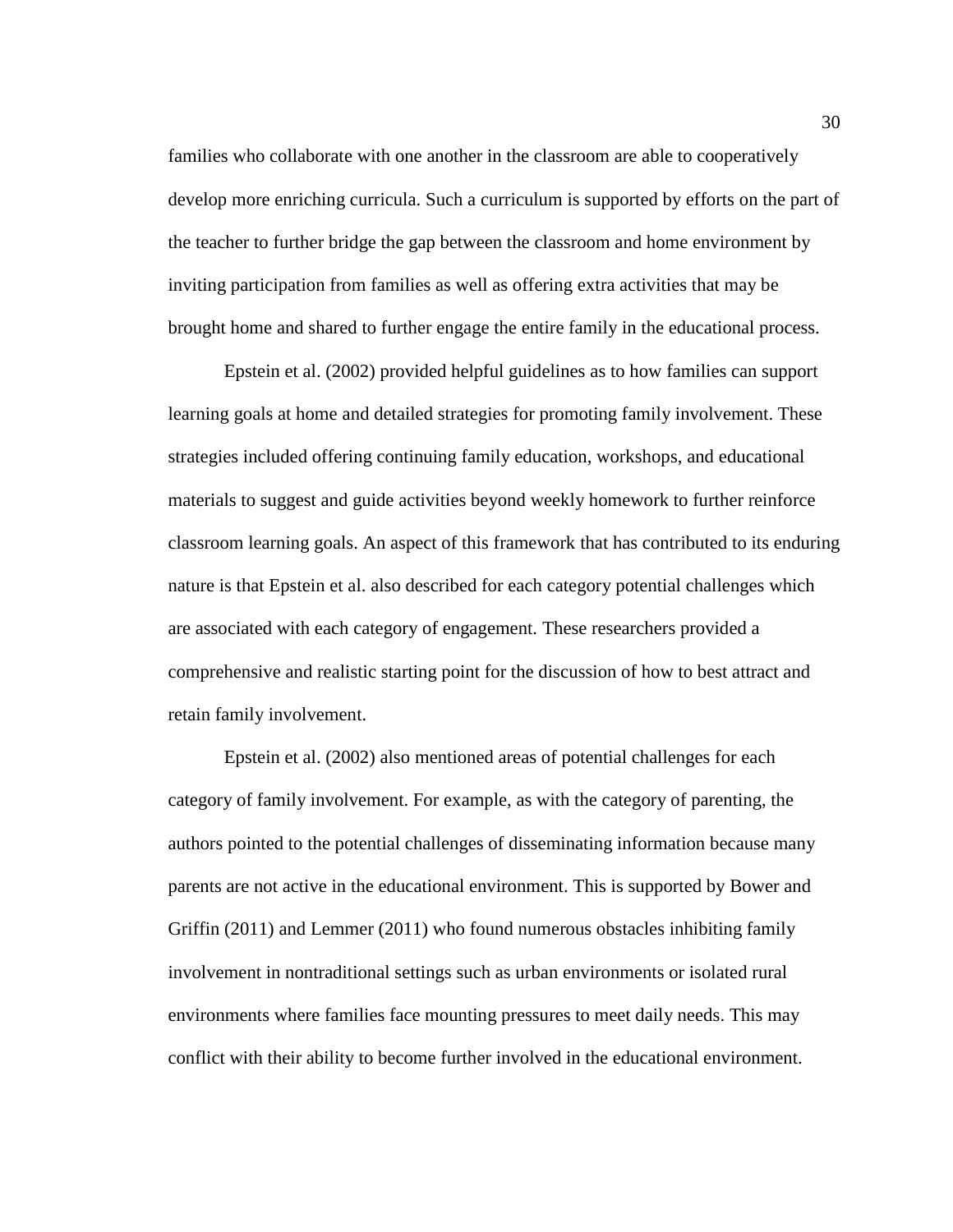Their research reaffirms the importance of the work of Epstein et al. (2002) that efforts made by teachers to connect with families through a variety of methods of communication as well as flexible volunteer opportunities are important to forging connections with all families, not just a select few, in order to support academic endeavors.

**Communication.** The second category of the Epstein et al. (2002) model deals with communication between families and schools. This can be challenging for schools since one method of communication does not address the needs of every family. Methods which prove successful reaching one family may not meet the needs of the next. The work of these researchers is supported by Lemmer (2011) posits the element of communication as important when crafting policies and practices to strengthen the partnership between families and the school to support student achievement. Lemmer, Lareau and Muñoz (2012), and Crowe (2012) concluded that while many assumptions exist regarding the interactions between teachers and family volunteers, more can be done to ensure a productive working relationship to support the educational goals of students through effective communication. Lemmer at al. and Munoz concluded that while families unanimously shared the goal with the classroom teacher of seeking and supporting what is best for the growth of the student, often a lack of clear communication and differing priorities posed challenges. Additionally, there was a general lack of structured preparation for teachers on how to relate to, communicate with, and engage families. This conclusion is consistent with Epstein et al.'s research that the starting point for forging family and school relationships is often reliant upon school-based endeavors,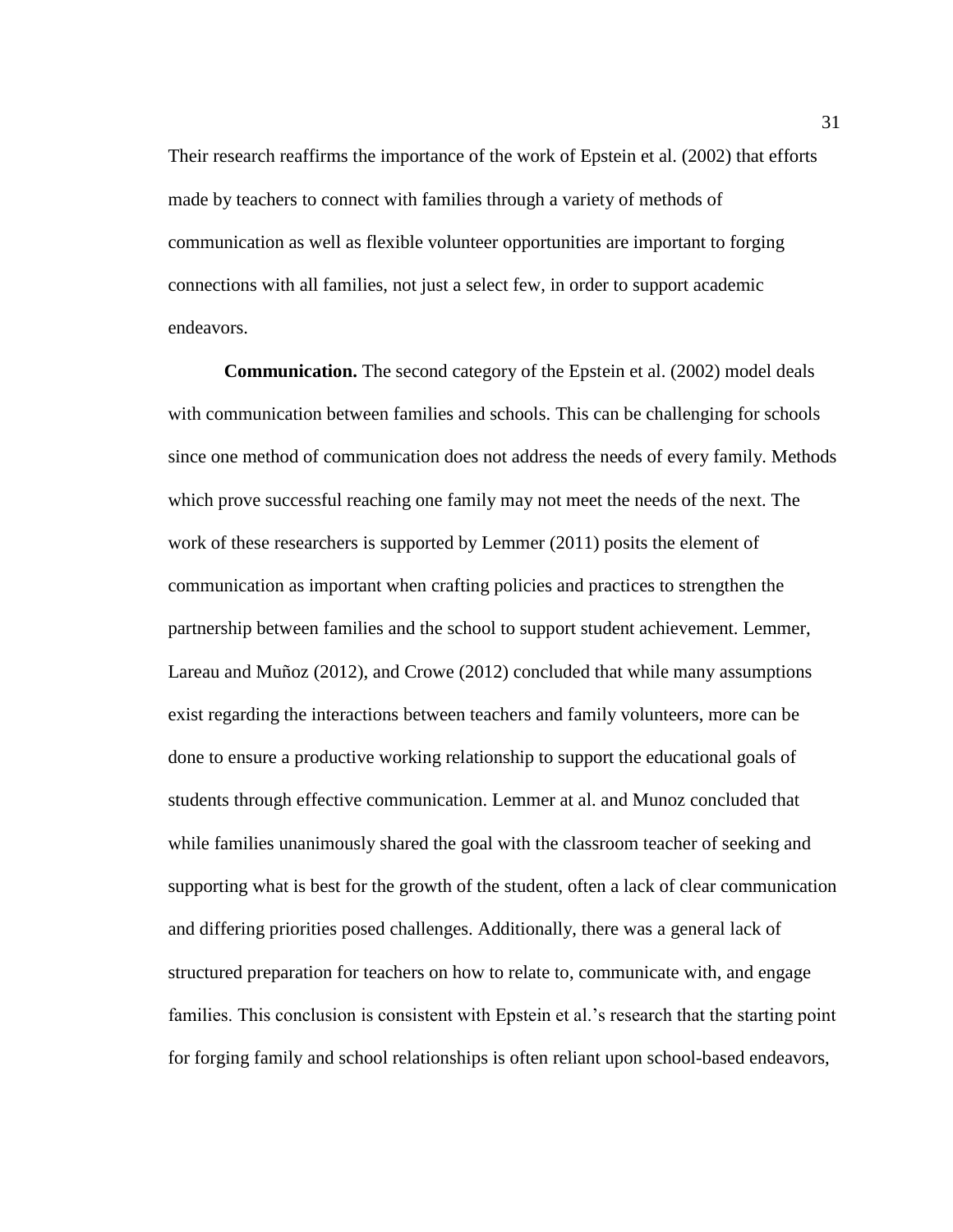which must consider that what works to engage one family volunteer may not work for the next. In this way Epstein et al. emphasized communication required an adaptive approach to strengthening ties between families and schools.

The Epstein model stressed the importance of effective communication with families. Torrez (2014) reaffirmed the concepts of Epstein in her research in rural Michigan schools. Torrez found that ineffective communication with student families due a language barrier had a stratifying effect which marginalized many students and their families. Torrez echoed the conclusions of Epstein that effectively supporting student learning meant increasing overlap between the home and school environment for example through effective communication.

Epstein et al. (2002) detailed sample practices for promoting and encouraging communication between the school, teacher, and families of students to promote student achievement. These researchers stressed the need for clear and concise approachable language when communicating with families. In addition, providing multiple lines of contact in addition to what is considered traditional means may not be feasible for every family and their varied scheduling needs. Epstein et al. pointed to the challenges associated with this category specifically the need for clear and readable information for families who may not be familiar with educational terminology. Effective communication between the school and the family is one way to encourage involvement in the educational process. Another way of promoting family engagement is through volunteer opportunities.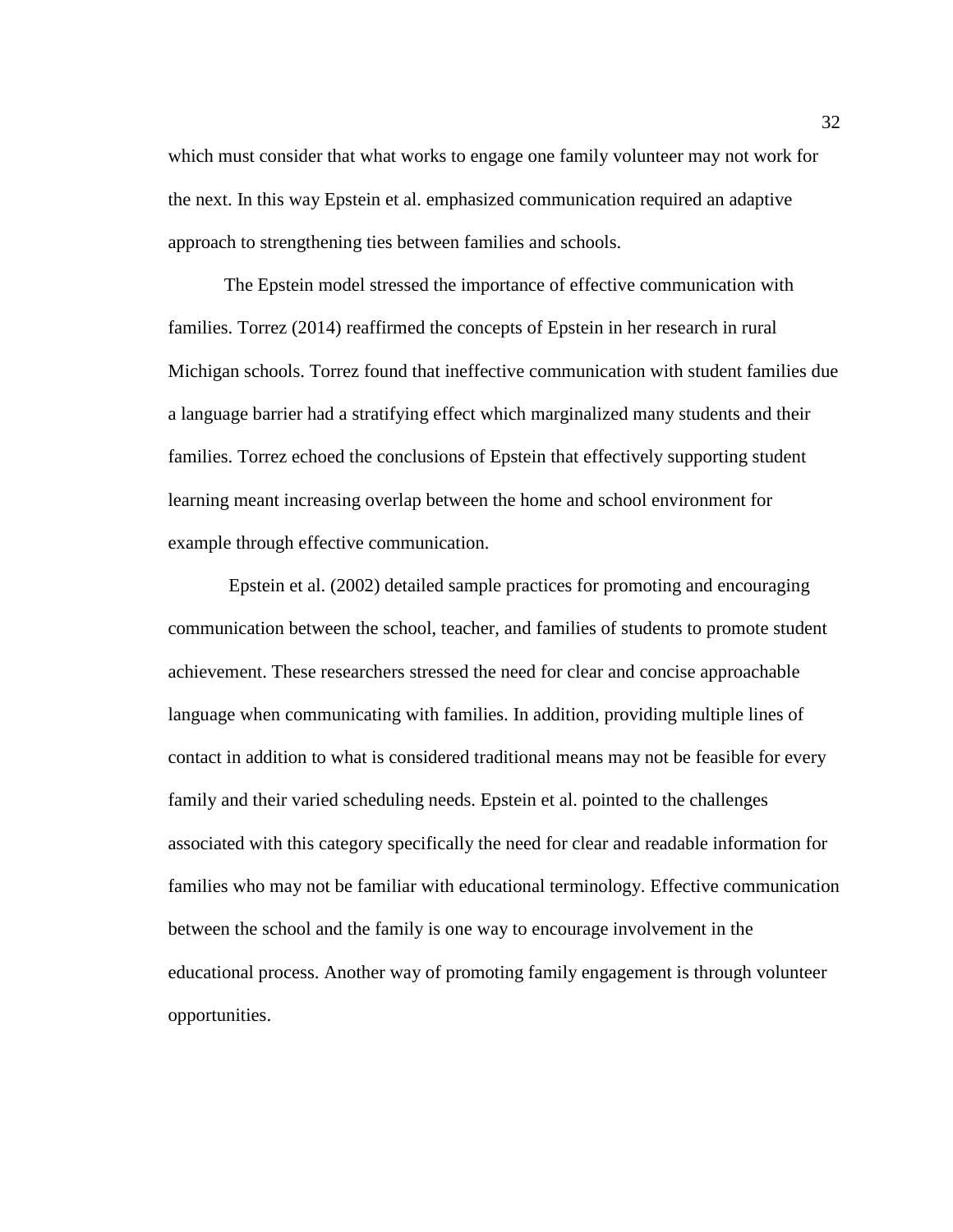**Volunteering.** Although the focus of this research is on Epstein's (2002) third category volunteering it is important to understand all aspects of the partnership model and how they relate to each other. This topic was the central focus of this study. Epstein defined three basic modes of volunteering. According to Epstein, the family volunteer takes one of three routes of participation: "first, volunteering in the school classroom, second, they may volunteer for the school, finally, they may volunteer as an audience member or attendee to school events" (Epstein et al., 2002, p.2). Epstein et al. described family volunteering as promoting recruitment and training to involve families in education in support of both the student and the school.

Epstein et al. (2002) described sample practices for promoting family involvement in the educational process through volunteering opportunities. These included structured school activities, assisting in the classroom, participating in annual surveys, and pooling volunteers to assist with a variety of school functions such as classroom activities and lessons, fairs, dismissal, field trips, among other school activities. This study focused specifically on the presence of the family volunteer in the classroom as it relates to fifth grade student reading comprehension.

Epstein et al. (2002) explored the importance of imparting a sense of ownership to the success of not only individual students but the school as a whole to promote volunteerism among families. These researchers emphasized the importance of daily classroom tasks and the flexibility which exists to incorporate families into many school functions. These authors pointed to the challenges of creating flexible scheduling and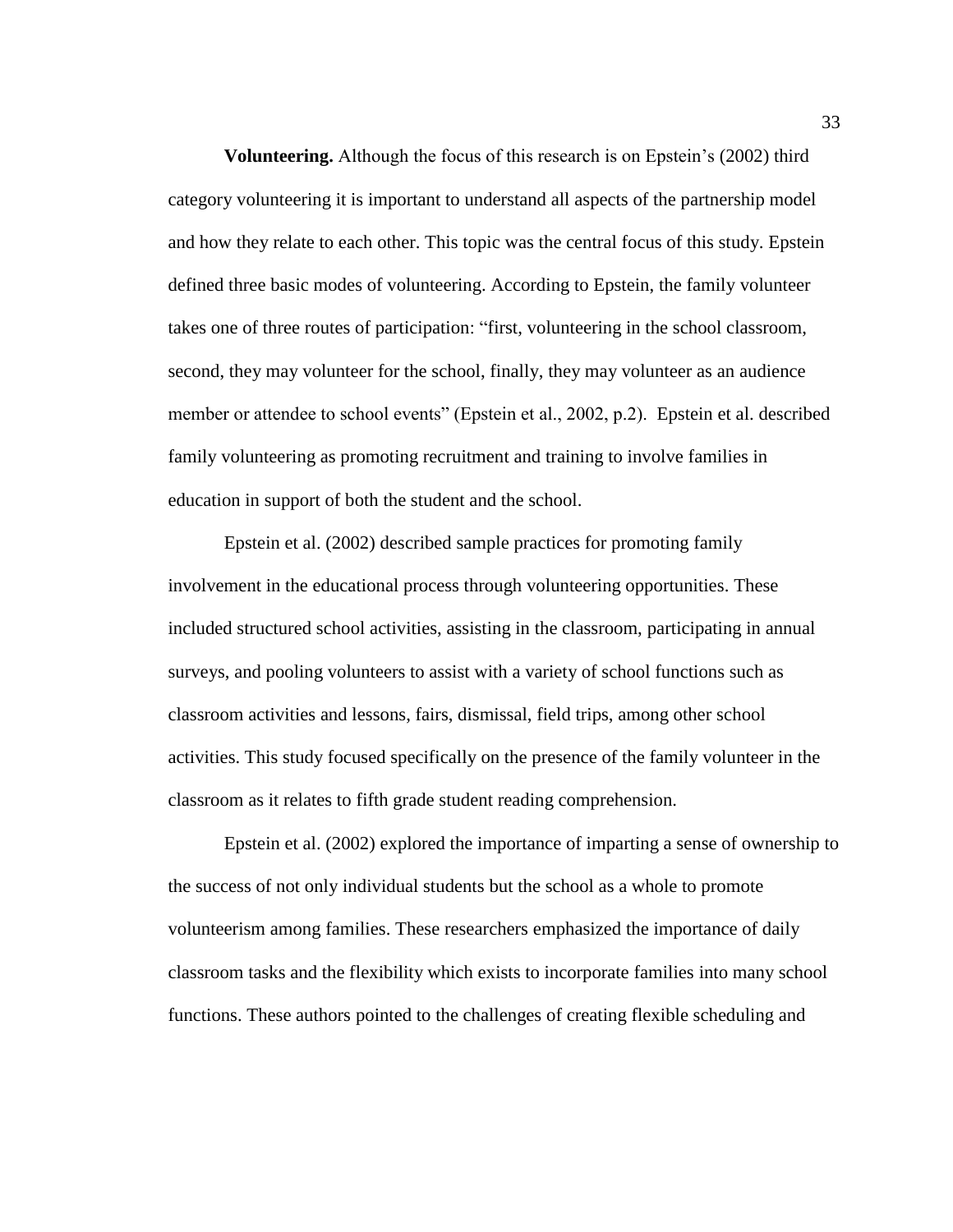being inclusive to all families not just those which already have an established presence within the school.

There is support for an inclusive approach to the presence of family volunteers within the school environment and importance given to the teacher acknowledging the potential use of family volunteers in the classroom. Lemmer (2011) found that the success of endeavors to promote family involvement in school activities were closely linked to teacher attitudes towards families. This was considered significant since the efficiency of family volunteers in the classroom and their willingness to continue to contribute to classroom endeavors were found to be largely dependent on the attitudes, perceptions, and experiences of the classroom teacher. While teacher attitudes have been shown by Lemmer to influence the success of volunteer efforts, likewise it is important to offer a variety of ways for families to become involved.

Radzi, Razak, and Sukor (2010) emphasized the importance of creating multiple avenues of involvement for families to diminish the perceived barriers between supporting education at home and within the classroom environment. This research reinforced the importance of the connection between family support, classroom goals, and student achievement. By furthering and promoting family involvement, overall student achievement and student wellness is improved. Christianakis (2011) reaffirmed Epstein et al.'s (2002) research that an individualized approach to family involvement is important. Christianakis found that generalizations on the part of teachers regarding what constitutes family involvement and interest in education can distance families for whom volunteering in the classroom during the week is not possible. This research indicated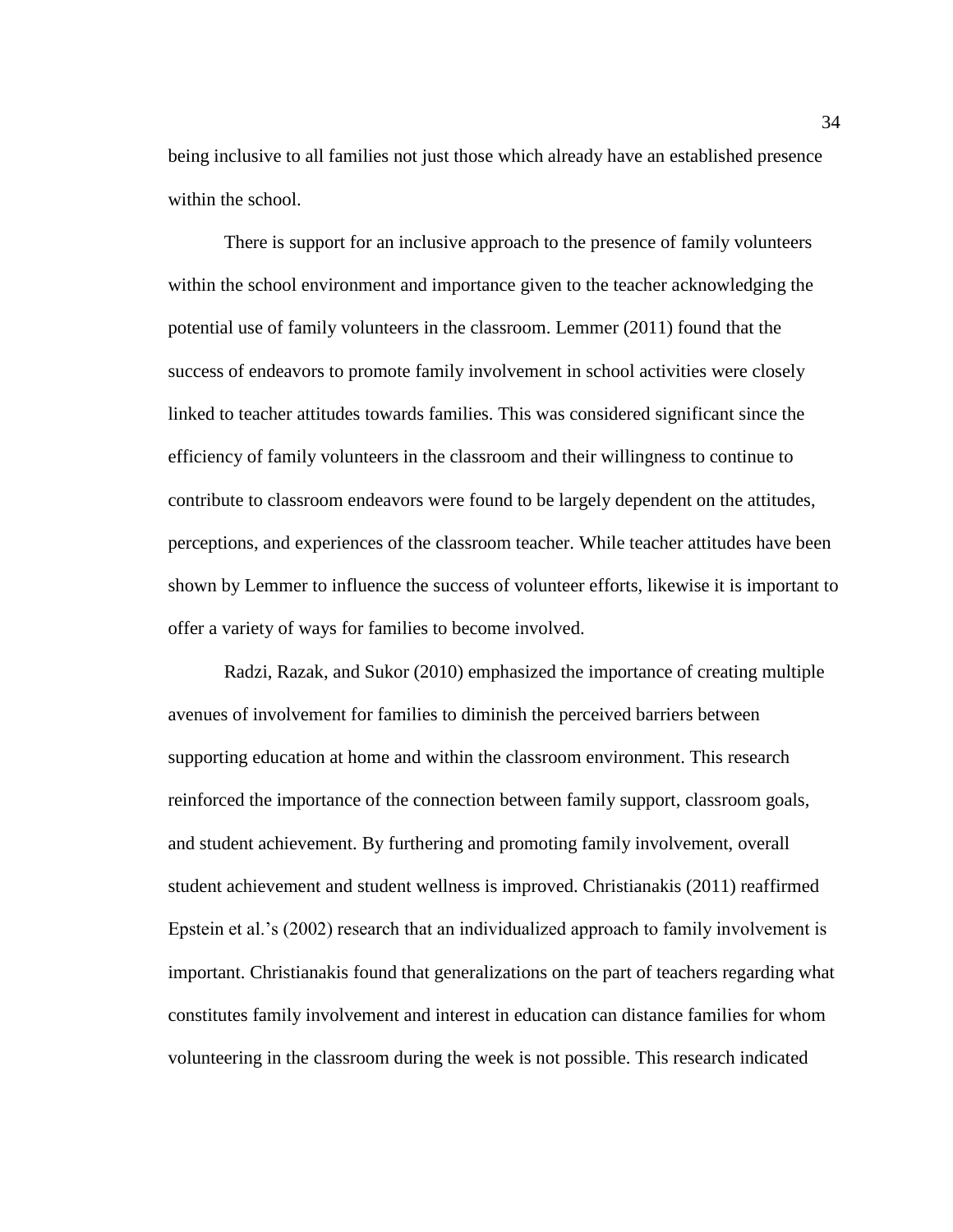some families may not be able to volunteer in the classroom. Their lack of availability should not be perceived as indifference. The authors found that opportunities existed through flexibility and inclusion for families and teachers to work together toward meaningful academic improvement such as activities which could be implemented in the home to reinforce and strengthen student learning. Epstein et al. (2002) concluded that for family involvement and educational growth to be truly successful should not be perceived as static or a one-sided experience but instead something that through conscious engagement teachers could encourage and promote within families as part of daily life. Part of promoting learning habits as part of daily life involved actively developing activities to encourage learning at home.

Learning at home. Epstein et al.'s (2002) fourth category is learning at home. These researchers described the importance of learning goals that began in the classroom being reinforced with home activities. While homework remains a staple of home learning Epstein et al. pointed to ways to promote additional learning and participation. These additional learning activities include: summer learning opportunities and utilizing an organizational tool such as a learning calendar to promote a continuous cycle of learning throughout the school year and through the summer months. Epstein et al. detailed the potential challenges of promoting home learning including student autonomy, the inclusion of several teachers in the planning process, and adapting home activities to meet the individualized learning needs of students.

Liu et al. (2010) also support this notion. The authors found that family support for learning goals at home had a positive impact upon student achievement. Their study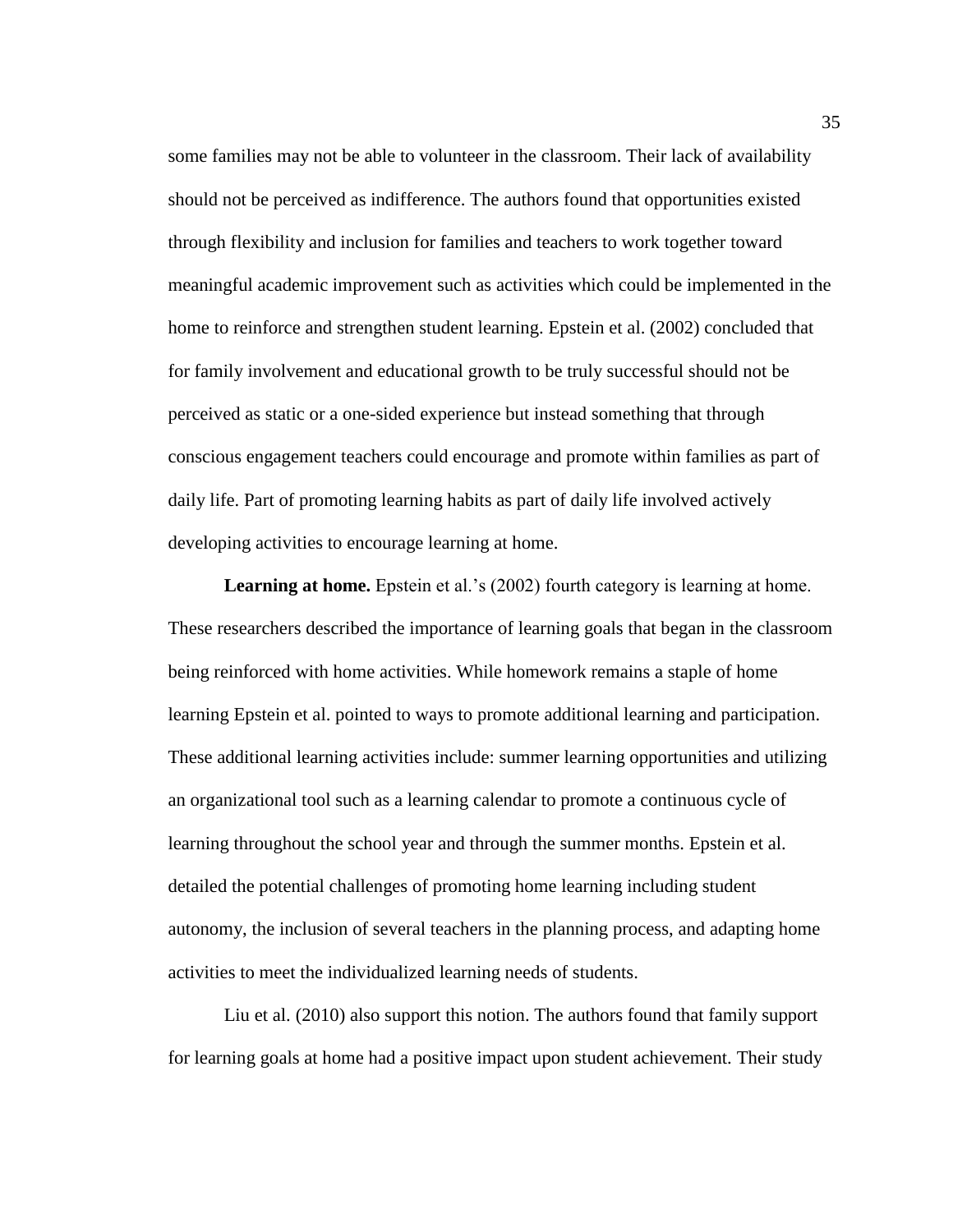included responses from 938 individuals using a survey that confirmed a connection between family promotion of learning as part of daily life and student achievement. The study found that students who received family support and encouragement for their academic endeavors were more likely to persevere and improve as opposed to students which did not receive family support (Liu et al., 2010). The conclusion of this study provided further evidence in support of the work of Epstein et al. (2002) that family involvement and the promotion of learning at home as a factor in supporting classroom goals.

Volunteering in the classroom also provided opportunities for teachers and families to foster a dialogue regarding students and their educational needs which may prove insightful for both parties. Reece, Staudt, and Ogle (2013) noted in their study of a program intended to promote family involvement that classroom volunteering provided a chance for improving learning at home as well as fostering a greater connection between the family and the school. These authors indicated in an urban school environment that not only did students benefit from increased family involvement but that as a result of increased interaction with school staff families experienced increased comfort interacting with school employees and faculty. In addition, they also developed a higher level of confidence when interfacing with the school to resolve academic and school-based issues. As a result of increased involvement with the academic environment, families obtained a higher level of expertise and ownership of their students' academic experiences. These authors also learned how to better interface with teachers to the benefit of their students. This research indicated that multiple aspects of the school experience including student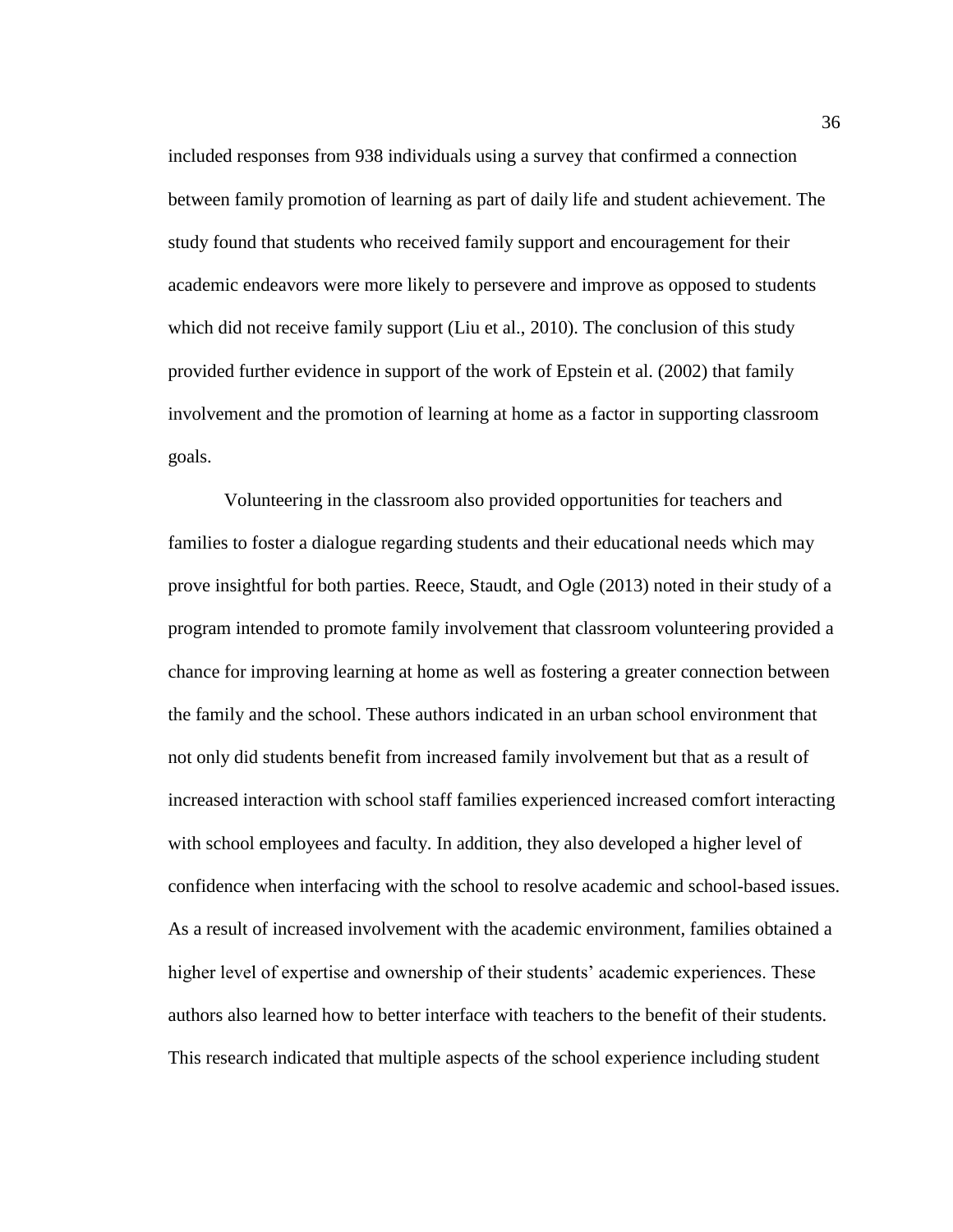learning and various levels of interactions between the family and the school can be streamlined by efforts made to familiarize and include families in the educational environment. Part of adding value to participation in educational enrichment for families is empowering them with choices.

**Decision making.** Epstein et al.'s (2002) fifth category is decision making. This process is how families can play an active role in the decisions pertaining to their student's education and how to advocate for learning in an informed manner. Epstein et al. promoted the concept of an informed and active family who was able to take an active role in promoting student achievement across the students' varied environments. These researchers described the role of the family as student advocate and how being receptive to communication from family can ultimately benefit the educational experience. These authors pointed to the challenges of this category such as being inclusive to all family members in the decision-making process across potential linguistic, cultural, and economic barriers.

Other research supported this category. Beal and Hendry (2012) found that factors such as ethnic origin and economic access still play a deciding role in the educational options and decision-making power available to students and their families. They found that while terms such as "equal access" and "equal opportunity" (p.542) were freely employed, the reality of these terms left much to be desired. This research demonstrated the continuing need described by Epstein et al. (2002) for schools to continue to develop programs and opportunities for participation which are accessible to all families in a variety of social, cultural, and economic settings. This is important to extending the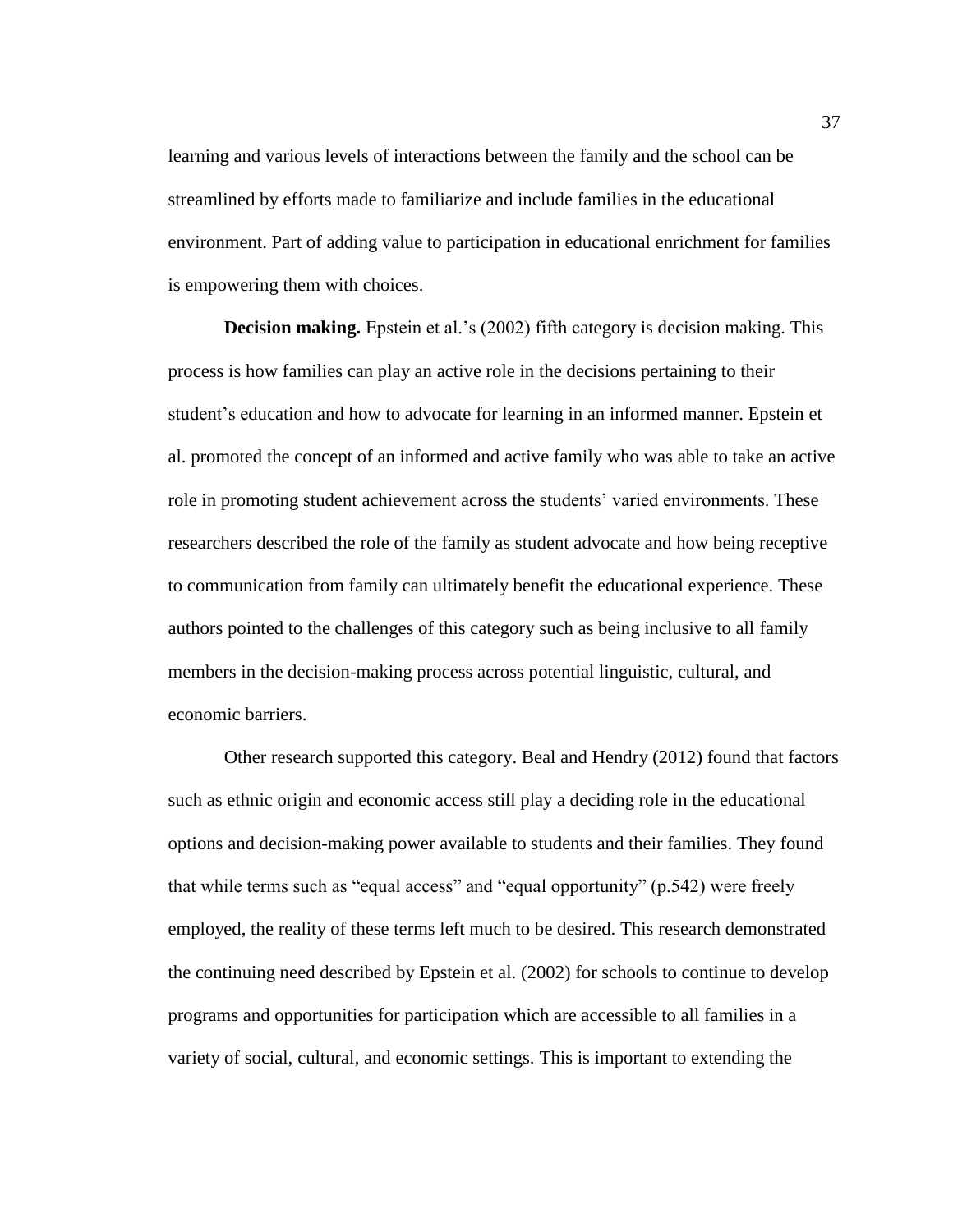ability to take great part in the educational setting through decision making to all families. Family involvement and informed decision making can be crucial especially to those facing economic hardship because it promotes competence, resilience, and emotional stability which are key factors to student success (Waanders, Mendez, & Downer, 2007). By providing varied types of activities teachers can help families become more involved in their children's education. This increased involvement can lead to more informed decision making and active collaboration with teachers for the support of student outcomes.

**Collaborating with Community.** The final category in Epstein et al.'s (2002) framework is collaborating with community. This category addressed the importance of communication to support the health of the whole student and family unit. This goes beyond supporting academic achievement, but the importance of linking families with existing community services and expanding school offerings to include additional services to meet the specific needs of the community as a whole.

Epstein and Sanders (2006) as well as Epstein and Voorhis (2010) discussed the potential challenges of encouraging collaboration between families, educators, staff, and community organizations to better serve the needs of students. Their research emphasized that the school is responsible for initiating family involvement across potential barriers such as ethnicity, language differences, socioeconomic backgrounds, as well as differing work schedules. Donnell and Kirkner (2014) found in their research regarding family involvement among Latino families that other challenges can also include a lack of access to childcare, transportation, or inconvenient school meeting times which conflict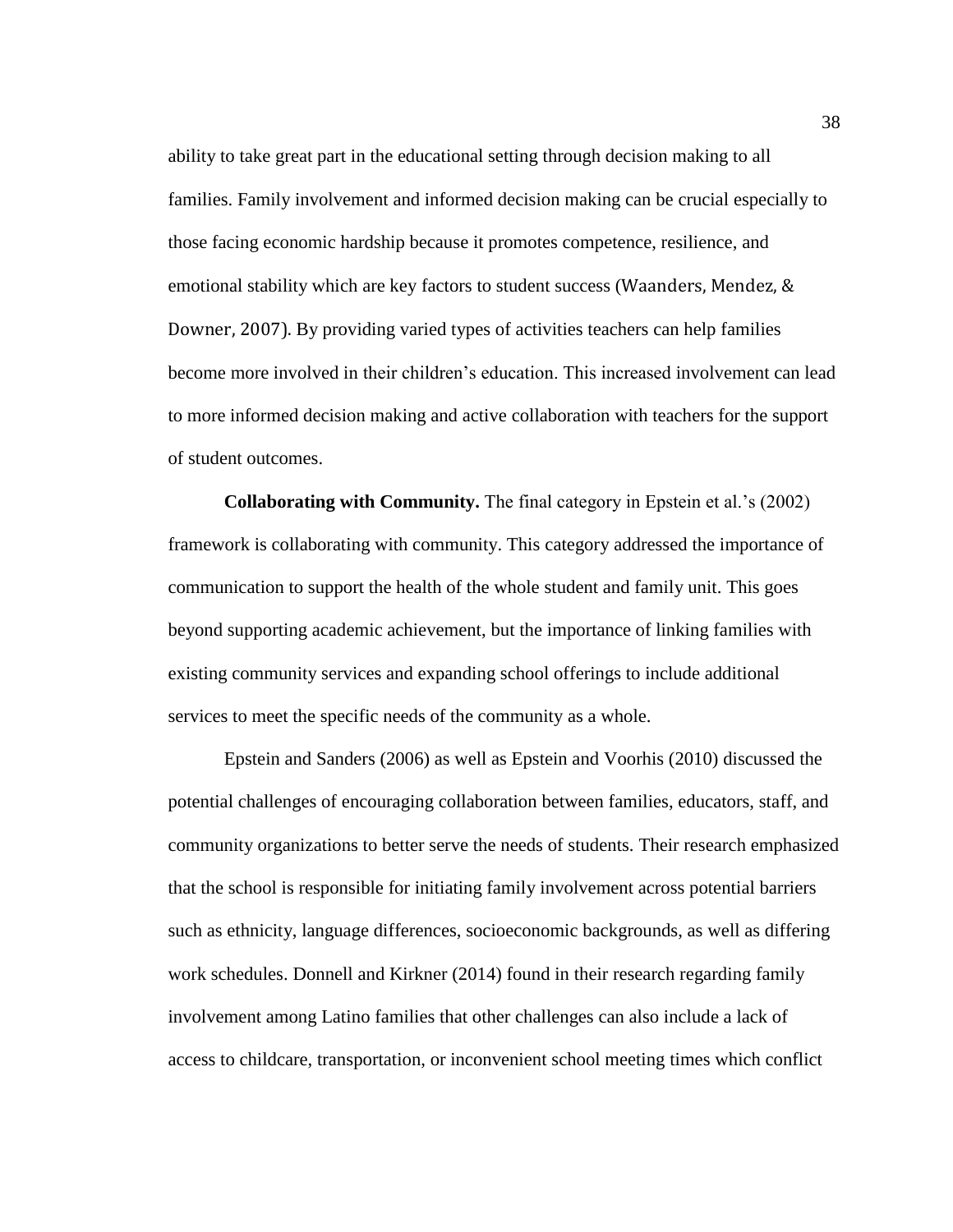demanding work schedules. While these organizations and individuals share the common goal of benefiting the student, the potential issue remains of collaborating with individuals and organizations beyond perceived lines of territory to combine and align goals for the betterment of families.

## **The Relevance of the Research of Epstein in Today's Schools**

Educational authors and researchers such as Tekin (2011), Hornby and Witte (2010), and Radzi, Razak, and Sukor (2010) continue to refer to the framework of Epstein et al. (2002) when describing methods by which to engage, retain, and promote family involvement in their child's education. Many aspects of this framework contribute to its enduring quality in the continuing dialogue of family volunteer involvement including the broad and applicable terms used by Epstein et al. to describe potential practices for strengthening connections between educational environments and their surrounding communities. These researchers accounted for the differing needs of varying educational environments which are evident in the writing of the framework itself as terms are broad and general, not intended to be the final definition but a starting point for the conversation on how to actively engage the families of students in order to benefit student achievement. Epstein and Sanders (2006) as well as Epstein and Voorhis (2010) found that student achievement is not the result of any one set of single actions or the intentions of one individual but instead that well rounded successful students are born from comprehensive learning communities with an educational support system that engages the whole family as much as is possible in the learning goals of the classroom. These authors stressed, however, that learning is not confined to the classroom and that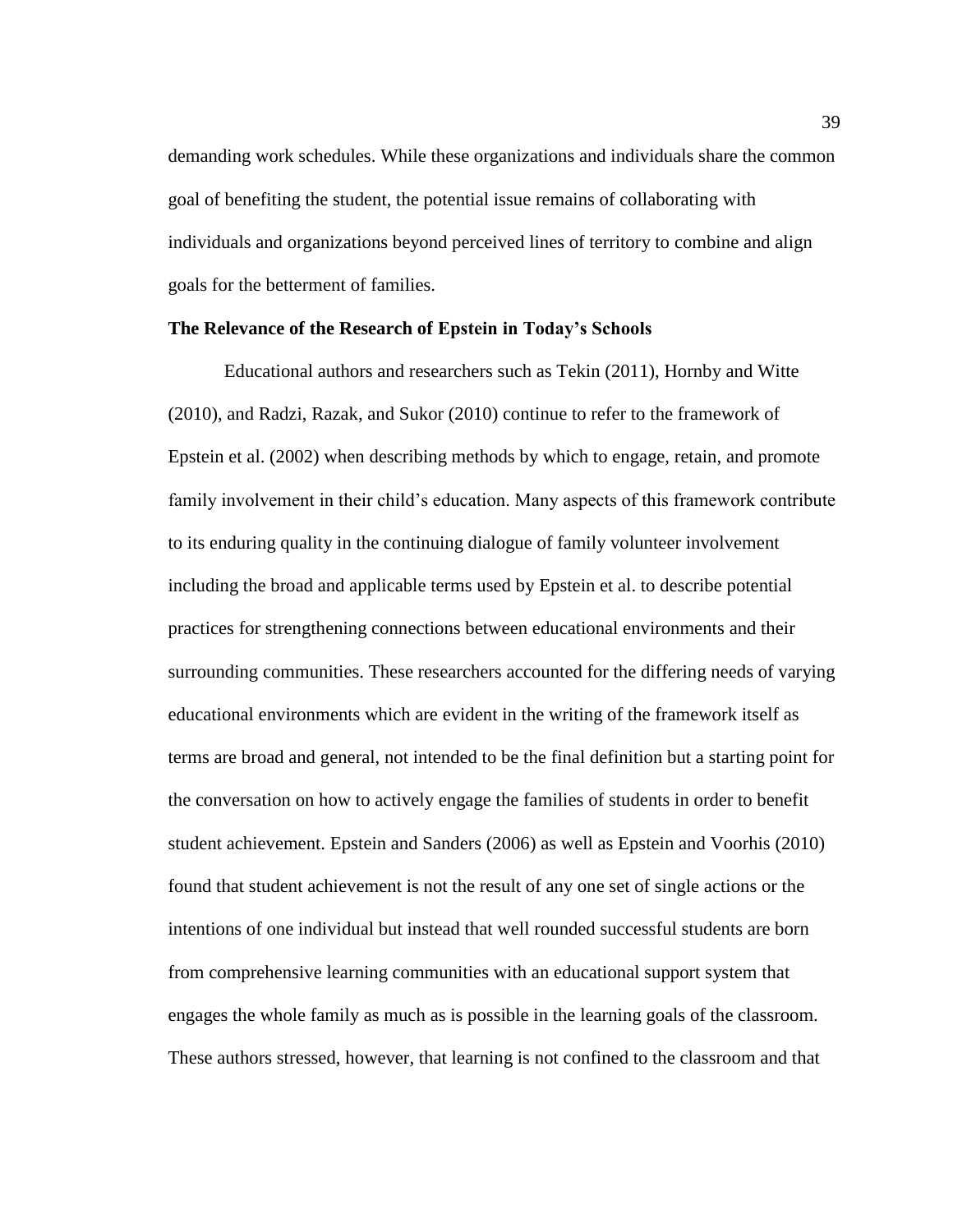both family and community play an important role in supporting student achievement. These authors explained that despite the varying challenges, increasing connections and avenues of communication between the families of students, the school, and the community ultimately benefited student achievement by creating a comprehensive network of individuals with aligned goals and activities intended to support educational endeavors.

Therefore, family volunteering in the classroom may provide multiple opportunities to create, strengthen, and reinforce the learning communities described by Epstein et al. (2002). When families are successfully incorporated into the classroom environment there is the potential for their presence to contribute to improved student outcomes such as those in the area of reading comprehension. Effectively incorporating family volunteers into the classroom environment may prove beneficial across multiple spheres of learning as well as support connections between the school and the family.

The work of Epstein et al. (2002) continues to resonate in the existing outreach practices of schools today. According to Vance (2015) the work of Epstein et al. can be noted in many facets of school operations in existing community outreach programs which seek to further incorporate family volunteer involvement. The work of Epstein et al. relates directly to forming and maintaining outreach efforts to promote family involvement.

Epstein et al. (2002) provided a useful starting point for school administrators to begin the dialogue between the school and the families within the local community. In addition, to encouraging traditional modes of outreach and communication, these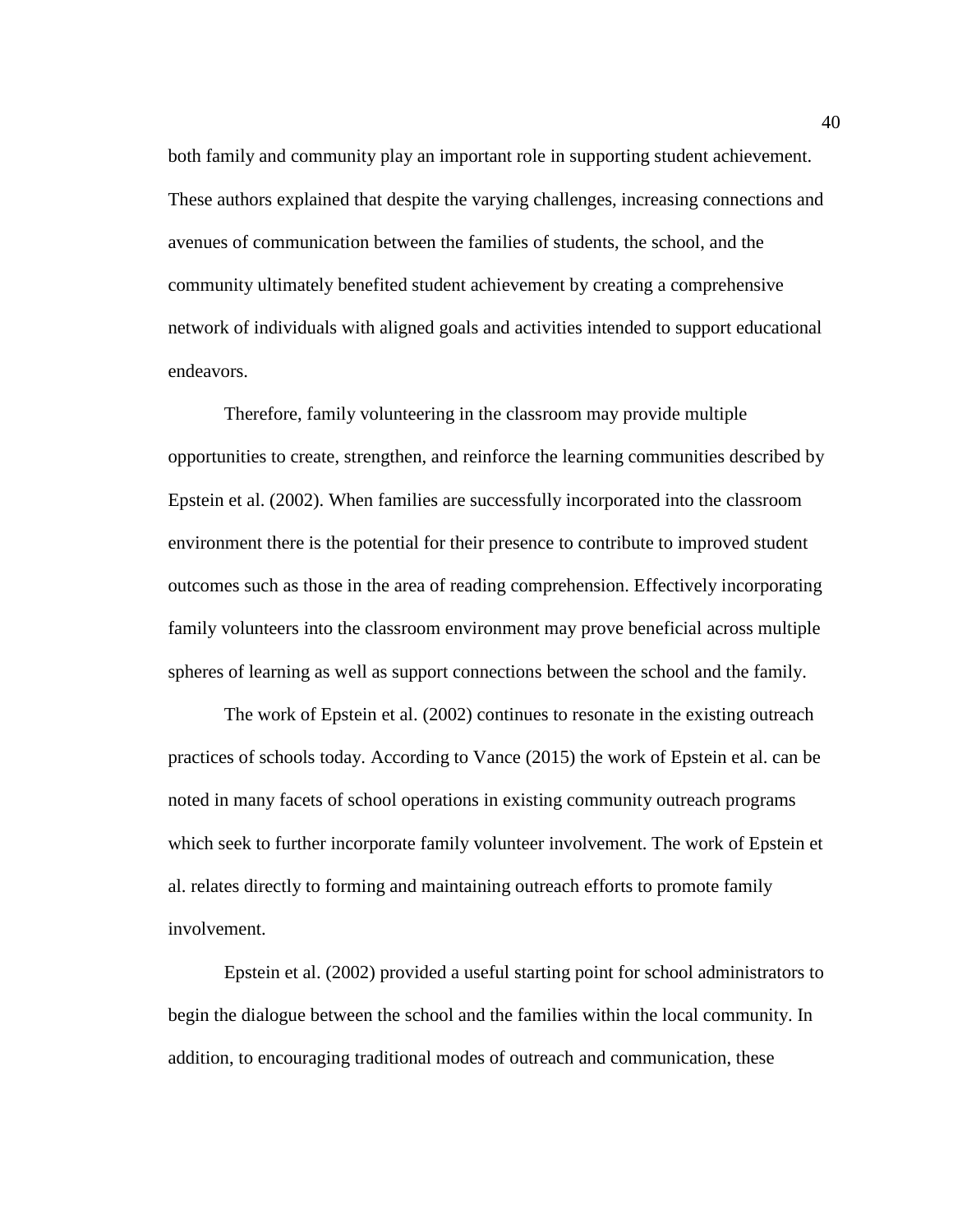researchers encouraged administrators to develop customized plans to connect with their local community in order to be as inclusive as possible to not only students but to their families as a whole. Epstein stressed the model for community involvement was not a comprehensive source but rather a basic guideline meant to be improved upon and customized to address the specific needs of the students and the families by schools within their own local communities.

This work is not tailored to the specific needs of a particular school or community but instead provides overarching basic principles which can be utilized by administrators, staff, and faculty to improve and promote relationships with the local community and families in order to better support student achievement. Epstein et al. (2002) demonstrated the many positive potential benefits such as improved communication and improved student achievement as a result of strengthening these relationships. According to Lindberg (2014), the six categories of family involvement as described by Epstein et al. remain relevant today as the basis for a productive and proactive planning point to promote family involvement. The impact of this foundational work is far reaching as it has accurately described the complex spheres of family involvement and how the role of the family of the student overlaps with existing school goals. This theory can be seen applied to the structure and terminology of existing school programs which seek to promote and retain family partnerships and family volunteering in particular.

Epstein et al. (2002) described how schools do not function in isolation but as part of the community. Also examined was how families play a key role in supporting educational goals both in the school environment and at home. Sheldon, Epstein, and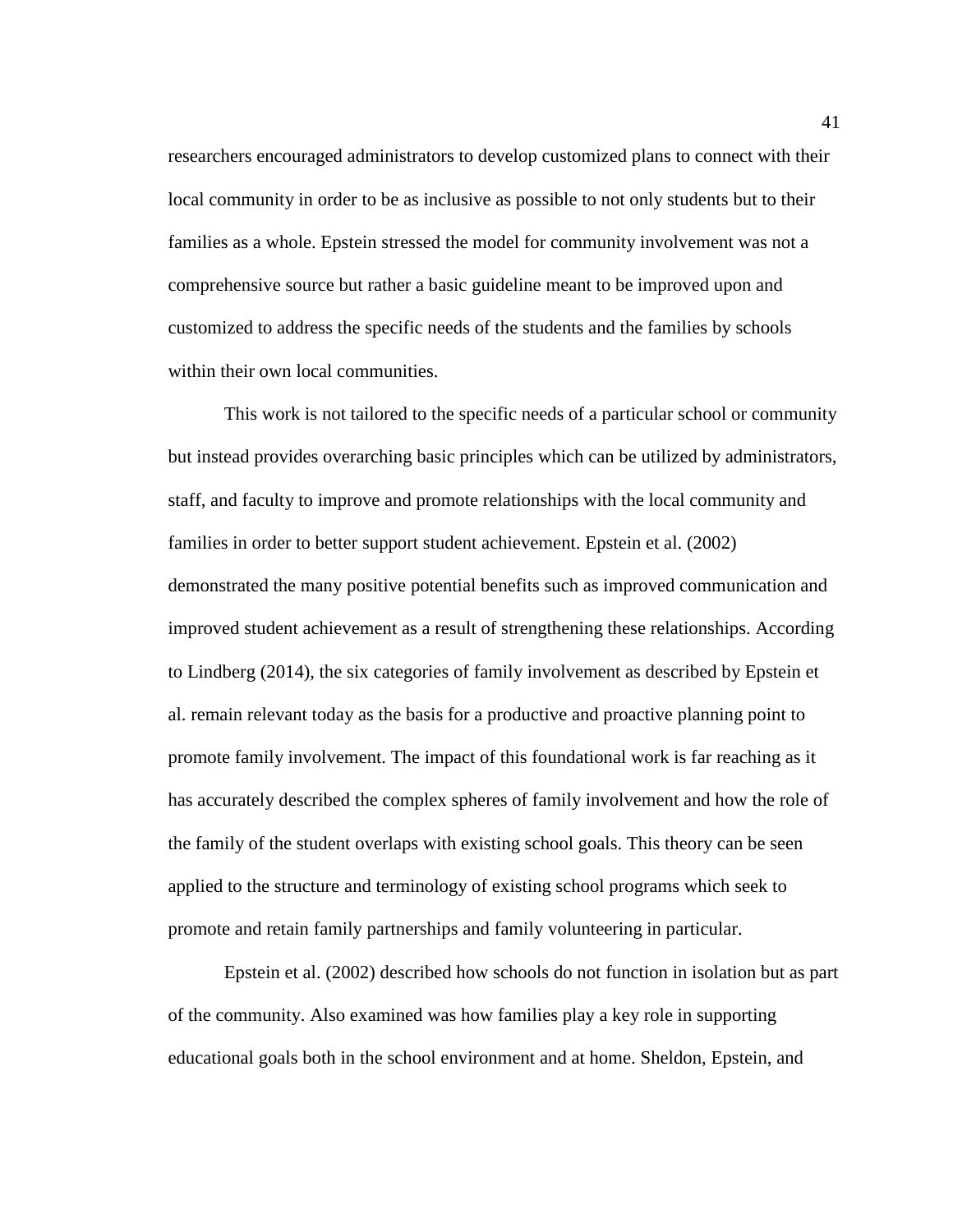Galindo (2010) found in their survey study that activities which promoted active family partnerships were linked with consistent satisfactory performance on student proficiency assessments. "56.2 percent of students were at or above proficient in 2001, compared to 46.7 percent of students in secondary schools. These percentages increased in 2002 to 59.6 percent for elementary schools and 54 percent in secondary schools" (Sheldon, Epstein, & Galindo, 2010, p.35). According to this study, schools which employed more activities to engage families and who prioritized family involvement consistently met student performance indicators. This research described the pivotal role that families play in supporting a school's overall academic mission and detailed that their increased involvement has a positive effect upon student achievement. While the research of Sheldon et al. demonstrated a connection between student achievement and family involvement, the actions required by schools to consistently enlist the participation of families can sometimes present challenges.

The challenges of encouraging family involvement are detailed in the Epstein et al.'s (2002) model. Challenges of including families through volunteer opportunities may include obstacles such as socioeconomic challenges, language barriers, and inadequate or outdated communication methods, among others. Epstein et al. stated that communication methods and opportunities which serve as an effective means to incorporate one demographic of families may not serve the needs of all student families. According to Vance (2015) the impact of Epstein et al.'s partnership model is seen in many facets of contemporary education specifically in the language used by schools to describe and promote their partnerships with the local community. This work provided key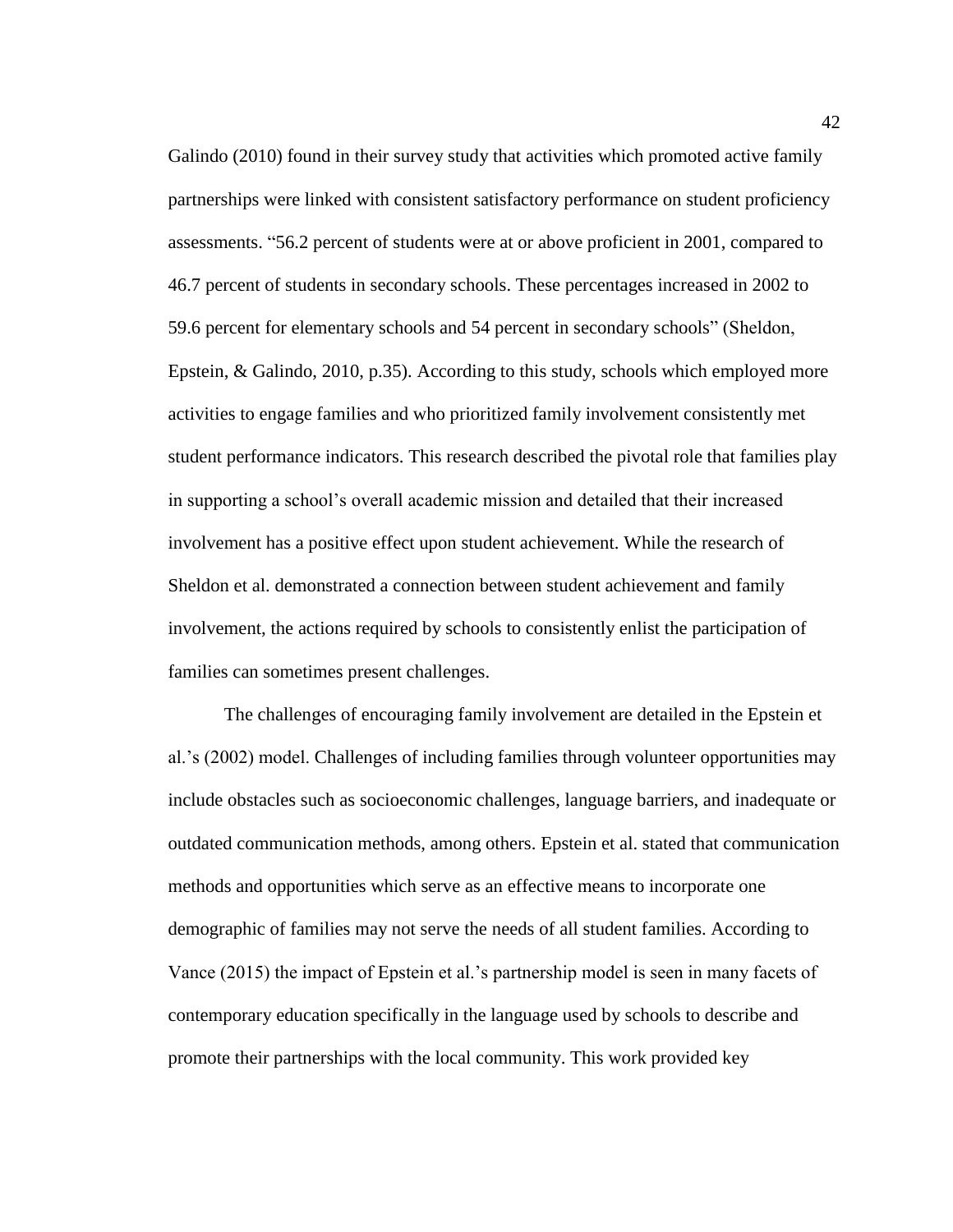information on how family volunteers are utilized within the school environment as well as the potential advantages and challenges this presence may bring.

With increasingly complex lives and schedules as well as many variations of the traditional family model, schools today continue to strive to find new and relevant ways to incorporate and encourage family involvement. Families who come from other countries with varied cultural backgrounds, who have limited transportation, or who are navigating language barriers may struggle to find ways to connect with the school environment and the volunteer opportunities which are available there (Shu-Yuan, Isernhagen, Scherz, & Denner, 2014). Family involvement in economically challenged school environments can present challenges not seen in other school environments with plentiful resources (Bower & Griffin, 2011). Challenges associated with family involvement in the educational experience in economically challenged areas include issues like language barriers, transportation availability, lack of accessible childcare, and work schedule conflicts.

Situations that may prove effective for promoting family volunteerism in middle class or economically-disadvantaged areas do not always apply in every circumstance to every school environment. Epstein et al.'s (2002) work does not consider economic or cultural differences but instead posits a set of general guidelines to promote an active dialogue between the school, the community, and the families of students. Despite the fact that Epstein et al.'s work provides general guidelines, a study conducted by Bower and Griffin (2011) revealed that many aspects of this framework are still applicable in urban environments but may require some modification to address the individual needs of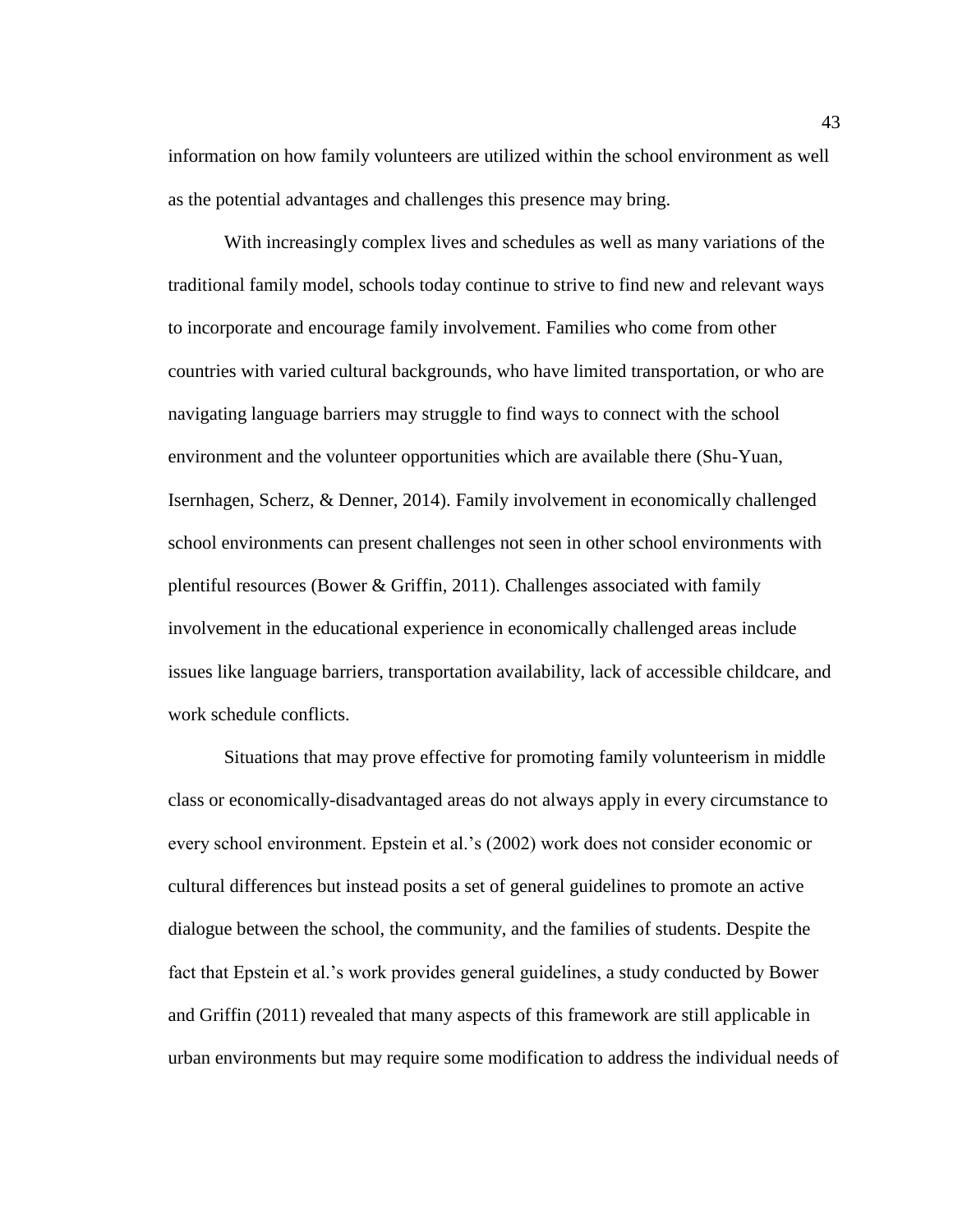schools and families. Those families with the highest economic risk may also stand to have the most to gain academically from increased family involvement (Crowe, 2012). Epstein et al.'s model for community partnerships remains an important tool of the modern educational dialogue concerning ways to promote and continue to involve families in the educational experience.

Epstein et al.'s (2002) work relates to this current study because it described and explored the integral role that families play in supporting student achievement goals. Family involvement is considered a working approach to promote and further student success in many areas (Bower & Griffin, 2011). This is reiterated in Epstein et al.'s work which described the multiple potential benefits to student achievement as a result of successful family involvement. These include such potential improvements as partnerships between the school and the family. In order to improve the students' domestic environment to support learning, improved communication between the school and the family is important. In order to support academic improvement, promoting family involvement to impart autonomy helps to impart a sense of empowerment to families. Epstein et al. presented the concept through the partnership model that as families became more invested in education, student achievement benefited as well as other factors including social adjustment and classroom discipline.

Epstein et al.'s (2002) work demonstrated how family volunteerism can be a powerful tool for positive change in the academic achievement of students. These researchers also described the role of the family volunteer within the classroom. Epstein et al. detailed in the partnership model how the classroom volunteer may be used to help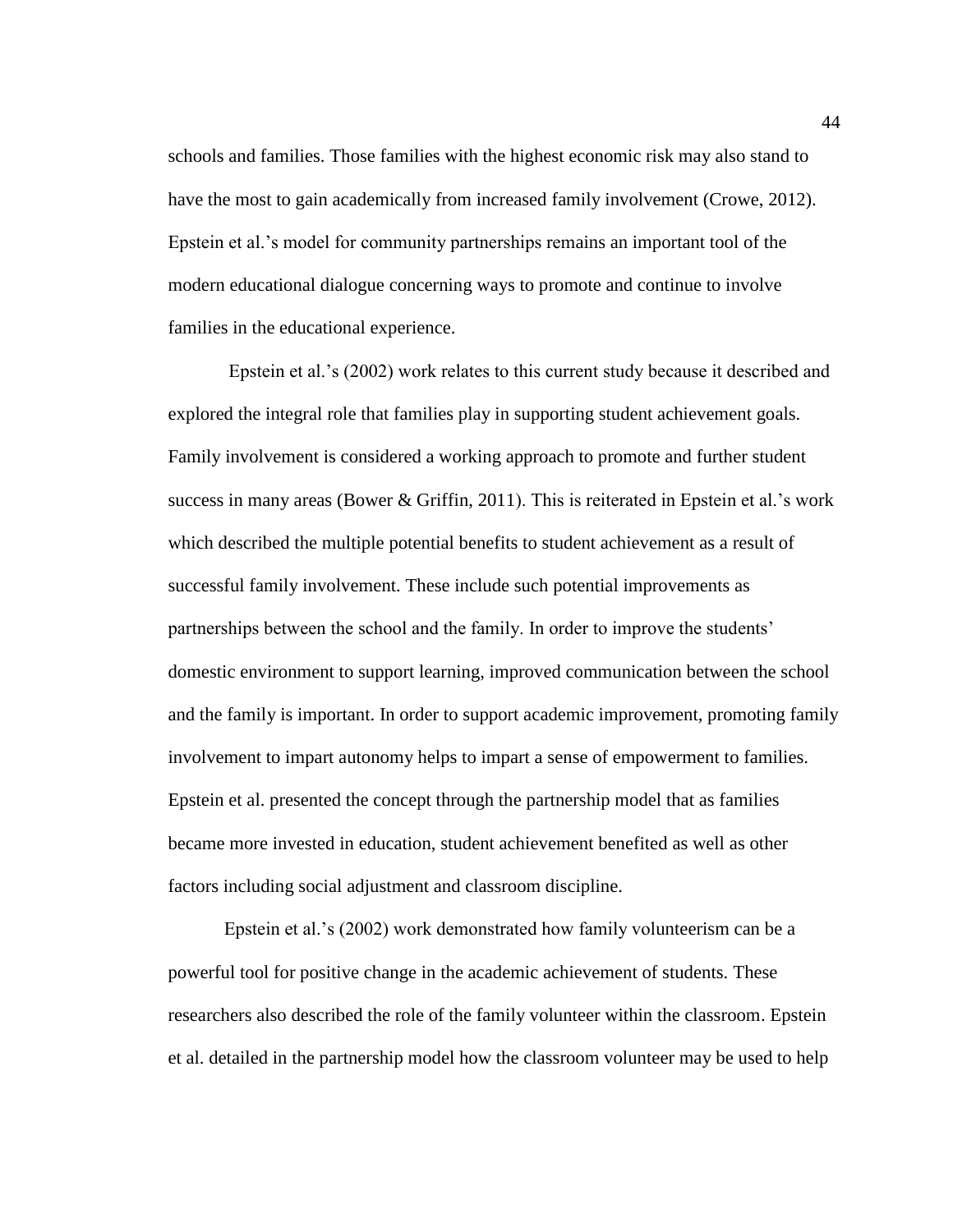with daily classroom activities or to tutor individuals or small groups of students. Epstein et al. found a connection between promoting family involvement and overall student success. Among Epstein's most relevant discoveries was that student learning did not take place in isolation but instead that learning was impacted by variables in every sphere of the students learning world, including both the educational and domestic environments. These included such variables as the level of overall family engagement, the extent to which learning was promoted in the home, and existing family attitudes education. Epstein et al.'s model posited that schools were responsible for strengthening connections across sphere of learning in order to support student academic wellness. This differed from previous concepts that suggested learning was limited to the classroom environment.

Among Epstein et al.'s (2002) many important concepts were the idea of educational environments overlapping. Previously the world of the student's home and the educational environment were thought primarily to work in complete isolation from one another without either environment having much influence over the other. Epstein et al. proposed that in fact there was a great deal of overlap between the home and the educational environment and that by intentionally forging these relationships student achievement as well as the learning community as a whole could benefit.

Capitalizing on family involvement is essential to accomplishing academic goals according to Goldkind and Farmer (2013). Epstein et al. (2002) pointed out an important element to supporting existing academic achievement is the effectiveness of the school to incorporate family involvement. The methods by which the various elements of students'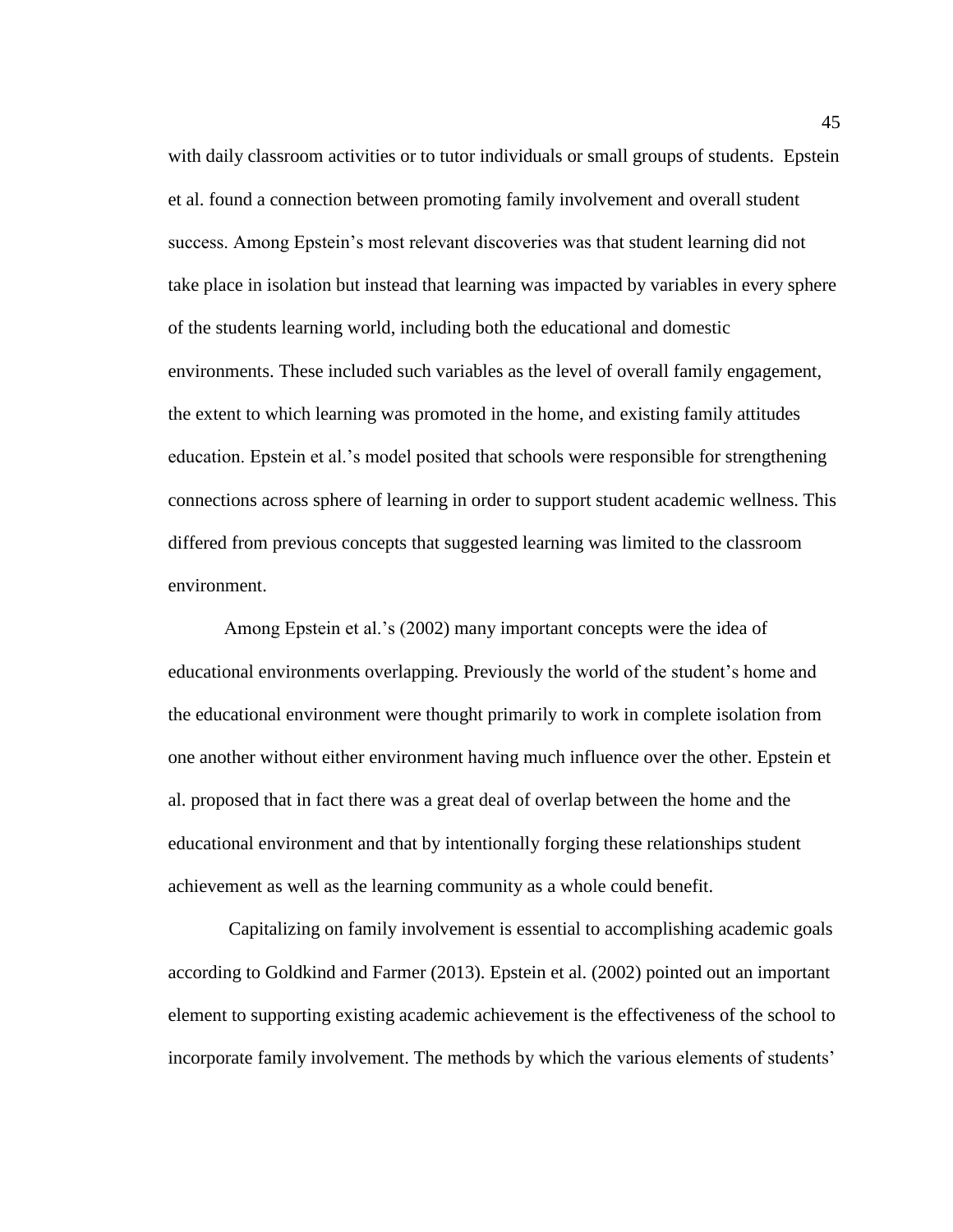learning communities are woven together are through the intentional forging of a home and school partnership for the benefit of the student is also supported by Shu-Yuan, Isernhagen, Scherz, and Denner, (2014), Crowe (2012), as well as Lemmer (2011).

Epstein and Sanders (2006) pointed to the important role that the teacher played in forging and fostering the initial learning relationship between the school and the family. The success of any program designed to engage families at the school level is deeply reliant on the expertise and willingness of the individual teacher (Lemmer, 2011). In this sense, teachers as agents of change and representatives of the school environment they serve as a pivotal point of contact between the family of the student and the school environment.

Epstein et al. (2002) elaborated on the importance of this learning community, that is, teacher and family. According to this foundational work, there is a great deal of overlap in influence between the home and the educational environment upon student learning. By intentionally strengthening those connections there is the potential to create stronger communities and support student learning. Epstein et al.'s research indicated that both spheres of learning had the potential to improve and support student achievement and that by forging a stronger connection between the home and the school overall that students benefited in multiple ways from learning concepts being reiterated and supported. This research reinforced the concepts that student learning does not transpire in isolation but that instead it is the result of the combined spheres of learning.

Bower and Griffin (2011) noted where teachers actively encouraged families in both formal and informal school communications to translate current curriculum into the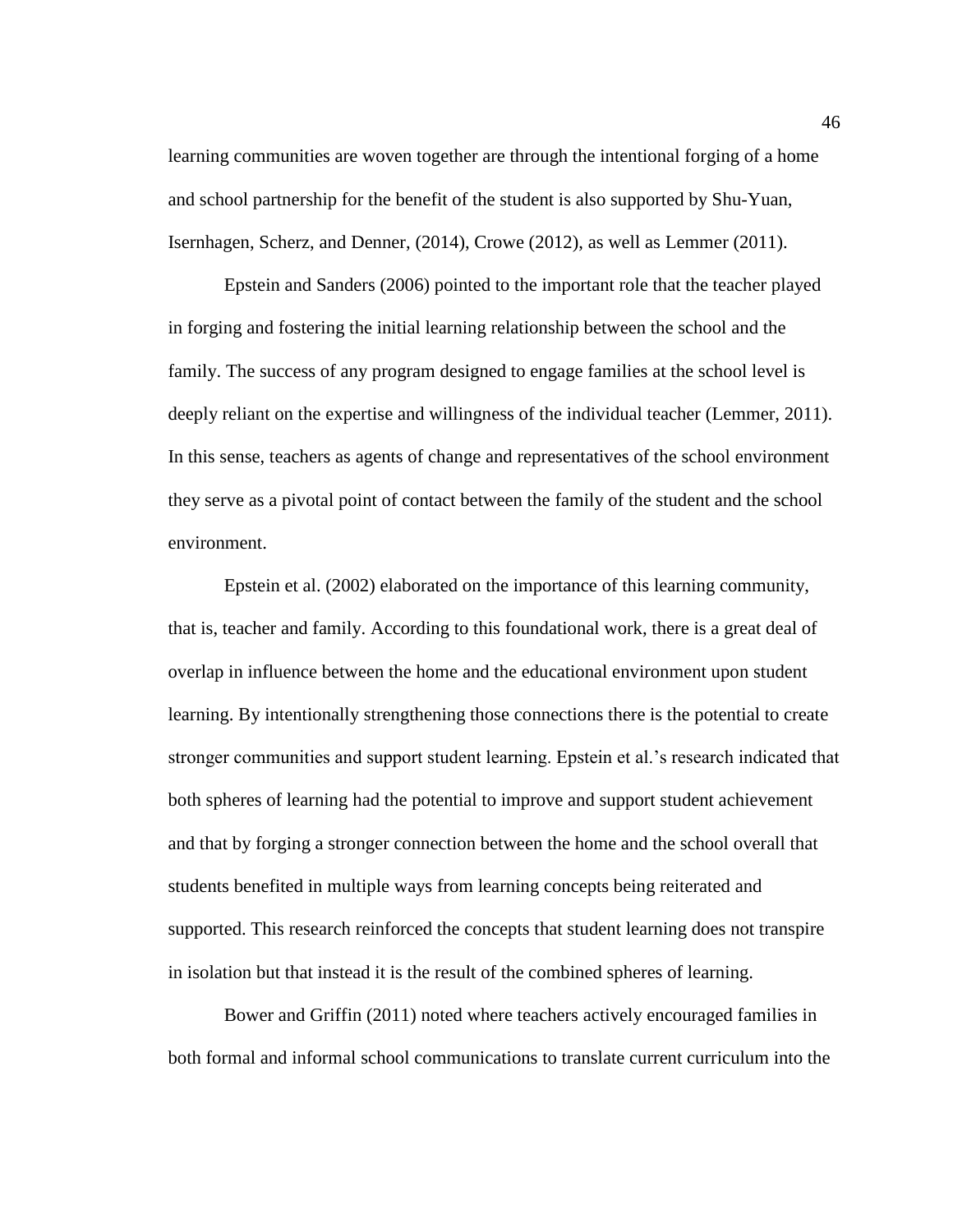home environment helped reinforce classroom concepts to the benefit of the student. For example, they detailed a case in which a math teacher encouraged families to have students look in their refrigerator at home to apply what they were learning about in the classroom which was measurements. Through this inclusive activity they could then see how this knowledge had practical applications for daily life. Bower and Griffin concluded that increased family involvement contributed to overall academic success, and that an investment in cultivating active communication between the home and school benefited both teachers and families.

Epstein et al. (2002) also explored the influence of the teacher supporting a connection between the school and the home learning environment. In this research Epstein et al. elaborated upon the potential of classroom volunteer opportunities as a chance for collaborative learning. These researchers explained that when working with a family volunteer, teachers had opportunities to impart learning methods and activities to support student learning at home. When volunteering in the classroom, families are passively exposed to professional teaching activities. Through this exposure and with some adaptation these activities can be adapted for the home environment.

Epstein et al.'s (2002) work continues to have influence upon how schools form working relationships with families and communities. According to the research of Shu-Yuan, Isernhagen, Scherz, and Denner, (2014), Bower and Griffin (2011), Crowe (2012), and Lemmer (2011) the family and community partnership as defined by Epstein et al. continues to prove to be an important starting point for the family engagement dialogue. It remains influential today since it presented broad and applicable guidelines to begin a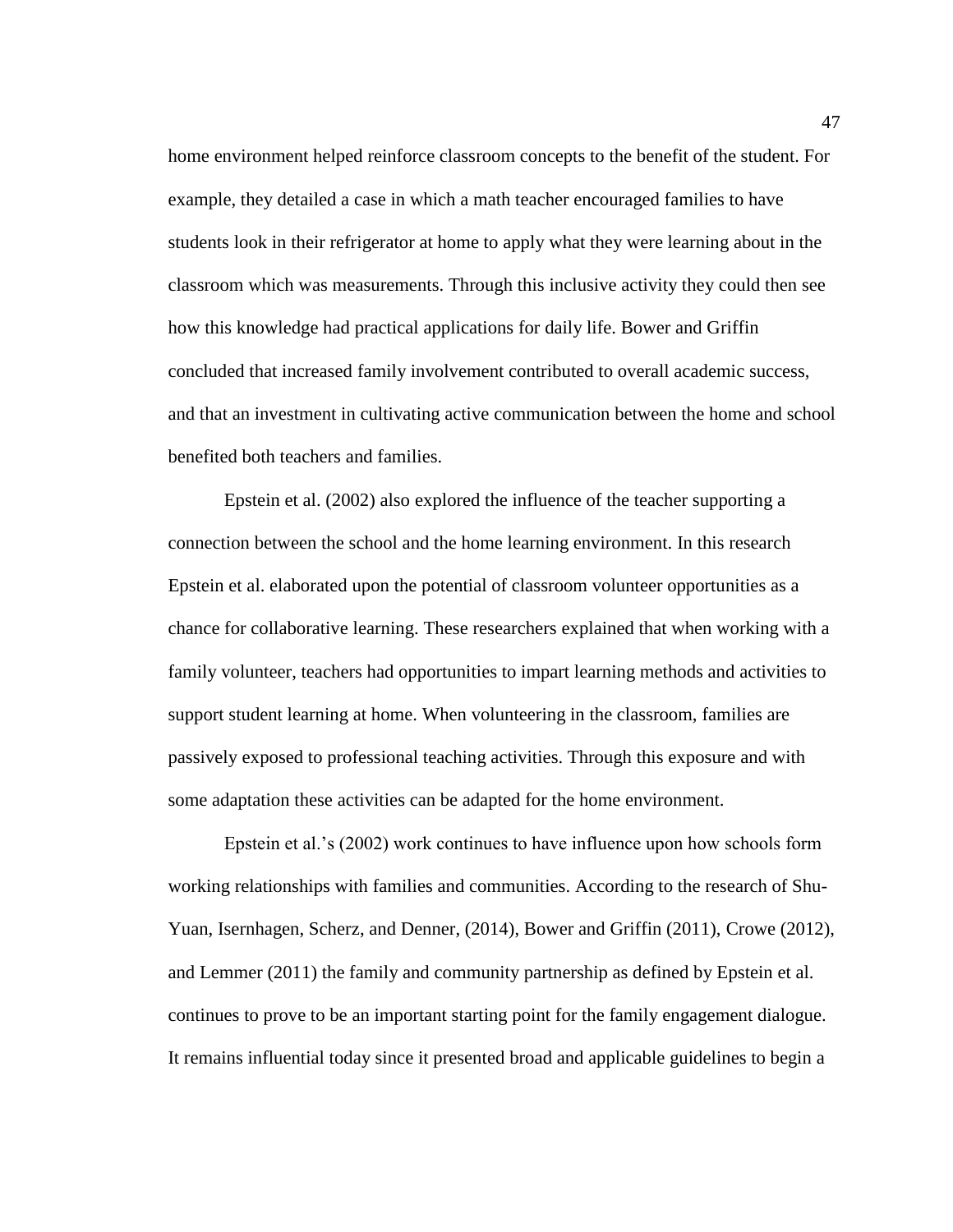productive dialogue about strengthening the bonds of the educational community. As is the case with family volunteering in the classroom, increased comfort with the educational environment may impart a sense of ownership to families which ultimately promotes a greater sense of involvement in their students' education to the benefit of their student outcomes.

According to Bower and Griffin (2011) the work of Epstein et al. remains of high importance today because of the practicality of the models of family and community involvement. Bower and Griffin posed that the work of Epstein et al. emphasized the importance of the connection between the school and the home to both strengthening communities and supporting educational endeavors. Lemmer (2012) pointed out that the foundational work of Epstein et al. continues to contribute to many current theories today and emphasizes the potentially limitless opportunities to forge deeper connections between student families, communities, and schools in order to support the endeavors. These researchers proved vital and useful to educators to both labeling and providing guidelines to the practical means by which administrators and teachers can forge working partnerships with the families of students and their local communities to better support student academic goals. Epstein et al. provided teachers with a starting point from which to base many productive working relationships to support educational endeavors.

Effective assessments and early intervention remain crucial for providing effective reading instruction (Hosp & Suchey, 2014 and Tindal, Nese, Farley, Saven, & Elliott, 2016). Family volunteers may prove to be an important part of the intervention and assessment process. Understanding how these interactions affect the learning process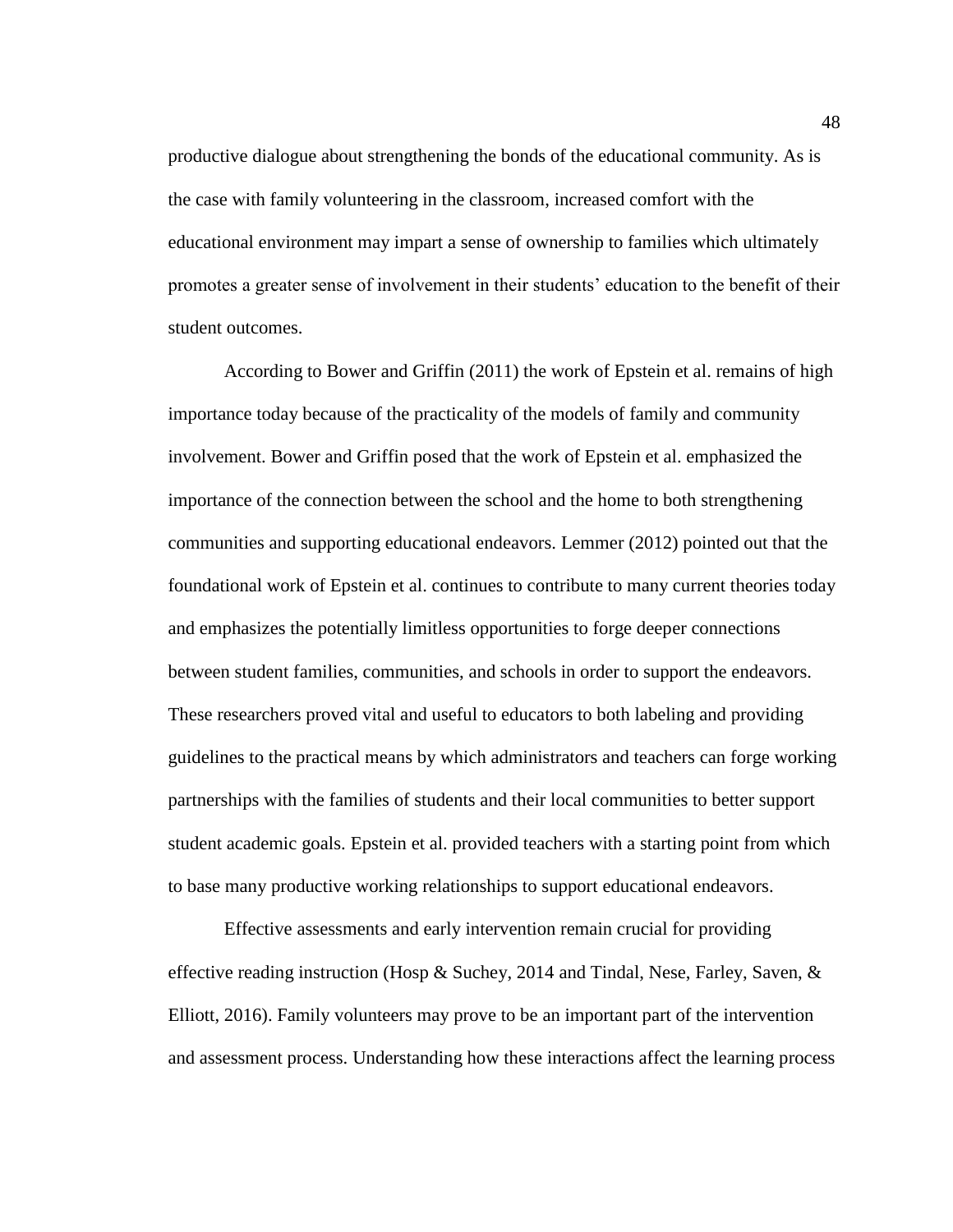may prove important to supporting reading comprehension goals in the classroom. Hosp and Suchey in their overview of the purpose and challenges associated with reading assessments concluded that because of the inherently complex nature of reading assessments in general that both professionals and those supporting student reading, such as classroom family volunteers, would benefit greatly from clear and understandable and accurate assessments. They also pointed to the growing emphasis placed upon schools to provide both effective reading instruction and assessment and that a transparency is necessary to ensure that the instruction and intervention being imparted aligns with current research to empirically support efforts to improve reading instruction and education. Hosp and Suchey discussed supporting struggling readers can be frustrating for every party involved, and that this frustration is compounded by the often-convoluted nature of reading assessments. Tindal et al. (2016) found in their study which examined the reading assessment results of 1,061 students through a transition matrix and multilinear growth model that customized assessment was able to more accurately document an improvement in student outcomes. Improving reading assessment and intervention methods may benefit student reading comprehension as well as contribute to the improved utilization of family volunteers in the classroom as active contributing members of the educational team aligned behind the goal of improving student reading comprehension.

As more schools face ever diminishing budgets and reduced staff numbers, the utilization of family volunteers has become ever more common in an effort to support daily classroom goals. The intense years following economic recession and schools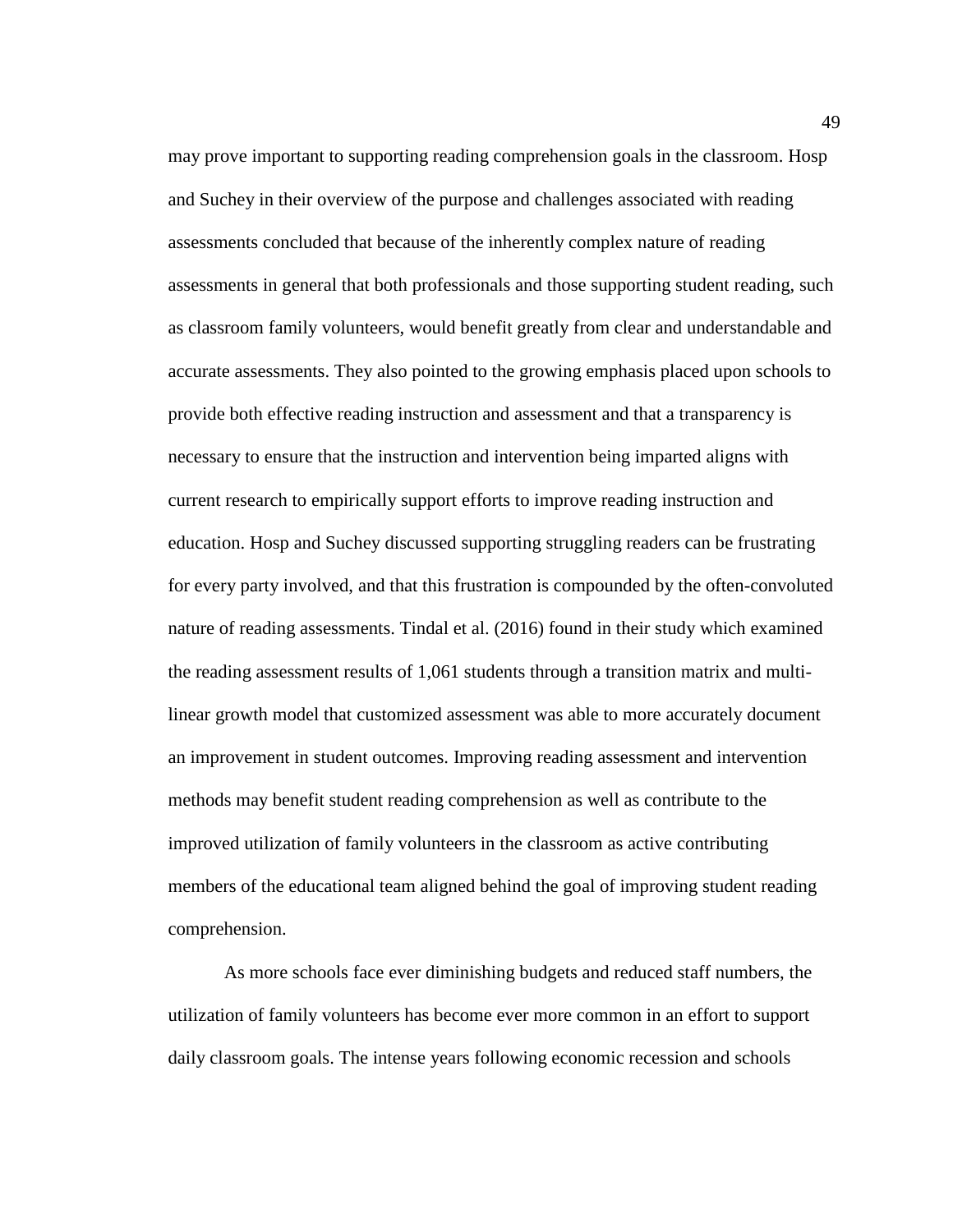facing the loss of both local support and federal dollars has lead to rash budgetary downsizing in many educational environments (Trump, 2010). School administrators face difficult economic times because of increasing pressure to spend as little as possible while still providing quality education. Result, many have had to look inward for ways to decrease spending including eliminating additional classes or any positions seen as duplicated teaching efforts (Kennedy, 2010). Therefore, while pressure exists in the educational environment to spend as little as possible while still providing quality education, the use of family volunteers is dully advantageous, both from the standpoint of budgetary concerns and overall family involvement. However, few schools have a defined or well-organized system for the use of family volunteers.

Lemmer (2011) found that very few schools have any existing organizational system of set of policies regarding the use of family volunteers beyond requiring a background check to determine whether or not the family volunteer is suitable to be in the school environment. Dissatisfaction, lack of information, and frustration are often the result of poorly coordinated family volunteer endeavors. The concept of further encouraging families to take a larger role in school-based endeavors is largely dependent upon the efforts of the school itself and it assumes that both administrators and teachers have a positive attitude toward the concept of this increased involvement. A lack of organized preparation to successfully incorporate family volunteers may compound challenges associated with this educational relationship.

Therefore, there continues to be a need to better understand the decisions, factors, and influences which impact the decision of families to become involved in the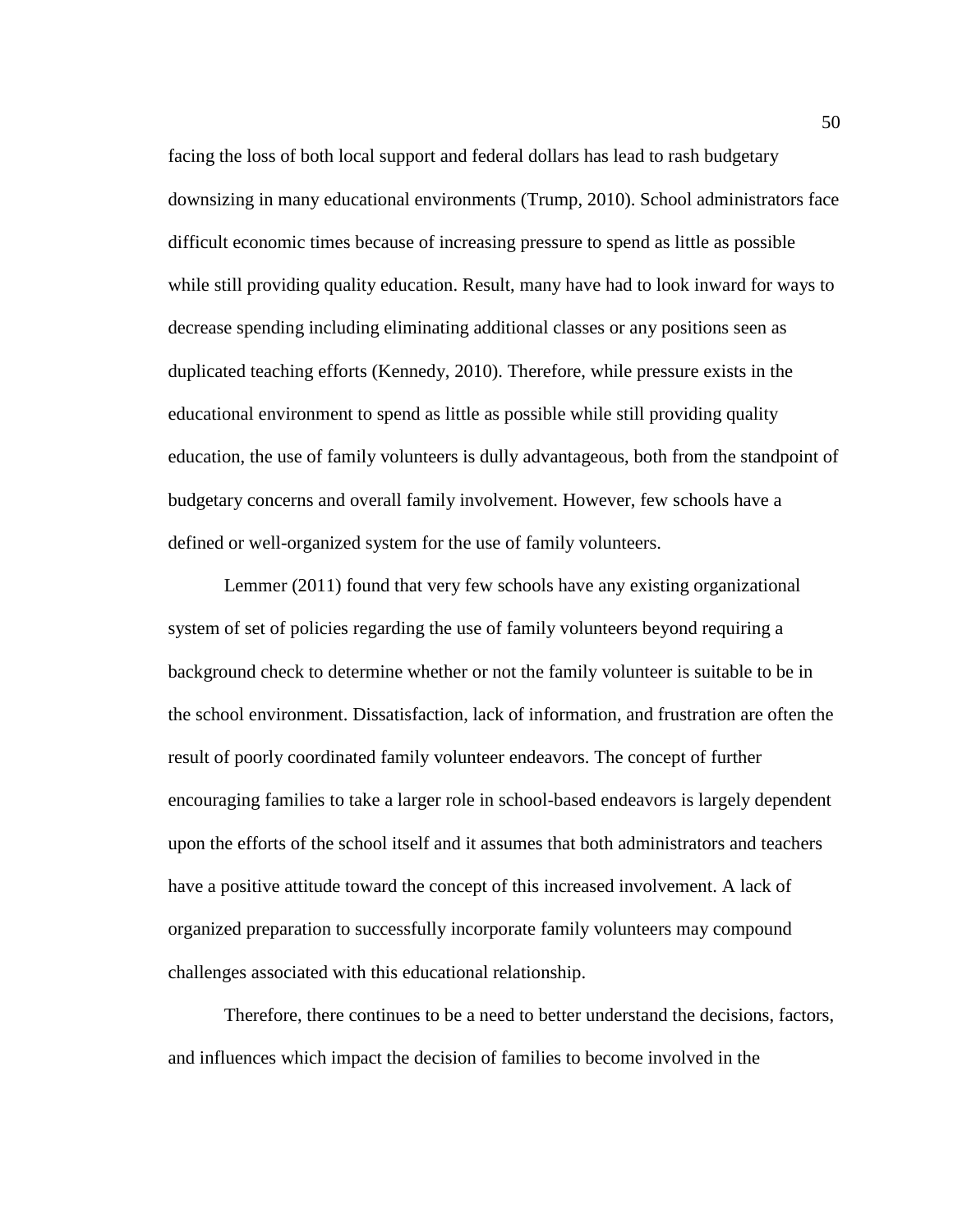educational environment (Goldkind & Farmer, 2013). Many of the details which affect the level of family involvement can be affected by the extent to which teachers, administrators, and staff all work to extend a welcome to families upon their initial inquiries to become involved. While encouraging family involvement at the school level has been noted as having a positive impact there remains a decisive lack of structure in many school environments as to how to best organize, attract, retain, and properly allocate family volunteers.

Teacher's perceptions proved insightful to understanding how this presence in the classroom affects student learning and how this potential may be better harnessed to support existing classroom goals. Training to prepare teachers to successfully work with the families of students remains uncommon (Lemmer, 2011). Therefore, how teachers use family volunteers in the classroom has the potential to impact both classroom learning and the relationship between the home and the school environment.

Epstein et al. (2002) demonstrated that there is potential to support student achievement goals by strengthening existing school bonds with the surrounding community. This included the families of students who might otherwise feel distant from the learning environment. Epstein et al. proposed in addition to clear, concise, active communication that families be encouraged to volunteer within the school. Through volunteering, Epstein and fellow researchers demonstrated that families were able to participate actively in the educational process and support learning goals.

Smith et al. (2011) cited a decade of literature which supports increased family involvement in the educational environment that results in a positive impact upon student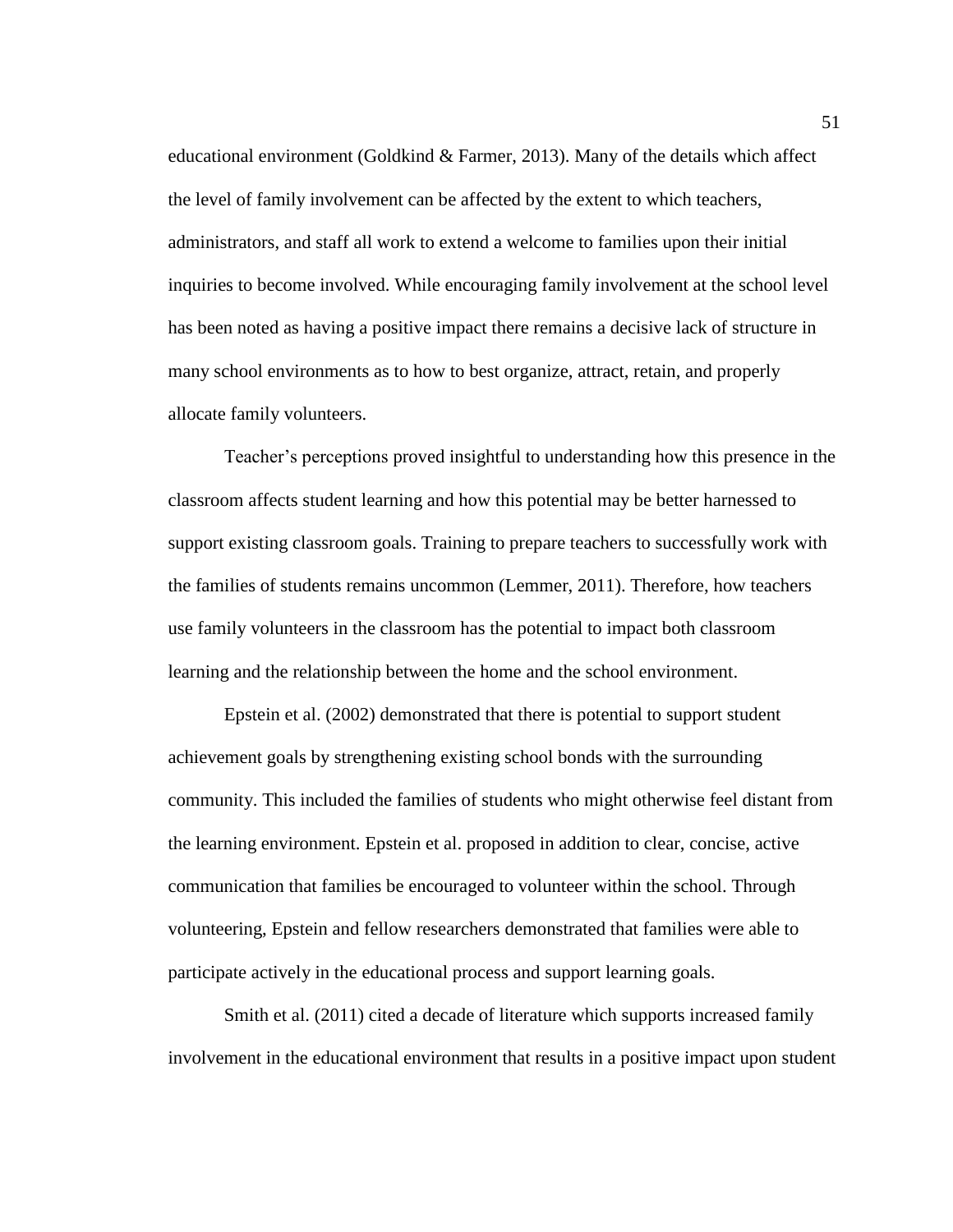indicators including achievement as well as behavior. For example, Smith et al., in their study regarding family involvement in urban environments concluded that despite negative stereotypes which may impact teachers' perceptions of non-traditional and minority families, given opportunities suited to their family needs families often welcomed the chance to become involved in the educational environment. It was discovered during the course of this study that often families have a desire to become more involved and support their students' educational goals but a lack of understanding of the expectations placed upon them as families can inhibit their opportunities to volunteer within the school. This study demonstrated that indifference toward family involvement can at times in fact be the impracticality of expecting all families to participate in the same way. This further exemplifies that a variety of family volunteer opportunities and active communication are important to involving families with mounting modern-day obligations in and outside of the home. The work of Smith et al. reinforces the concepts proposed by Epstein et al. (2002) that volunteering within the school environment is an opportunity to form valuable connections with all families which the school serves. While one type of volunteering style or participation may not be feasible for all families, the data obtained by Smith et al. showed a willingness to participate on the part of families which may have otherwise gone unnoticed if they had not been afforded volunteer opportunities which were designed to accommodate the needs of their families. Families volunteering within the classroom may become a platform from which the school can build a positive report with students and their families as well as strengthen community bonds.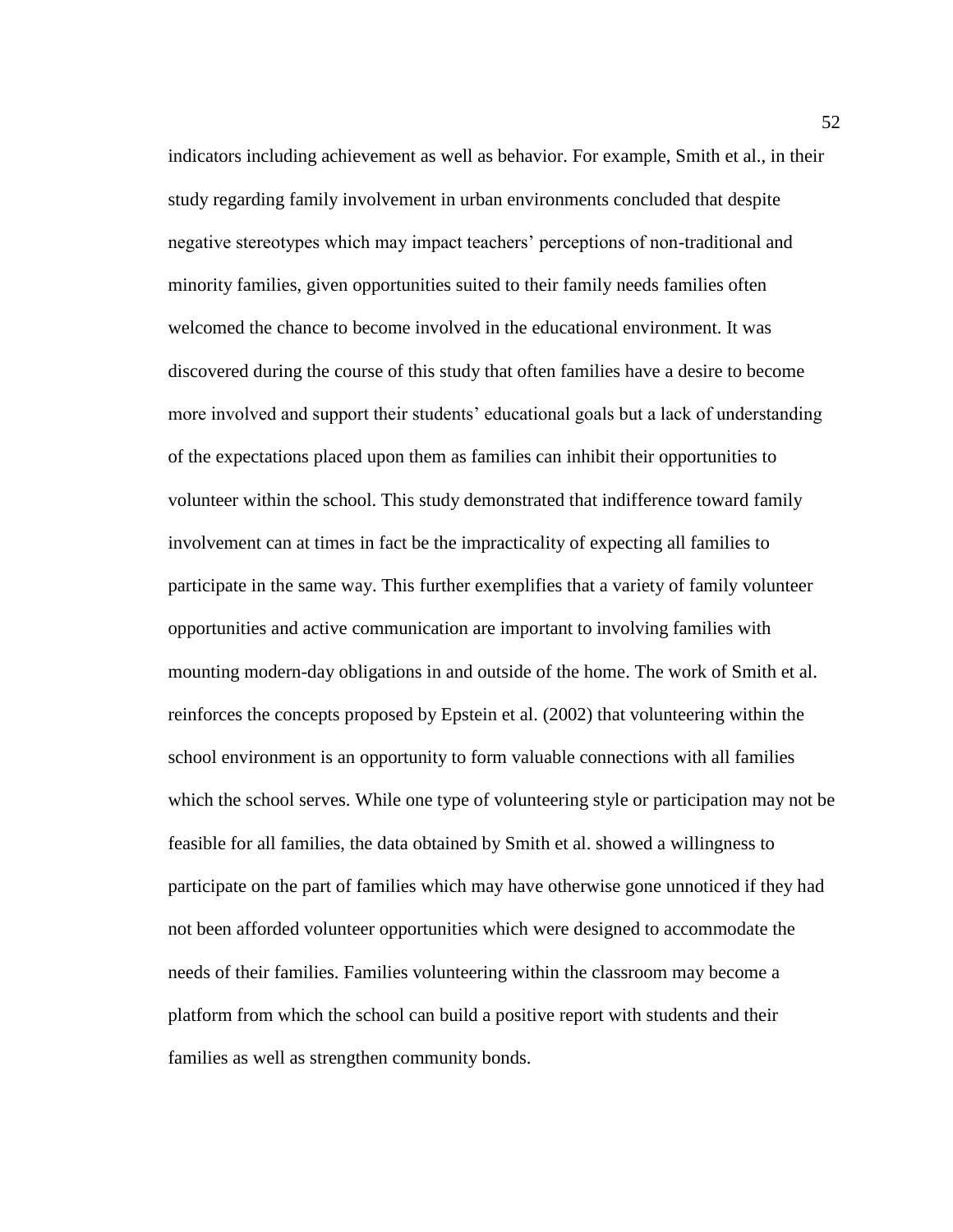Epstein et al.'s (2002) work also described some of the potential challenges and pitfalls of involving families and community. Schools which enlist the principles described in the work of Epstein et al. may use this knowledge to improve and augment their existing family involvement strategies. Epstein et al.'s research detailed how well intentioned but poorly coordinated efforts can prove detrimental to further community connections. Epstein et al. expanded upon how essential communication is to maintaining and promoting educational involvement on the part of families.

If communication from the school is absent, many families may never reach out to connect with teachers or faculty as they perceive this as the schools' responsibility (Christianakis, 2012). This being understood, it is essential for schools to construct productive means of communication between the educational environment and families in order to support student achievement by aligning the goals of both environments behind the shared objective of promoting student academic success. A negative interaction with the school environment by either a poorly composed or uninformed communication, or the complete absence of communication, has the potential to damage any endeavors toward future partnerships.

Smith et al. (2011) noted how the expectations of teachers and families regarding communication pertaining to the progress of their students' academic outcomes can vary greatly based upon such factors as cultural expectations and personal experiences. They noted in cases where culturally some families perceived education as the area of expertise of the teacher and therefore offered little involvement as a sign of respect, this lack of involvement was in some cases perceived by the teacher as indifference. There are many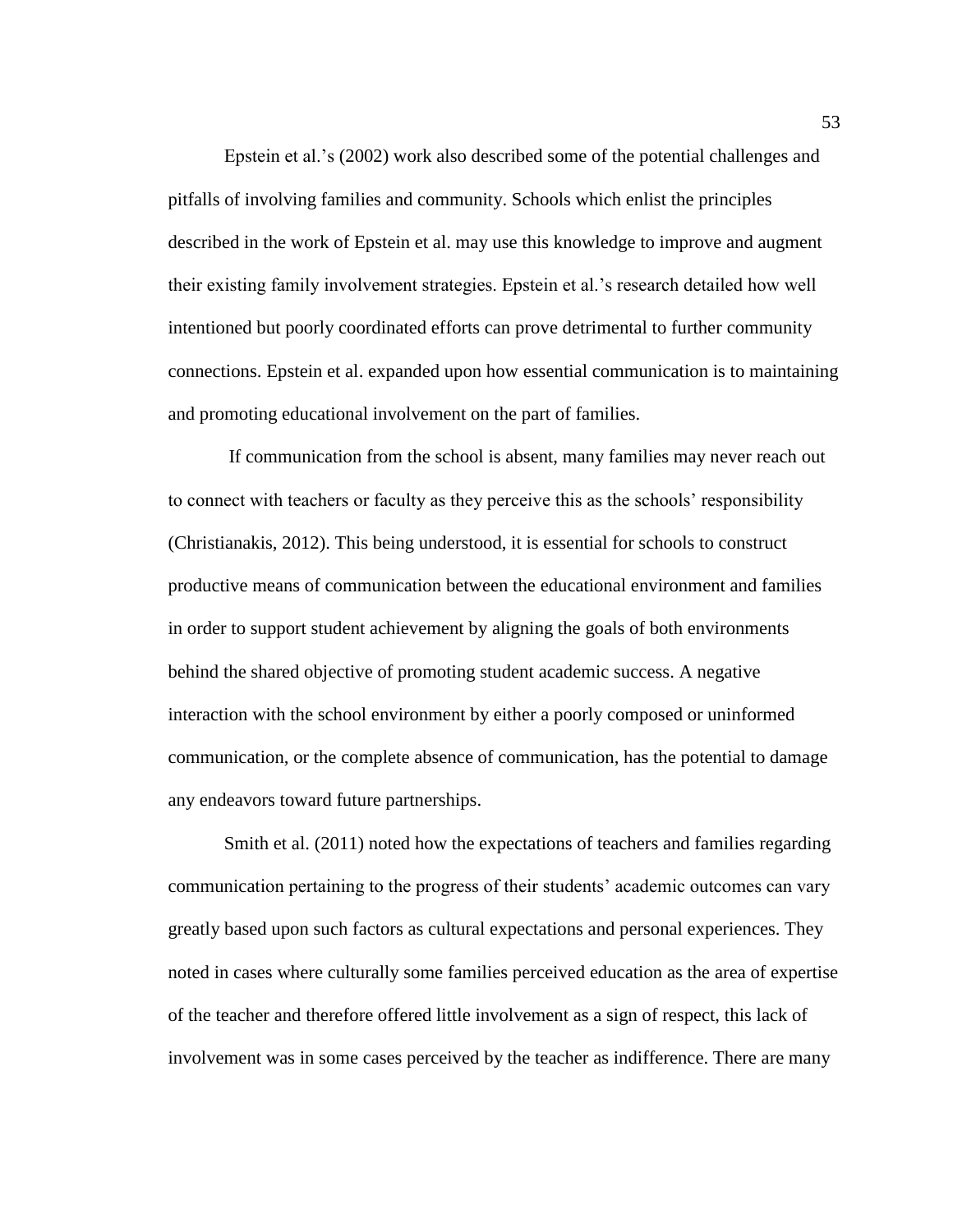potential instances where a lack of proactive communication or lack of cultural understanding can be potentially detrimental to the development of family and teacher partnership through volunteering to ultimately benefit student reading comprehension as well as other academic goals. Epstein et al.'s (2002) work also demonstrated how essential teachers and school staff are to maintaining a positive community and active family partnership to support school goals.

#### **Family Volunteers in the Classroom**

Family volunteer involvement in the classroom has the potential to have many positive effects upon classroom efficacy. A substantial body of literature exists which demonstrated a positive correlation between family involvement in educational endeavors and better academic performance according to the research of Smith et al. (2011). They compiled data from 12 different schools in six states in a variety of urban environments to ascertain if Epstein et al.'s (2002) research regarding family involvement volunteerism applied in an urban setting. Their resulting data revealed the adaptive qualities of schools and school faculties. They demonstrated that many of Epstein et al.'s indicators of family involvement did apply, and in situations where factors related to the urban setting hindered involvement schools offered additional comprehensive services in an attempt to encourage family involvement despite these barriers. Teachers in the study visited the homes of students to conduct family teacher conferences when circumstances made it impossible for families to come to them. More than half of the schools in the study by Smith et al. also had designed small incentive programs to reward family volunteers.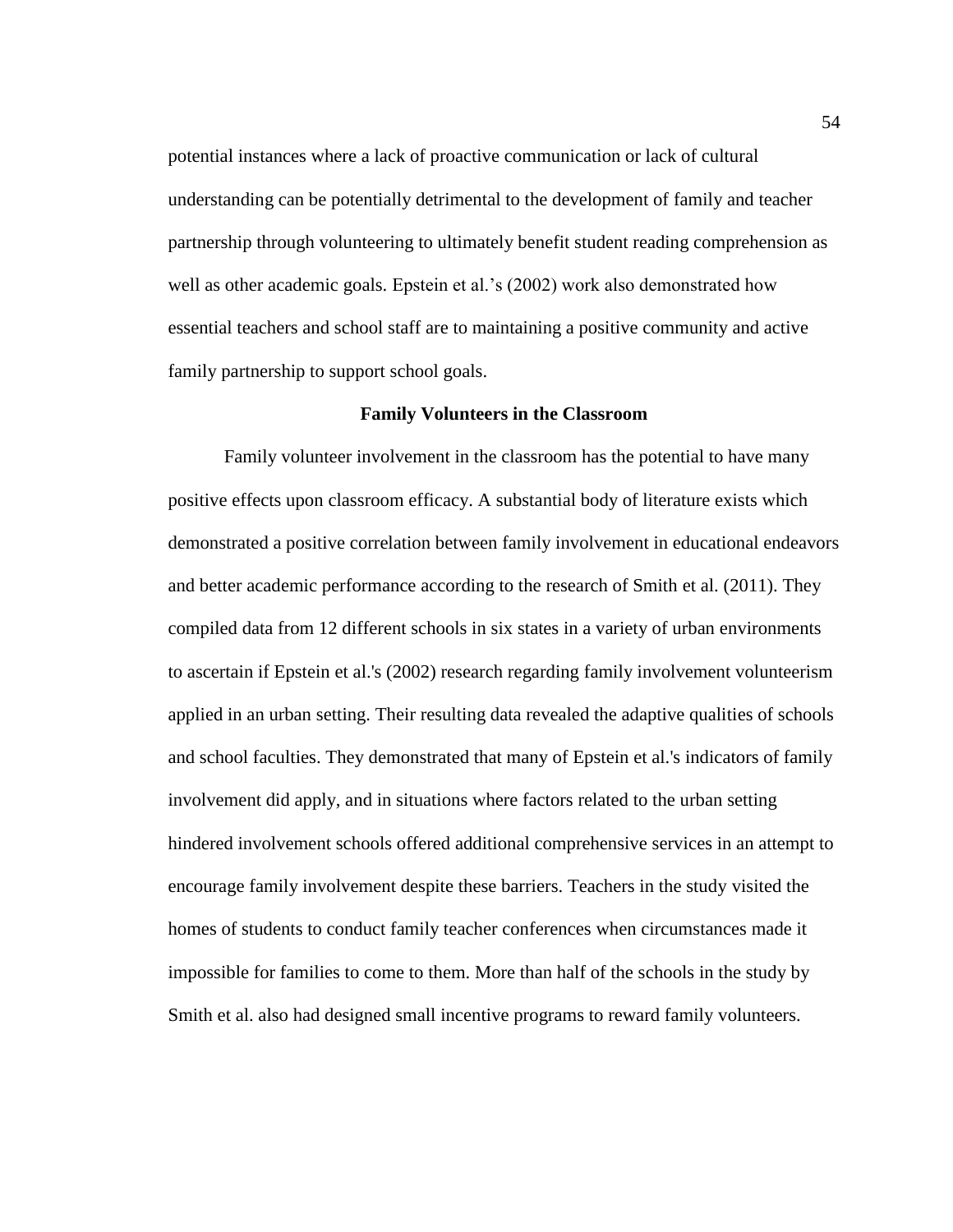These incentives included items such as small prizes for perfect attendance of all volunteer shifts, thank you cards, and certificates of appreciation.

Epstein et al.'s (2002) school centered approach emphasizes effective communication, the importance of family involvement, and that families can contribute across multiple dimensions of the educational landscape which is relevant to the urban environment. However, as noted by Smith et al. (2011) critics of the Epstein et al.'s framework have stated it is at times clearly biased toward a middle- class perspective, which is not always relevant to migrant, working class, or urban families. For instance, in the case of a working-class family where a single guardian works multiple shifts, a family member may have the desire to volunteer or attend conferences but cannot due to work obligations necessary to provide for the family. As noted in the study by Smith et al. (2011) the work of Epstein (et al., 2002) provided an opening dialogue with families regardless of hardships or circumstances. This dialogue is important to being inclusive toward all family members. This allows administrators and faculty to establish when students are initially enrolled that the participation of family volunteers important to student success and that their presence is welcome in whatever capacity that they can contribute given their circumstances.

Families have a substantial amount of influence upon many facets of their student's education, and an increase in their support of educational endeavors is positively reflected in the scholastic outcomes of the student (Epstein, 2003; Epstein & Sanders, 2006). Efforts to incorporate families into the educational environment yielded positive outcomes which supported educational endeavors including an increased sense of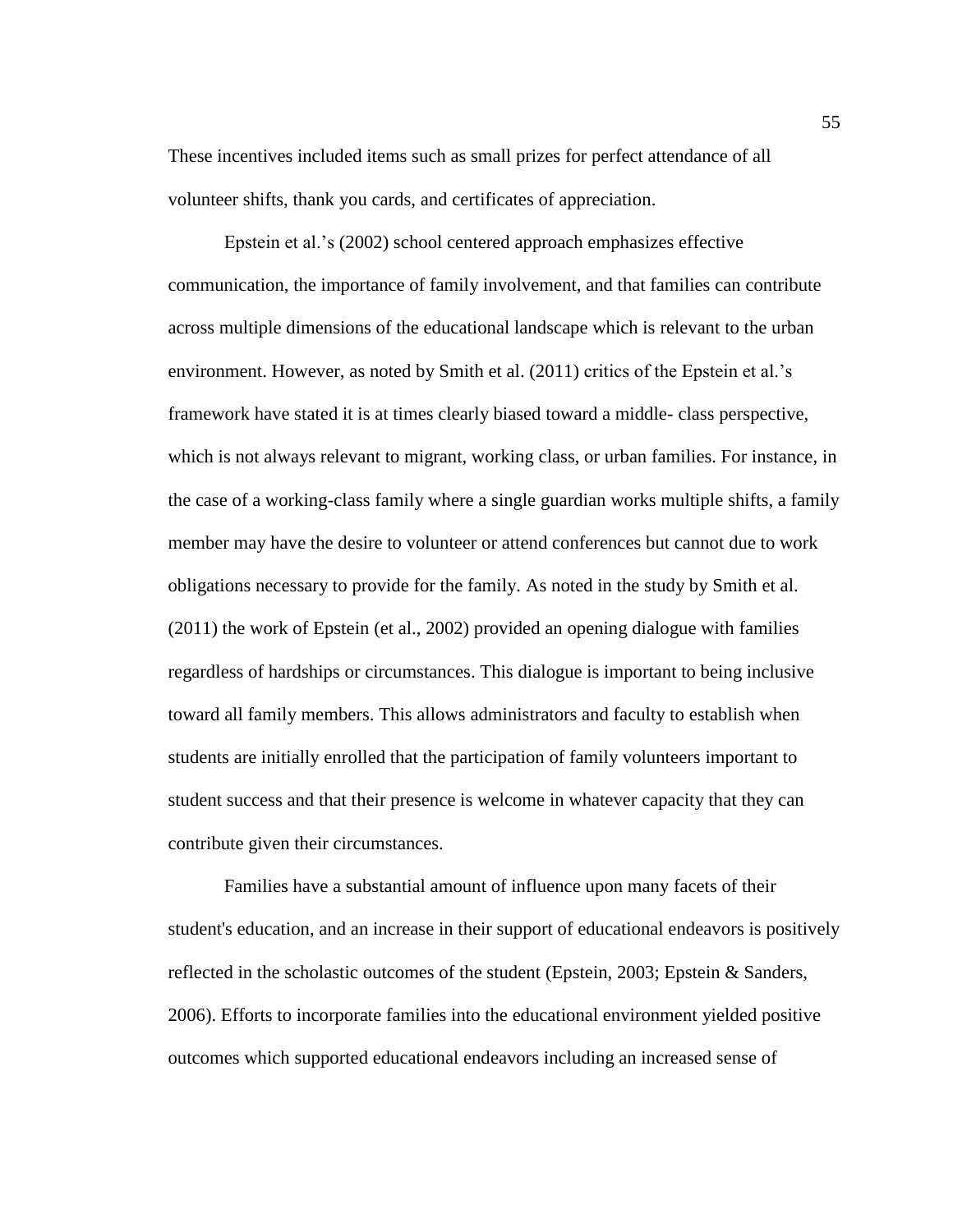community and support for overall school goals (Reese, Staudt, & Ogle, 2013). Reese et al. conveyed that school as it is positioned within the context of community. Schools have an influence upon the extent to which families felt comfortable becoming involved with the educational environment. This is a key factor to their comfort when participating in family volunteer opportunities. They found that familiarity heavily influenced their attitudes of family volunteers towards school administrators, teachers, and staff.

According to the research of Reese et al. (2013) in instances when families felt their feedback and participation within the classroom environment was both welcome and valued, were more likely to become involved in family volunteer opportunities despite present barriers including transportation and scheduling conflicts. Promoting meaningful family volunteer involvement in the classroom may prove advantageous in more facets than are previously understood. More remains to be explored regarding how the family volunteer presence may be used to support student learning goals.

Reese et al. (2013) used focus group interviews and concluded the success of efforts to promote collaboration and community involvement were dependent largely upon interactions with school staff and teachers. The resulting data from the focus groups revealed how essential families felt school faculty and staff were to the collaboration process, and with the encouragement and support of school employees, they were more likely to initially become involved and stay involved within the school environment. Therefore, teachers play an integral role in both attracting and retaining effective family volunteer involvement within the classroom.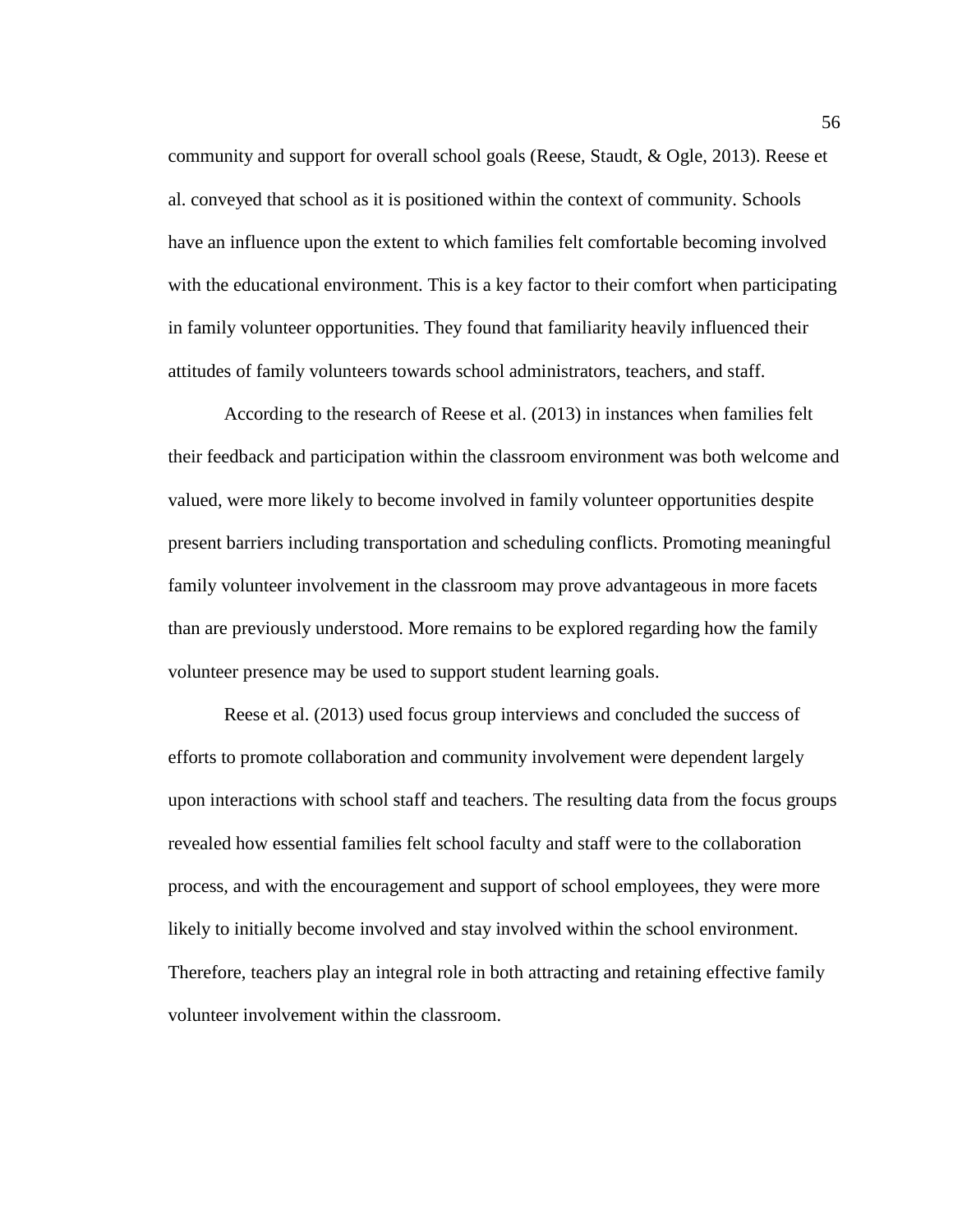Teachers play an important role in the design and execution of outreach efforts to attract and retain family volunteers. Hornby and Witte (2010) collected data from 233 schools regarding policies and activities intended to promote family involvement. The research revealed of those 233 schools; only 21 had separate policies in existence which addressed the issues of promoting and retaining family involvement. The resulting data from the 11 question structured interviews conducted with principals of these schools resulted in data which revealed the majority of principals interviewed felt the responsibility to include family volunteers in school activities fell to the teacher or teacher leaders. This study revealed an existing educational attitude that teachers are expected to see to the duties and responsibilities associated with family involvement. The research of Horby and Witte revealed that a vast majority of schools in the study exhibited a lack any specific policies intended to facilitate successful incorporation of family volunteers into the educational landscape. While teachers were portrayed in the study as important members of the educational landscape and held responsible for the successful integration of family volunteers into the classroom, there were in the majority of cases no policies designed to guide or coordinate their efforts.

Teachers prove to be a vital link to promoting family volunteer involvement. A study conducted by Radzi, Radzak, and Sukor (2010) revealed indicated that if teachers have a positive regard for family involvement, it is more likely to be achieved. Findings from the study conducted by Radzi et al. indicated that teachers form a vital bridge to the community and that they are an important factor in determining family volunteer involvement. This study also revealed that families were much more likely to become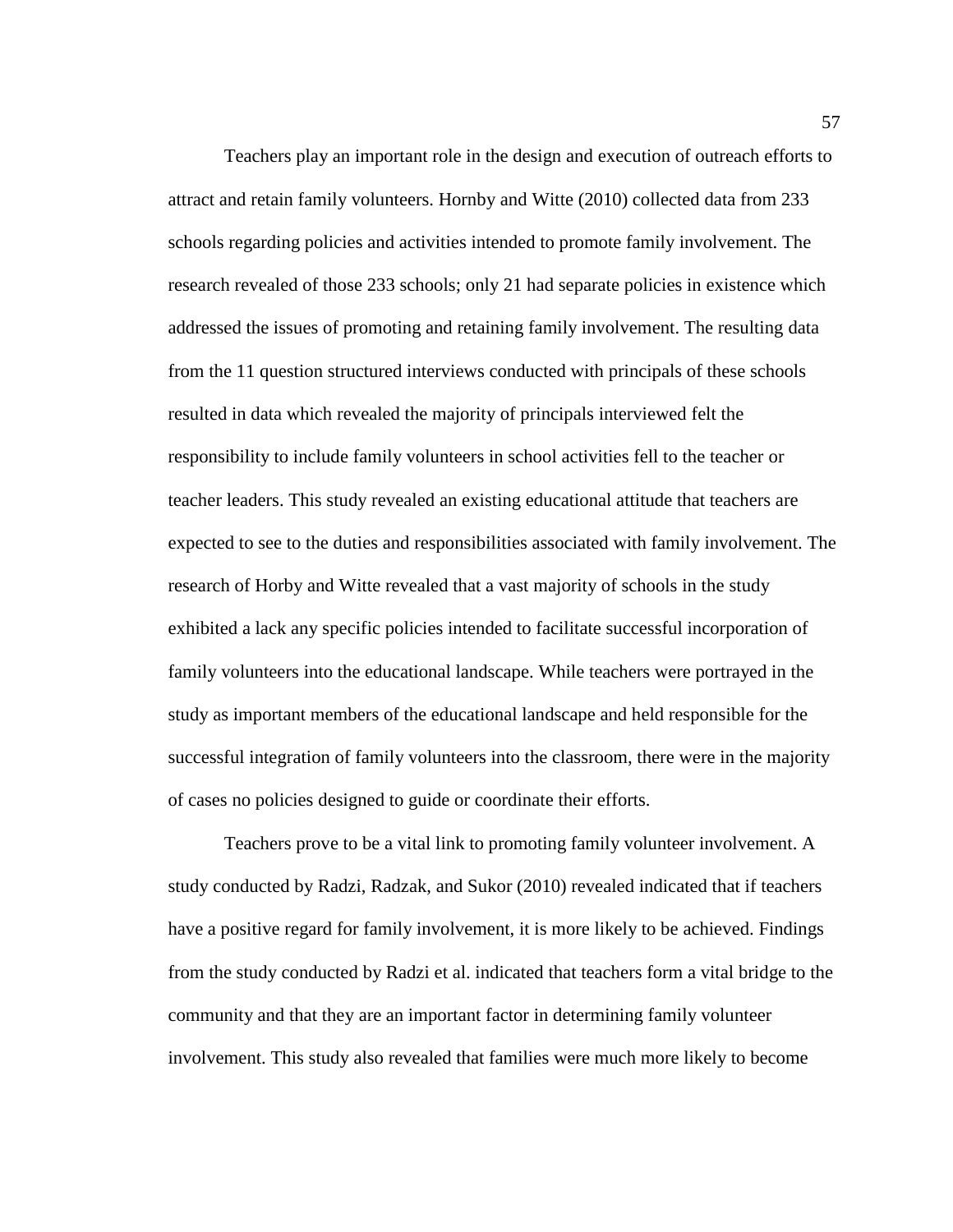involved in the family volunteer experience if they were approached or encouraged by teachers, and they offered possible reasons for this including that families may perceive school as the teachers' "territory" (Radzi et al., 2010, p.261). The study revealed family volunteers may be uncomfortable becoming involved unless their participation is actively encouraged.

Knowing how to best incorporate family volunteers into the educational environment can be challenging for most public-school teachers and administrators. While many families may volunteer within their local school system at some point in their life, there remains a lack of an established structure within public schools to successfully incorporate and capitalize upon the time and talents of volunteers (Merrit, 2015). According to Merrit, among the first organizations to incorporate the use of volunteers to assist with teaching goals was the Peace Corps, which used volunteers beginning in the 1960s to assist with teaching literacy to developing countries. Shortly afterwards the Head Start program, a government sponsored educational support program begun in 1965 for preschool children in economically deprived areas called upon families and community volunteers to assist with implementing and supporting programs to meet educational and literacy goals along with other developmental objectives. Head Start currently serves over one million children each year from economically-disadvantaged families providing a wide array of family support services including early developmental and educational support (Sabol & Chase-Lansdale, 2015). A historical precedence exists which demonstrates that strengthening the network between families and teachers can further and enhance existing educational goals.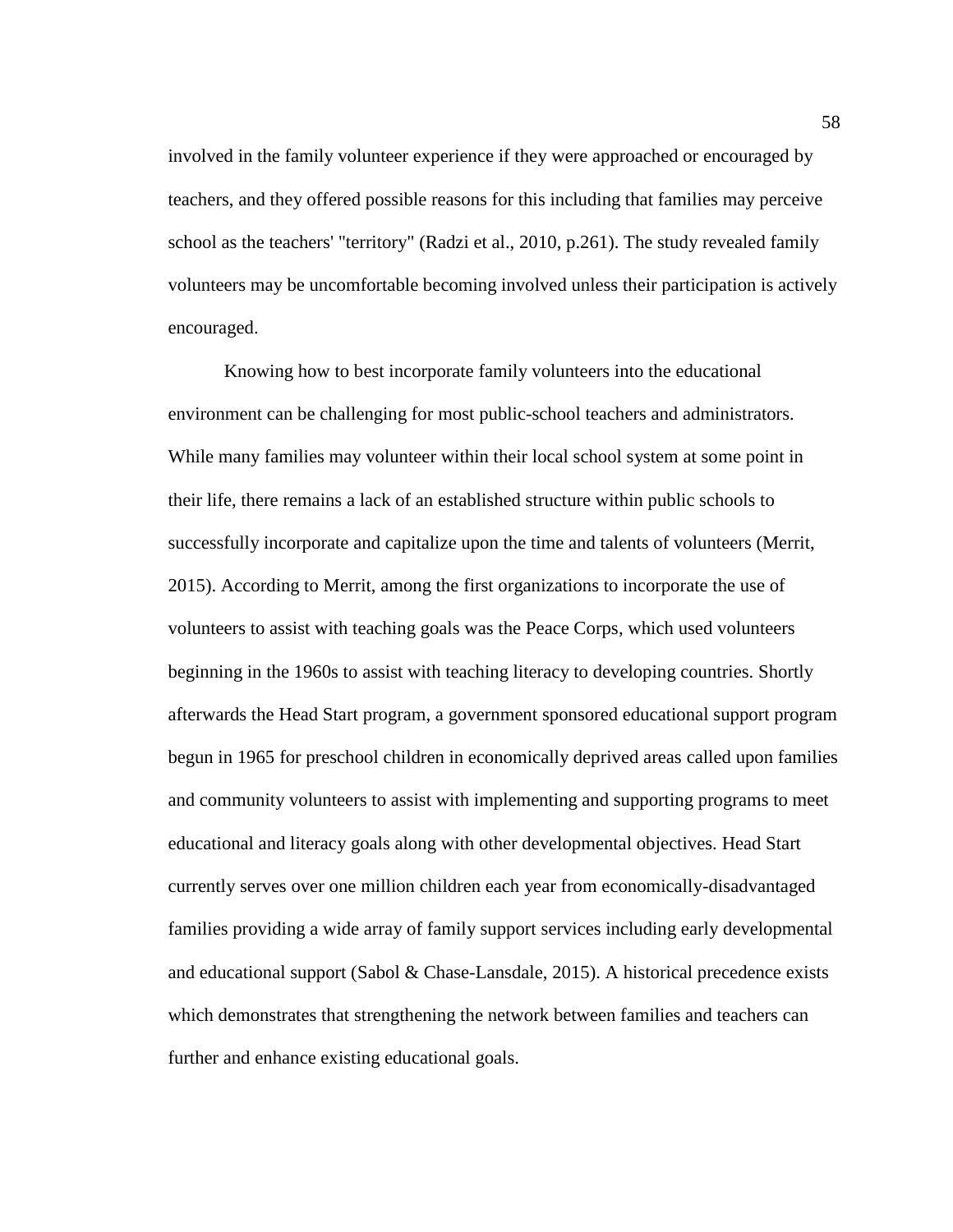The central focus of this study was the perceptions of teachers regarding the family volunteer presence as it relates to student reading comprehension. An understanding of teacher perceptions may be useful in developing better practices and contributing to the overall social good by streamlining and improving the efficiency of the ways in which family volunteers are utilized in the classroom to support student reading comprehension. The use of family volunteers remains of great importance to contemporary educators (Goldkind & Farmer, 2013, Radzi, Razak, & Sukor, 2010). The perceptions of teachers are of importance to understanding this phenomenon.

Reading comprehension is an infinitely complex aspect of learning. Many programs have been developed in recent years focusing on this subject. Emerging educational efforts continue to bring the importance of reading into focus. The National Institute for Literacy (NIFL, 2006) and the International Reading Association (2001) are examples of organizations which formed in answer to the increasing attention by government entities in the regulation and improvement of reading and literacy instruction (Sargent, Smith, Hill, Morrison, & Stephen, 2010). The primary responsibilities of these organizations are to disseminate current and effective knowledge regarding methods and techniques designed to improve and promote student literacy and reading comprehension.

The age of the student and the grade level are the primary factors which determine what kind of reading intervention is appropriate (Suggate, 2010). Additional factors are also considered including which aspect of reading poses difficult for the student. Response to Intervention (RTI) for example is a thorough detective strategy which employs multiple levels of reading comprehension educational methods to identify and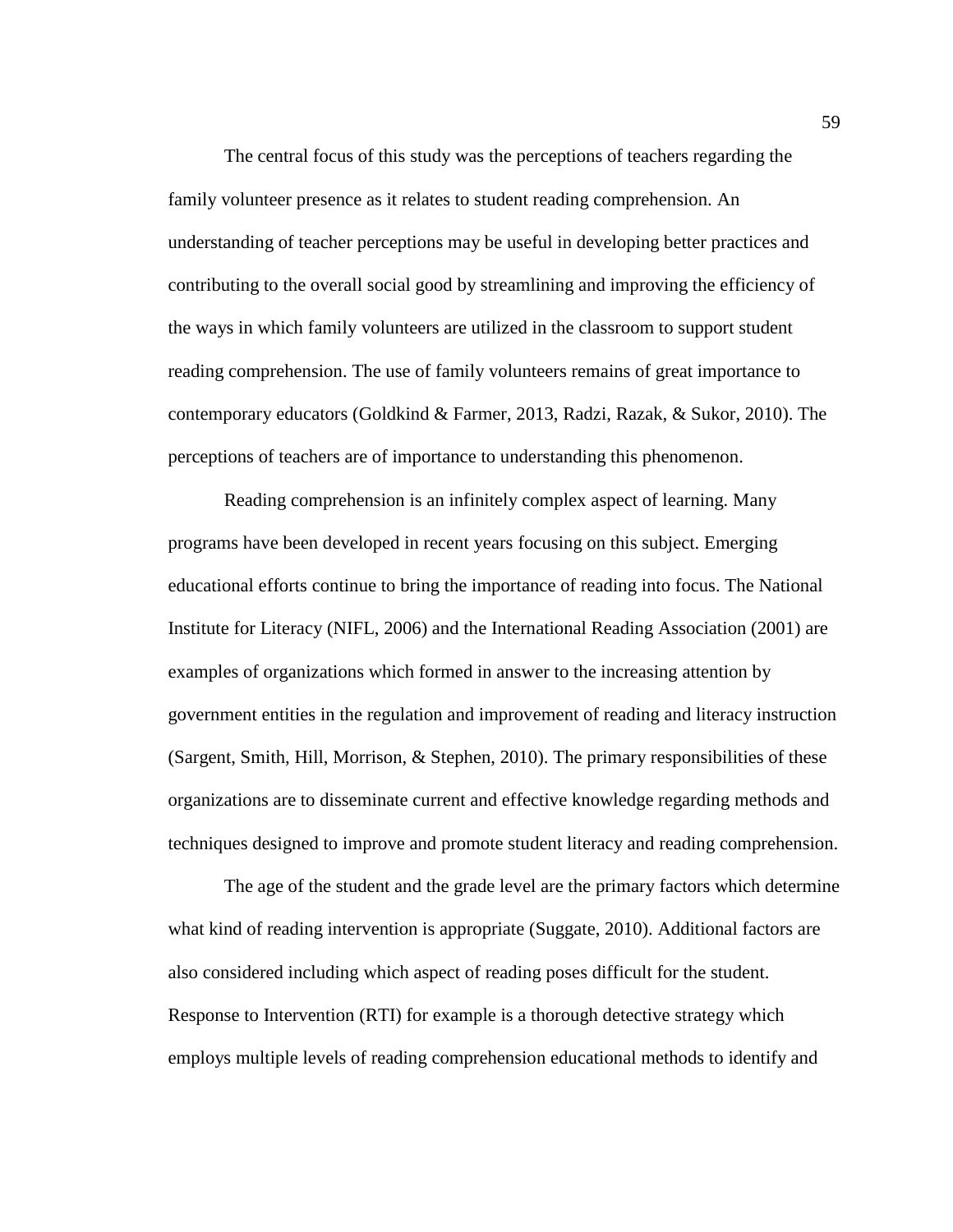isolate reading difficulties at the first sign of a student struggling to read at their grade level according to Bursuck and Blanks (2010). Strategies such as this are employed by teachers as part of a multi-tiered reading instruction plan to ascertain the progress level of students and whether or not further intervention and assessments are necessary. The presence of the family volunteer in the classroom may provide valuable support to these types of reading interventions by providing an additional adult observer as to the progress and potential struggles of students reading within the classroom environment.

#### **Teachers' Use of Family Volunteers**

Teachers serve as an essential link between the domestic environment of students and the educational environment. Teachers are conveyers of knowledge and are the primary means of conveyance of a student's education. Therefore, their attempts to interface with the families of students may have an unprecedented impact on family involvement in the classroom. Often measures which currently exist in schools do not truly incorporate the family presence but instead relegate them to a superfluous role rather than cultivate a scenario of true shared decision making (Bartel, 2010). Improving the potential of the family classroom volunteer to aid classroom goals is dependent upon supporting these efforts from the perspective of the teachers.

Previous decades have seen a substantial increase in the use of volunteers within the educational environment. A study by Merrit (2015) observed that volunteers are increasingly seen as an asset in achieving educational goals. An example is the organization Teach America founded in 1990 which began with 500 graduate volunteers and now encompasses thousands and is currently one of the largest providers of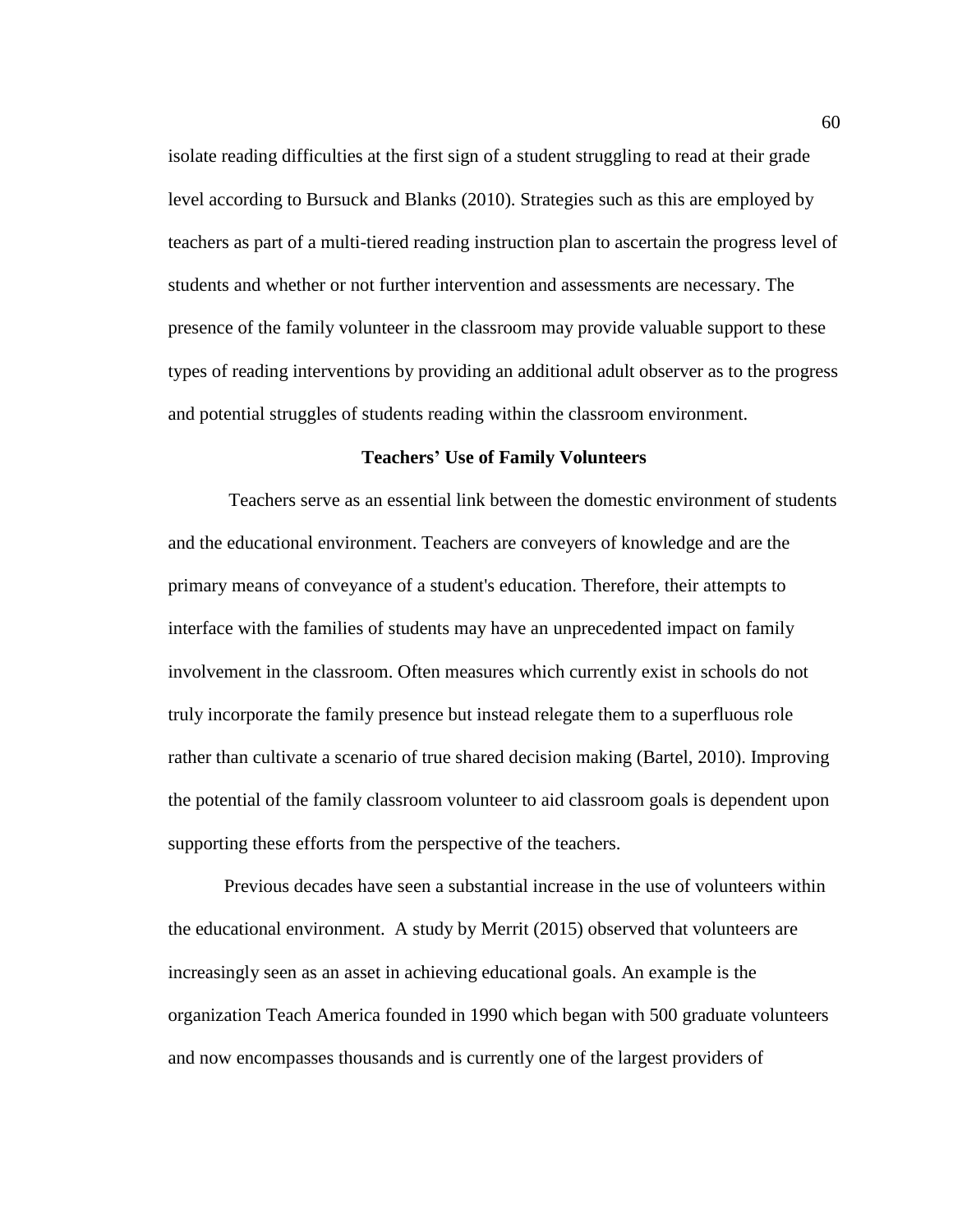education to low income families. The research of Smith et al. (2011) revealed that despite facing significant challenges associated with non-traditional environments such as overcoming economic trials, struggling single guardian homes, and working multiple shifts, families in urban settings still sought family volunteer opportunities when they received both support from teachers and additional support services from the school to promote their involvement. Understanding how teachers perceive the family volunteer presence in the classroom is essential to creating an educational environment where the participation of family volunteers is both genuinely advantageous and effective.

The involvement and support of teachers to any school-based initiative is essential for its long-term success. According to research conducted by Galloway and Lesaux (2014) teachers and school leaders must both embrace and customize changes to their environment as the champion of reform in order for it to be effective. Teachers are at the center of any school-based changes, including the increased incorporation of family volunteers into the classroom environment to support student reading comprehension goals (Morrison et al., 2011). The role which teachers play in both developing and initiating plans to incorporate volunteers into the classroom is imperative to ensuring successful implementation. Teachers serve as key agents of change in the school environment. Their support or lack thereof can have a deciding influence in the long-term success of any school-based initiative (Morrison et al., 2011).

Adler and Iorio (2013) suggested that it is important to consider teachers as agents of change when exploring teacher perceptions of family volunteers and their role in response to the academic push-down which results in a test centered culture that does not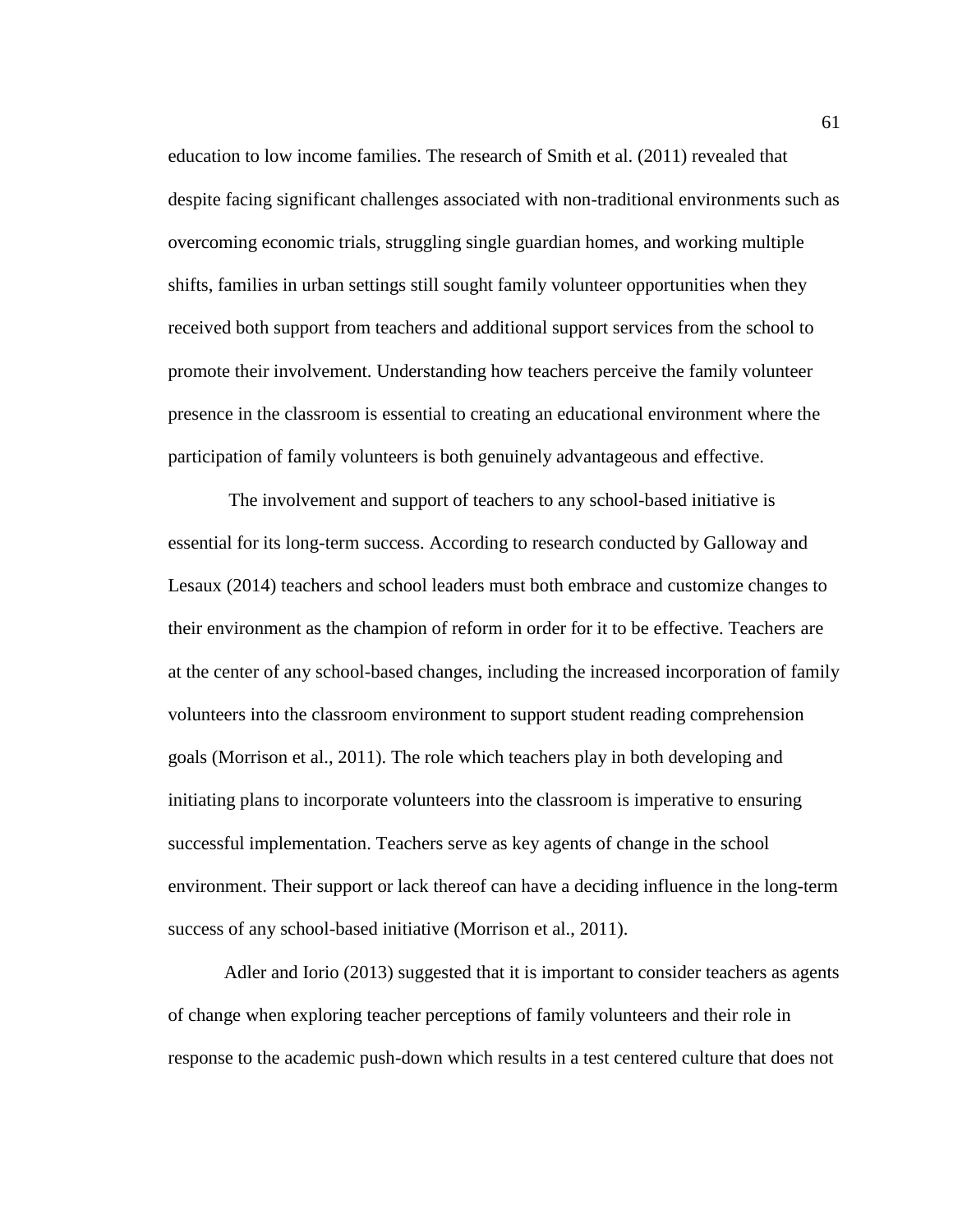adequately examine many of complex and interconnected factors responsible for improving student reading comprehension. Additionally, research of Schwartz et al. (2012) indicated the following: teacher to student ratio, available professional development, targeted curriculum, and early reading intervention all play an essential role in creating an effective classroom environment. This is important to the support of literacy goals. Environmental factors such as these play a role in the development of student reading skills, but these variables are not accounted for in many forms of testing. According to Adler and Iorio, testing and standardization hold increasing weight in the analysis of schools with achievement scores transcending the actual welfare of the student. The effective utilization of family volunteers in a test centered culture could prove to be of vital assistance to teachers already coping with stringent standards and rapidly changing achievement demands.

Achievement data can only serve as one measure of an infinitely complex environment such as the elementary school classroom. According to Hosp and Suchey (2014) reading comprehension and literacy skills are considered a multifaceted construct which can prove difficult to accurately measure and assess. According to these research assessments such as the Standardized Assessment Test, Pearson Assessments, and Iowa Assessment tests rely on normative data which while providing one form of measure does not provide all the key information relevant to a student's reading ability. As revealed in the research of Hosp and Suchey, standardized measures whether state authored or based upon other criteria are not intended to be used diagnostically and therefore while providing some forms of useful data they are not intended to provide teachers with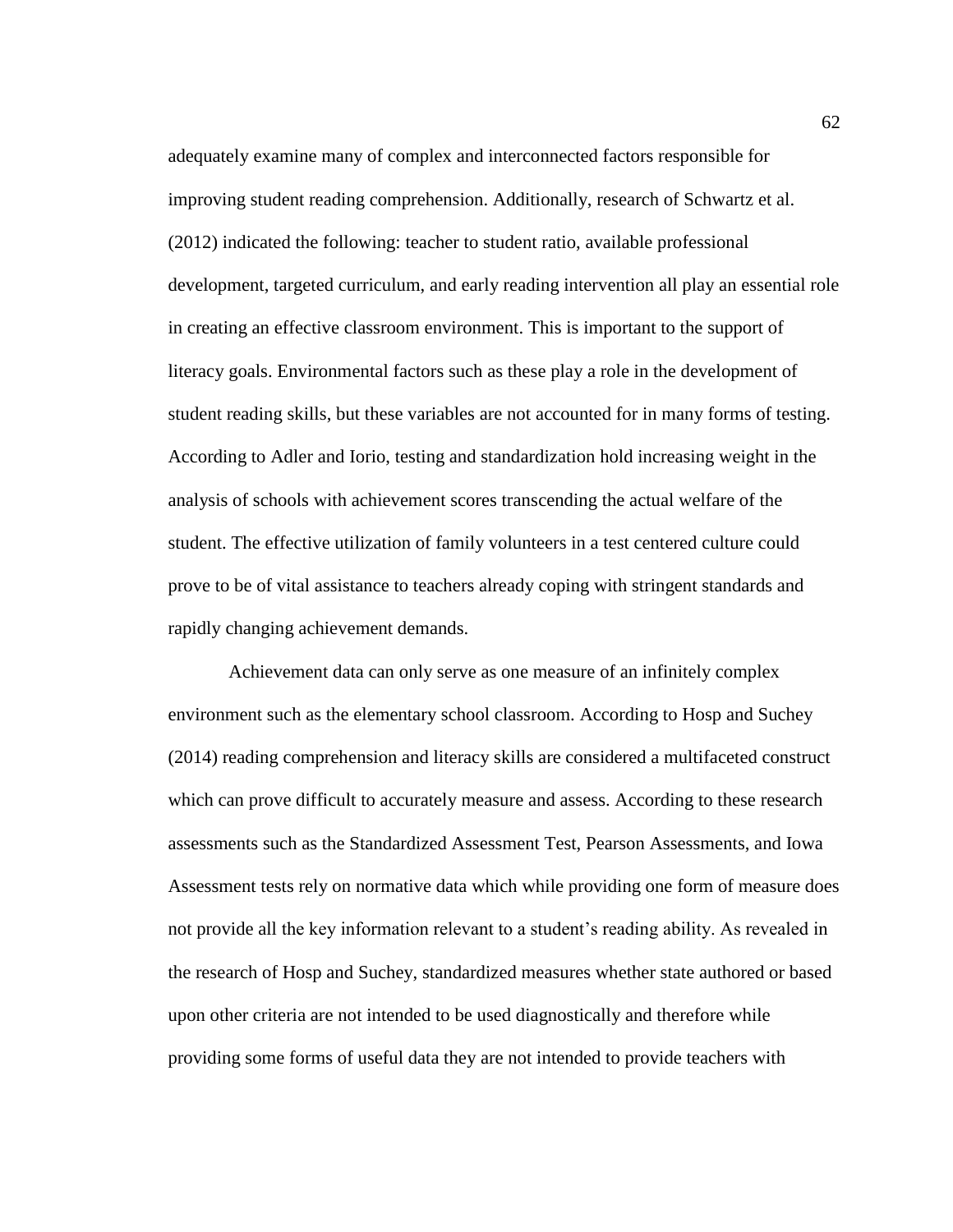critical information regarding the needs for individualized reading instruction and support. Teachers acting as agents of positive change play a role in the successful incorporation of family volunteers into the classroom to support learning goals despite these pressures.

Teachers are often tasked with additional tacit responsibilities without receiving adequate professional support or guidance as to how to obtain the desired positive results such is the case with building a working productive relationship with the families of students. Hindman et al. (2013) concluded that methods of outreach to families vary greatly between individual teachers. The conclusion of the study suggested that both administrators and teachers could greatly benefit from time invested in exploring the most effective methods to establish a connection between the families of students and the school.

## **The Importance of Reading Comprehension**

Learning goals such as improving student reading comprehension rely on the expertise of teachers to be executed successfully (McLaughlin, 2012). Reading comprehension skills acquired at the elementary level have a lasting impact on the overall academic welfare and achievement of students. Research supports that reading comprehension is linked to other skill sets essential for student success. In addition, reading instruction at the primary levels has an impact on later reading development (Duke & Pearson, 2009; Hilden & Pressley 2002; McLaughlin, 2003 as cited in McLaughlin, 2012). Therefore, initial acquisition of reading skills, reading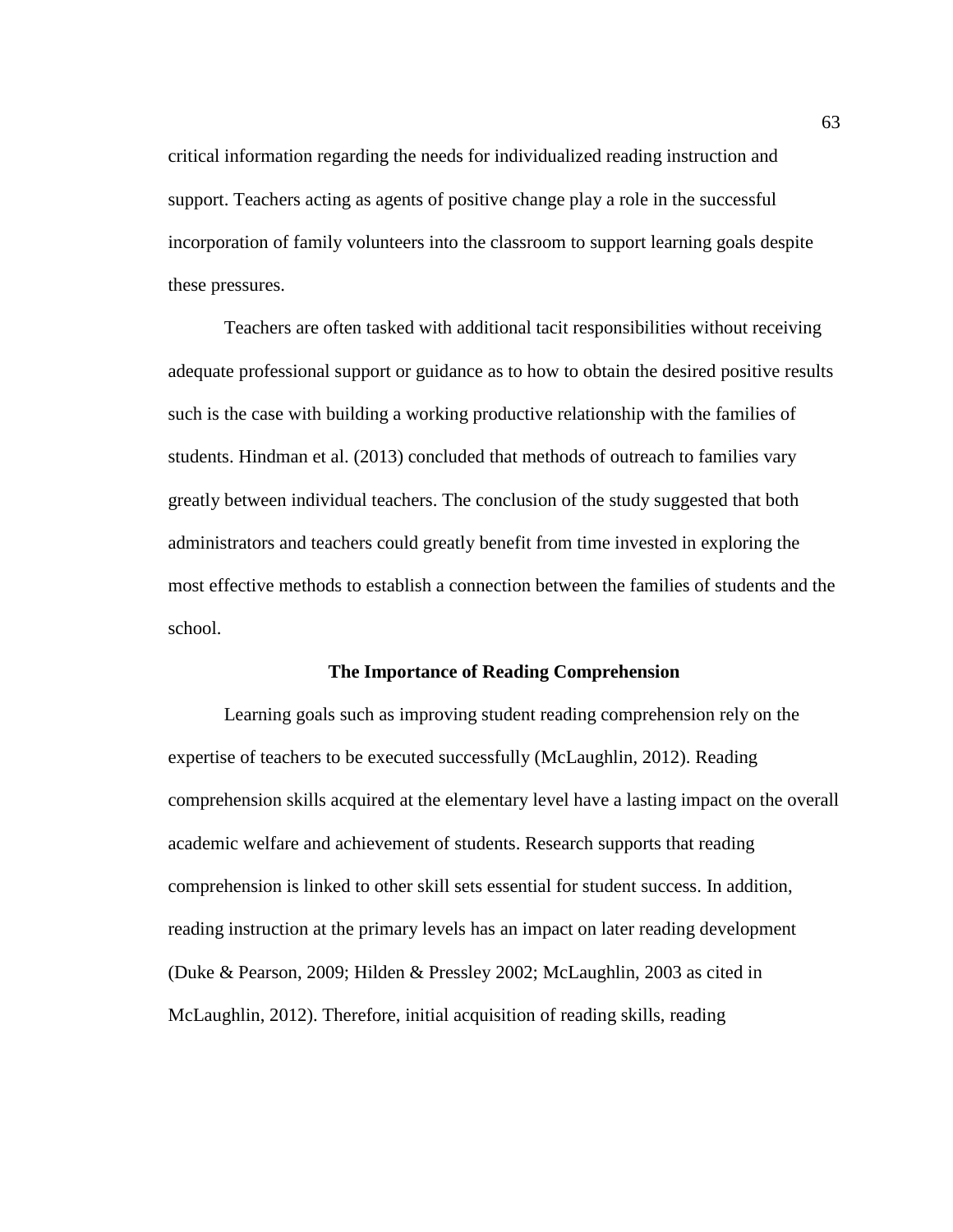comprehension, and early instruction as well as intervention play an important role in the early development of students' reading skills.

McLaughlin (2012) indicated the role which the teacher plays in assisting students with acquiring skills associated with reading comprehension and increased vocabulary is a multifarious process. According to McLaughlin, teachers facilitate the development of student reading comprehension through a variety of activities including: classroom instruction, reading modeling, and by creating daily classroom learning opportunities. An example of this would be teachers instructing students on how to summarize what they have read, and in the process also imparting skills relevant to applying, demonstrating, and providing examples of what they have read. In this way classroom activities build upon one another to support the development of student reading comprehension.

Teachers play a role in how a student progresses in the acquisition of their reading skills and can serve as a critical individual noting any early signs of frustration or difficulty when mastering grade appropriate reading comprehension material (Sargent, Smith, Hill, Morrison, & Stephen, 2010). It is noted in the research of several authors that students do not acquire reading skills through any one process but instead that skills are imparted through a combination of activities, lessons, and multifaceted processes (McLaughlin & DeVoogd, 2004, 2011; Comber, 2001; McLaughlin, 2012).

Marinak (2013) yielded findings that indicated in response to reading intervention factors such as collaboration, challenge, and choice had a significant influence over the motivation of students to meet reading goals. The study revealed that teachers were able to provide effective reading intervention to challenge and motivate struggling readers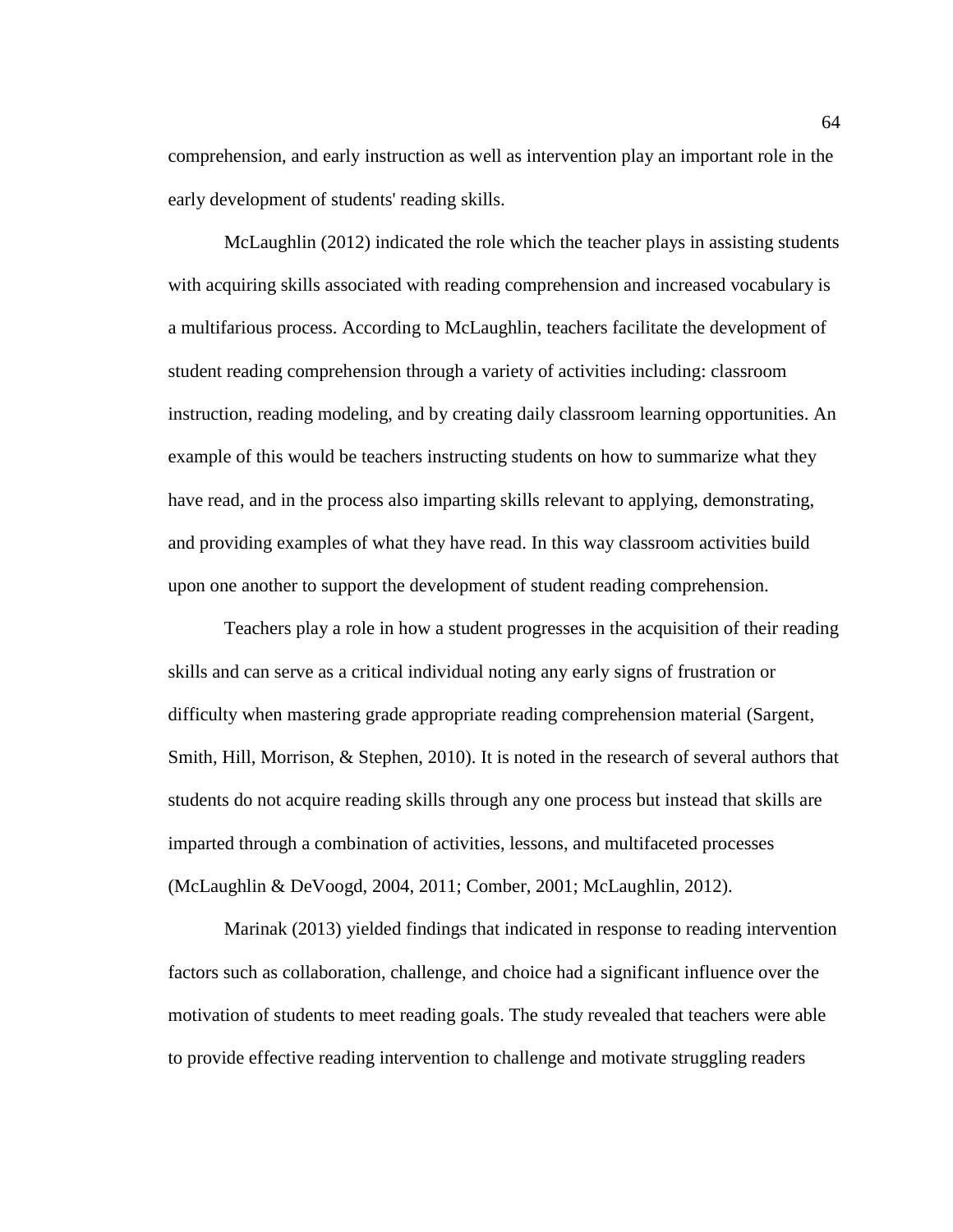while still meeting the demands of their classroom curriculum. These findings support the conclusion that teachers play a vital role in identifying struggling readers in the classroom environment as well as providing the needed motivation and intervention to support struggling readers.

Hosp and Suchey (2014) posited that reading comprehension has become of increasing importance on the educational landscape as increasingly instructors, administrators, and legislators are noting the far-reaching impact of reading comprehension upon other factors of student success and development. Hosp and Suchey indicated in that with the reauthorization of legislature such as the Elementary and Secondary Education Act, reading comprehension and classroom assessment remain at the forefront of discussions regarding increasing accountability and raising standards for teachers across the national educational landscape. According to Robb (2013) reading assessment is further complicated by recent shifts in curriculum. This includes examples such as the recently supplanted Common Core State Standards (CCSS) in many states where there remains a significant disparagement between the stated expectations of teacher's abilities to impart reading skills at the rates required by these new forms of testing. In many instances in regard to reading comprehension, teachers have been saddled with increasingly demanding mandates for skill expectations of students. These demands are often given without having also been allocated additional professional development or classroom support needed to reach these goals.

Reading intervention efforts are an important part of supporting reading goals. A growing amount of focus has developed in regard to reading intervention efforts.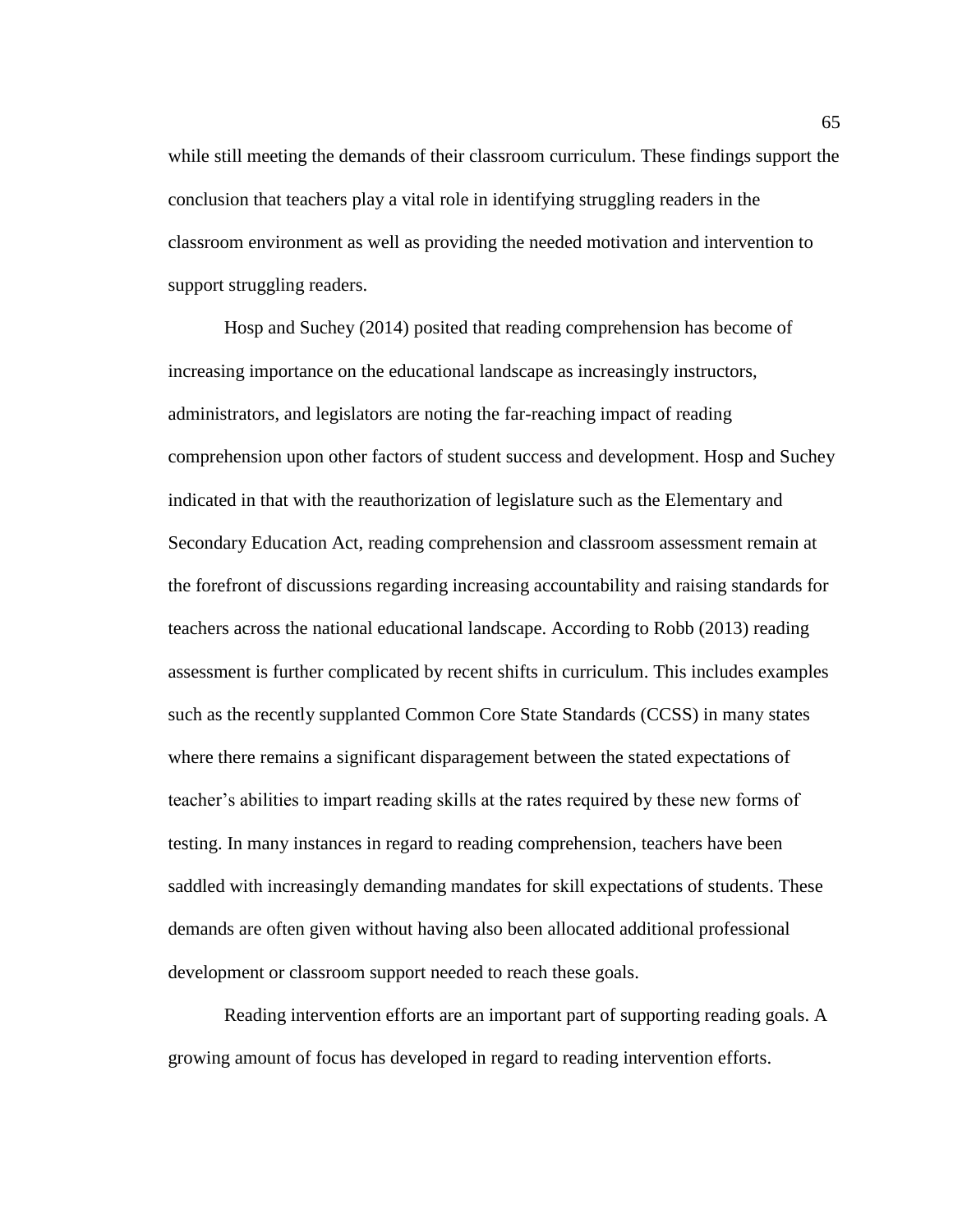Modifications to current teaching methods which support reading comprehension are designed to provide intervention when needed at the early reading levels. Reading skill levels at the early grade levels are often indicative of later difficulties. Addressing these difficulties as early as possible is important to supporting reading comprehension mastery at later grade levels and beyond (Hosp & Suchey, 2014). An increased emphasis on standardized testing measures has led to the increased use of reading interventions that are performance based. According to Hosp and Suchey, the short fall of this change in reference to teaching practices and assessments is that increasingly interventions are migrating away from the use of other forms of reading theory.

Hosp and Suchey (2014) indicated the danger of the trend of increased emphasis on standardized testing measures because potentially over time, less noticeable or hard to recognize reading difficulties could be ignored rendering these types of reading intervention assessments less effective. This research warns that ultimately; this may cause student reading achievement to suffer due to the effectiveness of the intervention measures being compromised. According to Hosp and Suchey, early intervention and providing targeted reading support especially at the elementary level has been recognized as an important practice for supporting later reading development. There exists potential that reading difficulties, if left unrecognized in the elementary school learning environment, may grow and impact other areas of learning over time. The effective use of family classroom volunteers may prove beneficial to support existing reading goals and aid in intervention efforts as additional adult supervision during reading activities may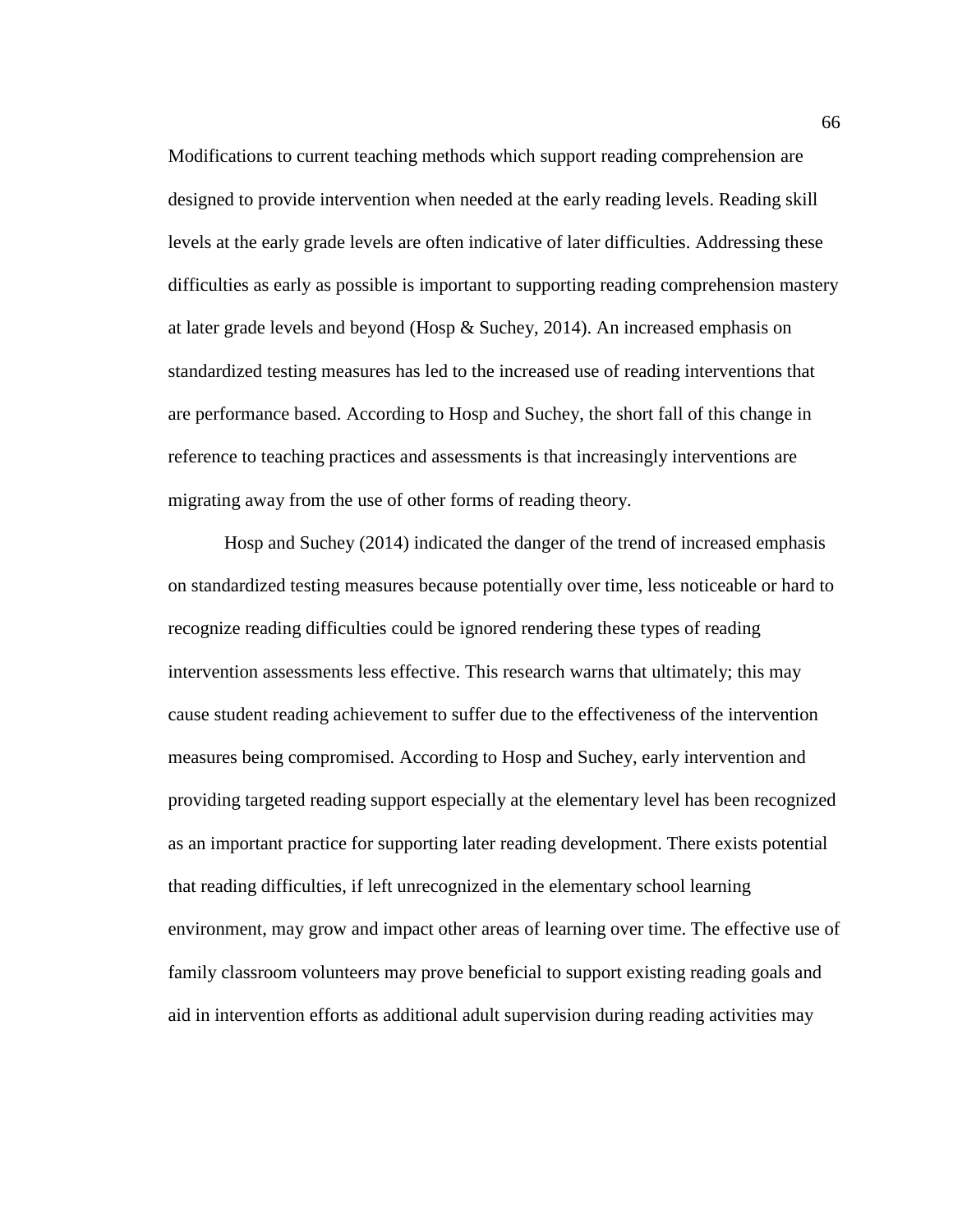provide more opportunities for early recognition of reading struggles and proper assessment of student reading abilities.

# **Families and Student Reading Comprehension**

Teachers and families working together have the ability to form an essential network of support and early intervention in regard to student reading comprehension. Both teachers and families working in tandem to support student learning have the ability to have a positive impact upon student reading comprehension. The initial desire of families to support their students learning goals is sometimes tempered by a lack of experience. Lemmer (2014) indicated specific invitations from teachers and the creation of an inviting environment have been shown to have a positive impact upon the presence of families within the educational environment even in situations where families face significant challenges to increasing their levels of involvement. The study produced findings that showed teachers played a vital role in soliciting the increased involvement of families in the educational environment and that this invitation was crucial to inviting increased involvement from families. However, the majority of schools do not have existing policies to streamline the acclamation, training, and placement of volunteers within the school to support student learning. This lack of structure is described in the research of Lindberg (2014).

Many teachers have expressed being inadequately prepared to interface with families. Student teachers nearing the completion of their training when surveyed in a study by Lindberg (2014) revealed they had received little if any preparation for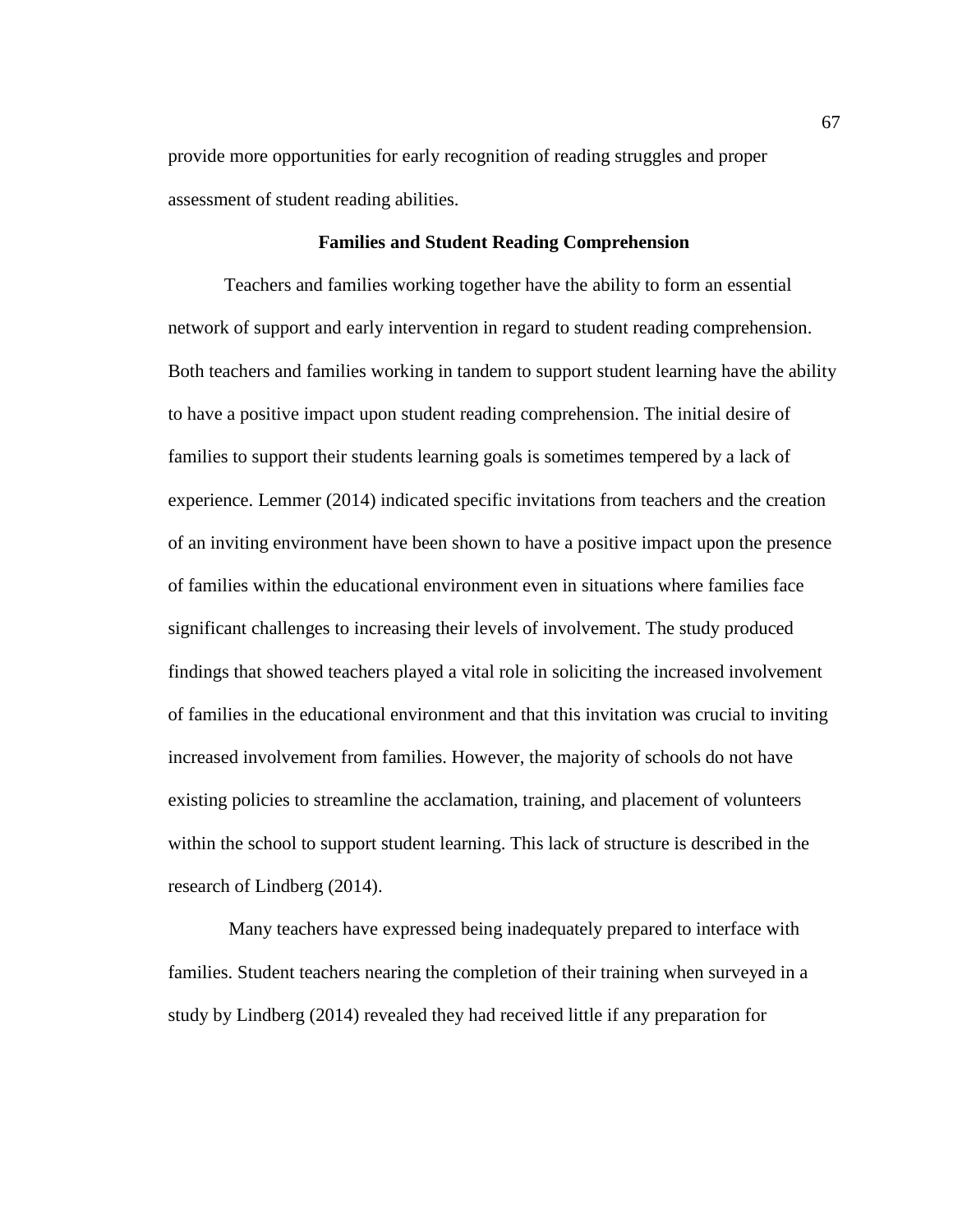collaborating with families. This lack of preparation if addressed could potentially improve classroom relations between family volunteers and teachers.

When families and teachers interact in the classroom environment there is the potential for passive learning and the imparting of knowledge pertaining to teaching practices and ways to support student reading comprehension. According to Spencer, Kajian, Petersen, and Bily (2013), when families are able to volunteer in the classroom they gain valuable insight from teaching professionals which can be utilized to support learning goals both in the classroom and at home. Simultaneously, teachers can provide more informed instruction when families collaborate with teachers regarding individual student needs. The family volunteer presence in the classroom may be mutually beneficial when conducted in such a way as the family presence supports classroom goals. Teachers then have the opportunity to plan with families in order to make more enriching classroom activities which are reliant upon an additional adult presence.

Family volunteers in the classroom may provide vital assistance to teachers regarding the reinforcement of reading comprehension. Reglin, Cameron, and Losike-Sedimo (2012) found that indicated family involvement in supporting reading comprehension and literacy development has been shown to have a positive impact. Those participants in the study who had access to family support and participation in their reading intervention showed an improvement of .05 over their peers who did not receive family support. These findings indicate an increased adult presence, such is the case when a family volunteer is used in the classroom, may have great potential to support reading comprehension goals.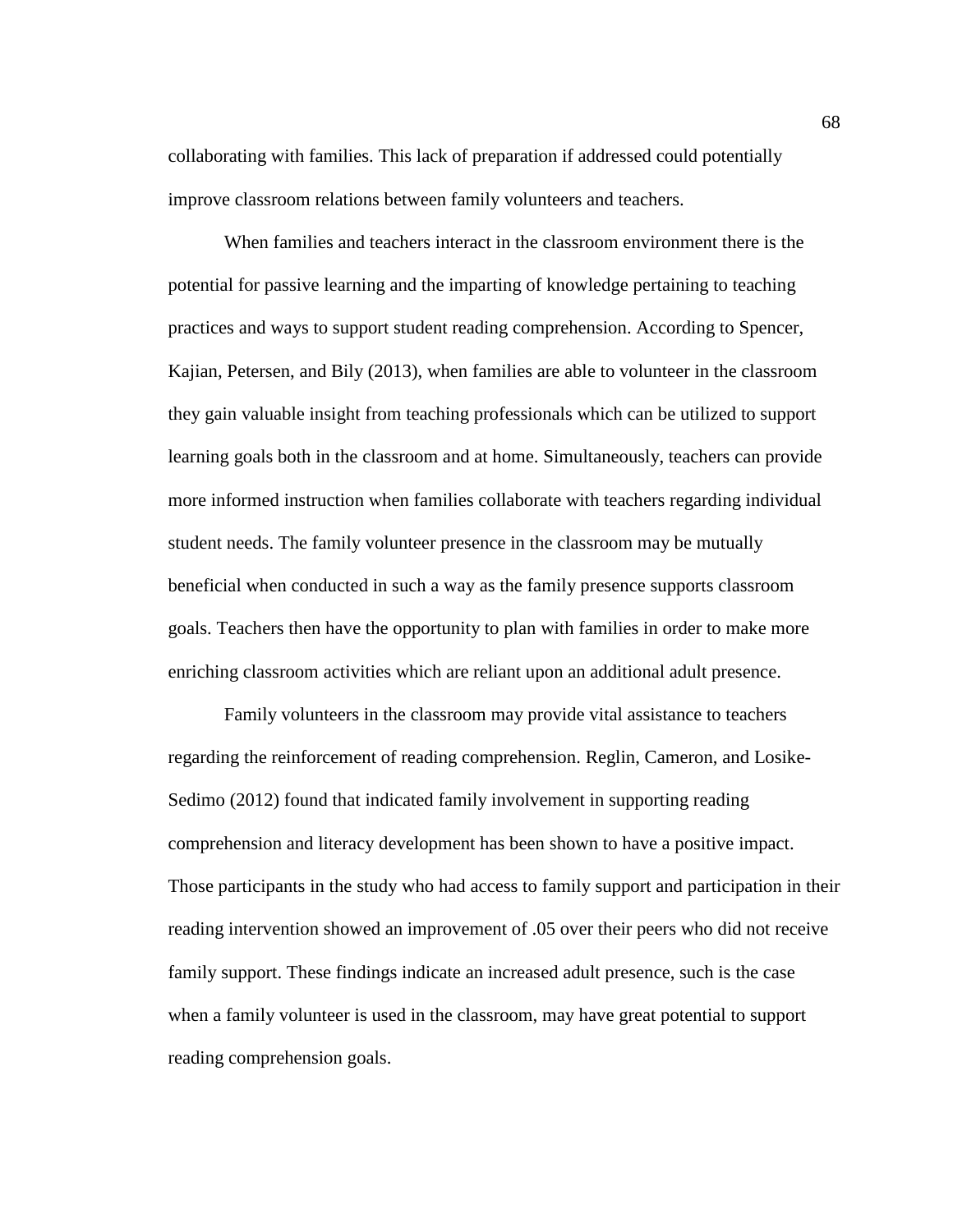An additional value of furthering student achievement is increasing family involvement in the educational environment. Reglin, Cameron, and Losike-Sedimo (2012) found families often site factors which inhibit their increased involvement in the reading skills of their students. This included being intimidated by the prospect of approaching school personnel. A family member's experiences with education also play a significant factor in their comfort level with approaching and interfacing with school faculty (Reglin et al., 2012). Therefore, family volunteer opportunities in the classroom represent valuable potential connections between the educational and domestic environment to support student reading comprehension.

Teachers have the potential to form valuable bridges between the classroom and the domestic environment of students. Boyer and Hamil (2011) found that teachers represented an essential link between the home and the school. Their willingness and expertise when interfacing with families played a deciding factor in families' comfort level with increased involvement in the educational environment. This research demonstrated families needed to perceive that their feelings and opinions are not only welcome, but also encouraged. If family members felt more comfortable in the educational environment, they were more likely to engage actively in dialogue regarding their students' education. If teachers do not invite and encourage the participation of families often the attitude remained that education is something best left to the experts (Boyer and Hamil, 2011). This then may inhibit families from becoming increasingly involved in the classroom. Therefore, teachers have the potential to combat this attitude and promote further family involvement in the classroom.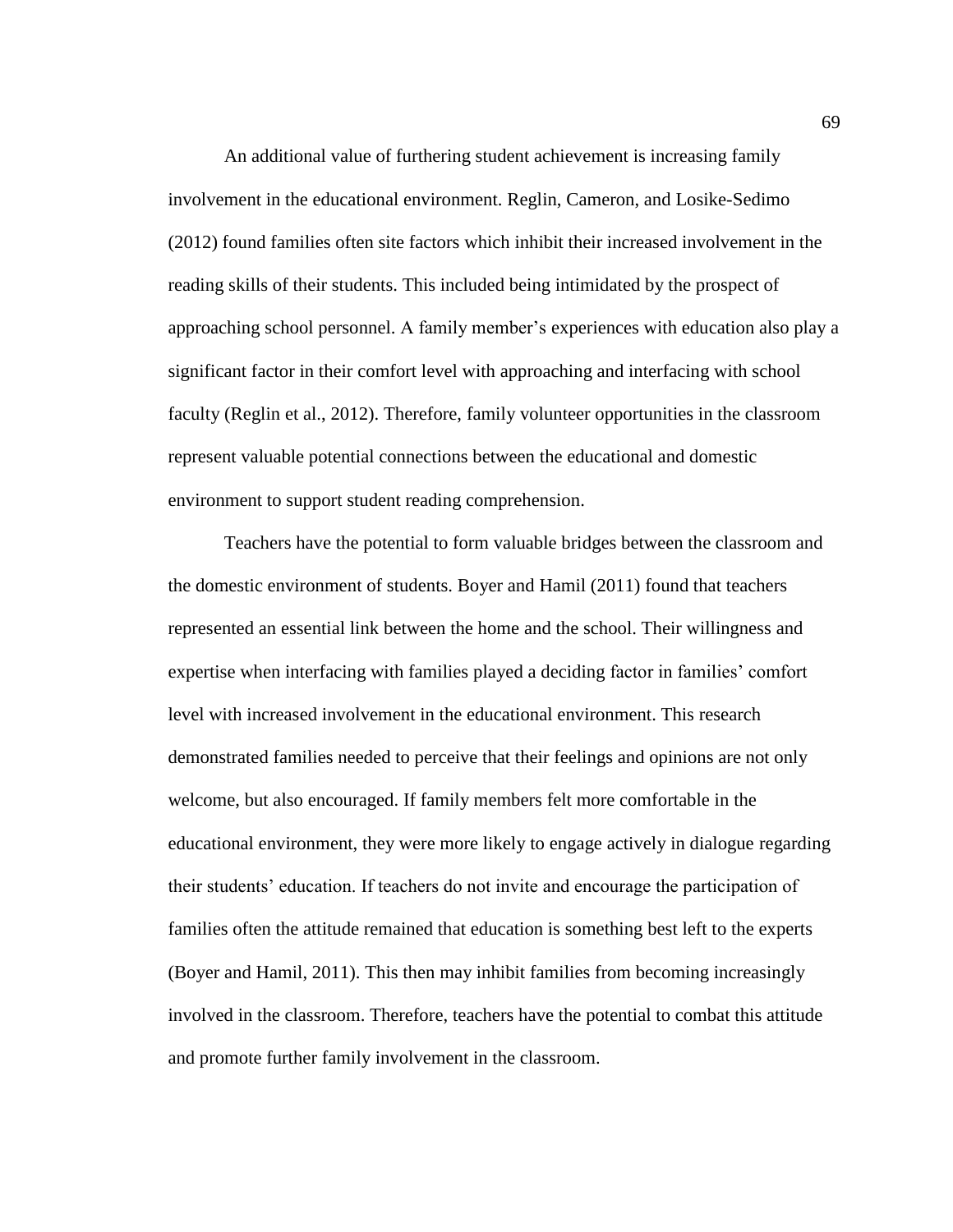#### **Family as Volunteers in the Classroom**

Reading comprehension is a valuable asset to the skill set of students. Ulmer, Truett, and Matzen (2010) showed family modeling and continuing to demonstrate an appreciation of reading is a way to inspire students to also reflect a similar appreciation of reading comprehension skills. Their research revealed that if students observed evidence that reading is equally important to both families and teachers alike they are more likely to develop their own interest in reading. This demonstrated that by family members volunteering in the classroom and assisting with reading comprehension activities, they can potentially impart those shared values with students. Their presence may then potentially reinforce the importance of reading comprehension in students.

Family volunteers in the classroom have the potential to support reading comprehension. Sabatini, O'Reilly, Halderman, and Bruce (2014) indicated that the family volunteer presence in the classroom can provide much needed support to reading comprehension goals when this presence is utilized effectively. Reading partnerships between families and teachers proved to be essential to early intervention and to the support of struggling readers. Along with increasing pressure to produce evidence of reading mastery on academic assessments, there is further incentive to effectively incorporate and utilize family volunteers to support classroom reading goals.

When families and teachers work alongside each other they may passively share skills related to promoting reading comprehension. Hindman et al. (2013) noted that when families volunteer in the classroom they are passively exposed to the skill of teachers who are imparting information to students within the structure of the classroom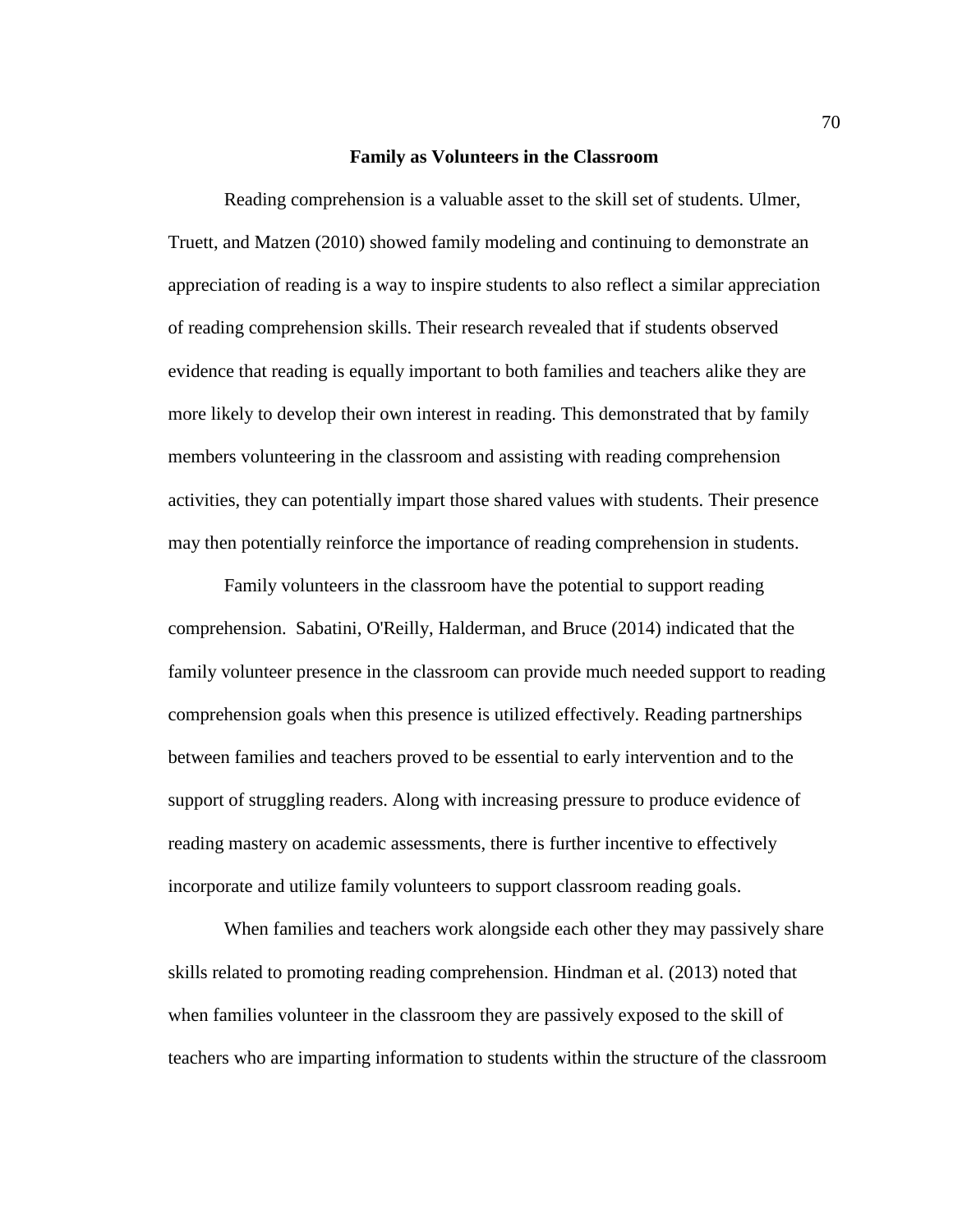and that this exposure even if unintentional can support learning goals at home. When families volunteer in the classroom they are able to see how teachers impart instruction and benefit from the ability to observe educational professionals in the act of teaching. In addition to being an additional adult presence in the classroom, families are able to improve their own teaching skills through learning opportunities made possible through being a family volunteer.

Family volunteers in the classroom can support classroom goals. The family volunteer presence has been associated with positive academic and social behaviors in the classroom according (Liu et al., 2010). The family volunteer presence supported learning goals through the improvement of the student to adult ratio as well as provided informal instructional support to students during the learning process. Family volunteers have the potential to further support reading comprehension goals by providing situational support to teachers during instructional time. Family support lends itself to the support of positive learning behaviors in the area of student reading comprehension goals (Liu et al., 2010).

Much of the existing literature assumes that teachers have positive attitudes towards family volunteers as there has been a positive link between the family volunteer presence and academic achievement. Existing literature does not expand upon the realities which teachers face as well as the additional responsibilities associated with training and effectively utilizing family volunteers (Lemmer, 2011). While teachers are likely to embrace efforts which support student achievement, the actual work involved with incorporating a family volunteer into the classroom is not often considered. Lemmer indicated it is often assumed that teachers are simply grateful for the support while in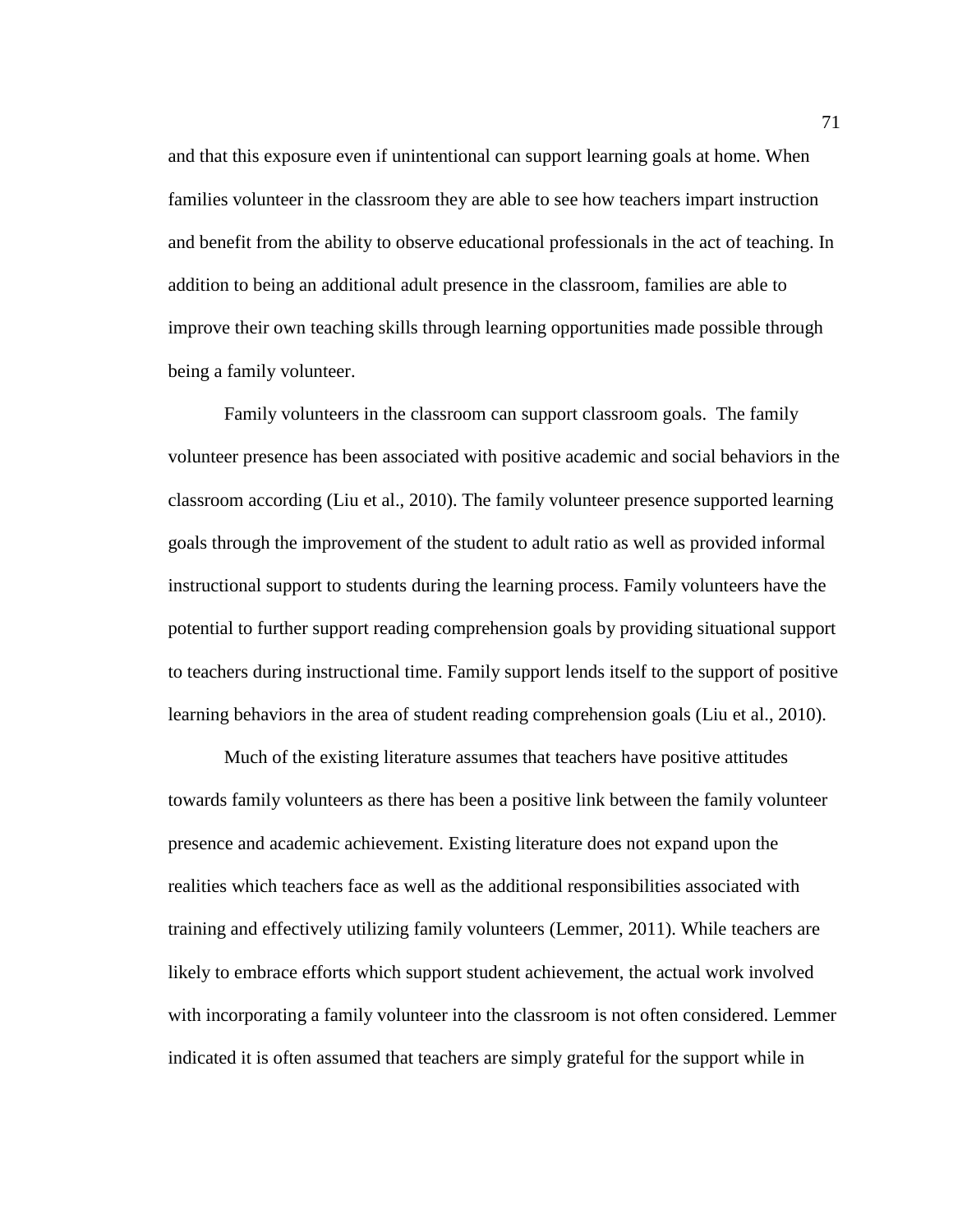actuality the presence of a family volunteer can prove to be a complex experience. Teachers often site a desire for continued professional development on how to successfully work with family volunteers to support classroom goals.

There is a lack of established educational practices designed to successfully incorporate family volunteers into the classroom. Hornby and Witte (2010) noted a lack of school policies crafted specifically with family input. This being noted, the family volunteer process would likely benefit greatly from a coordinated effort developed by teachers and families to support student reading comprehension goals. The family volunteer experience has many facets and variables which impacted the overall outcome of the experience. These include variables such as the level of comfort interfacing with the teachers in the classroom and the level of organization applied to the acclamation and use of family volunteers. Teachers if given the opportunity would be able to provide valuable input as to how this experience could be modified to more effectively support student learning goals particularly reading comprehension.

Many articles make references to the lack of effective communication between the school and the families of students. Smith et al. (2011) had a recurrent theme of a lack of understanding between family volunteers in the educational environment and school staff. Their research indicated a negative experience in the school office or an unpleasant classroom experience can permanently deter less experienced families from pursuing opportunities to volunteer in the classroom. The implication of this research is that teachers as well as other school employees may have a far-reaching effect upon the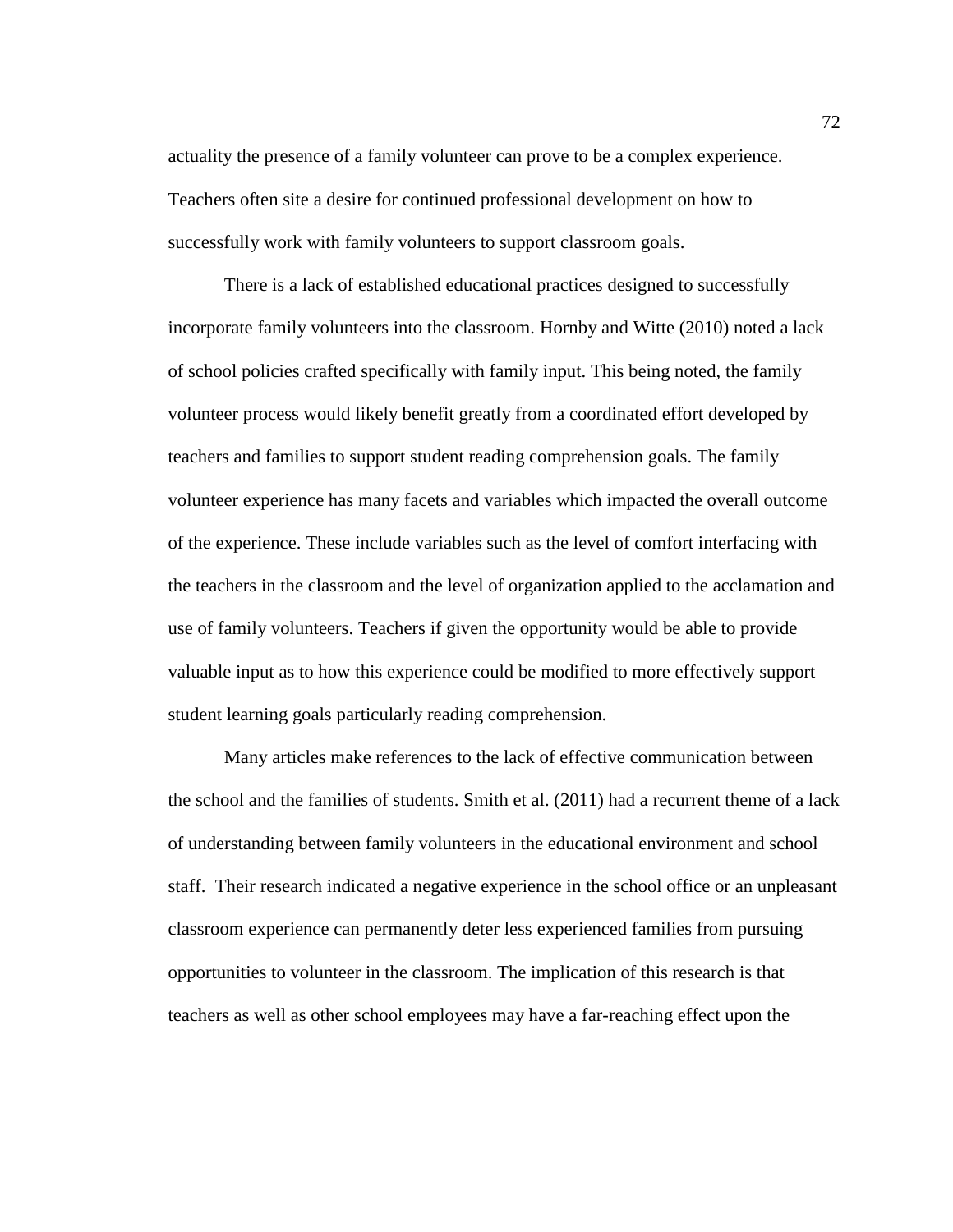decision of family volunteers to both stay and return to the classroom year after year to contribute their support to academic goals.

The research of Smith et al. (2011) regarding teacher perceptions of family volunteers in the classroom is important to understanding how teachers view the family volunteer presence. This may contribute to the development of better plans with which to allocate, encourage, and retain family volunteers in the classroom to support academic achievement goals among them student reading comprehension. As reform efforts are created it is important to devote some focus to the presence of the family volunteer in the classroom and the opportunities for family and community partnerships to support student learning created from this interaction (Goldkind & Farmer, 2013). All interactions within the educational environment have the potential to impact the further involvement of the family volunteer. In order to adequately support this process, the input of both teachers and families must be considered.

Interpretative phenomenological analysis provided an effective lens with which to view the inherently complex and multifaceted interactions between students, family volunteers, and teachers within the  $5<sup>th</sup>$  grade classroom environment. The value of this approach is demonstrated in its unique ability to provide data regarding the meaningful lived experiences of study participants (VanScoy & Evenstad, 2015). This approach combined with the research methods outlined in chapter 3 may provide key insight as to the daily classroom experiences of participants. This information when analyzed may in turn provide valuable indicators of possible methods to improve student reading comprehension outcomes.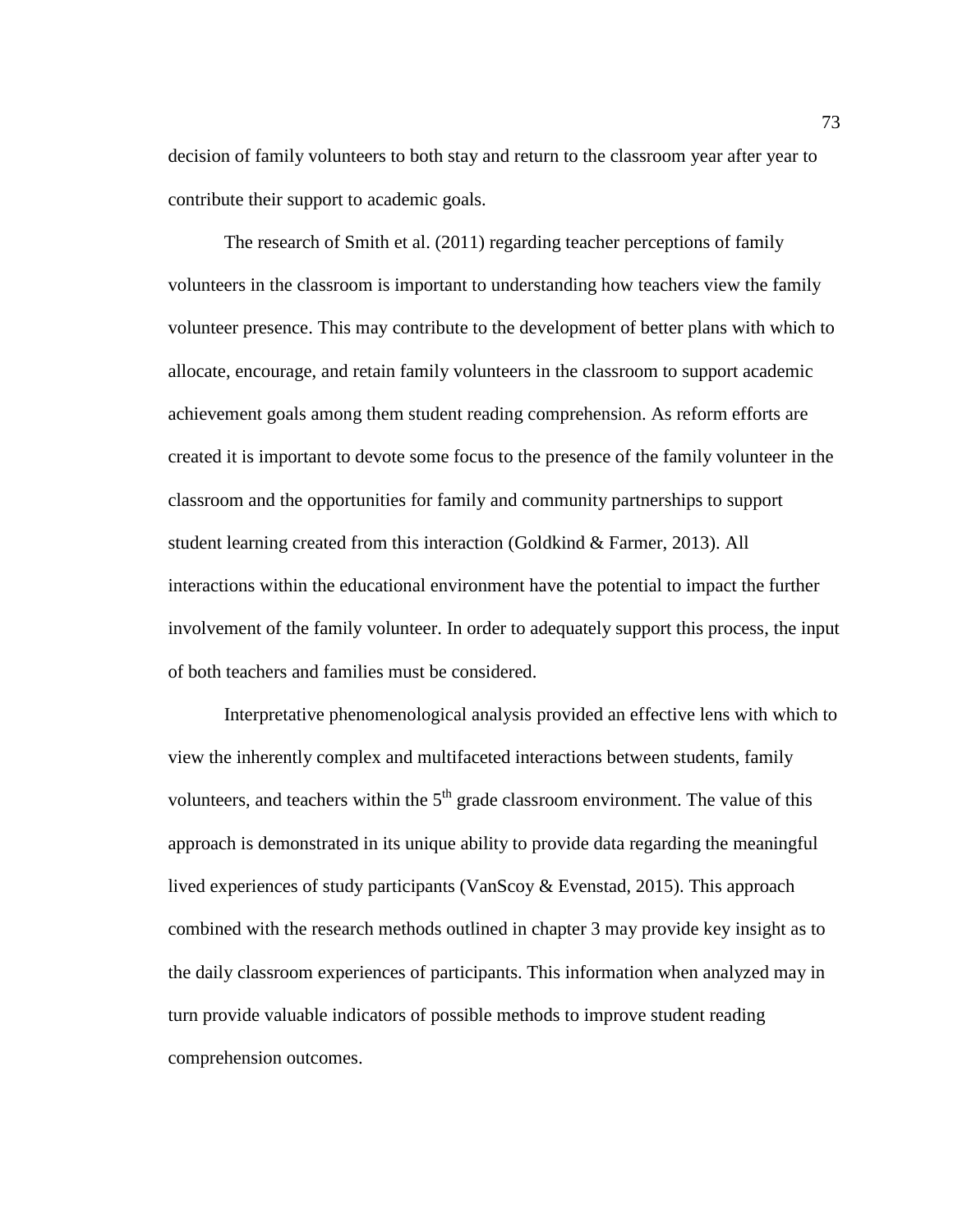In Chapter 3 I outlined a detailed research approach through which I explored the perceptions of teachers regarding the family volunteer presence in the classroom. The following chapter will describe the means by which this research was prepared and carried out in a scientific, responsible, and ethical manner to obtain data regarding the perceptions of teachers regarding to this phenomenon. The resulting data may have positive implications for practical use and may contribute to better practices regarding family volunteers in the classroom and their influence on student reading comprehension. In the following chapter I explained in detail my research in order to provide data that contributed to the existing gap in the literature regarding the perceptions of teachers to the family volunteer presence in the classroom and how their presence might relate to student reading comprehension. The following research explored and expanded upon how teachers perceive this presence.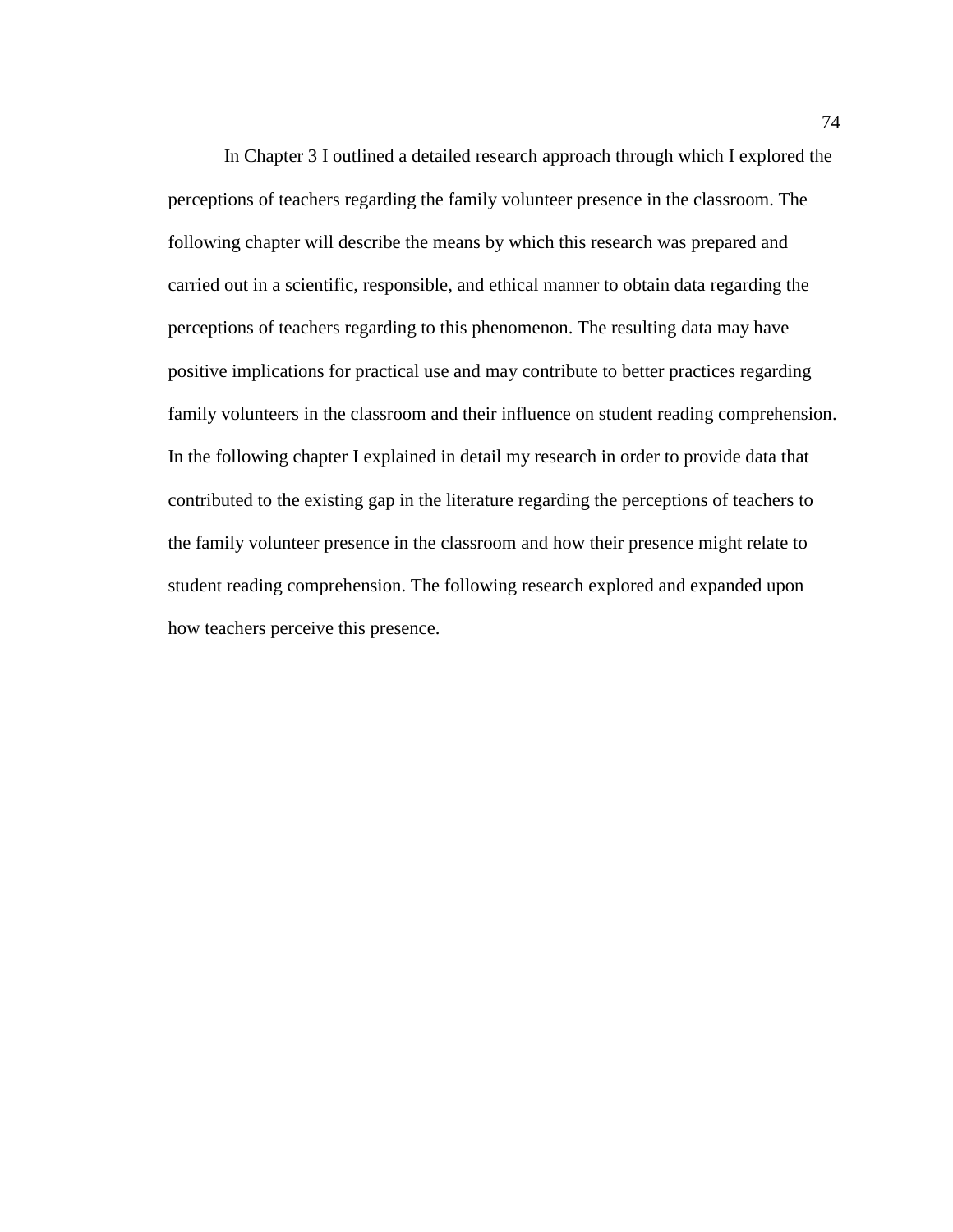#### Chapter 3: Research Method

The purpose of the study was to explore teacher perceptions of family volunteers in the classroom as their presence relates to student reading comprehension. While many schools and other teaching organizations use family volunteers, there yet remained many potential avenues of inquiry to be explored regarding how teachers perceive this presence in the classroom. Inquiry into how to improve student reading comprehension remains inconclusive (Robb, 2013). In Chapter 3 I explain the specifics of the research and how I further explored this phenomenon.

This chapter includes details pertaining to the research design and the research selections that were made in order to demonstrate the academic validity of the study. I make connections to the historical precedence of the research selections, give examples of their use in previous studies, and discuss the foundational validity of their application in the research as well as their relevance to the exploration of this subject matter. The foundational framework regarding educational community partnerships provided by Epstein et al. (2002) served as the basis for the study. In addition, other works demonstrated the need for further investigation of this subject matter. The study was a qualitative interview study based on data from in-depth interviews with fifth grade teachers.

#### **Research Questions**

RQ1: What do teachers perceive as the benefits of the family volunteer presence in the classroom as it pertains to student reading comprehension?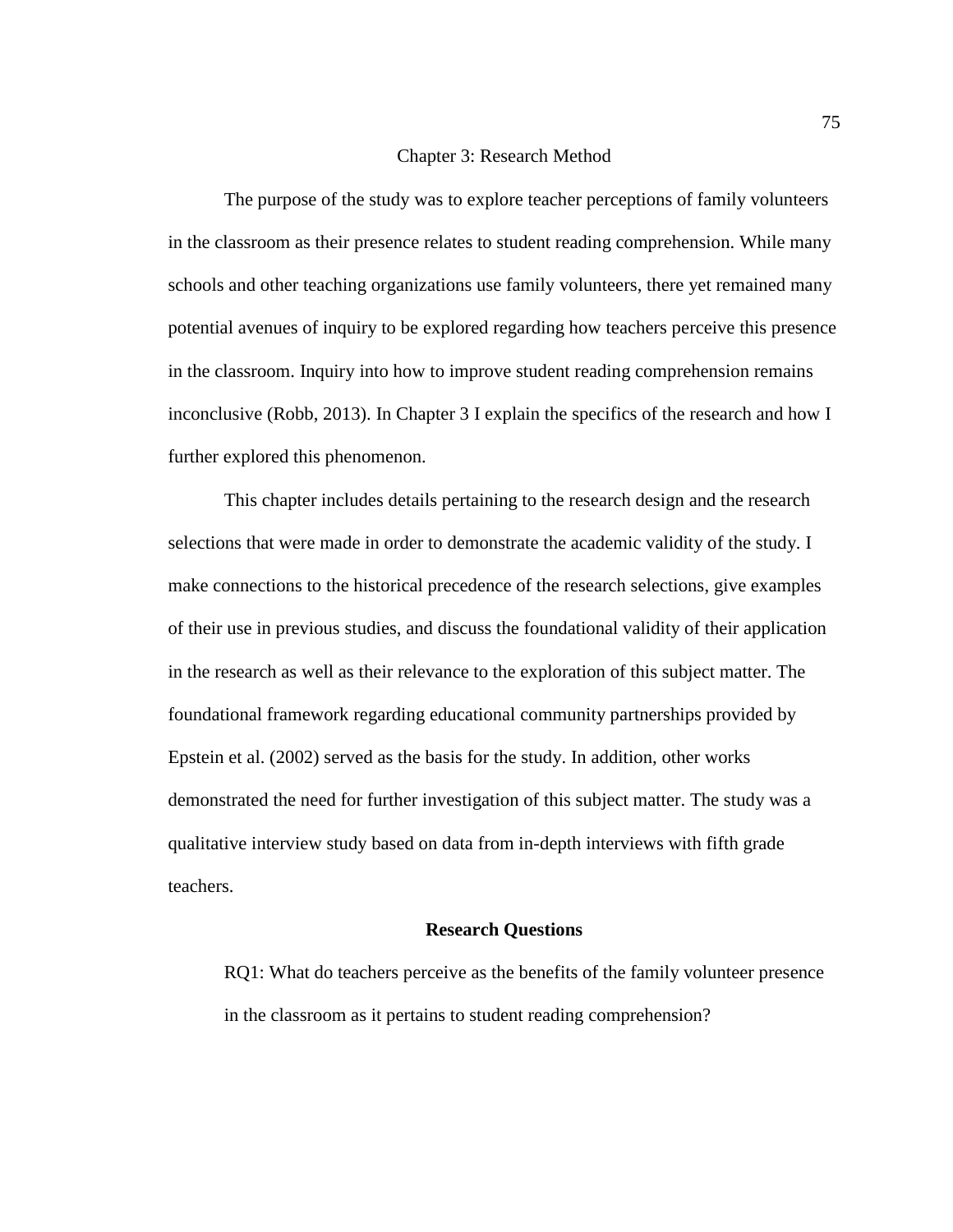RQ2: What do teachers perceive as the challenges of the family volunteer presence in the classroom as it pertains to student reading comprehension?

The central phenomena explored in the course of this study was teacher perceptions of family volunteers in the classroom as such volunteer presence relates to support of reading comprehension goals. While many educational organizations use family volunteers, there remains a lack of understanding of how to best engage with families in the educational environment (Lemmer, 2011). This study explored how teachers perceived the presence of volunteers related to the completion of reading comprehension goals in the classroom. Whether teachers perceived this presence as a help or hindrance to classroom reading comprehension may impact the extent to which family volunteers can be included effectively in the classroom. Further exploration of this phenomenon yielded information relevant to informing practices regarding the incorporation of family volunteers into the educational environment.

This qualitative study employed the interview study and interpretive phenomenological analysis approach. The interview study consisted of interviews with eight fifth grade teachers. This line of qualitative inquiry has been established as a route of valid academic research as early as 1913 by Husserl. This research tradition as explained by Patton (2015) and Maxwell (2013) demonstrated the effectiveness of this mode of study for exploring phenomena in such a way as to yield potentially useful data applicable to the professional realm of education.

The rationale for this research tradition is that qualitative interview studies are ideally suited to study phenomena that cannot be readily measured or explored by other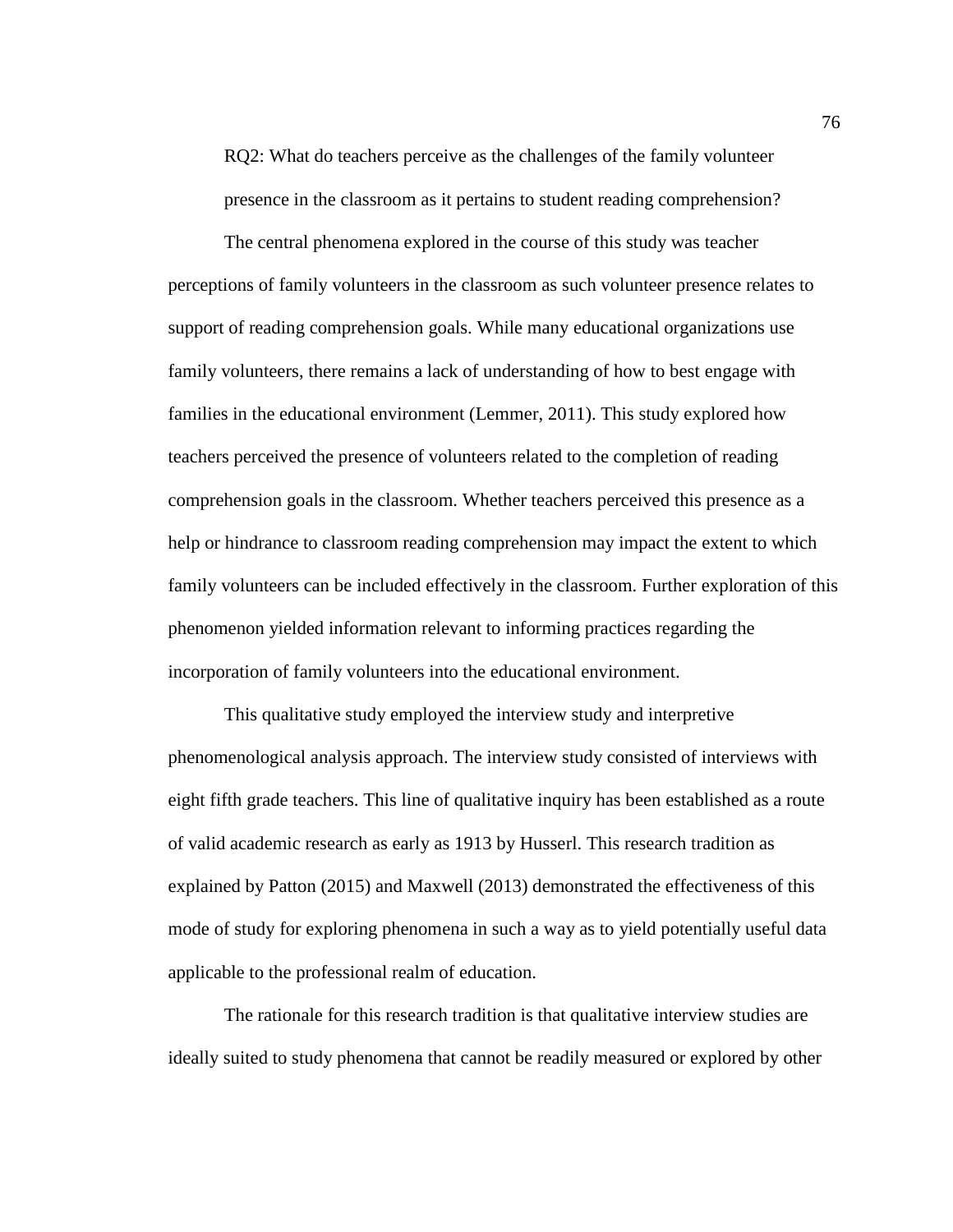means. This research method provides a perspective on how particular phenomena evolve and allows for the examination of many complex factors simultaneously such as to how conditions, environment, and perceptions occur (Patton, 2015). This mode of study allowed for the adequate exploration of teacher perceptions and revealed whether or not preexisting negative or positive assumptions regarding volunteers were present. In addition, this allowed for the open exchange of ideas from teachers regarding ways to improve the family volunteer experience in the classroom. Teachers also had the opportunity to share their perceptions regarding the family volunteer presence as it relates to student reading comprehension. The interview format allowed for the candid and honest exchange of perceptions between the teachers being interviewed and myself. This format was also both time and cost and effective to explore this phenomenon.

## **Role of the Researcher**

The roles of the researcher and participant were defined and explained as follows. As the researcher I gained the appropriate access to the site and participants through administrative channels with all permission and prior waivers completed. I conducted a series of in-depth interviews with fifth grade teachers regarding their perceptions of family volunteers in the classroom as it related to student reading comprehension. The participants were fifth grade teachers who have worked with a family volunteer in the classroom for the length of at least one school year. All participation in every aspect of the study was entirely voluntary.

I had no prior personal or professional affiliation with the participants. All of the participants were volunteers from a school district with which I had no prior professional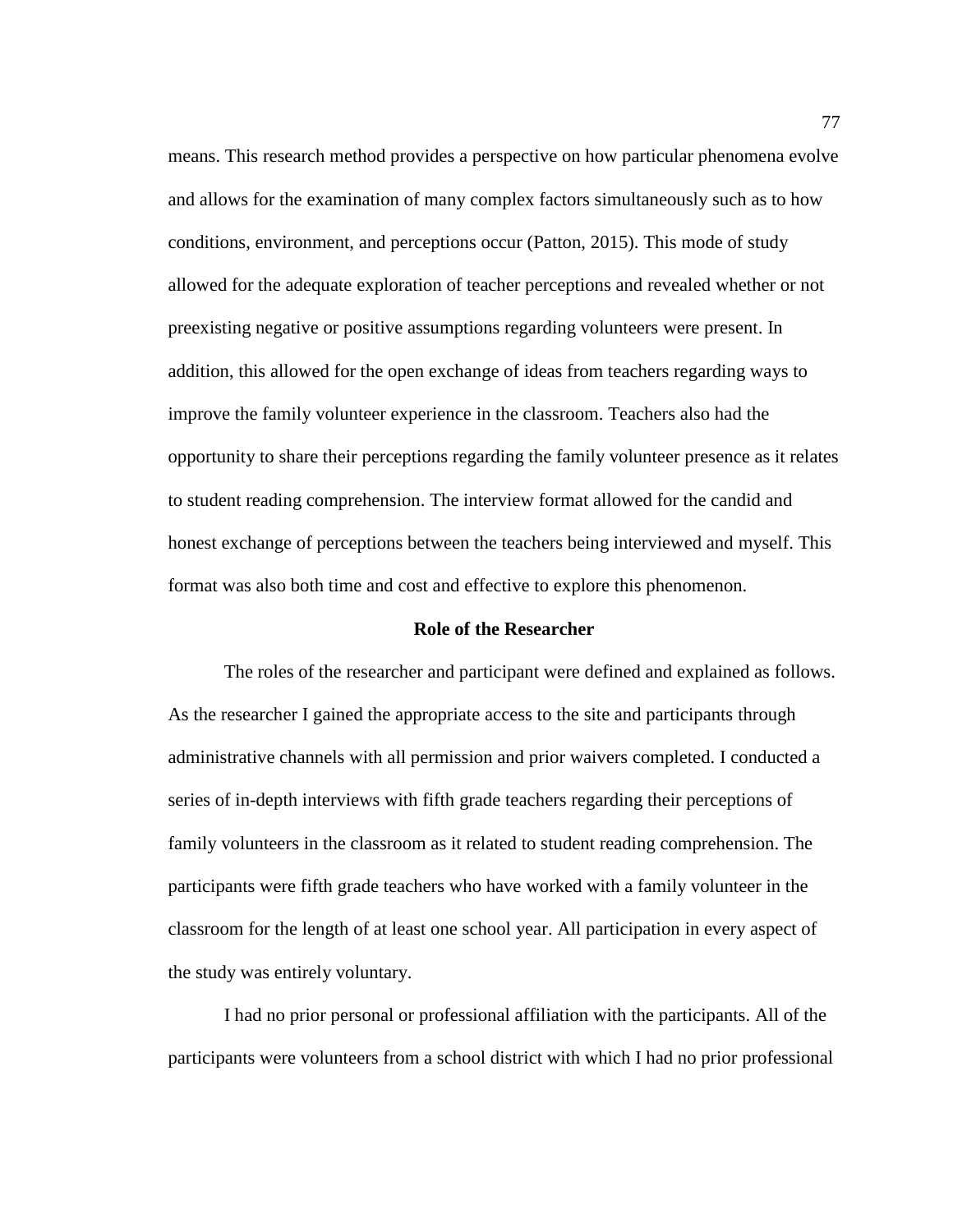affiliation. Any potential researcher bias was addressed by the following: (a) no prior professional affiliation with the district or participants, and (b) the independent review of the findings from the study by at least two professional colleagues to assist in negating any potential bias. This review allowed for a valuable external perspective and provided an opportunity for the preliminary review of the resulting research.

I addressed potential ethical issues by taking the following precautions. There were no minors involved in the study at any point. All participants were consenting, volunteering adults. The participant pool was drawn from a school district with which I had no prior professional relationship. All appropriate administrative permissions at both the district and school level were obtained prior to approaching participants. Participants signed a consent form and were reminded prior to commencing the interviews that they may withdraw from participation at any time. There was no monetary compensation for participation. Ethical compensation is needed as explained by both Patton (2015) and Maxwell (2013) in order to express appreciation to participants in acknowledgement of their time spent assisting with the completion of the study. In lieu of monetary compensation, at the conclusion of the study participants were given restaurant gift cards in the amount of \$5.00. This appreciation gesture in itself did not serve as incentive great enough to elicit bias. Validity as a concept in qualitative research is dependent upon identifying potential threats to the integrity of the resulting data and preemptively addressing these threats (Maxwell, 2013). The resulting data and transcripts were coded to further protect the confidentiality of the participants so as to ensure candid responses in the resulting interviews.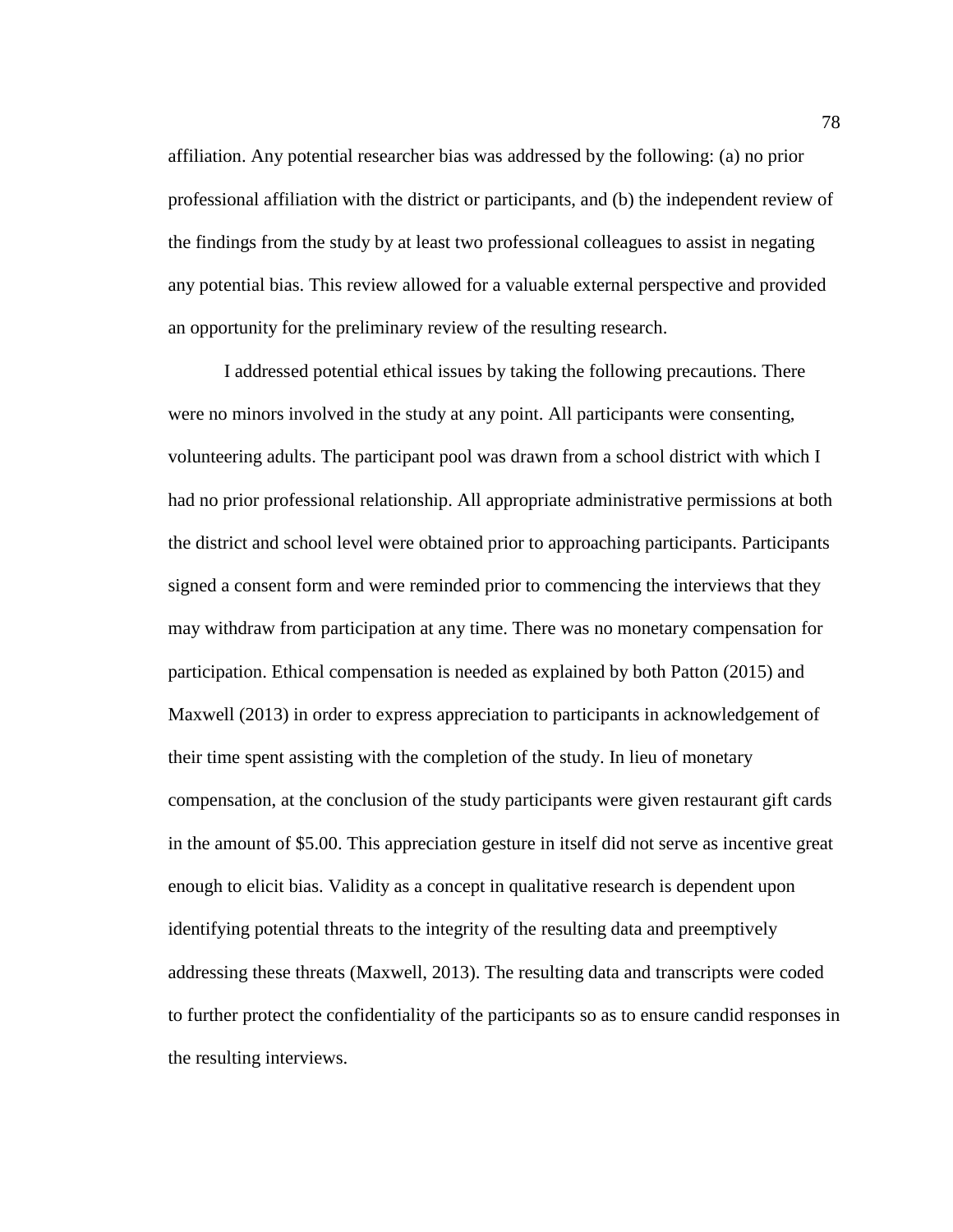Potential bias or perceived reactivity is minimized by remaining vigilantly conscious of how the interaction with the researcher may impact the data being collected (Maxwell, 2013). The interviews with teachers were strictly voluntary.The reasons and goals behind the study were provided during a staff briefing to explain my presence in the school. Interviews took place either before or after school hours as was convenient for the schedule of the participating teachers.

# **Participant Selection Logic**

The interviewees were eight fifth grade teachers who had worked with a family volunteer for the length of at least one school year. Family volunteers were defined for the purpose of this study as any individual over 18 years of age who had custody of their child. The length of the school year was defined from August to May of a single school year, excluding district holidays, with the frequency of at least one day per week during the school year. The sample size included eight fifth grade teachers, which provided a purposeful sampling of at least two thirds or more of the fifth grade teachers at a single school. The teachers were employed by the same district but had no prior professional affiliation with me.

## **Sample Size**

This sample provided a sizeable perspective of the perceptions of teachers regarding the family volunteer presence as it pertained to student reading comprehension at the fifth grade level. A finite population as defined by Frankfort-Nachimas and Nachimas (2008) is a number suitable to represent a majority of a given population hence eight teachers were used to conduct this study. This grade level was selected because it is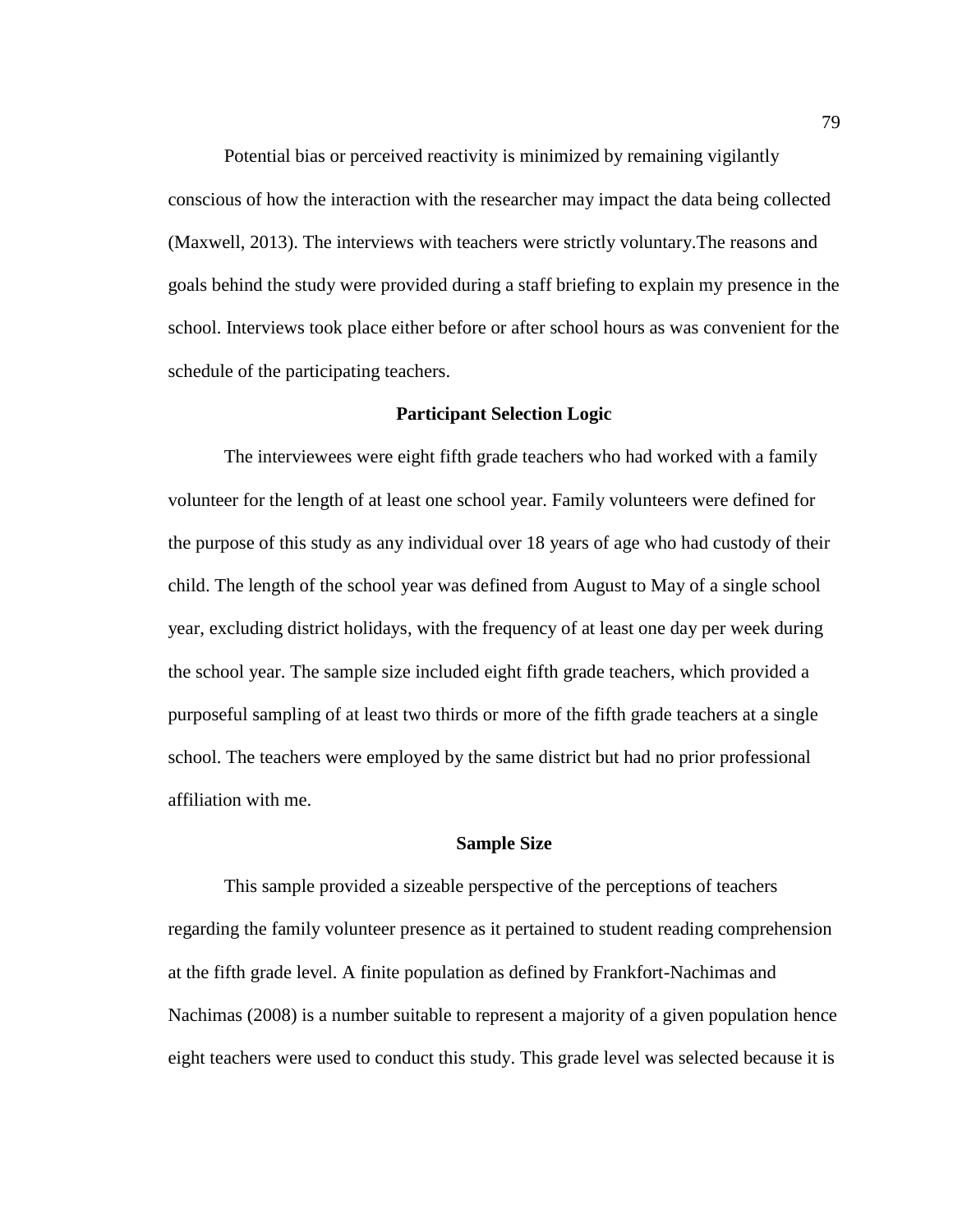the age group with which I had the most prior professional and educational experience in order to ensure there was an existing familiarity associated with the professional terminology of that educational realm. The intention was to provide a representative sample as defined by Frankfort-Nachimas and Nachimas (2008) of teacher perceptions at the fifth grade level at one school. This study was limited to one school and one district due to time and cost constraints. This number of teachers was chosen in order to provide a sampling larger than a case study that would represent the opinions of fifth grade teachers regarding the family volunteer presence as it related to student reading comprehension. This number was chosen to represent as large of a sampling as was possible given time and financial constraints. Qualitative research sampling as described by Patton (2015) often employs smaller, purposefully selected samples in order to provide an accurate picture of the phenomenon being explored. This potential data obtained from eight participants could provide knowledge expansion and offer incentive for further, larger studies on this subject matter in the future.

# **Recruitment Procedures**

The administration representative for the school district in which the study was conducted verified the employment of the fifth-grade teachers who participated in the study. The principal of the school corroborated that the teachers had worked with a family volunteer for the length of at least one school year. Key factors should be considered to select individuals, or units of analysis, that will provide an accurate depiction of the phenomenon to be studied (Patton, 2015). I verified both of these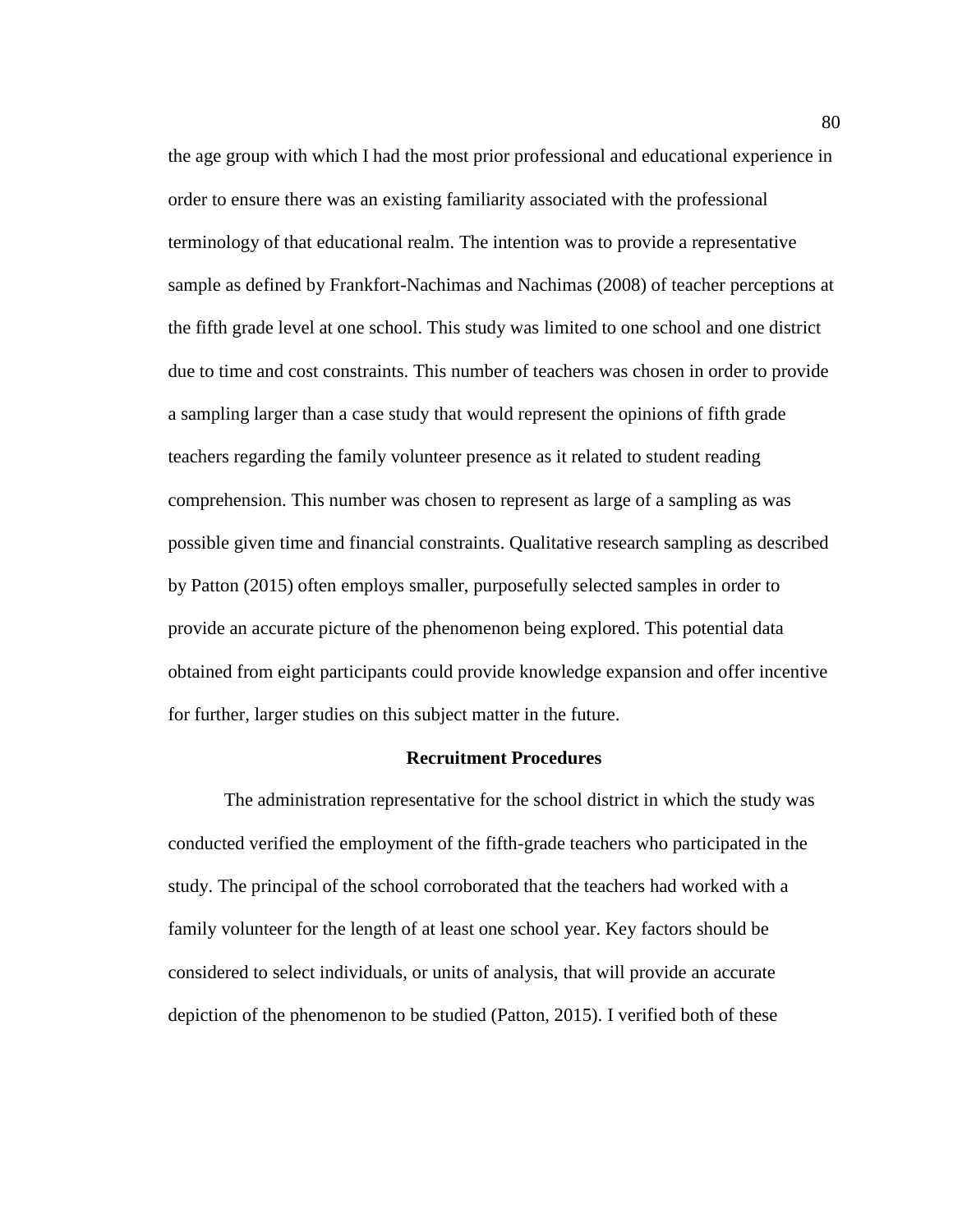experiences through the school office prior to initiating the interviews with the volunteer participants.

I established the necessary permission from the district office and school administrator to present the research proposal to the school faculty. The interview questions that I asked are shown in Appendix A. As detailed by Patton (2015), because the researcher is the instrument of qualitative inquiry, personal experiences and observations were also noted as part of the research analysis as these perceptions played a part in the study outcomes. The method by which I gained access to the participants and site was as follows: Once the required number of participants had volunteered, I verified a second time through the school office that they were indeed employed as fifth grade teachers and had worked with a family volunteer for at least the length of one school year. At the time that the participant list was completed, I scheduled the interviews.

## **Saturation**

This sample size represented a significant proportion of teachers at the fifth grade level at one school in order to represent satisfactory saturation of the given population and a variety of educational backgrounds, experience levels, and perceptions. A minimum of eight participants were interviewed in order to accumulate sufficient data to adequately explore this phenomenon for the purposes of this study. This sample size was appropriate to obtain a sufficient amount of data to inform the exploration of teacher perceptions of the family volunteer in the classroom. A sufficient sample size is often considered at least 5% of the specific group being included in the study (Frankfort-Nachimas & Nachimas, 2013).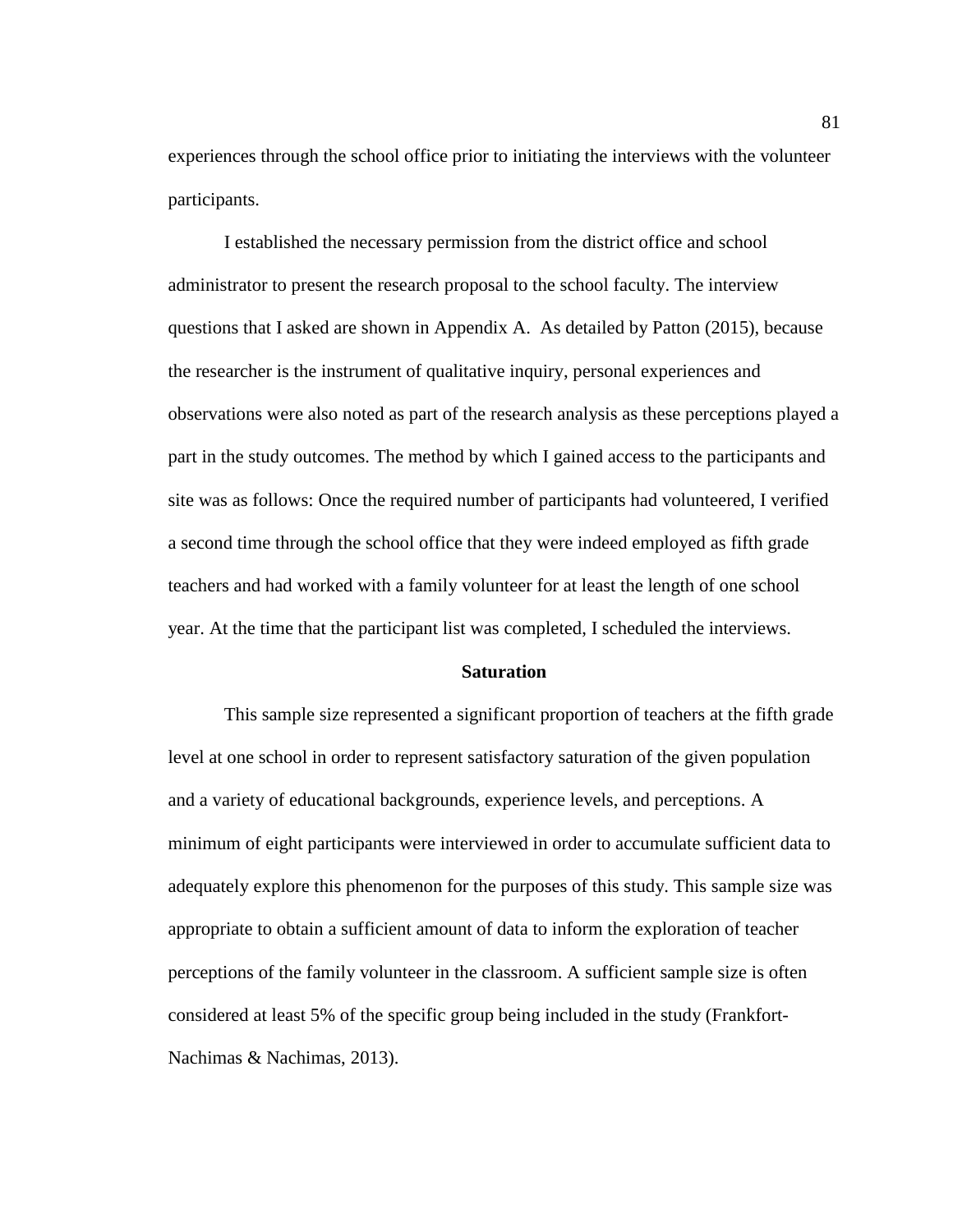## **Instrumentation**

Several data collection instruments were used in the completion of this study. All interviews were preserved using an audio recorder. From this recording a transcript was typed and shared with participants via e-mail to ensure accuracy. In addition to audio recordings I produced hand written field notes which were typed and entered into the record of the study. The software program NVivo was used to organize the resulting transcripts in order to determine the frequency of use of certain terms and to discover emergent themes from the interviews. According to Patton (2015) software provides a convenient means of coding as well as storing massive amounts of qualitative data. The interview protocol was based on the research questions of the study and followed a semistructured format that encouraged participants to elaborate on their answers.

Interviews conducted with the study participants were the primary instrument of data collection for this study. The validity of interviews was an established qualitative research instrument with many historical and current academic uses. According to Frankfort-Nachimas and Nachimas (2013), the interview serves as a structured mode for respondents to freely share their perspective of a given phenomenon. In addition to semistructured interviews and field notes, researcher reflection was also included in the resulting data of the study. Field notes are an important aspect of phenomenological studies and have their roots in an established academic tradition as outlined by Rubin and Rubin (1995). Patton (2015) conveyed that interview questions must be carefully designed to reveal the true perceptions of participants and follow a careful protocol to allow for the consistency of multiple interviews.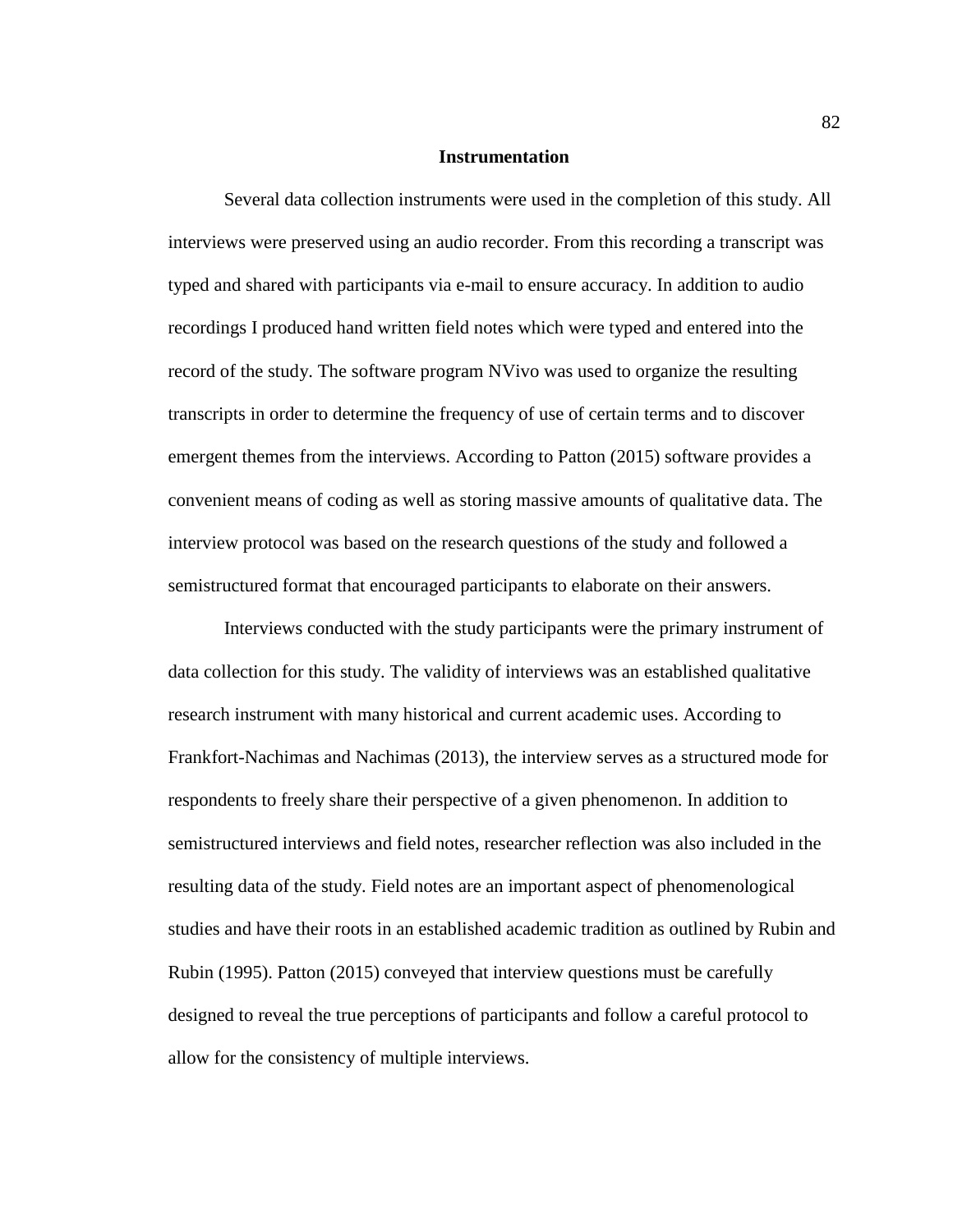## **Justification of Instrument Selection**

The data instruments outlined above were sufficient to explore the phenomenon of teacher perceptions regarding the family volunteer presence in the classroom as it relates to the completion of reading comprehension goals. The semistructured interviews with teachers yielded a significant amount of data pertaining to their perceptions of the family volunteer presence. Teachers were given the opportunity to elaborate upon what they perceived as the advantages and challenges of working with families in the classroom. From these interviews the thematic use of terms and subject matter emerged to provide a more accurate picture of how teachers perceive the family volunteer presence in the classroom. In order to have a sound qualitative study, not only do multiple forms of data need to be used, but there needs to be a coherent link between the research design and what is being studied (Maxwell, 2013). The field notes, audio recordings, transcripts, and coded data which emerged from the study also provided additional information regarding these perceptions.

The instrument of interviewing as a means of collecting data for use as a qualitative instrument were pioneered in the early  $19<sup>th</sup>$  century and used for a variety of qualitative inquiries. The qualitative tradition has since continued to improve and expand upon the use of interviews with the work of such academics such as Miles, Huberman, and Saldana (1994). Continually interviews remain a reliable means of data collection to provide additional information relevant to qualitative study. Interviews have been an established means of qualitative discovery for many years and have been utilized by many groups of academics seeking to explore the world around them through social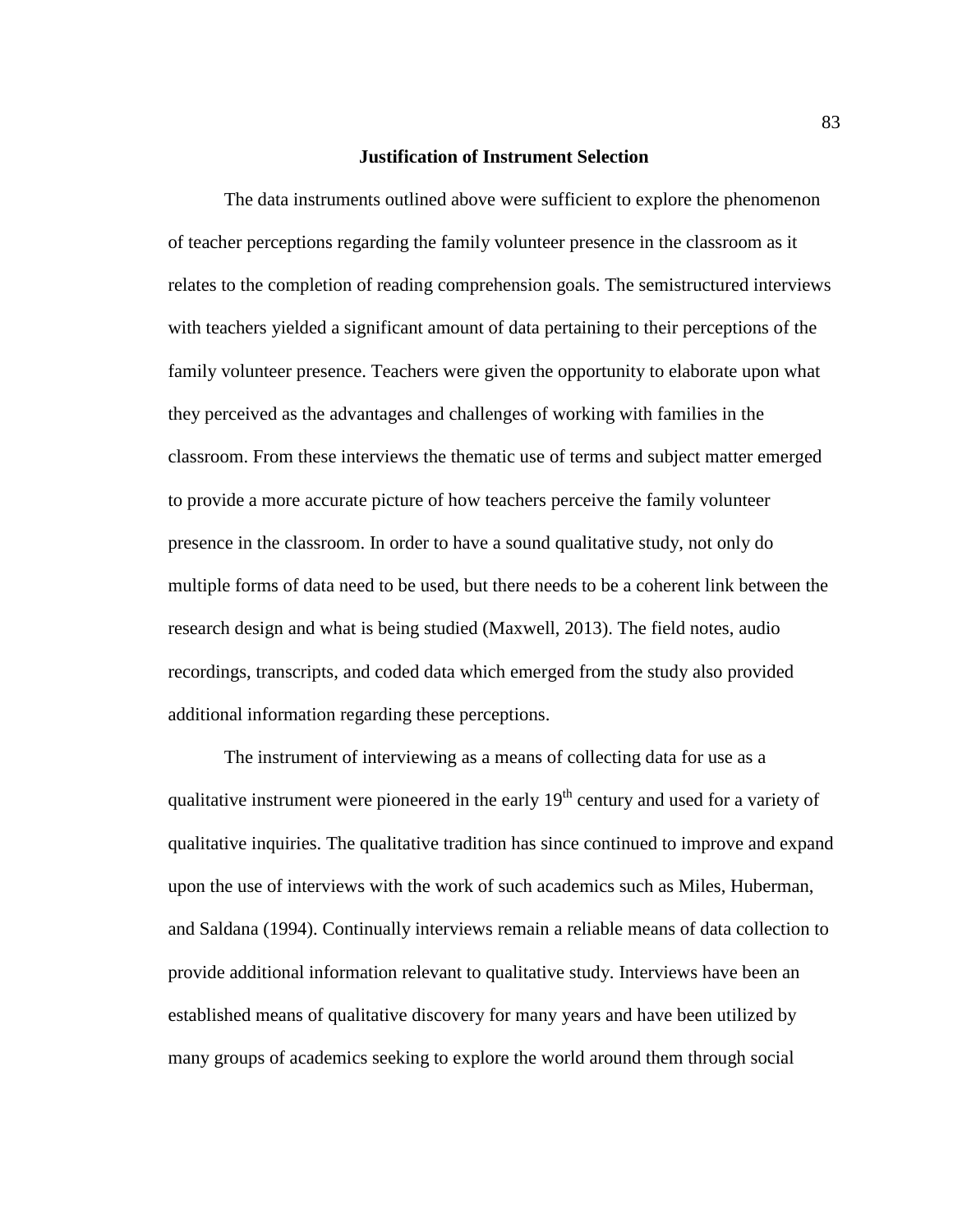sciences. This among the many varied other instances of the use of interviews in the qualitative tradition establishes the validity of the use of interviews as an instrument of data collection.

The use of interviews was appropriate for this study as this allowed for data collection pertaining to teacher perceptions. Other types of instruments would not have allowed for the amount of personalization, expansion, or level of detail which was made possible through the interviewing process. It is also important within the intentional structure of your qualitative instrument to leave some inherent flexibility in order to be able to respond to emergent changes when on site (Maxwell, 2013). In the context of the culture of the educational profession while given an opportunity to reflect on evaluations, in the professional environment teachers are rarely given the opportunity to reflect honestly without fear of consequence. The questions utilized in the interview process were tailored to give participants adequate opportunities to candidly reflect upon whether or not they viewed the family volunteer presence as a challenging presence or as an advantageous presence.

The validity of the interview questions as an instrument to gather data regarding teacher perceptions has been established in the historical precedence of the qualitative tradition which has affirmed the usefulness of the interview instrument to collect data. As has been established by academics such as Anderson and Minke (2007) in qualitative tradition, this instrument provided a wealth of data regarding teacher perceptions and allowed for these perceptions, terms, and frequent themes to be analyzed in order to produce an accurate picture of how teachers perceive the family volunteer presence in the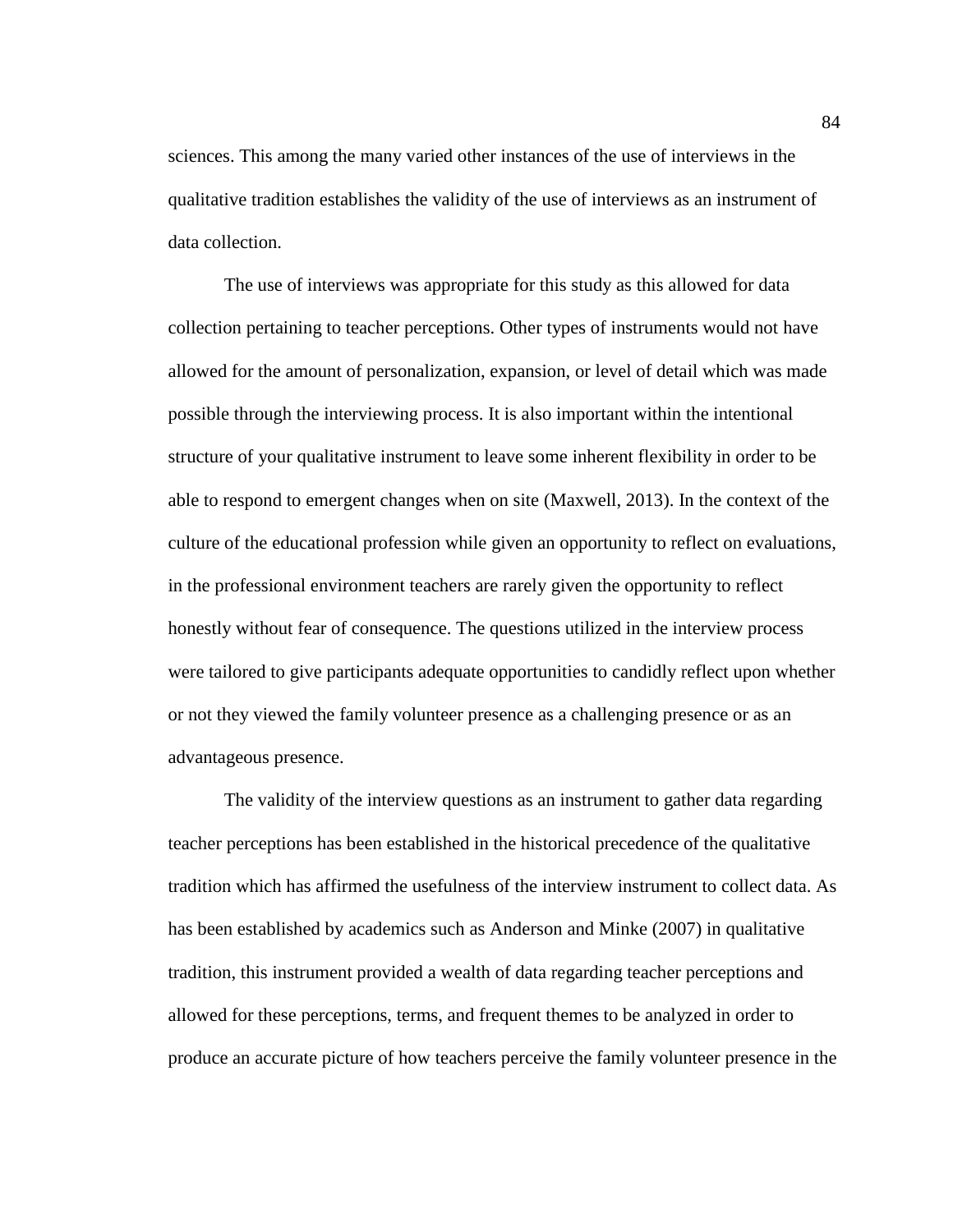classroom. A contextual or culturally specific issue to the interview instrument was that I had to reassure participants that their answers to the interview questions were then coded and entirely confidential. This allowed for a more honest and valid collection of data.

# **Procedures for Recruitment, Participation, and Data Collection**

The following procedures for recruitment outline the methods by which the data for the study was collected. The interview data was collected from eight fifth grade teachers who had worked with at least one family volunteer for the length of a school year. Teachers were asked to answer interview questions regarding their perceptions of the volunteer presence.

These data were collected by the doctoral candidate, Rachel Miller. Audio recordings, typed and verified transcripts, and field notes were used in conjunction with the interview protocol to collect data pertaining to teacher perceptions of family volunteers. The data were collected during a series of interviews conducted and scheduled for the convenience of the researcher and the participants. The data collection events took place over the period of time of one month due to the time constraints of the researcher as is determined by necessary academic progress to complete graduation in a timely manner. The interviews were approximately forty minutes long but did not exceed one hour in length in order to allow sufficient time for the participants to answer the interview questions and also to provide time to address any additional comments or suggestions the participants may have had. The resulting data from the interviews were recorded using an audio recorder. In addition to these recordings transcripts were produced and verified via email by the participants to ensure accuracy. Tools such as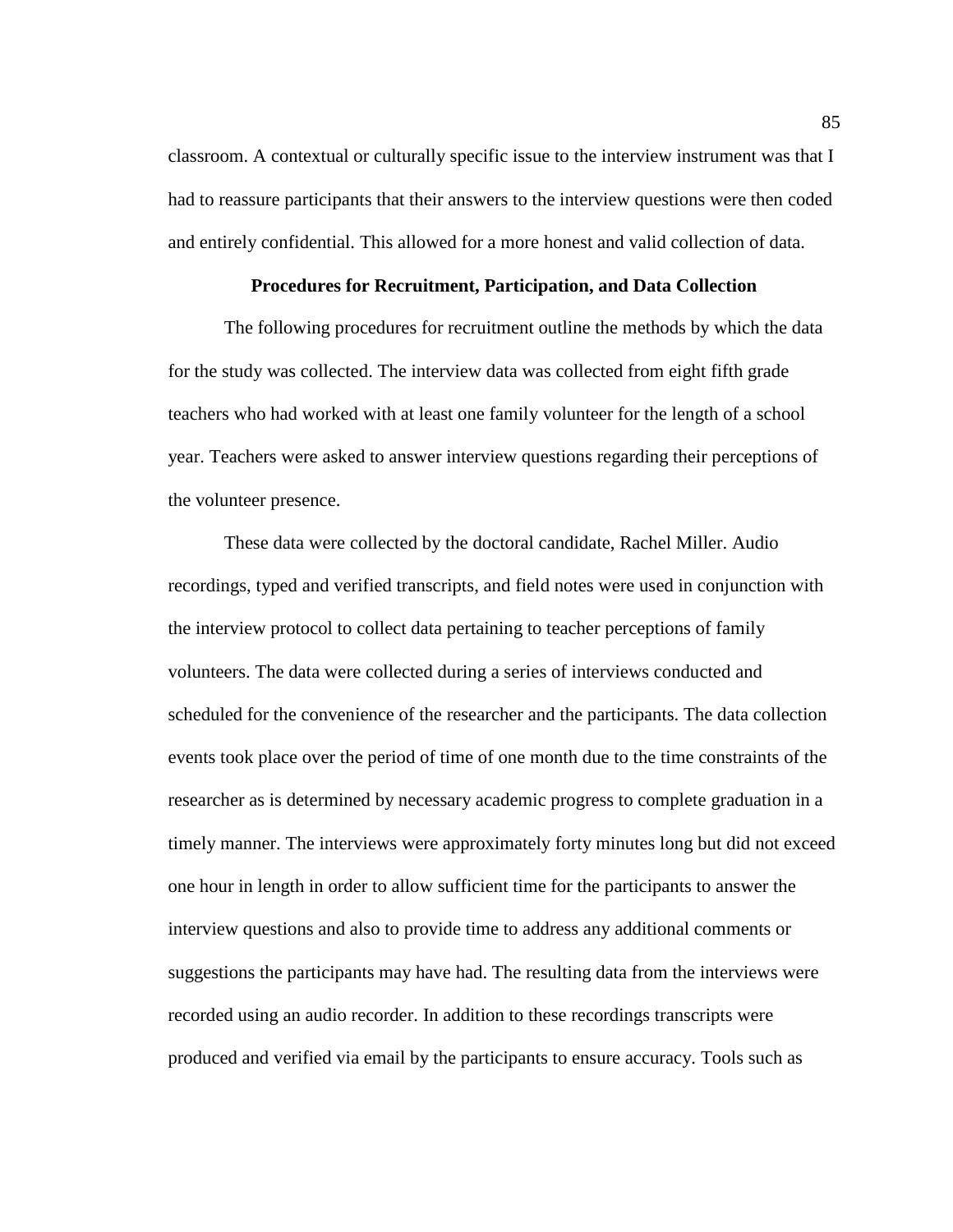these assist in the primary job of the researcher which is to collect sufficient data to accurately represent the phenomenon being studied (Patton, 2015). This feedback process allowed participants to provide any additional data related to their transcripts. According to Anyan (2013), further including interview participants in the data collection process contributes to the depth and accuracy of the data. Field notes were taken by the researcher and recorded as part of the data accumulated by the study.

Organizational tools were utilized to maintain the integrity of the data which had been collected. Field notes taken by the researcher during the process of the interviews were used to provide additional information gained during the completion of the teacher interviews. Field notes reflected information collected by the researcher observations which are not reflected in the interview transcripts such as relevant non-verbal indicators which further complimented data related to teacher perceptions. The use of field notes assists with multiple facets of critical reflection by allowing the research to examine data in depth (Maharaj, 2016). Transcripts of the teacher interviews were used to produce coded data. This process protected the confidential nature of the participant responses and allowed for the presentation of recurrent themes which emerged during the completion of the study.

#### **Follow Up Procedures**

Participants exited the study after the interview had concluded. They were thanked for their participation. According to Maxwell (2013) proper participant recognition is an important part of concluding any study. They received an email with a transcript of their interview and were asked to make any corrections as well as permitted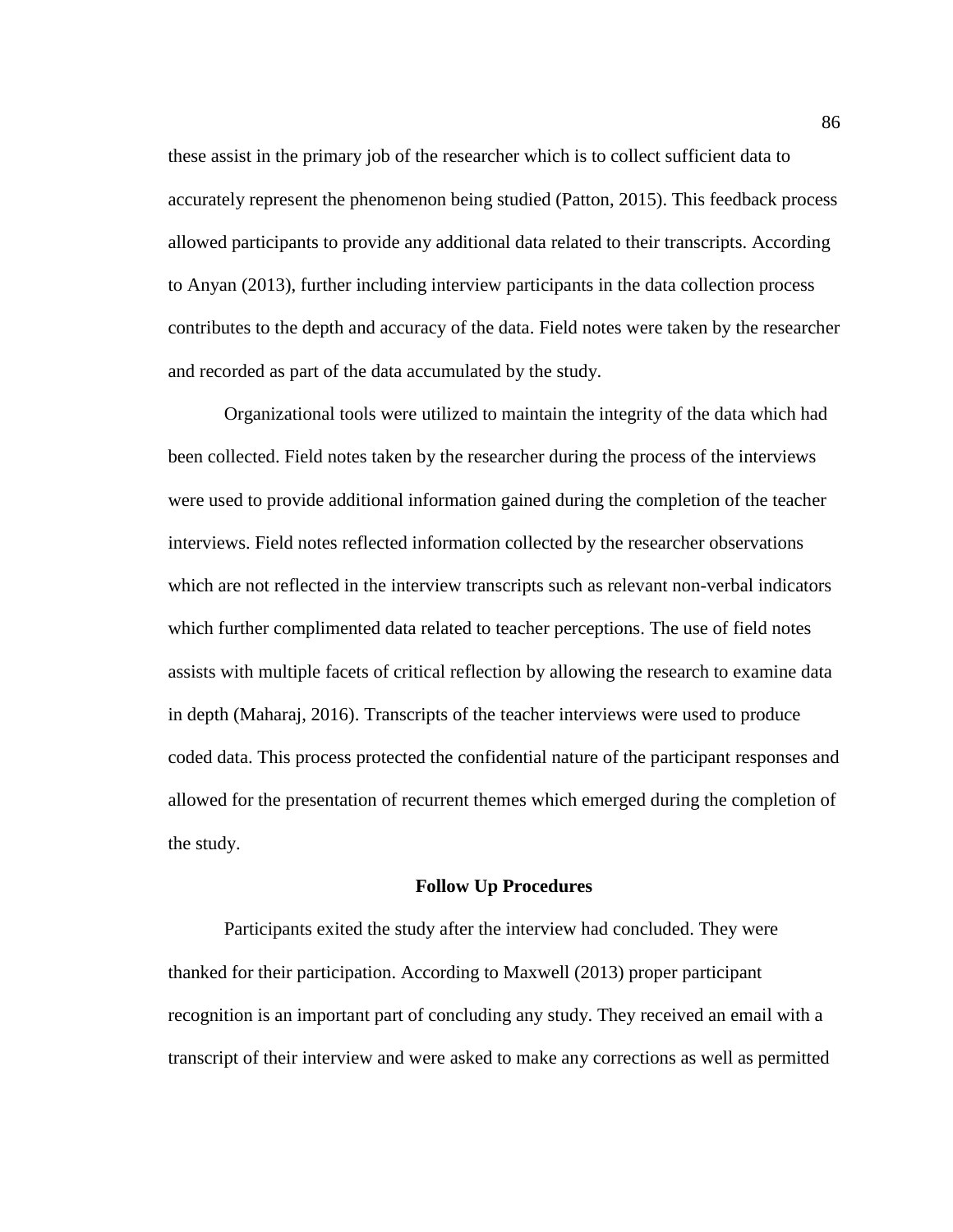to request any corrections to how their perceptions were recorded. They were also offered the opportunity to make additional comments at that time. Once the transcript had been verified as accurate and acceptable by the participant they were once again thanked for their participation and had it once again stated that their participation is entirely voluntary and confidential. The researcher offered them a summary of the study upon its conclusion if they so desired.

Had for any reason any of the interviews become disrupted, the participants were given an opportunity to reschedule a second interview with the researcher to complete the process. If the interview process was however unable to be completed upon a second attempt the researcher then discontinued the line of inquiry and resorted to scheduling an interview with an alternate participant. Given the brief nature of the interview process, the following processing steps required, and the time constraints of the researcher no more than two attempts were allowed to include the data from a single participant. The time requirements and scheduling options were made clear to the participants during the recruitment briefing. Gift cards as thanks for participation to study participants were given at the conclusion of the study, or upon the event of a participant voluntarily withdrew at the time of exit from the study.

#### **Data Analysis Plan**

The following data analysis specifics outlined how each mode of data collection was connected to the central phenomenon being studied. The interview data that were collected related directly to the research questions regarding teacher perceptions of the family volunteer presence in the classroom as this presence relates to reading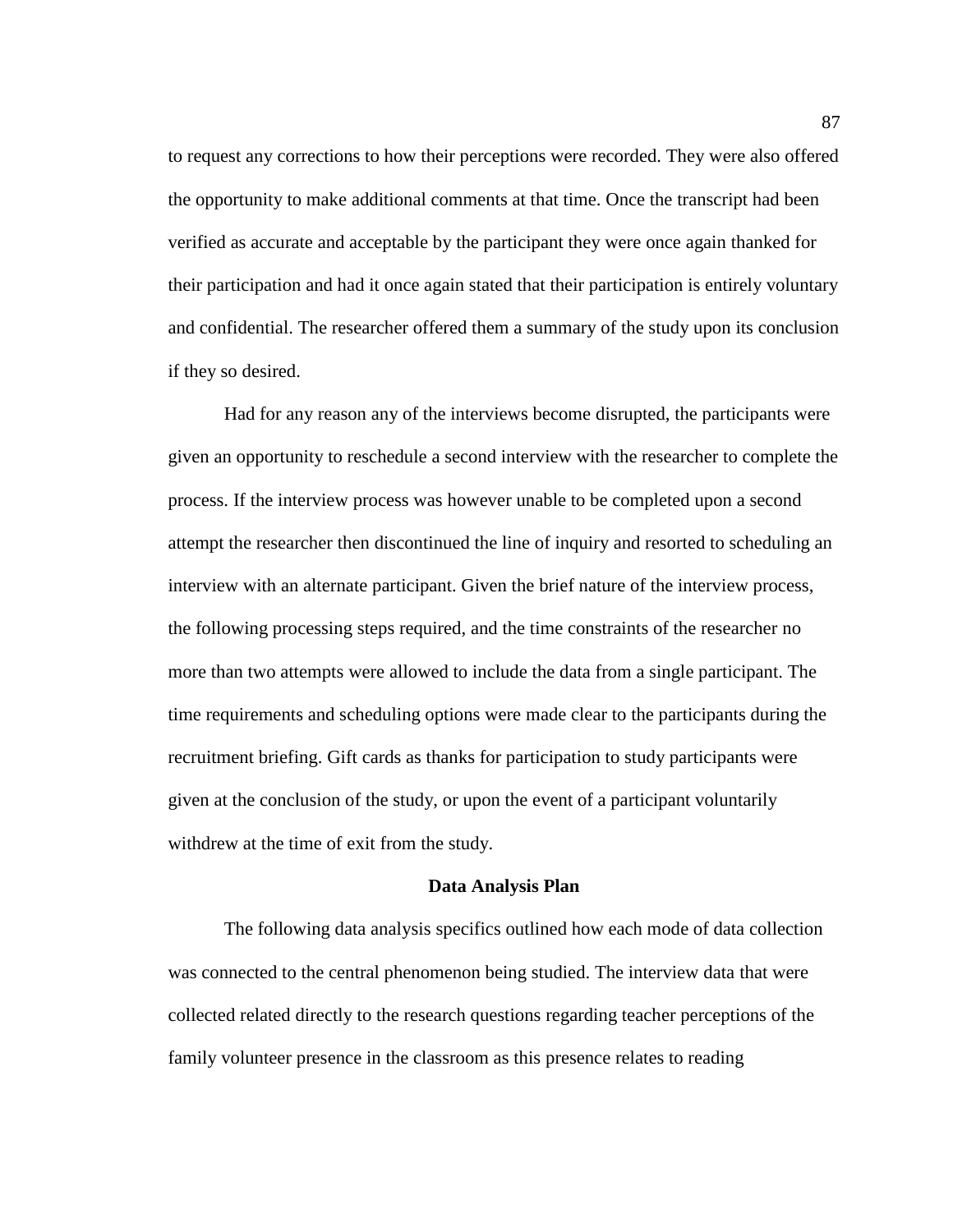comprehension goals. The questions asked during the interview process revealed the perceptions of teachers as to whether or not they considered the presence of family volunteers challenging or advantageous to the completion of student reading comprehension classroom goals. Inductive coding was used since the interview questions produced a variety of potentially open ended responses and therefore there was little way of determining prior the specifics of the nature of the data which emerged from the interview process prior to its completion. Inductive coding reveals patterns, themes, and interactions within data (Patton, 2015). Direct data entry was used to enter the transcripts resulting from the interviews into NVivo for processing. NVivo provides useful organizational tools for the collection and organization of data resulting from interview studies (Woods, Paulus, Atkins, & Macklin, 2016). The names of participants were omitted and replaced with numeric values to protect the confidentiality of the participants. Instances where data were collected from an incomplete interview or instances in which a participant voluntarily withdrew from the study prior to its completion were not used in the completion of the study.

Coding of the interview data included initial broad coding, and then was refined into focused coding which assisted with the creation of categories for the data resulting from the interviews. Broad categories which categorize the perceptions of teachers as either positive toward family volunteer involvement or challenged by family volunteer involvement were further refined to address the thematic frequency of specific factors mentioned during the interview process in either category. From this analysis frequently used words or sentiments emerged.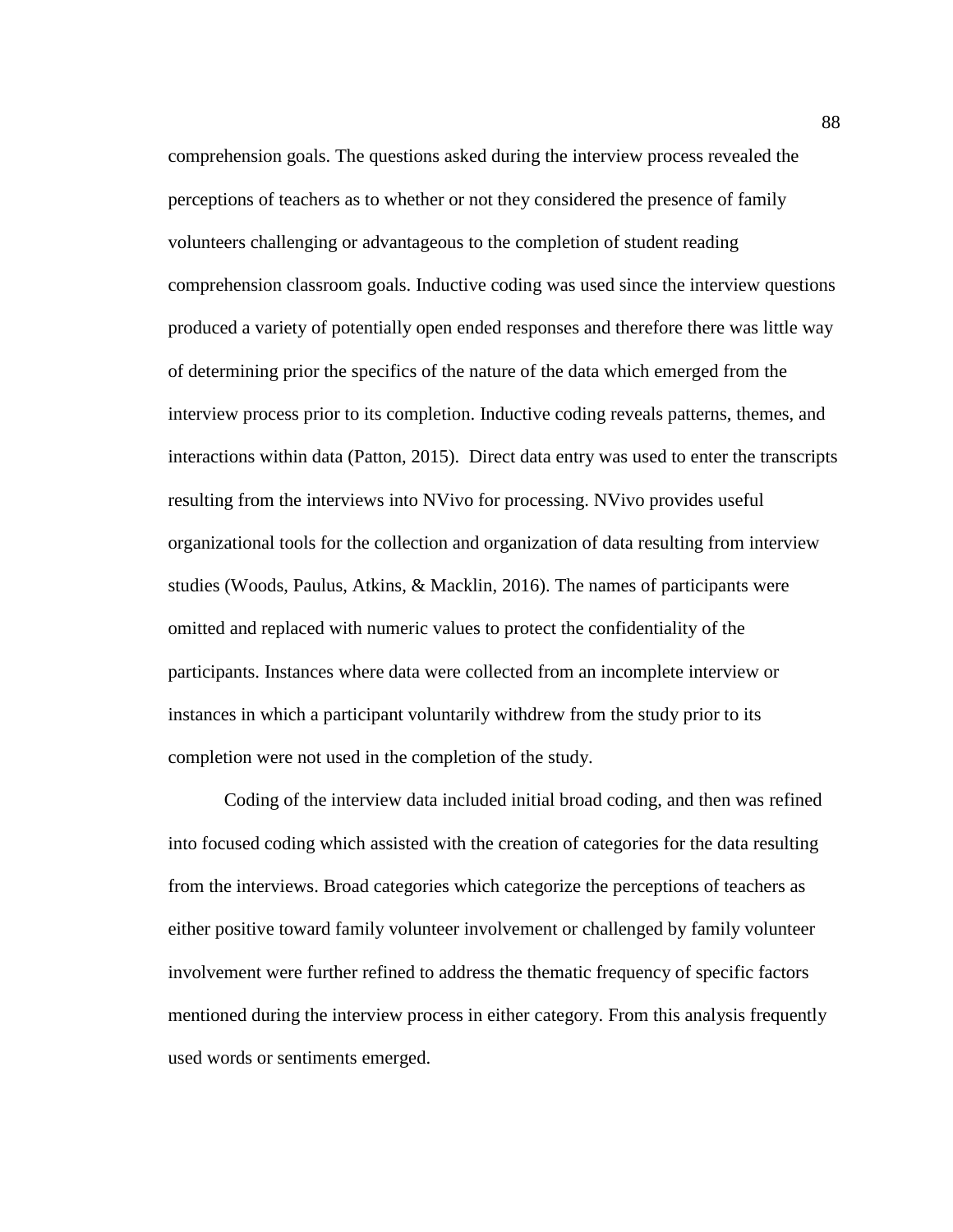#### **Issues of Trustworthiness**

The internal credibility of the resulting research which emerged from the study was maintained and verified using the following methods. Consent forms were used to inform participants of their rights as willing volunteers in the study conducted by the researcher. Participants were drawn from a school district with which the researcher had no prior professional history to ensure personal relationships would not potentially contaminate the data. The software NVivo was used to organize the data resulting from the transcripts of the interview in order to determine the thematic frequency of terms used when teachers describe their perceptions of the family volunteer presence. Saturation was achieved through the interview process which included the participation of eight fifth grade teachers from a single school. In the event there was not at least eight teachers volunteering to participate in the study from a single school additional participants were to be acquired from a neighboring school within the district.The qualifying parameters of study participants were verified independently by the researcher through the school office. Field notes were recorded and noted as part of the study. The finished study prior to completion was reviewed by two professional colleagues to provide additional opportunity for professional review and eliminate the possibility of overt researcher bias.

The transferability of the research was maintained by the observance of strict protocols and qualitative procedures which can be replicated in different circumstances by other future researchers in order to continue to study this phenomenon. Qualitative rigor of this nature is essential to maintaining the accuracy of data collected during qualitative studies (Thomas  $\&$  Magilvy, 2011). Due to the limitations of the study the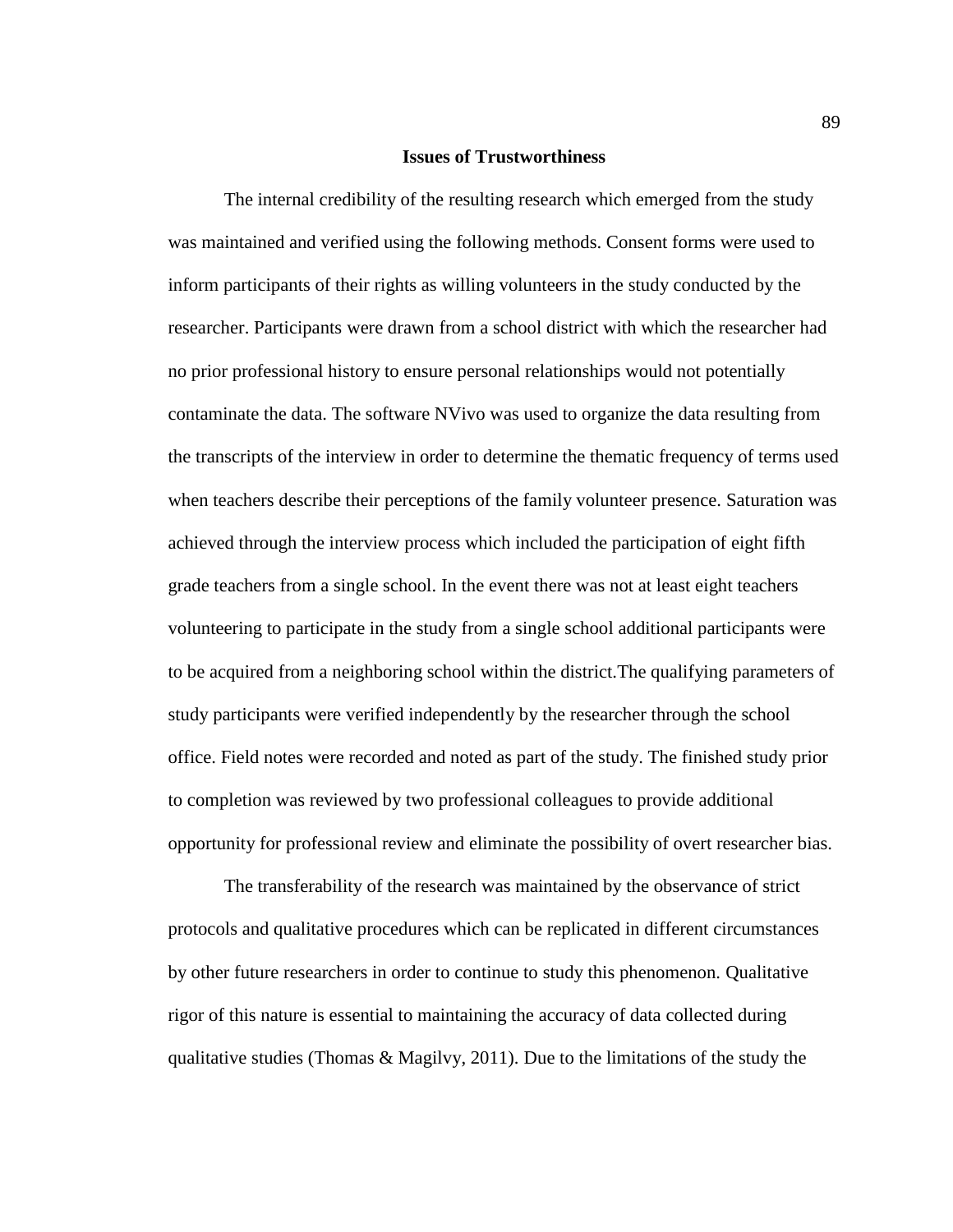interview data was collected from only one kind of school environment. Due to the specificity of the research design others researchers will be able to duplicate the study in different kinds of educational settings which use family volunteers.

This study employed a variety of data collection methods in order to strengthen the dependability of the research process. Triangulation as described in Patton (2015) was used to collect interview data from study participants in order to further strengthen the quality of interview data which is obtained regarding teacher perceptions. A combination of multiple interviews, field notes, and transcripts which were used to provide the researcher with a picture of the data revealed through the interview process. A series of approximately forty minute to one hour interviews were held with 8 participants in order to complete the study. The researcher took detailed notes in addition to recording each interview using an audio recorder. The interviews were then transcribed and further analyzed using NVivo software to track the frequency of use of terms and emerging themes.

While conducting qualitative research it is vital to the confirmability of the researcher that observations and analysis of the data remain objective and academically viable. Maintaining credibility according to Patton (2015) requires a combination of high quality field work, a knowledgeable researcher, and the integrity of solid qualitative inquiry. Reflexivity, or a heightened self awareness, was employed during the length of study especially in the aspects of data collection and data analysis. Reflexivity entails a knowledgeable researcher being aware of their own cultural, professional, and personal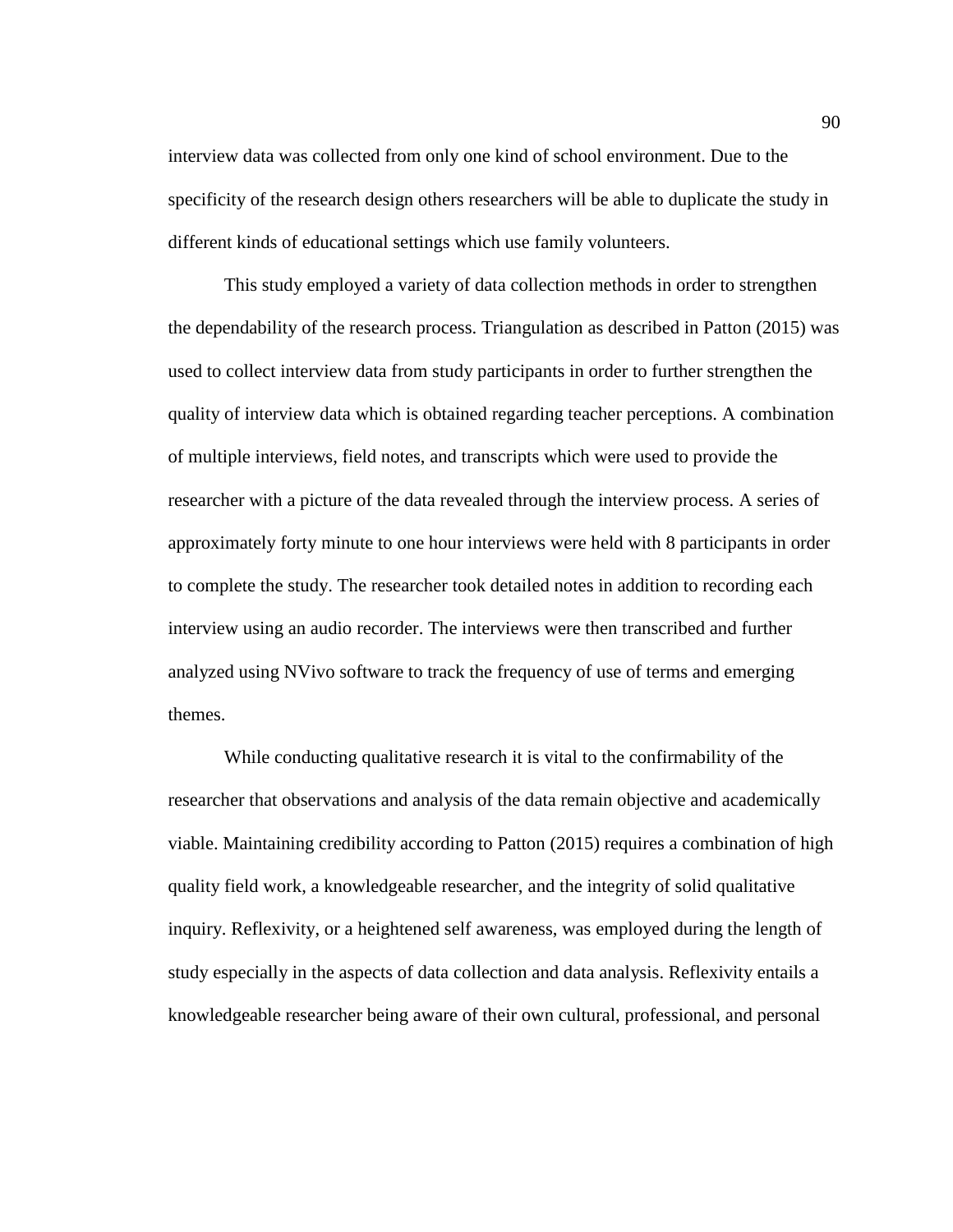bias and diligently working to both acknowledge and transcend these biases in order to produce impartial qualitative research.

# **Ethical Procedures**

Ethical research is essential to not only preserving the rights of the participants and the researcher but also to ensuring the collection of sound and unforced data. A fundamental ethical concern according to Maxwell (2013) is the awareness that even carefully coordinated and consensual research of any kind is still an obtrusion into the lives of participants. Maxwell cautioned researchers to be aware of how they are perceived by participants and to be aware to what extent the research itself is a departure from their normal lives or operating procedures.

There was a multiple step process to gain access to the participants of the study. Firstly, the district was contacted and a meeting arranged with the appropriate individuals to gain access to the school site. Through these individuals, a meeting was also scheduled with the school building administrator. Any certification or verifying documents needed was provided to the district to confirm the valid and academic presence of the researcher in the school district. A binder displaying the interview protocol, research procedures, and consent forms used was prepared and approved by the school district prior to being distributed at the school building to the study participants. Interview Review Board approval was obtained at the university level prior to any school district contact being made. Once the appropriate permission had been obtained from the district and school building administrators, participants were approached during an already scheduled faculty meeting to discuss the research opportunity.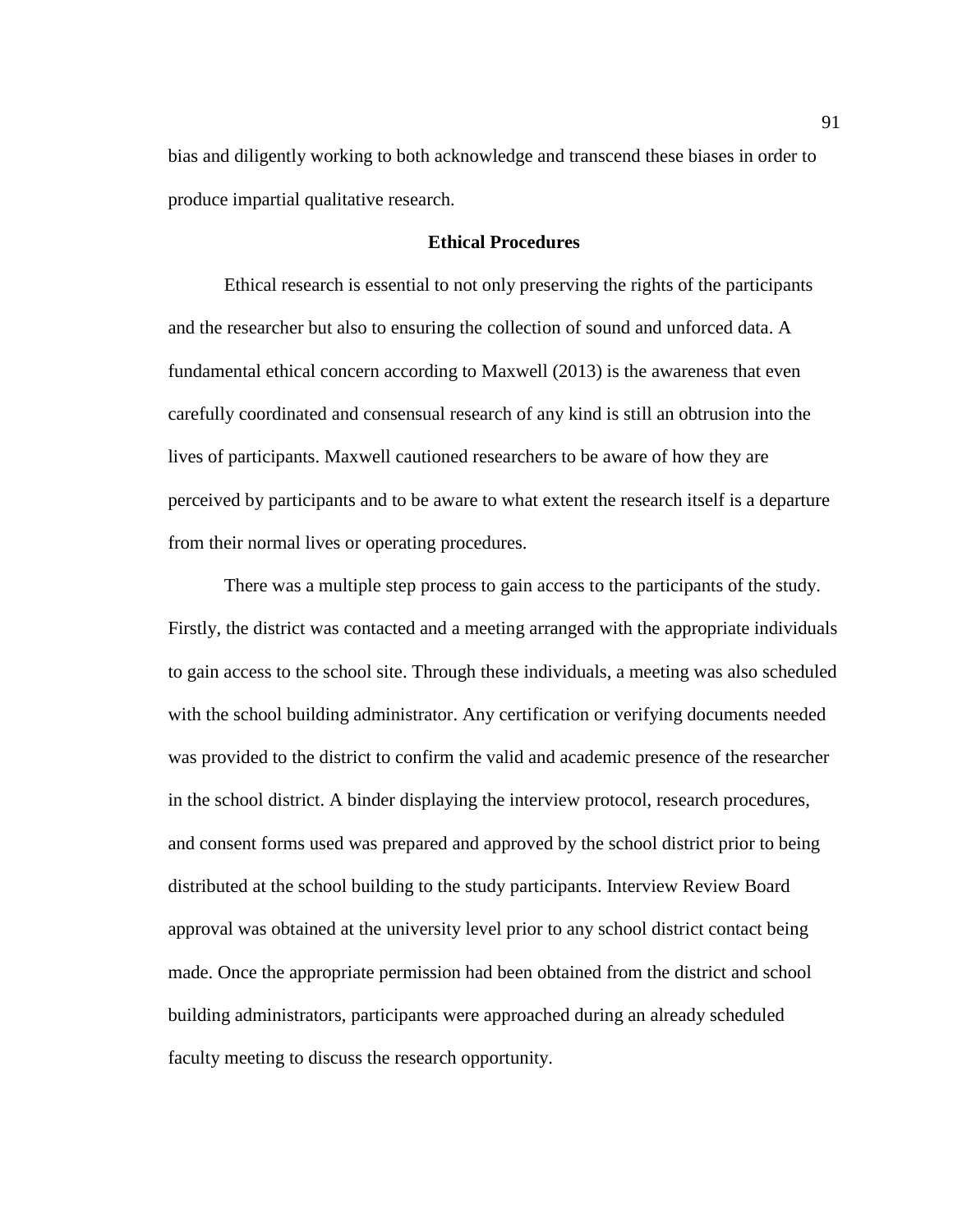The ethical treatment of study participants was of the utmost concern to the researcher at all times. All participants were over 18 years of age. Participants were provided with consent forms and reminded at multiple points throughout the research process their participation and the subsequent use of their data was entirely voluntary. Participants were made fully aware that their participation in the study would not be monetarily compensated and that their time however was still highly valued by the researcher.

Institutional permissions were obtained prior to the initiation of this study by the researcher. The Institutional Review Board provided official approval at the university level prior to the researcher approaching the school district with the proposed research (Walden IRB approval number 03-22-17-0224075). The district office approved and arranged contact with the school site. The school building administrator approved the presentation of the researcher to the faculty of the school. The school faculty then were able to contact the researcher to offer to participate in the study.

Ethical concerns related to the study included the idea that participants may have felt pressured to participate, that their responses were tailored to perceived pressures, or that participants were in some manner made to feel uncomfortable by the presence of the researcher within the context of the school building. These concerns were be addressed in the following manner. The voluntary nature of the study was reiterated at several times throughout the research process. Volunteer participants were made aware by both the consent form and by verbal confirmation of the researcher that their participation was entirely voluntary and that they were free to withdraw from the study at any point. It was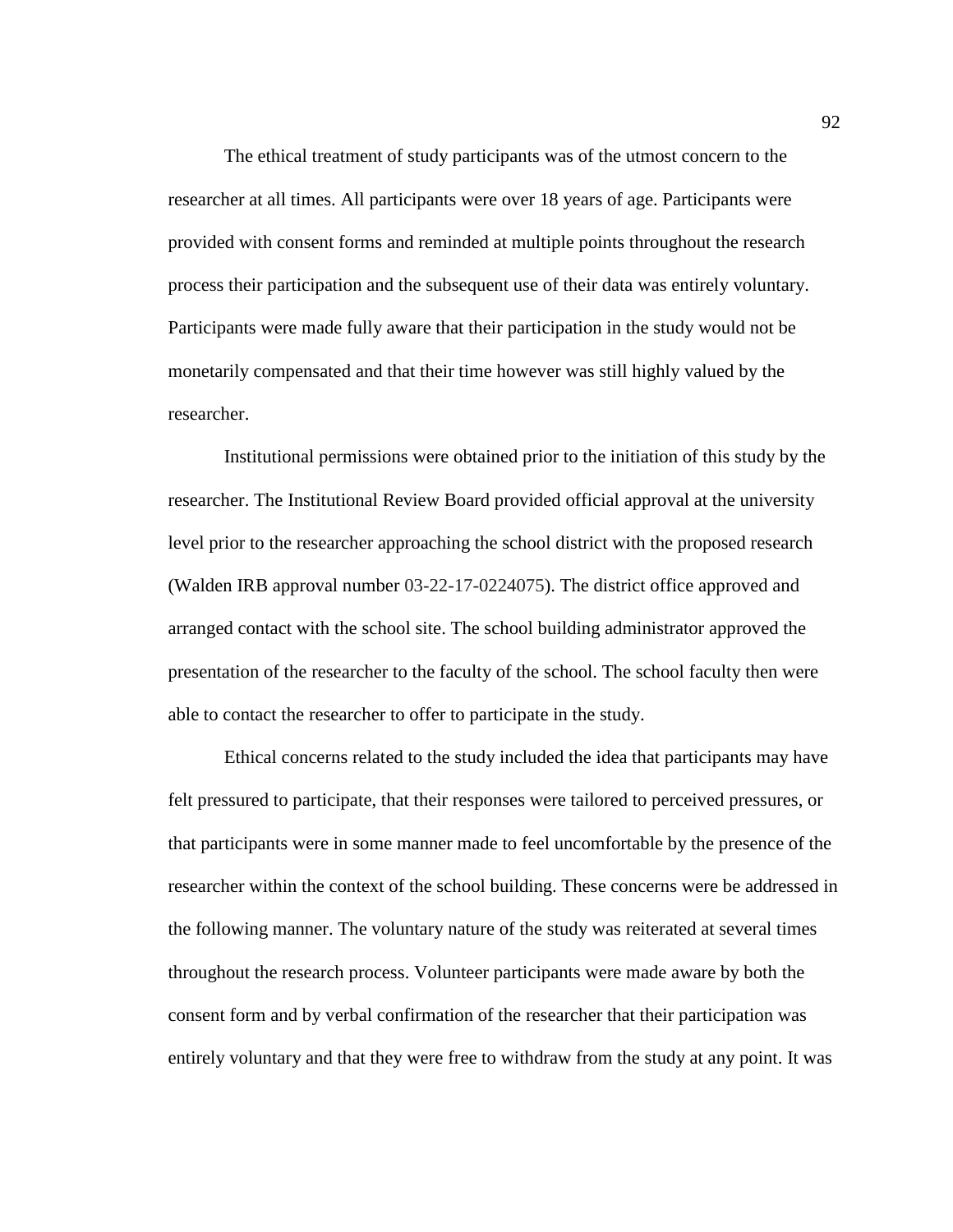conveyed by the researcher in both the consent form and verbally that the interview data provided by the participants would be coded and entirely confidential to help ensure truthful and candid responses to the interview questions. It was reiterated no names were used and only numeric values were used to represent the participants in the final conclusions presented by the researchers, therefore all data was entirely confidential to protect the identity of the participants. Lastly, during the faculty meeting when the researcher presented the research study, all efforts were made to familiarize the faculty and staff of the school with the reason for the presence of the researcher. Faculty and staff also had an opportunity to approach the researcher at the conclusion of the presentation with any additional concerns or questions.

In the process of addressing the ethical concerns of the study, it was important for the researcher to be vigilantly aware of potential field issues or other complications which may have impacted the overall quality of the study. Should a participant have chosen to withdraw from the study prior to its completion one of the alternate participants would have utilized to ensure that there were no less than eight participants which provided interview data related to the teacher perceptions of the family volunteer in the classroom as it is related to student reading comprehension goals. In the event that there was not at least eight participants from one single school building site to participate in the study, first other schools would have been considered as an additional source of participants, and had it been needed, additional districts. Audio recordings were duplicated electronically to prevent loss of data. This procedure was also used to ensure that there were multiple copies of the researcher's field notes and other resulting data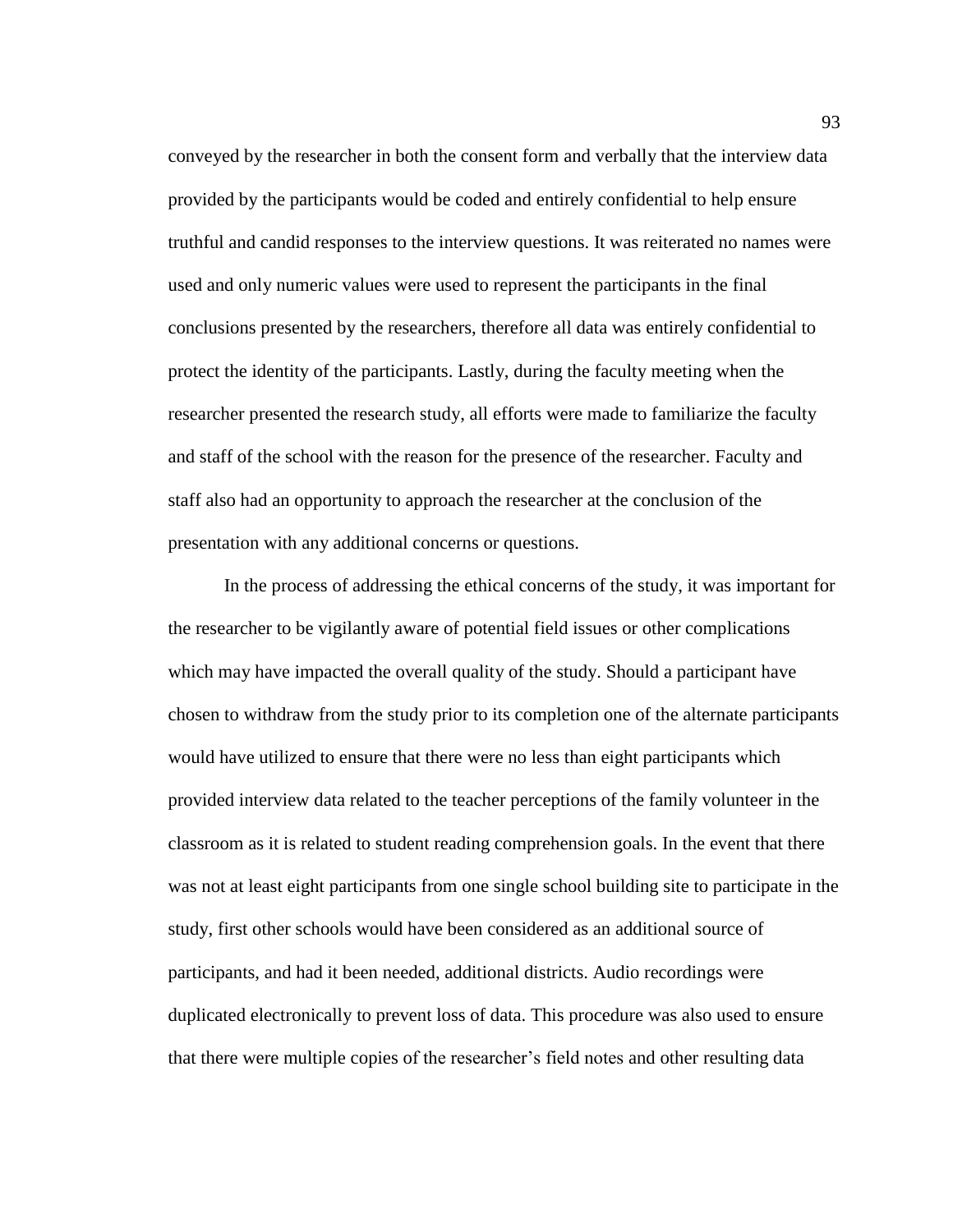from the study were duplicated electronically when applicable to protect the research from possible corruption or loss.

Data collected in the process of this study was coded to ensure an entirely confidential presentation and analysis of the resulting data from the study. All reasonable measures were taken to ensure the security and confidentiality of the data collected during the completion of this study. The names of participants were replaced with a numeric value and also pseudonyms were used to ensure the complete confidentiality of all participants and their responses.

These data resulting from the study were stored on the personal computer of the researcher which was password protected. Additional electronic precautions were taken to secure the files themselves on the computer. Electronic duplicates exist in a secure online data storage format. All the resulting data from the study will be preserved for 5 years per the requirements of the Institutional Review Board. The resulting files and their duplicates will be deleted after that time has elapsed. Only the researcher had access to the data resulting from the study prior to coding.

To ensure there was no conflict of interest between the researcher and the participants the study was conducted at a school site with which I had no prior professional involvement. This was to ensure that the first time that participants met the researcher was in the context of the study and therefore they had no prior personal opinions which could have potentially corrupted the study. In choosing a district with which I have not been professionally affiliated prior to the study also helped to dispel any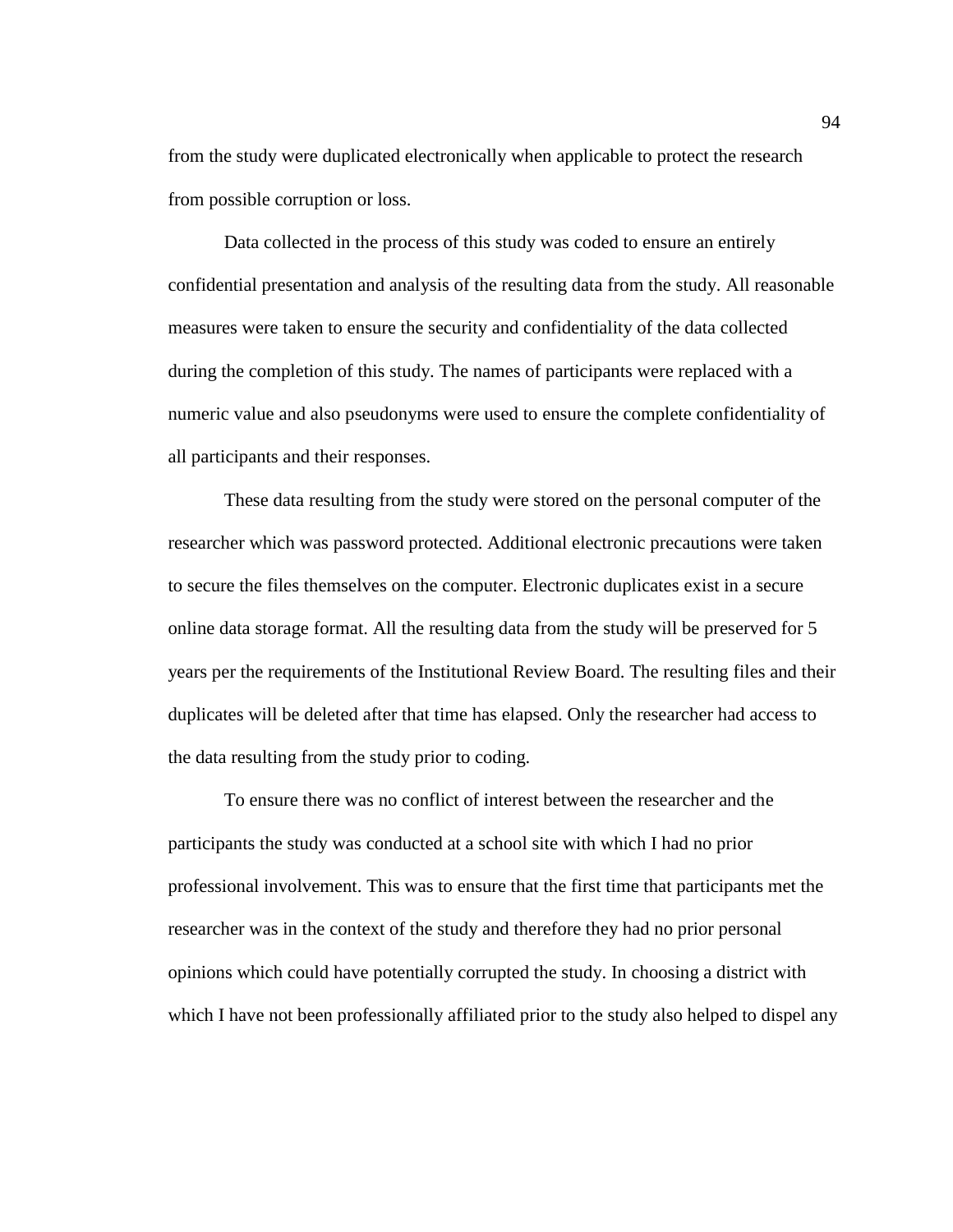sense that the study is associated with the administration of the school and therefore elicited more honest responses from the study participants.

The incentive which was provided to participants was restaurant gift cards at the conclusion of the study. Participants also received a thank you note from me thanking them for their and participation within the study. There was no monetary compensation whatsoever for participants in the interest of the preserving the ethical and academic integrity of the study. Demonstrating openness and consideration is an important aspect of qualitative study (Patton, 2015). This incentive was important to provide participants with evidence that their contribution was appreciated and to provide an opportunity for any lingering informal questions on the part of the participants.

#### **Summary**

In summary, the previous chapter provided evidence of the connection to the tradition of qualitative study. This phenomenological qualitative study used a series of interviews to explore and expand upon teacher perceptions of the family volunteer presence in the classroom as it relates to student reading comprehension. This study utilized the triangulation of data such as multiple interviews and field notes to ensure the quality of the data being collected. Appropriate permission and administrative access was arranged by the researcher prior to the initiation of the study along with all required Internal Review Board approval. Data resulting from the study was coded to ensure the complete confidentiality of the participants. This study explored how teachers perceived the family volunteer presence as it relates to student reading comprehension in the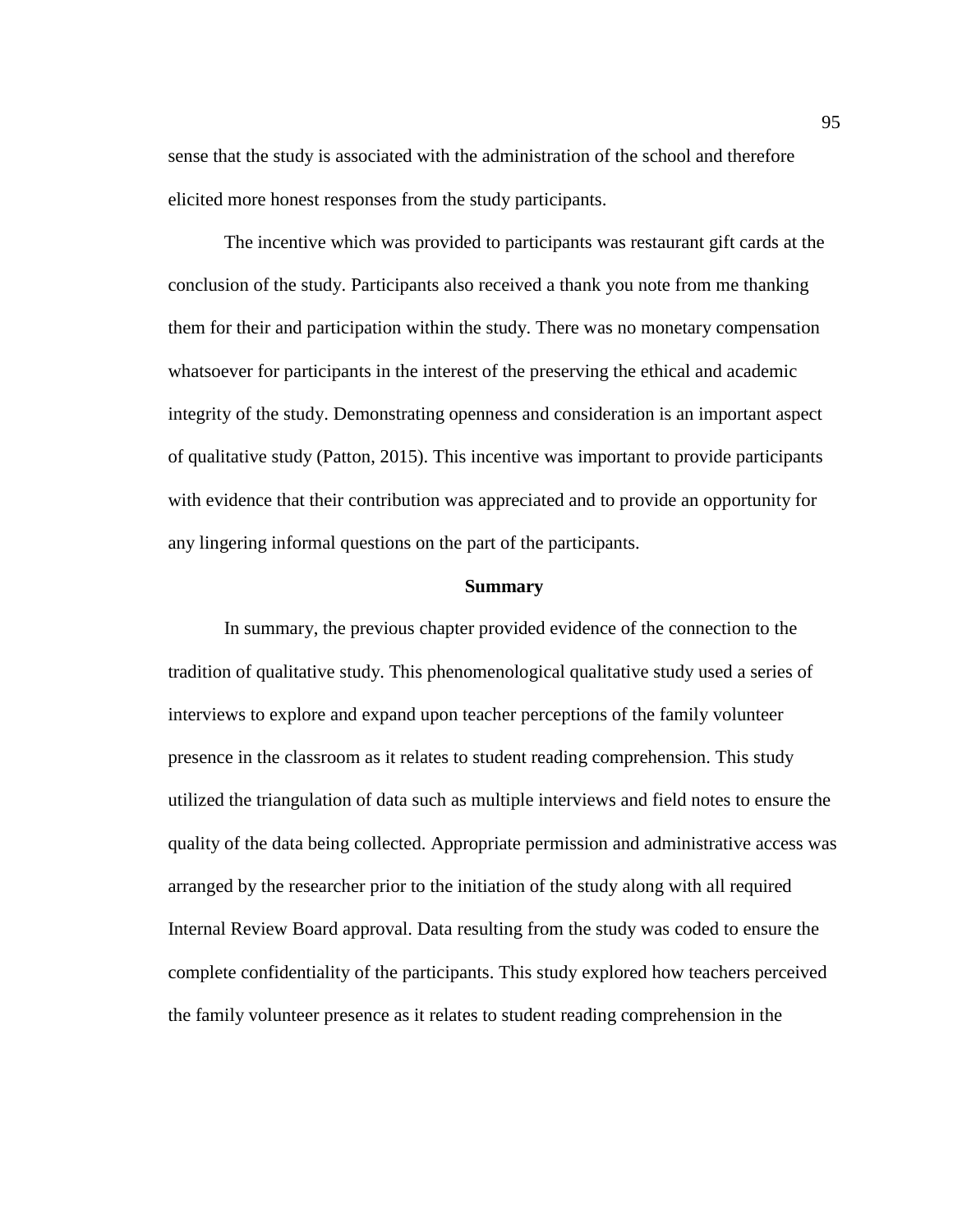classroom and determine to what extent teachers perceived the family volunteer presence as a help or hindrance to their classroom goals.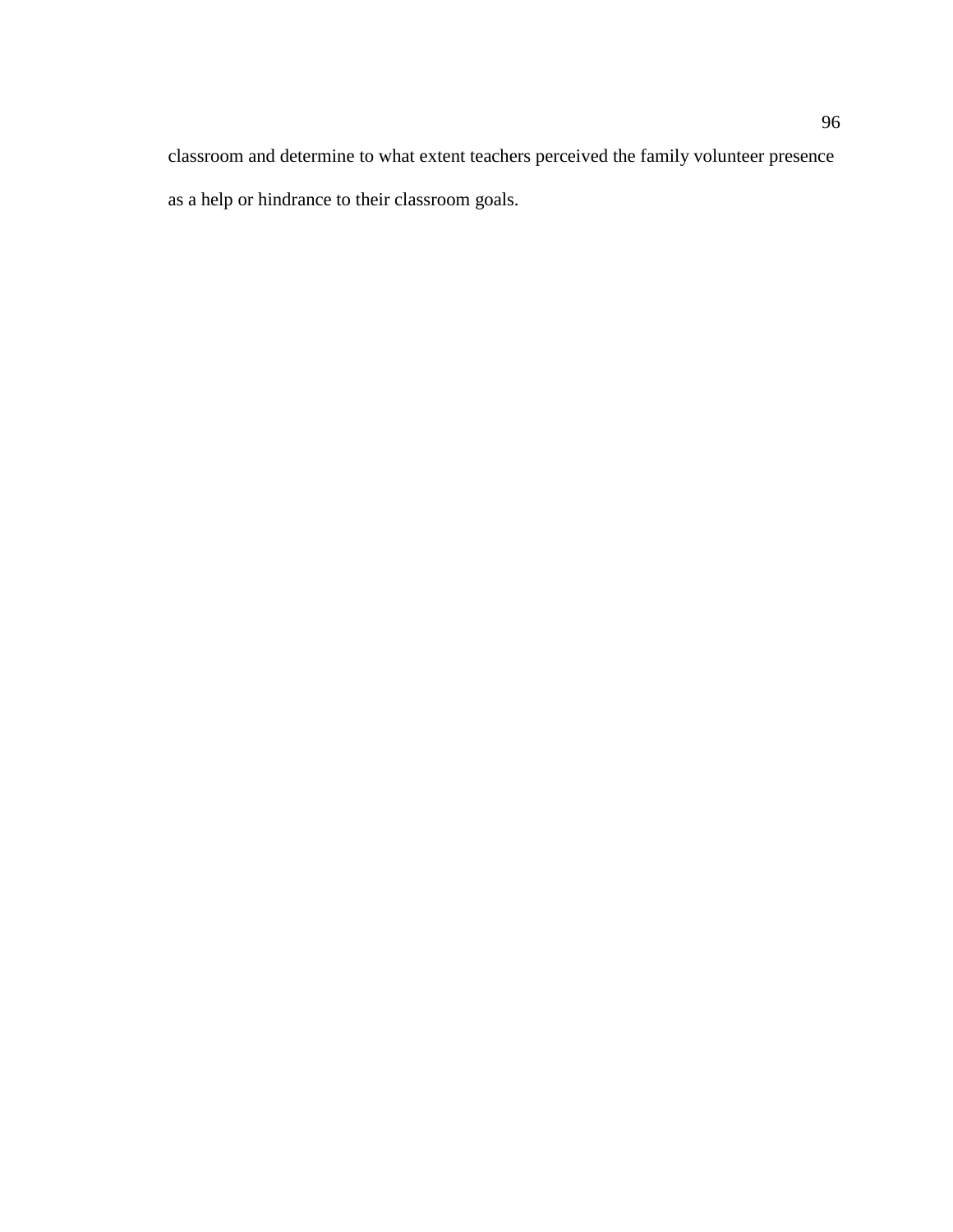#### Chapter 4: Results

The purpose of the study was to explore teacher perceptions of family volunteers in the classroom as their presence relates to fifth grade student reading comprehension. The aim of the study was to provide teachers with the opportunity share their perceptions of the impact of the family volunteer on student reading comprehension. In this chapter I begin with a description of the study setting. This is followed by the demographics, data collection process, and analysis. I explain the methods employed to ensure trustworthiness of the study, and I describe how the study was completed according to the research plan. A comprehensive review of how the study was implemented and completed is included along with the results. A summary briefly describing the results of the study concludes the chapter.

The study was guided by the following research questions:

RQ1: What do teachers perceive as the benefits of the family volunteer presence in the classroom as it pertains to student reading comprehension?

RQ2: What do teachers perceive as the challenges of the family volunteer

presence in the classroom as it pertains to student reading comprehension? I used semistructured interviews to allow eight fifth grade teachers the opportunity to share their perceptions of the challenges of the family volunteer presence in the classroom as it pertains to student reading comprehension.

## **Setting**

The setting of the study was a rural elementary school located in the Midwest of the United States. The district buildings including the elementary, middle, and high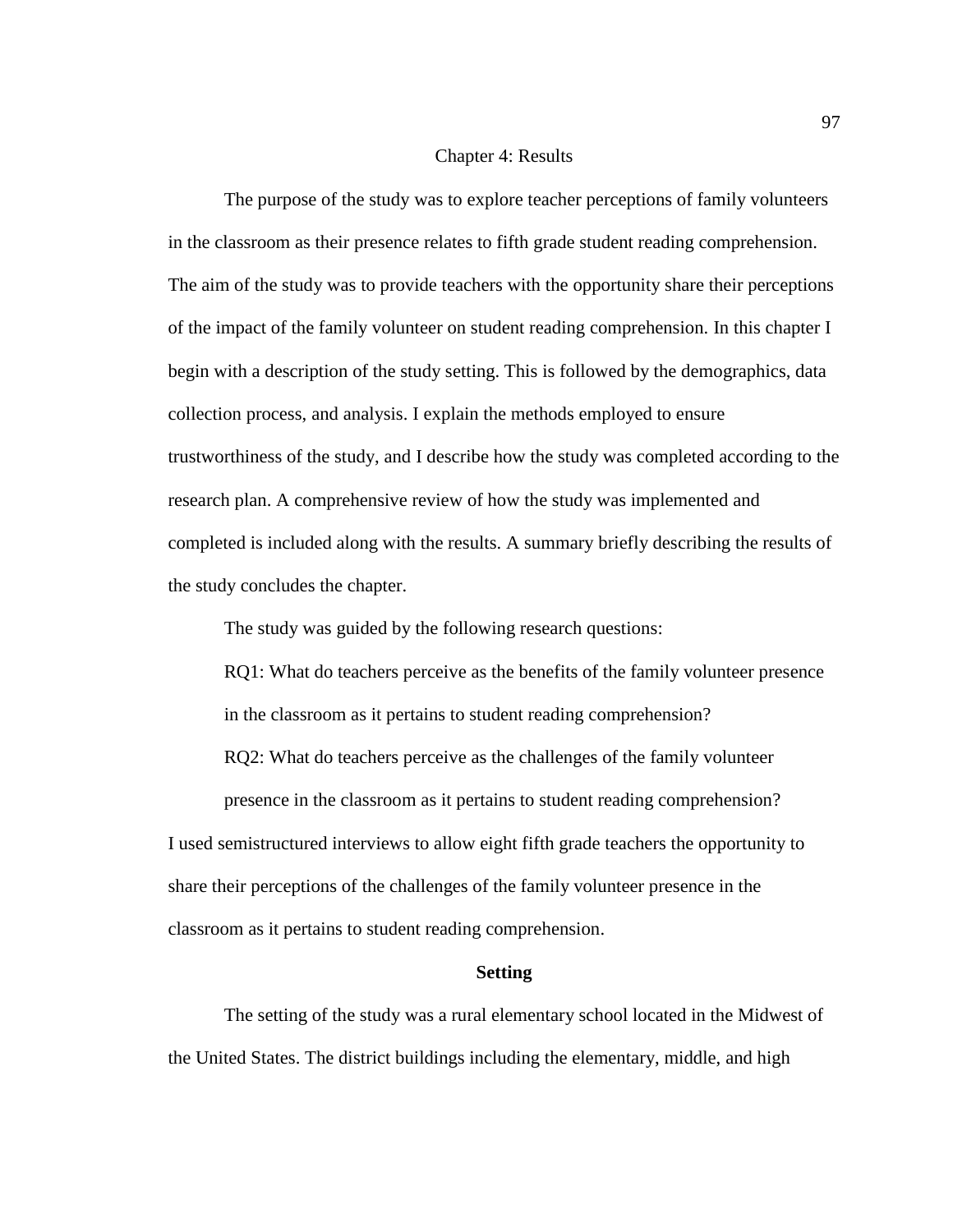school are built in proximity to one another sharing one hillside. The school is situated one half-hour drive from the nearest town. The school has long-term staff and employees with many having worked in the district a decade or more.

I interviewed the teachers in an auxiliary classroom at the school that was not in use with the exception of two interviews that were conducted at a local library workroom per the convenience of the participants. While participation was open to all teachers who met the qualifying criteria for the study, those who chose to participate corresponded directly with me to ensure confidentiality. I recorded teachers on both an audio recorder and a phone simultaneously to ensure there was no loss of their interview data while also taking notes regarding particularly relevant information shared during the course of the interview. I scheduled interviews at the convenience of the participants depending upon their planning period or their time availability after work. All interviews with participants were conducted over the span of a month. Variables of interview conditions were minimal to nonexistent, the primary variable being the time of day that was convenient for the participants.

#### **Participants**

All teachers who participated in the study had at minimum 3 years teaching experience and at least one school year of experience working with family volunteers in the classroom as well as at other school events. I invited participants to participate in the study if they met the study specifications of being an experienced fifth grade teacher who had taught student reading comprehension and used a family volunteer for the duration of at least one school year. Every participant had experience working with family volunteers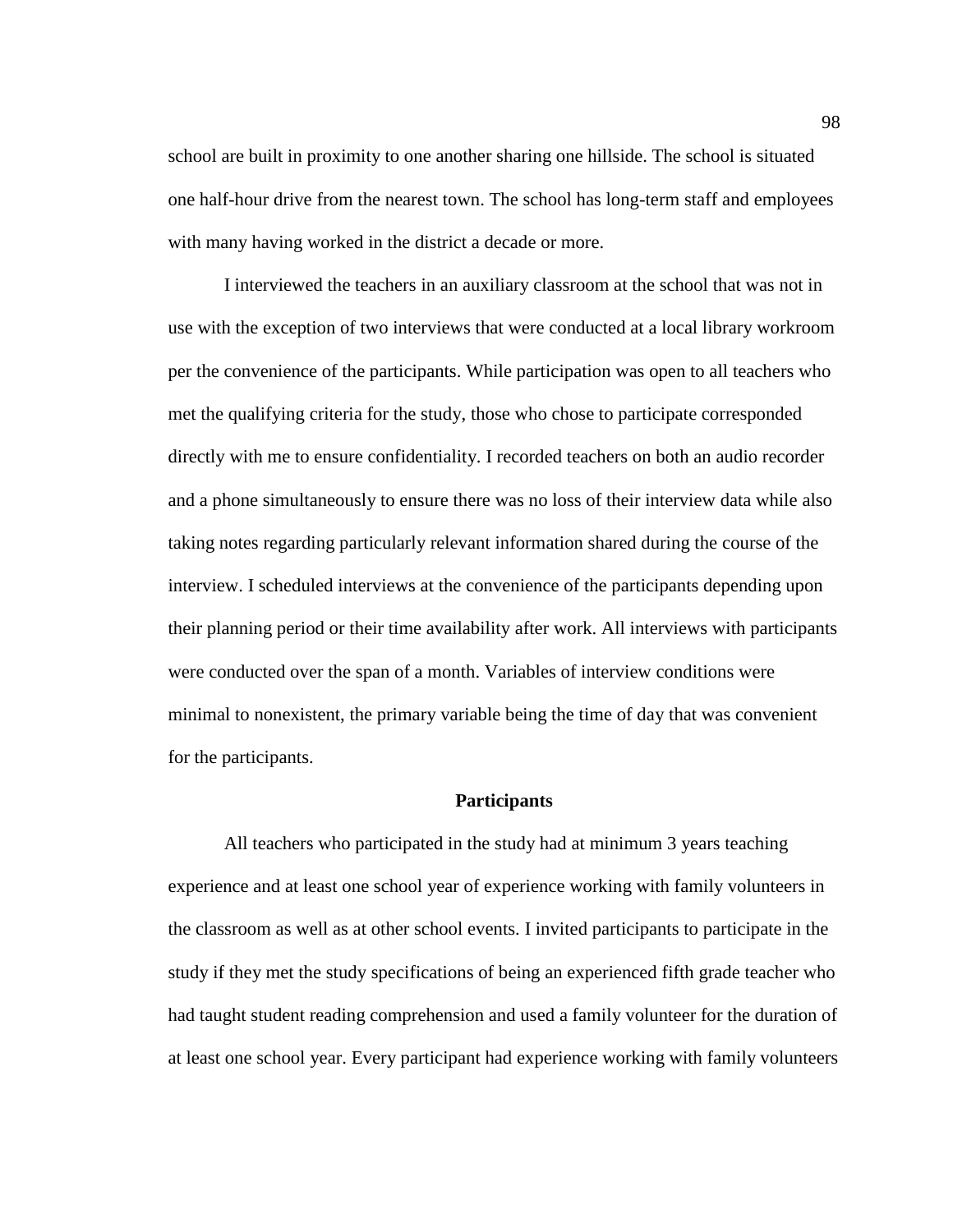to support student reading comprehension and were willing to share their perceptions of how this presence impacted their respective student reading comprehension teaching goals. There were a total of 32 teachers in the elementary building and 8 teachers who participated in the study.

Table 1

| Participant         | Teaching experience Gender |        | <b>Educational level</b> |
|---------------------|----------------------------|--------|--------------------------|
| pseudonym           |                            |        |                          |
| Julie Smith         | 3 years                    | Female | Bachelor's               |
| <b>Susan Willis</b> | 10 years                   | Female | Master's                 |
| Fran Baker          | 15 years                   | Female | Bachelor's               |
| Tina Thornton       | 9 years                    | Female | Bachelor's               |
| Amy Jones           | 6 years                    | Female | Bachelor's               |
| <b>Tammy Peters</b> | 6 years                    | Female | Bachelor's               |
| Joanne Thatcher     | 3 years                    | Female | Bachelor's               |
| Diane Luis          | 17 years                   | Female | Master's                 |
|                     |                            |        |                          |

*Participant Pseudonym, Teaching Experience, Gender, Education*

I interviewed fifth-grade teachers regarding their perceptions of the family volunteer in the classroom. The average age of participants was 40 years old. The participants held at minimum a bachelor's degree as well as taught in the fifth grade per the requirements of the study. Three years of teaching qualified them as experienced in their field.

The school district has a low turnover rate. The teachers serve a high needs rural area that is subject to economic hardship. Due to the economic needs of the area, the school is considered to be in a high needs area with high percentages of economically challenged families. The Midwest Poverty report showed that as many as 19.9% of families ofthe county in which the school operates live at or below the poverty line. The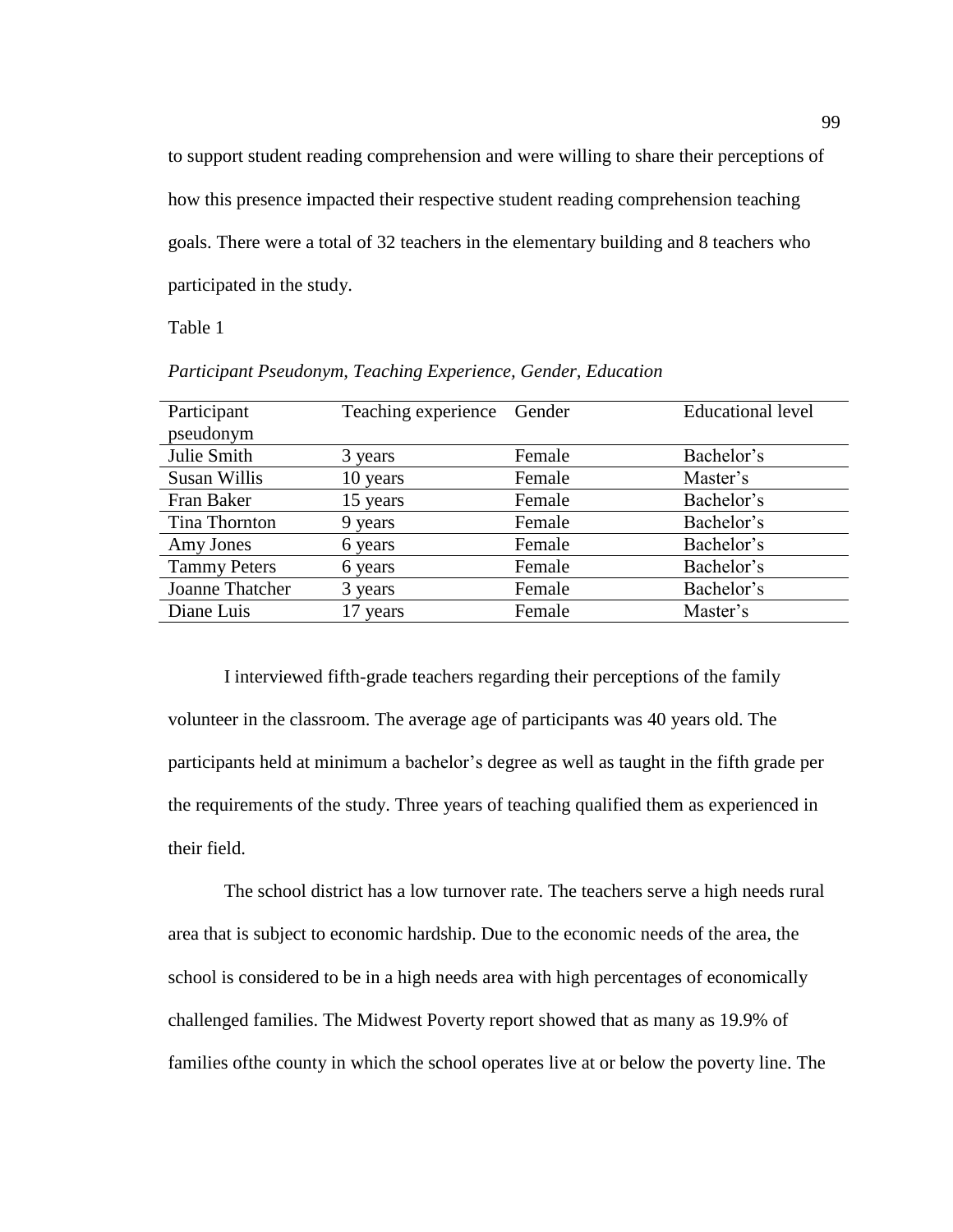average classroom size in the fifth grade is approximately 25 students. The rural school serves not only as an educational center but also as a gathering point for local community sporting events and organizational meetings.

# **Data Collection**

The data collection process included interviews ranging approximately 45 minutes long with eight teachers regarding their perceptions of the family volunteer in the classroom as to how this presence impacted student reading comprehension. The location of the interviews was an auxiliary classroom at the elementary school, with the exception of two interviews that took place off-site per the convenience of the participants at a local library workroom. The interviews were completed at the convenience of the participants and considering the scheduling needs of the participants. The interviews were completed over the course of one month.

During the interviews participants were asked to reflect upon their perceptions of the use of the family volunteer in the classroom as this presence related to student reading comprehension. Participants were asked both to reflect upon their positive perceptions of working with family volunteers in this way as well to describe what aspects of these interactions they found challenging or that possibly hindered student reading comprehension goals. All participants were asked the interview questions listed in Appendix A and given time to respond as they found appropriate. As the final part of the interview, participants were asked to reflect on their personal perceptions of possible professional development measures.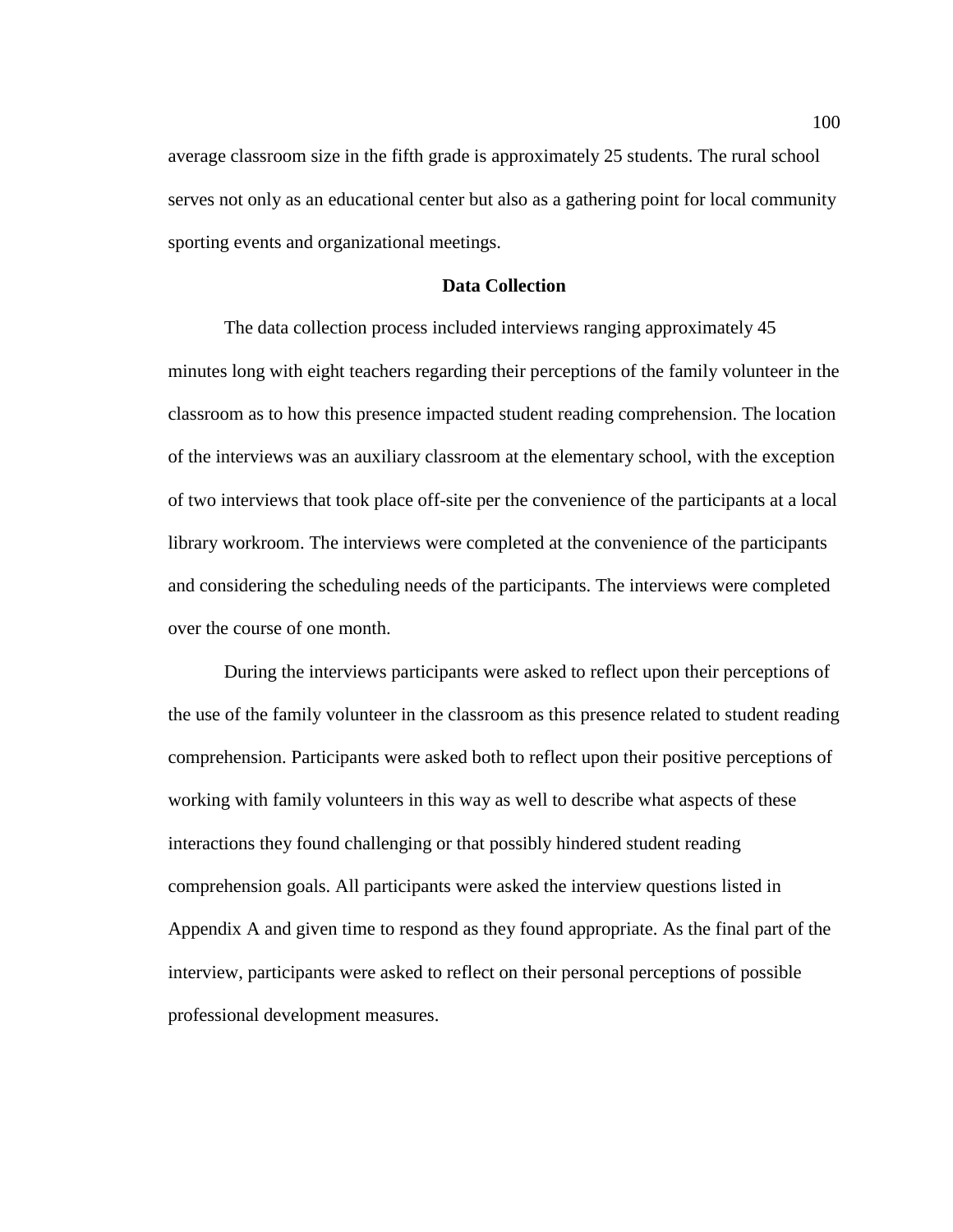The interviews were recorded using an audio recorder, phone recorder application, and field notes that I took during the interviews. Two forms of recording, audio and phone, were used to maximize the audio quality of the recordings of the interviews. The data collection plan was executed as described in Chapter 3, which was audio recordings, typed and verified transcripts, and field notes. I followed the interview protocol to collect data pertaining to teacher perceptions of family volunteers. All interviews were completed as scheduled and no participants chose to withdraw from the study. The interviews were not subject to any disruptions or otherwise aberrant conditions that may have impacted the study. All data collected were duplicated and password protected as described in the research plan.

#### **Data Analysis**

After all the interviews were completed, the recordings were downloaded to my secure, password-protected desktop computer. I listened to the recordings and decided between which version of the interview recording was most clear and easily discernible. I then transcribed the interviews. Once a typed transcript existed, a copy of their interview was shared with each study participant. The participants were given five business days to respond with feedback via e-mail if they felt their interview was not inaccurate or if they had additional feedback. All participants deemed their transcripts a satisfactory representation of their interview experience.

I used the qualitative analysis program NVivo to organize the data. Identities of participants were replaced with numeric values to ensure confidentiality. The frequency of terms, repeated words, and repeated emotional sentiments were charted using the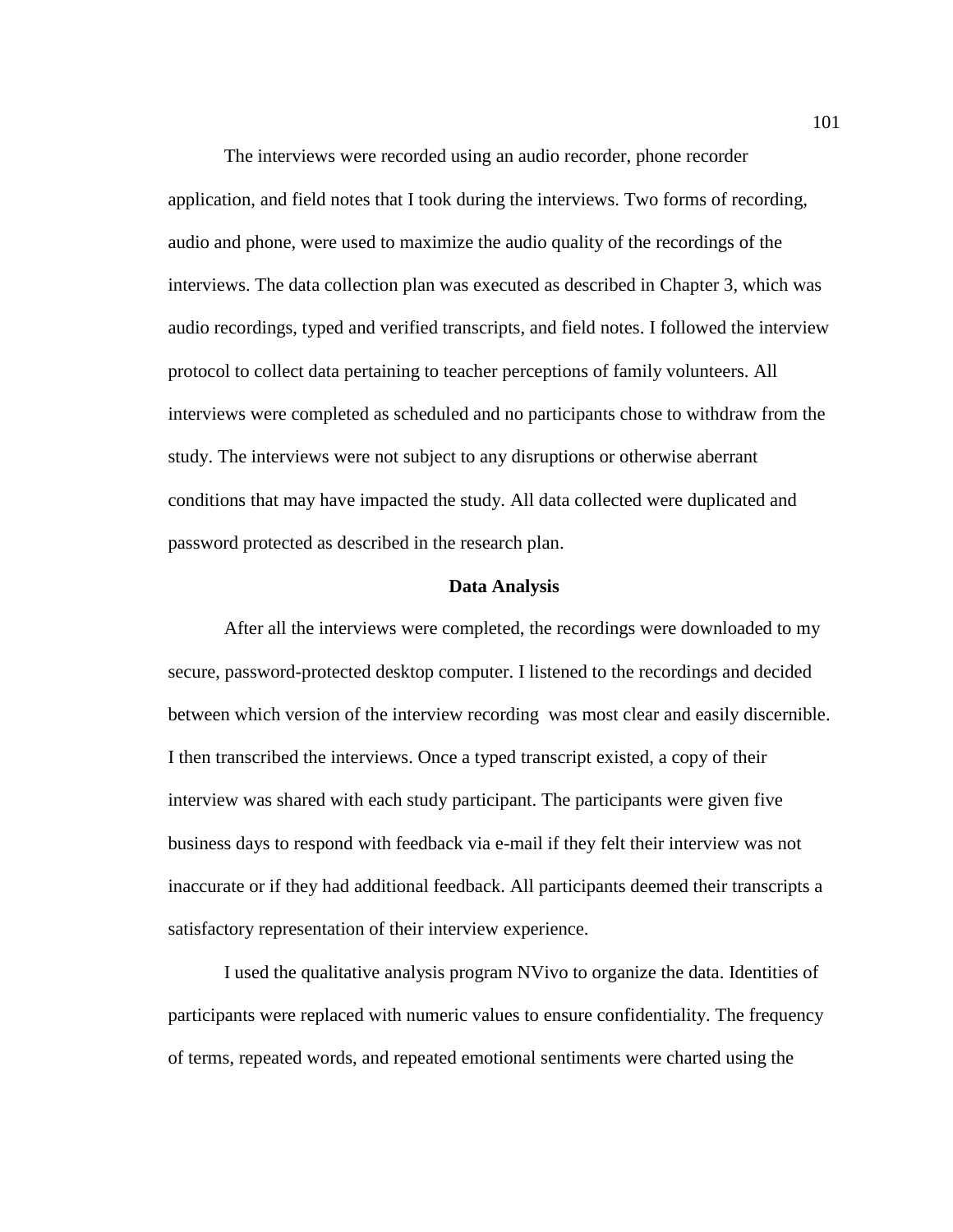software to track the recurrence of certain themes the teachers shared during the course of the study. Initial categories included positive sentiments, challenging sentiments, and general feedback regarding professional improvement.

Responses of participants were divided into nodes using NVivo and initially divided into two major categories, positive perceptions and challenging perceptions. Additional resulting categories included positive perceptions related to behavior, general classroom support, and reading comprehension. Likewise, challenging perceptions of these subcategories were also noted. Thematically specific qualities of family volunteers began to emerge as either being qualities that supported classroom student reading comprehension or qualities that diminished the ability of teachers to effectively support student reading comprehension. Word usage queries were also used to discover repeated phrases and themes to identify commonalities in the responses of participants based on the interview transcripts.

As I examined the interviews in greater depth, common themes began to emerge based on the two divergent perceptions of the family volunteer being used to support fifth grade student reading comprehension. The two major themes were perceptions that supported the use of the family volunteer and reflected positively on that experience, and the perceptions that cast the experience as challenging or as a hindrance to student reading comprehension. From these two differing perceptions, beneficial or challenging, further categories were created that isolated what teachers perceived as positive family volunteer interactions and challenging family volunteer interactions. In the process of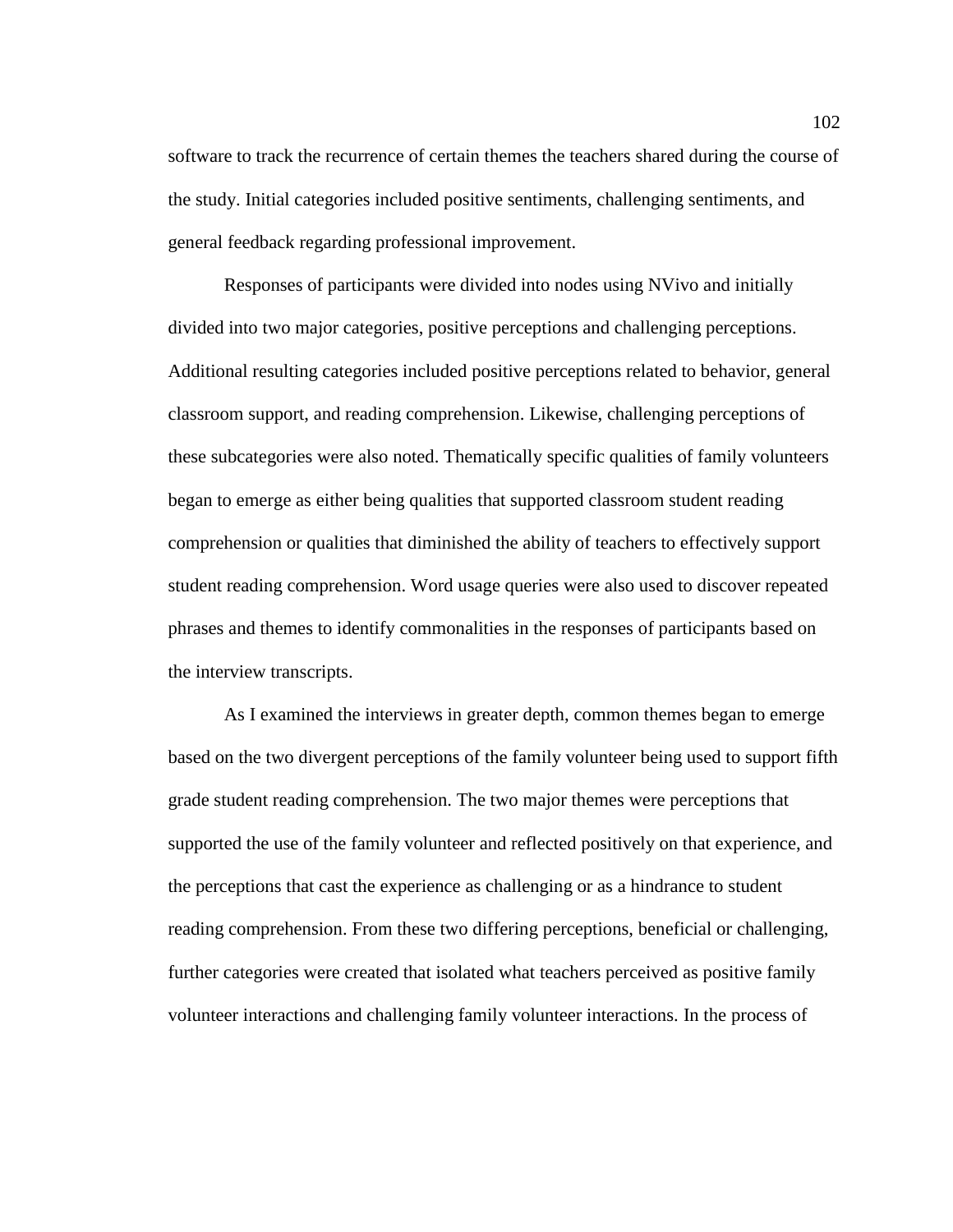analyzing these data, all perceptions shared by teachers were able to be divided into these two categories.

# **Evidence of Trustworthiness**

# **Credibility**

Credibility concerns were addressed to ensure that the data that was collected properly during this study. The results presented convey an accurate account of teacher perceptions of the use of the family volunteer in the classroom to support student reading comprehension. Each of the interviews was conducted in a manner that aligned with the approved research plan. There were no experiences or conditions that caused any deviations to this protocol. All participants were experienced teachers who shared their perceptions voluntarily regarding the use of the family volunteer in the classroom to support fifth grade student reading comprehension. Member checking took place as each participant was given the opportunity to review and approve their transcript prior to data analysis.

The confidentiality of participants was maintained as described in the approved research plan. Credibility of the study was addressed and maintained in the following ways. Triangulation was achieved as multiple interviews were conducted with teachers of various education and experience levels, and these data were combined with my field notes as an added perspective. Triangulation is the process of incorporating multiple perspectives in research to uncover themes (Creswell, 2006). Teachers included in this study had a variety of both professional experience and backgrounds. Their diverse experiences were combined with my reflections to uncover emergent themes in these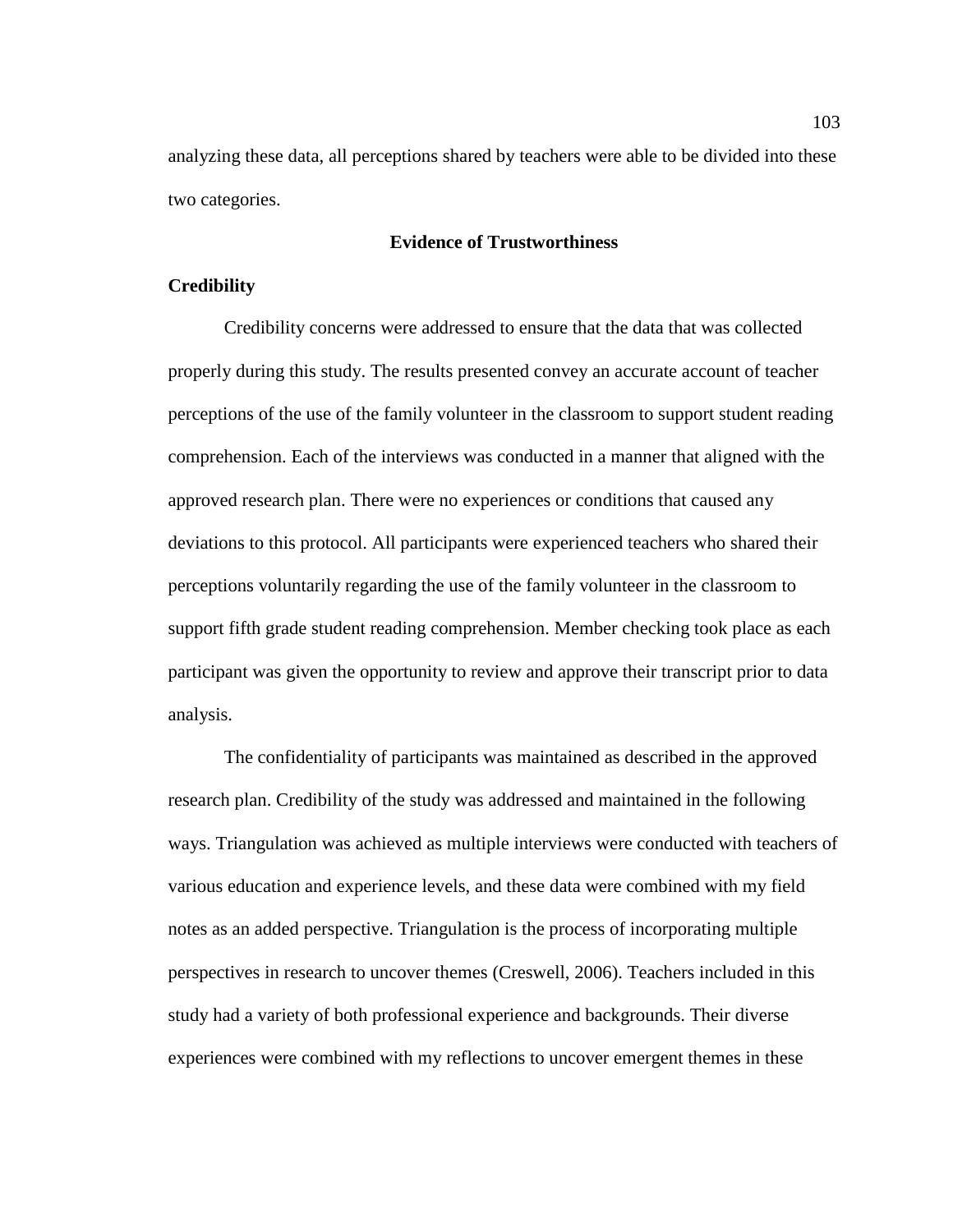data. The interview data were collected using multiple forms of recording to ensure accurate transcripts were produced. NVivo was utilized to organize the data and support my analysis process of these resulting data. The initial findings were reviewed by two professional colleagues to protect against researcher bias. Study participants reviewed and verified transcripts of their interviews to ensure accuracy. The research was conducted in a school environment where I had no prior personal or professional affiliation.

# **Transferability**

Transferability of this study is viable. In order for transferability of the study to be maintained it must be able to be duplicated by other researchers in different environments. According to Maxwell (2013) transferability of a qualitative study is reliant upon many factors, among those which are of paramount importance being provided ample detailed descriptions of how the study was carried out. This study could be recreated in different school environments with varying grade levels and specialties. This study could also be adapted to be implemented in higher educational environments or community colleges.

Additionally, the study could be designed to cater to any organizational environment which regularly uses volunteers to perform key daily functions. It may be beneficial to future organizations to recreate this study at different grade levels, various kinds of community organizations, and other school settings. Findings from this kind of study may provide administrators and stakeholders with key insight as to the most useful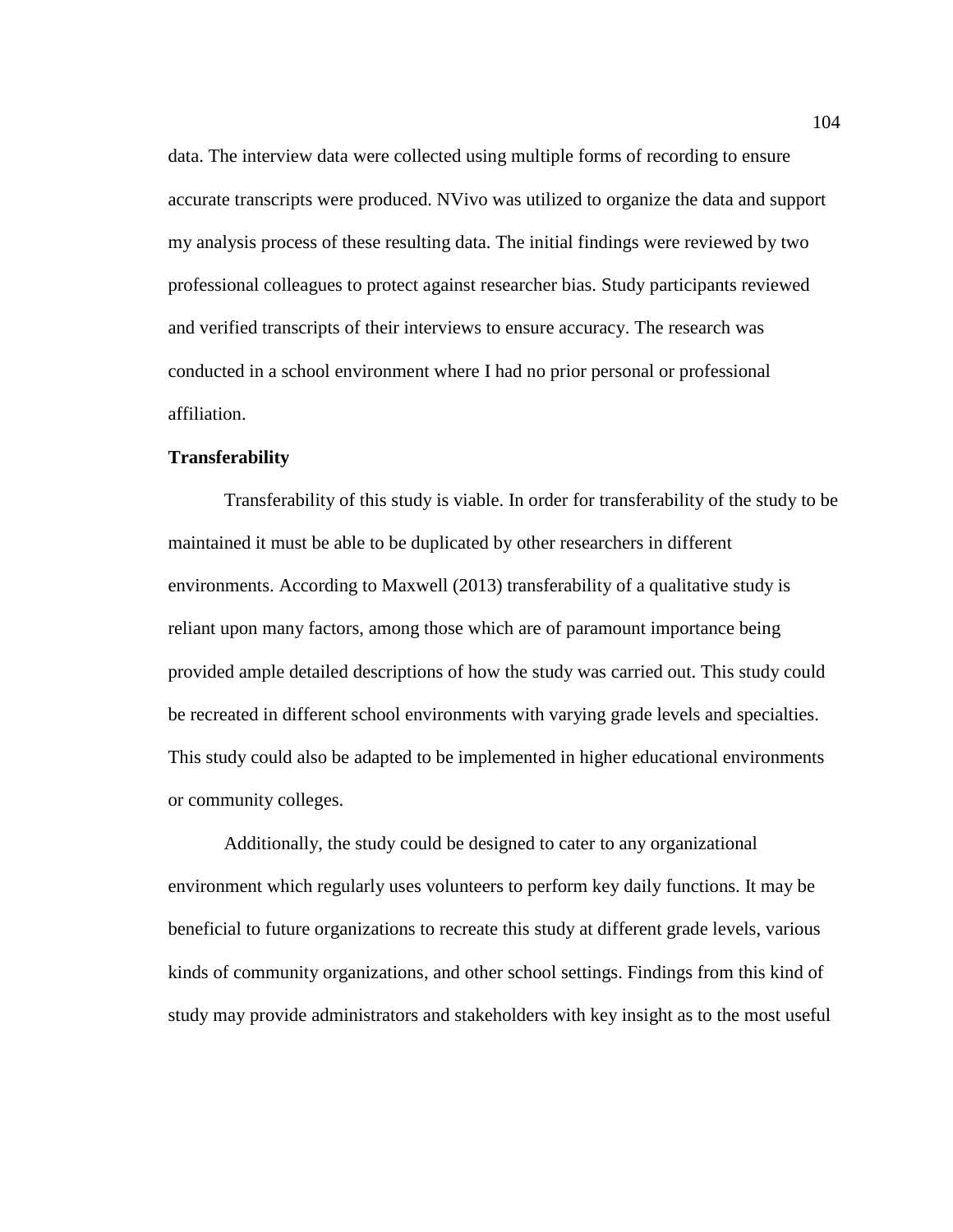way to engage and utilize volunteers to promote maximum efficiency and organizational support from their volunteers.

# **Dependability**

Dependability contributes to the reliability of the data collected from this study and to the credibility of the findings which result from this study as the result of the analysis of the researcher. Dependability of the study was maintained through consistent research methods. The questions were recited for each of the eight semistructured qualitative interviews. Two locations were used for the interviews, both locations were previously described and approved in the research plan which is detailed in chapter 3. Consistency was maintained to protect and ensure the viability of the data.

Due to both the previously described conditions and record keeping, the confirmability of the results is maintained. This study could be reproduced within the setting guided by the specifications described in the previous chapter. The interview format was reproduced methodically in each instance to ensure the proper collection methods of data were used. Discrepant cases where aberrant responses were given were included and analyzed alongside other accumulated data. However, had additional participants needed to be recruited alternative participants would have been included to ensure the study had sufficient participants to be completed. That was not necessary for the completion of this study.

### **Results**

The results of the study are demonstrated in the following in Table 2as well as described below to further illustrate the findings. The results of the study are presented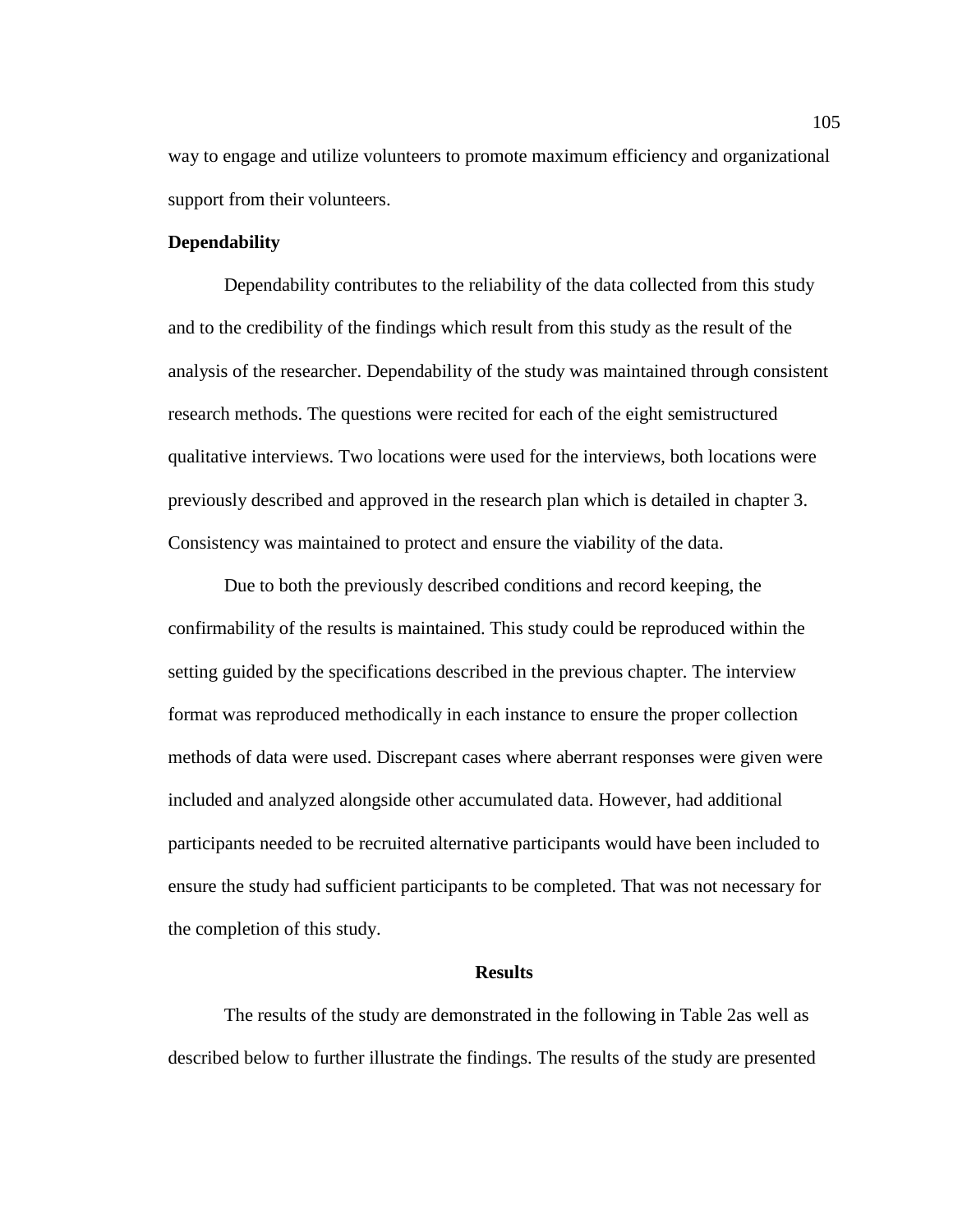that depict both the positive and challenging perceptions of teachers regarding the use of the family volunteer in the classroom to support student reading comprehension. The results are divided for each of the research questions, and then responses explained in further depth as well as supplemented by quotes from study participants.

# **Research Question 1**

RQ1: What do teachers perceive as the benefits of the family volunteer presence in the classroom as it pertains to student reading comprehension?

According to the resulting data, teachers perceived a variety of benefits to the presence of the family volunteer in the classroom specifically in support of fifth grade student reading comprehension. Teachers found that additional assistance from cooperative family volunteers was helpful when working with small groups and allowed the teachers to access and assist more students because of this additional adult presence. Teachers perceived that family volunteers were of assistance with additional classroom goals as well including general academic support, encouraging students, and general classroom management.

Teachers conveyed the sentiment that almost all of their knowledge about how to effectively engage families came from professional experience, experience as a family member, and from their respective teacher mentors. A "positive sentiment" which was echoed by many of the participants was the qualities which were associated with productive family volunteer experiences. Perceptions varied among teachers however, the qualities which teachers identified in a productive family volunteer were universal: timeliness, willingness to follow directions, and reliability. While responses varied based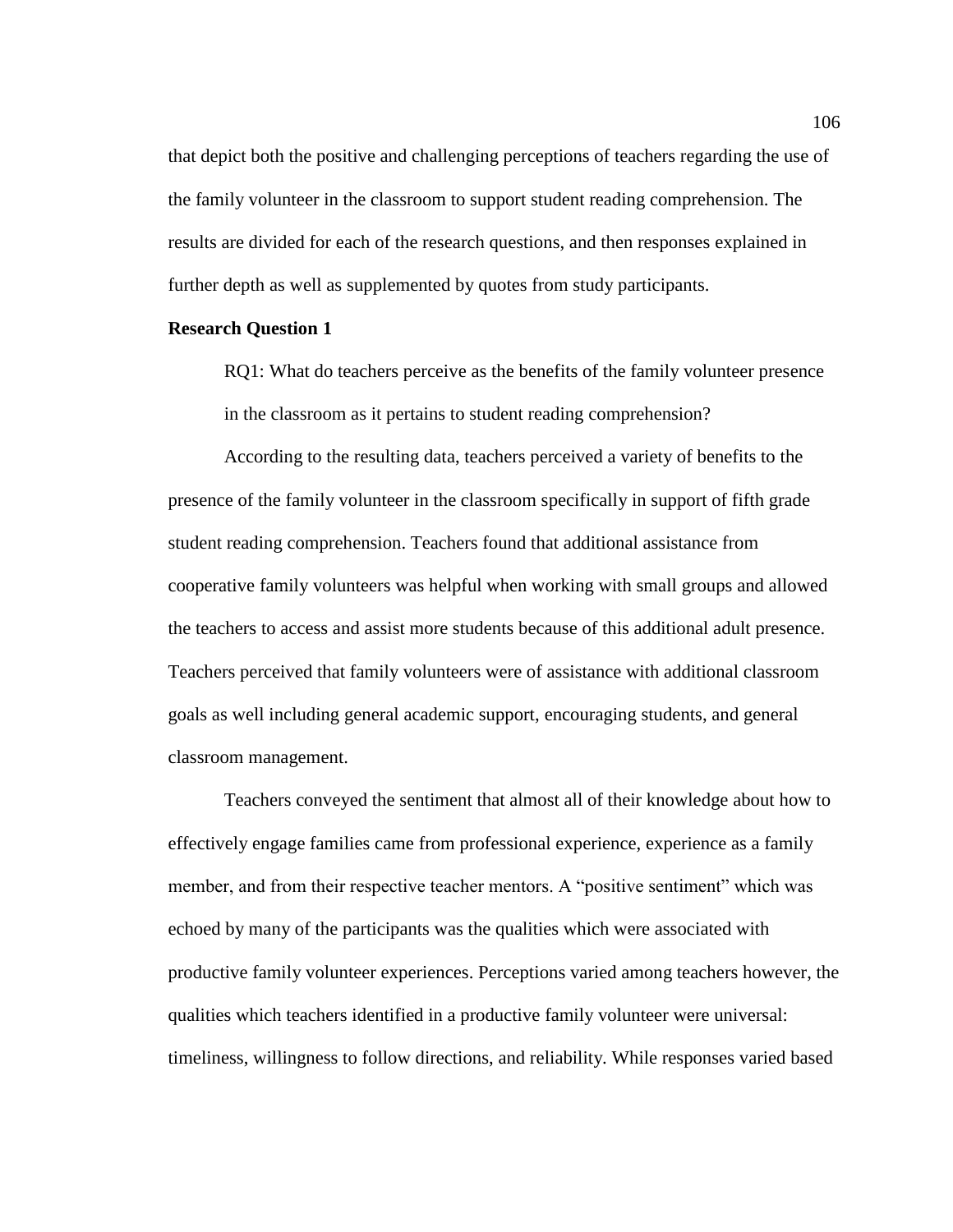upon the professional experiences of the teachers there were no aberrant or discrepant cases or instances of note.

Teachers perceived several beneficial aspects of the family volunteer presence in the classroom which emerged as trends within the resulting data. Traits which teachers associated with positive family volunteer experiences were: reliability, a willingness to work with all students (not just their child), and a willingness to support the teacher and support teacher established goals. Teachers consistently identified reliability as a key factor in a successful teacher-family volunteer dynamic. Teachers sited conversely when family volunteers did not meet their classroom commitments, often last minute, that this was a source of significant challenges. Teachers stated it was important for a family volunteer to be willing to work with all of the students in the classroom to support reading comprehension and not to default to helping only their child or relative.

Additionally, teachers expressed that a willingness to follow their lead as the teacher of the classroom was crucial. Among the challenges mentioned was when a family volunteer came to the classroom unprepared or with an agenda of what content they intended to support. This would create an authoritarian dilemma for the teacher as they had to spend additional time convincing the family volunteer to support their established curriculum as opposed to diverging into their own endeavors.

Despite challenges that were perceived, teachers presented an overall receptive and positive attitude towards the presence of family volunteers to support student reading comprehension goals. Specifically, teachers found that the family volunteer presence was especially helpful in reading group work sessions and that this additional adult presence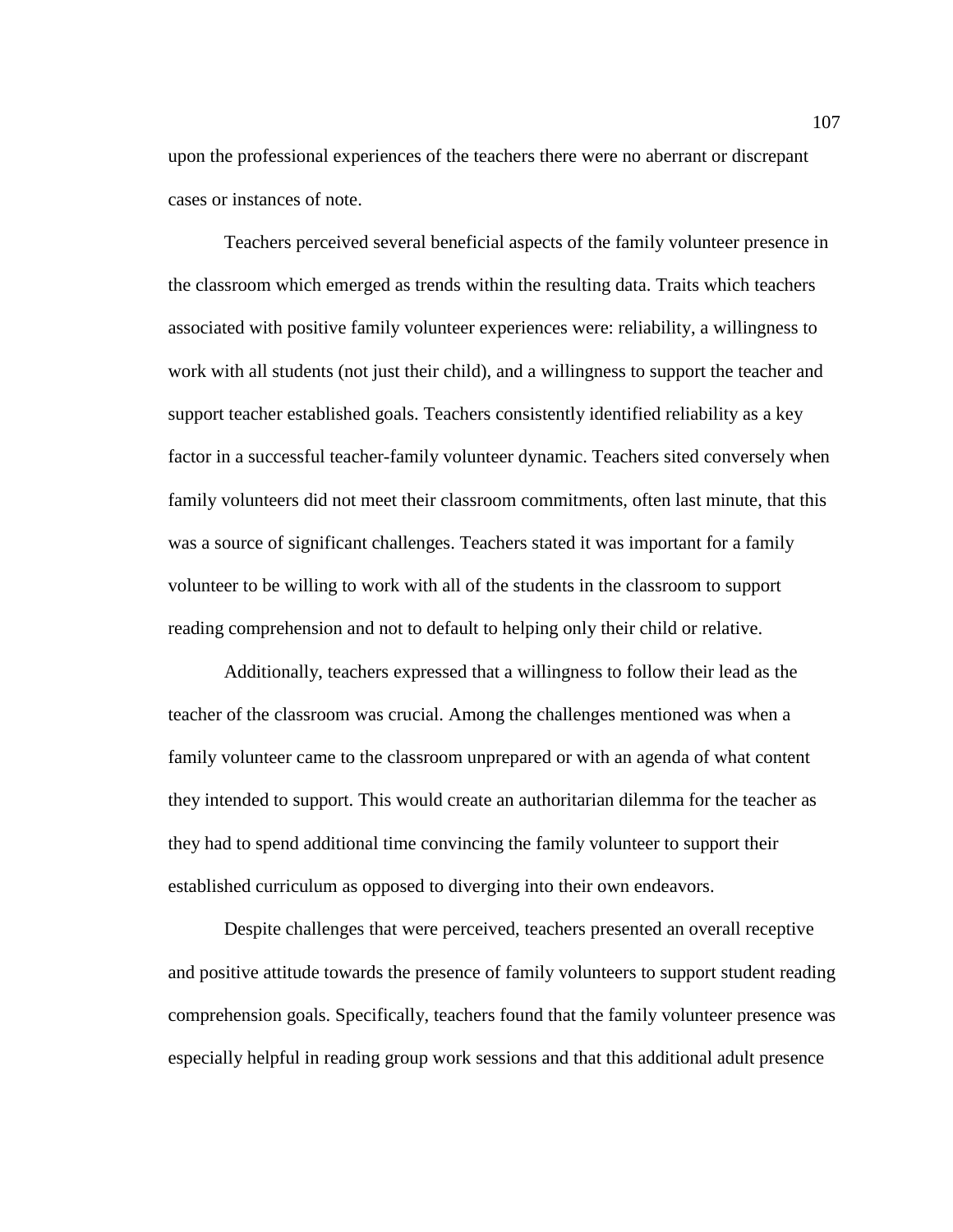was useful in that it allowed them to visit with and support more students individually while reading in groups. Teachers perceived that the family volunteer presence in addition to supporting student reading comprehension goals, conveyed a positive attitude on the part of the family volunteer toward educational goals which helped reinforce classroom lessons.

Additional challenges which were perceived by teachers included a disruptive presence or negative attitude towards learning. Teachers described specific examples when family volunteers used their time in the classroom as a social opportunity and did not use their time to support student reading comprehension or other learning goals. Teachers also perceived, on rare occasions, a family volunteer would express a general distrust of the teachers' objectives and cite that their own education had not been beneficial to them, coloring the perspective of the students who observed these interactions.

Notably, teachers perceived the presence of the family volunteer as a benefit to fifth grade student reading comprehension, specifically in the context of group work as well as general attitude conveyed toward education and classroom support. Teachers perceived when a family volunteer was present, they had additional time to work with students on reading comprehension activities. One teacher participant responded as follows.

It helps the teacher to be able to work with the students better. The teacher takes half, the volunteer takes half, and that way they're able to reach more children.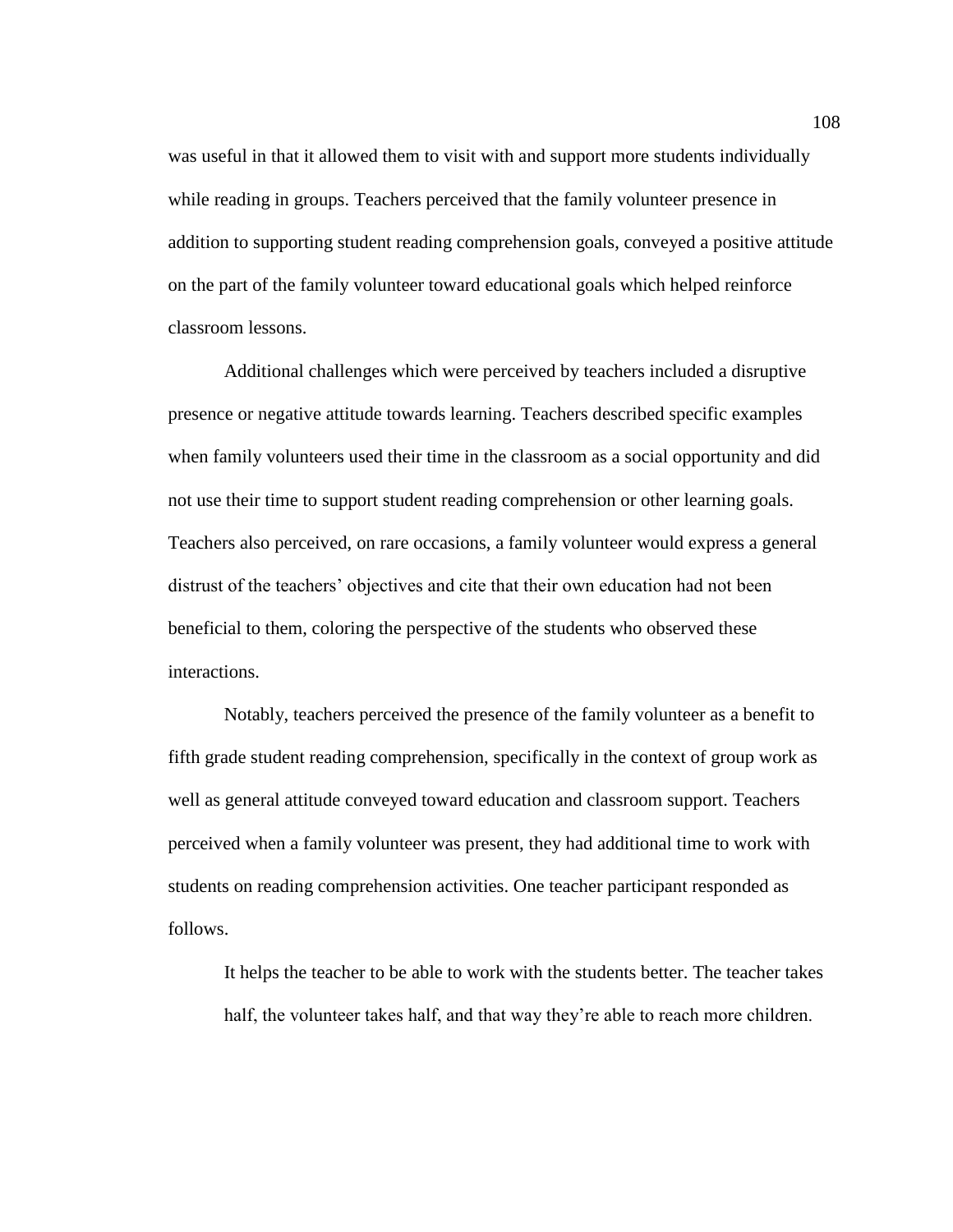The teacher can only do so much and only has so much time. When there's a volunteer to help, then they can reach twice as many children.

(Julie Smith)

Teachers additionally perceived that when a family volunteer was present that the students responded positively since an additional adult was demonstrating support for their learning efforts. This additional adult presence reaffirmed the importance of student reading comprehension goals as family volunteers worked to support teacher efforts. Working alongside the family volunteer teachers perceived they were able to provide more quality personalized interaction to struggling students in the area of reading comprehension.

Overall teachers perceived a positive influence and additional support for student reading comprehension goals as a result of the family volunteer presence. Teachers expressed this additional adult presence supported their reading comprehension classroom goals specifically in the case of small group reading which allowed them to personally observe and assist more student with the help of the family volunteer. A teacher noted:

The typical things were reading aloud, taking turns reading aloud, and then simply answering the questions and doing the pages in their workbook. That's when I personally went around and worked with them. I'm grateful for all of the assistance, something they are doing now, coming back to the classroom and pulling two or three children out and working with them on their reading skills. (Tammy Peters, personal communication, April 27, 2017)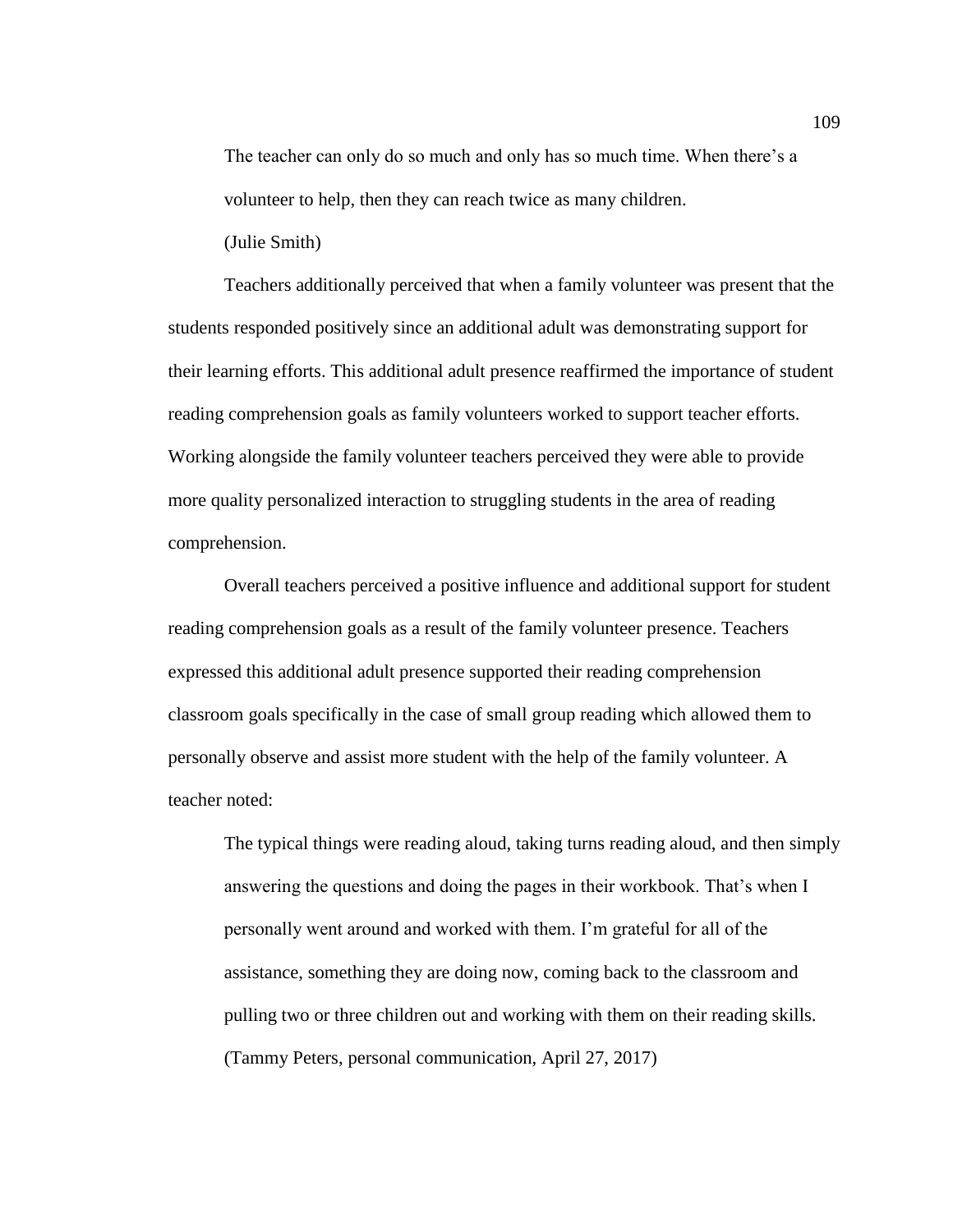Teachers also perceived that the family volunteer presence further supported the continuation of learning goals at home as parents, guardians, and grandparents were able to experience firsthand the lesson content the teachers was conveying. A notable discovery was that regardless of what challenges they may have perceived, teachers conveyed an overall positive perception of the family volunteer in the classroom and viewed it as beneficial to the augmentation of student reading comprehension instruction. A teacher stated:

My perception is the parent then gets a firsthand view of what is going on in the classroom that way when they go home, they know this is what they did, and they saw it firsthand. That way they know exactly what the child is working with. Whether they're having a problem, if they're enjoying it, whether they need just a little encouragement or a little additional help you know, that kind of thing. Firsthand. Seeing what's going on. (Tina Thornton)

Teachers perceived this presence as an advantage when reaching reading comprehension goals and felt supported by this additional adult presence when teaching. While it was perceived that working with family volunteers was not without its challenges, overall teachers perceived that the family volunteer presence was ultimately helpful and of positive benefit. Teachers perceived family volunteers to be of use when reaching student reading comprehension goals, specifically in instances of group reading activities.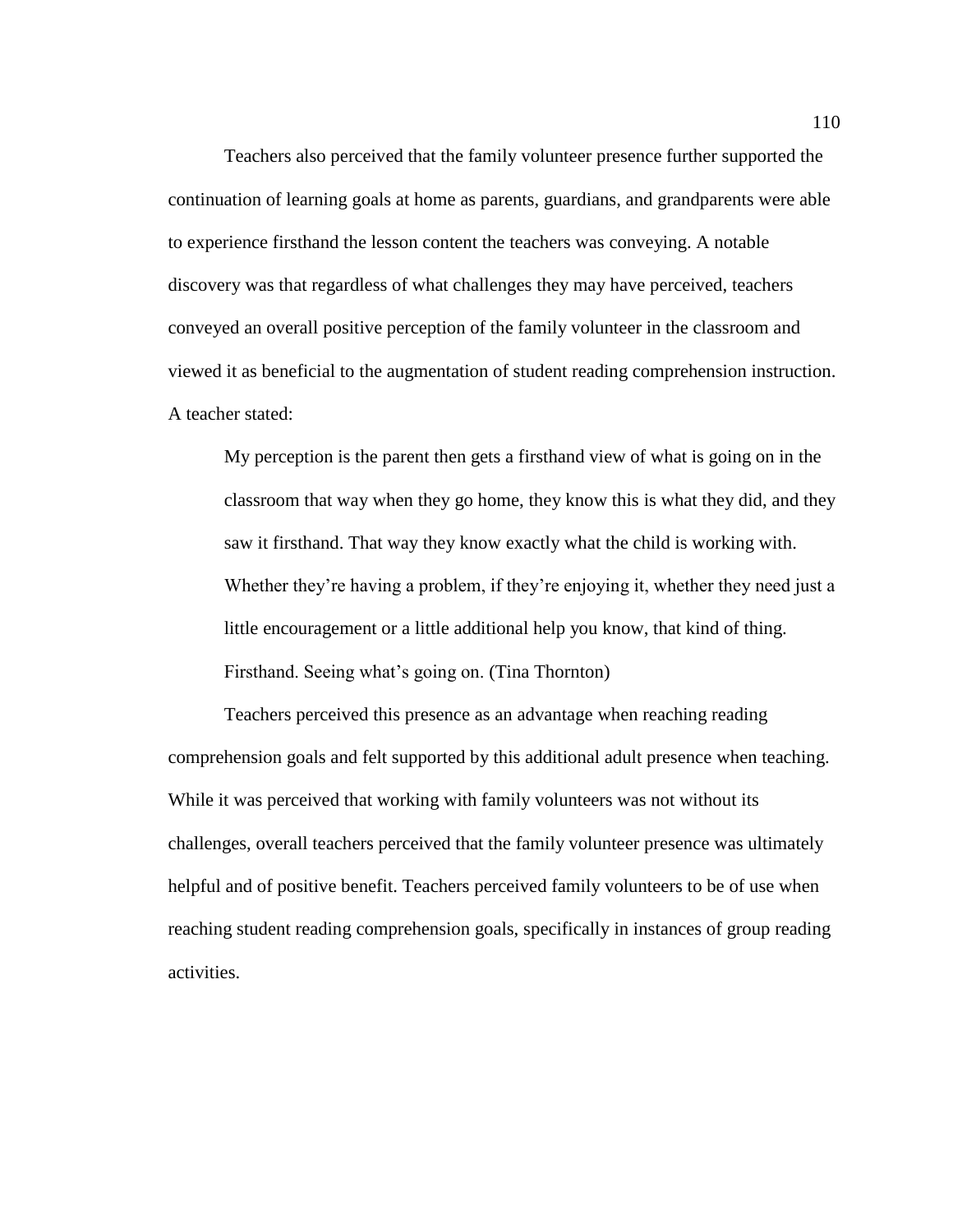# **Research Question 2**

RQ2: What do teachers perceive as the challenges of the family volunteer

presence in the classroom as it pertains to student reading comprehension?

According to the data which emerged from the study teachers found similar

factors challenging when working family volunteers in the classroom in regard to student

reading comprehension. Consistently they found the following challenges: lack of

reliability, lack of cooperation, or classroom disruption to be conditions which hindered

their ability to effectively see to student needs in reading comprehension. These negative

perceptions were typically associated with specific volunteers or instances. The results

when examined fell into the two categories described as either positive attributes or

challenging attributes associated with the use of the family volunteer in the classroom.

Table 2

Perceived benefits of the family volunteer presence Perceived challenges of the family volunteer presence Support of group reading activities.  $\blacksquare$  A lack of reliability on the part of volunteers forcing last minute changes to planned lessons. Allowed teachers to access more students to support reading individually. A lack of cooperation or willingness of family volunteers to work with all students not just "their" child. General encouragement and support of educational endeavors via an additional adult presence and general classroom management. General disruption or distraction from daily classroom activities.

*Perceived Benefits and Challenges of Family Volunteers in the Classroom as They Relate to Student Reading Comprehension*

The pervasive challenge to working with family volunteers which teachers

perceived was a lack of reliability. Teachers described this as factor as when family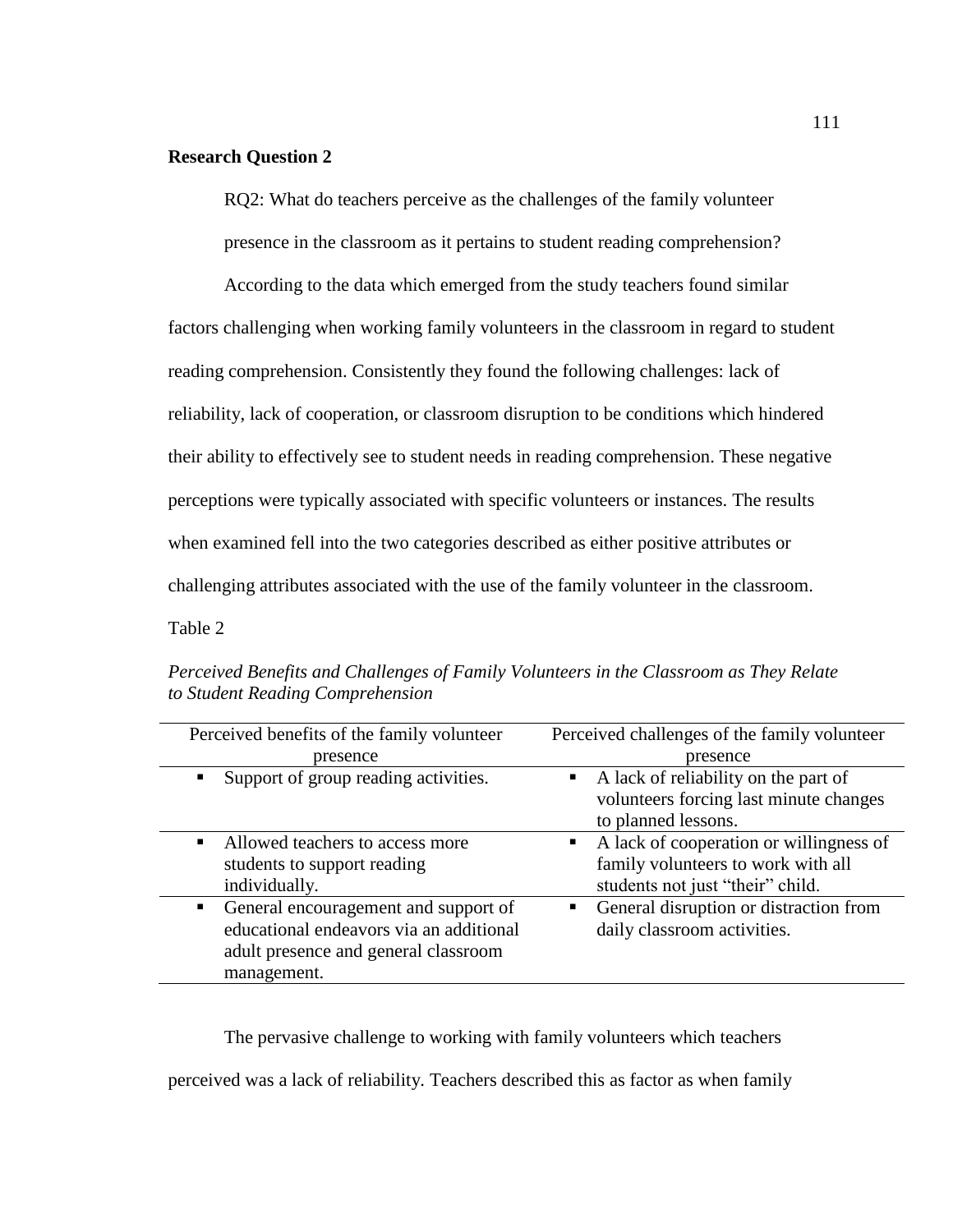volunteers would commit to assist in the classroom but would not honor their time commitment or did not take their volunteer hours seriously. A teacher said:

Then again last year we had this set time for volunteers when they've said they're coming, and then all at once without any notice they're just not here to help the kids and that's . . . when you depend upon them they don't come. That's hard. (Amy Jones)

This trait specifically more than others was found to be very disruptive to classroom goals and overall learning.

More so than any of the potential challenges, teachers perceived a lack of dependability in certain family volunteers was counter to their student reading comprehension goals as this lack of dependability created scheduling crisis and other issues which detracted from their overall classroom efficacy. Dependability as perceived and described by teachers was not just the ability to rely upon a family volunteer not only in their timeliness but also in their willingness to support them once they were in the classroom. A teacher noted:

I think really if they just come into the classroom, and they want to work with you. And they are willing to fulfill what you need them to do to help the children, instead of walking in there, well I'm here and I am going to do this with the kids today. You have to say no; no let's get back into the program. You're my assistant, you're my helper, please, work with what I'm doing. (Diane Luis) In isolated instances teachers perceived the challenge of acquiring cooperation from some family volunteers. In these instances, teachers, perceived that particular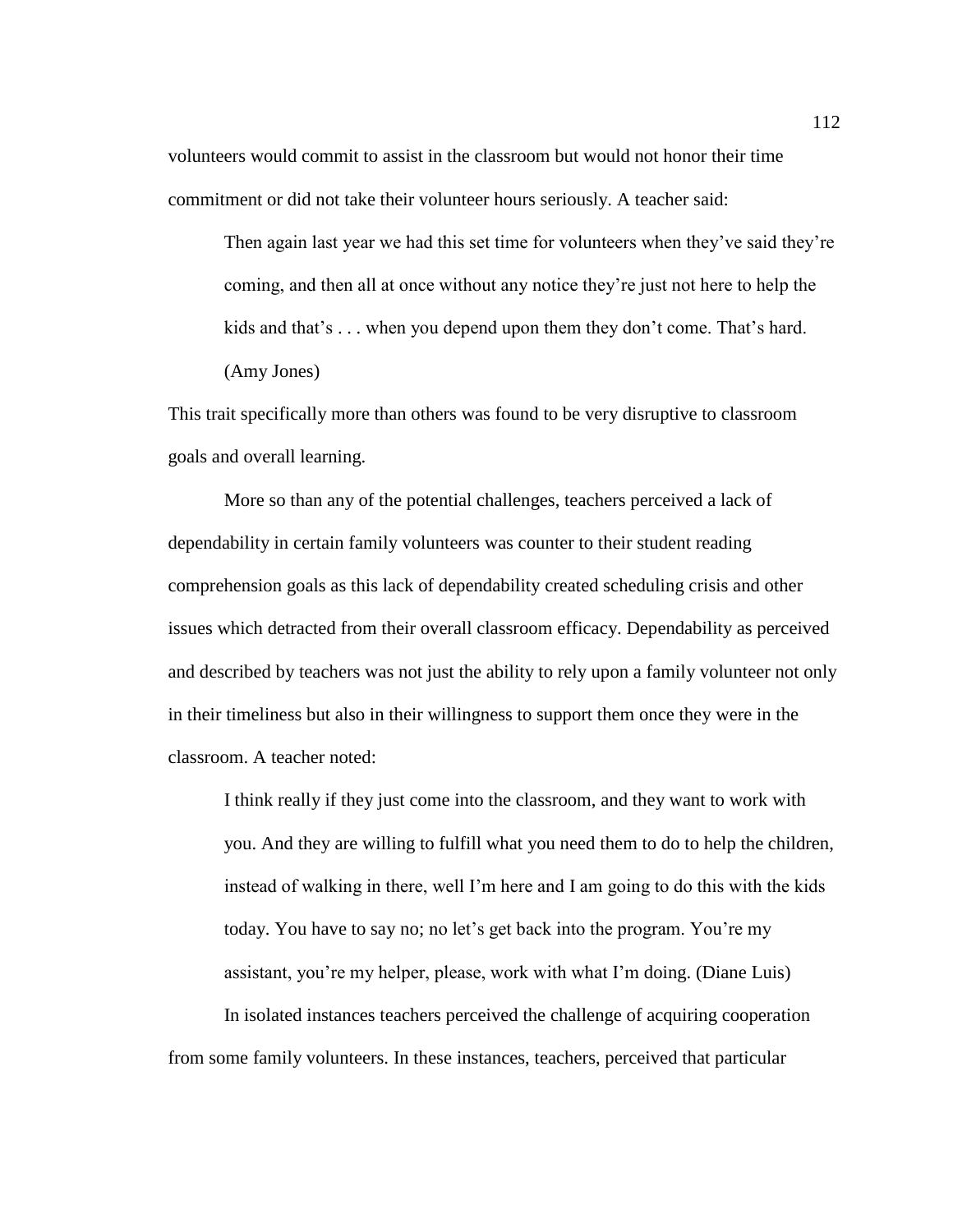volunteers came to the classroom environment with inaccurate perceptions of what their role would be or misconstrued the solicitation for family participation as a sign or struggle or lack of competency. In these instances, which were challenging to teachers, perceived that certain family volunteers came to the classroom with their own agenda as to what needed to be done to facilitate classroom instruction.

Teacher perceived difficulty in basing classroom learning plans and student reading comprehension activities upon family volunteers who proved to be unreliable. This would create considerable frustration as teachers would depend and plan upon this additional adult presence and then be forced to alter their activities for the day within the classroom with little or no notice. Likewise, it could create considerable disruptions if family volunteers came to classroom considerably late and the teacher was forced to disrupt their lesson in order to acclimate the family volunteer to the present activity. A teacher said:

Whenever she would come in she would be very disruptive and go to all the classrooms and have all the kids and they're running out the door and you know, you're trying to have class. So sometimes I think there's that negative too. (Joanne Thatcher)

It was notable that teachers attributed the challenges of working with family volunteer to specific individuals or instances and that overall their perceptions tended to be based upon positive reflections of the family volunteer presence. While teachers did not perceive this presence to be entirely without challenges it is clear that overall this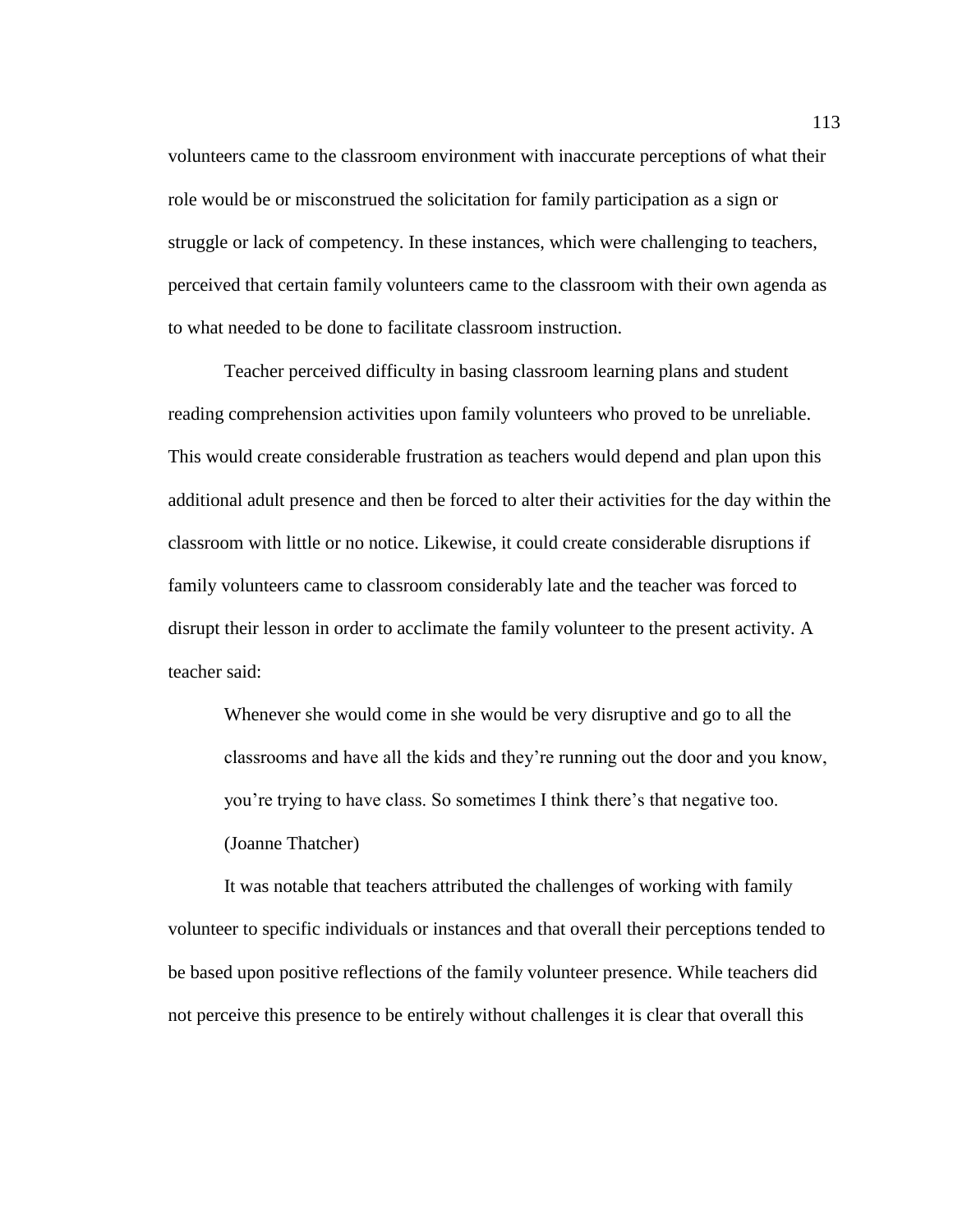presence was perceived to have a positive impact upon the support of reading comprehension within the classroom.

Teachers perceived that the presence of the family volunteer in order to support fifth grade student reading comprehension may be improved by additional professional support both for them as teachers and also for volunteers. Teachers who participated in the study perceived that they might benefit from additional guidance and instruction on how to best incorporate family volunteers into the classroom especially in the earlier part of their experiences as teachers. They also perceived an orientation process as part of the professional development offered by the school for incoming family volunteers would improve the effectiveness of their use in the classroom.

Teachers offered at the conclusion of the interview their perceptions of potential areas of possible professional development which would further improve and support family volunteer and teacher classroom goals. First, teachers perceived a volunteer incentive program would be a productive tool to assist with recruiting, retaining, and rewarding family volunteers for their efforts in the classroom. Second, teachers perceived that it would be beneficial to gear family volunteer recruitment efforts specifically towards grandparents as these members of the family were often the most active group of family volunteers. Last, in the way of teacher training, teachers perceived that additional professional development either offered by the district or led by veteran teachers would be especially helpful to give incoming teachers direction and additional information to facilitate more successful interactions with family volunteers to further support student outcomes.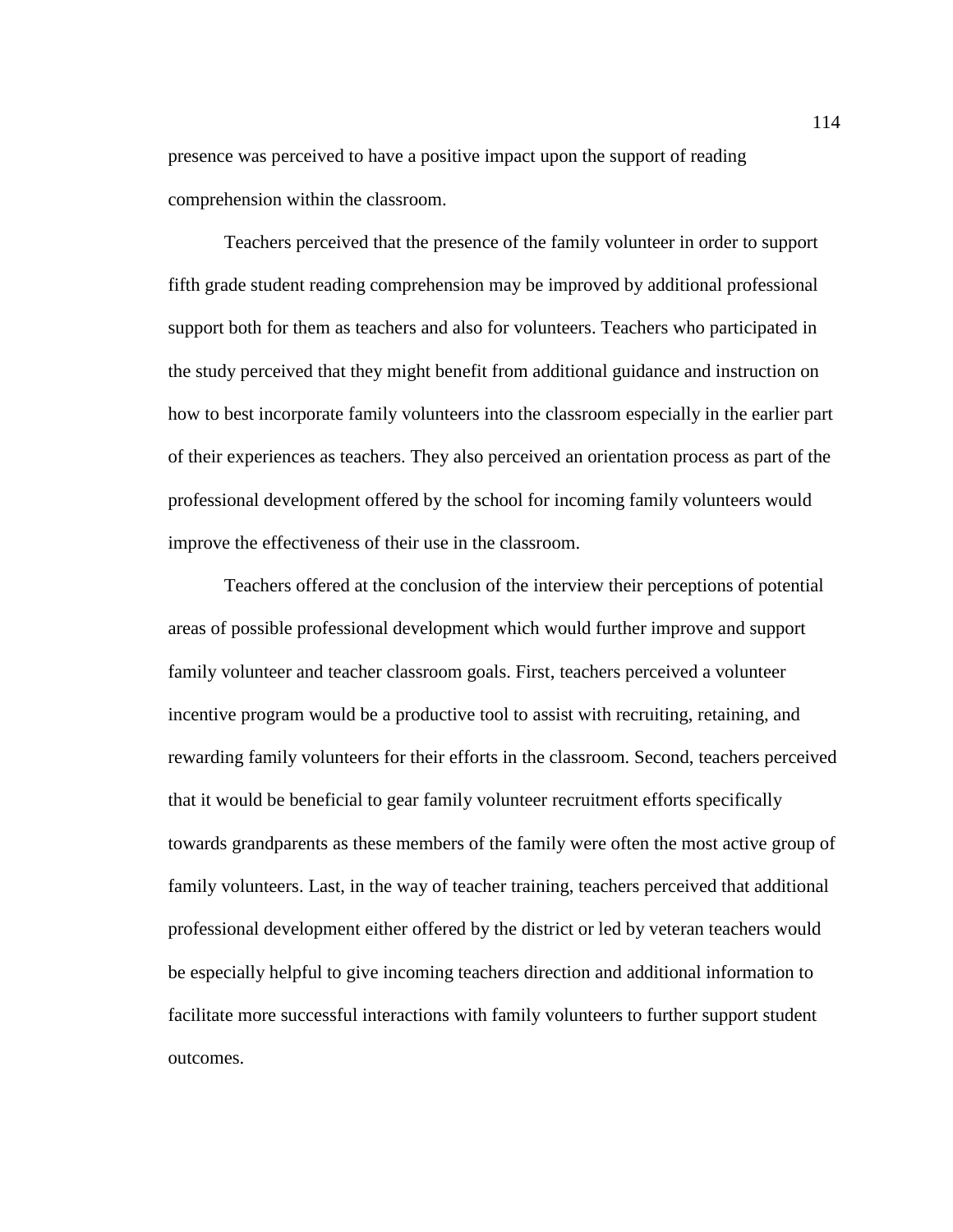Regardless of whether teachers personally perceived a more challenging or positive perception of the family volunteer presence, it is worth noting all participants expressed a desire to incorporate the additional efforts of all stakeholders to the benefit of the student. While not every teacher shared positive perceptions, all participants expressed an interest in further investing and developing strategies to successfully incorporate the family volunteer into the classroom to support student reading comprehension goals. Participants expressed an active desire to improve upon the existing beneficial qualities of family volunteers to better support student reading goals.

#### **Summary**

This study explored what teachers perceived as the benefits and challenges of working with a family volunteer in the classroom as it pertains to student reading comprehension. The research questions sought to explore whether teachers perceived the presence of the family volunteer as a help or hindrance to student reading comprehension goals. The answers to the research questions asked were as follows. This study found that while some challenges were inherent to working with family volunteers the overall perceptions of teachers regarding the use of family volunteers to support student reading comprehension is a positive one. While challenges remained present as with any complex classroom interaction, teachers expressed an abundance of willingness and dedication to families in order to work together for the betterment of the students.

Chapter 5 will delve into the interpretation of these data as well as expand upon the implications of these findings. I will also discuss in further detail the limitations of the study and possible means of improving future studies of this nature. Additionally, the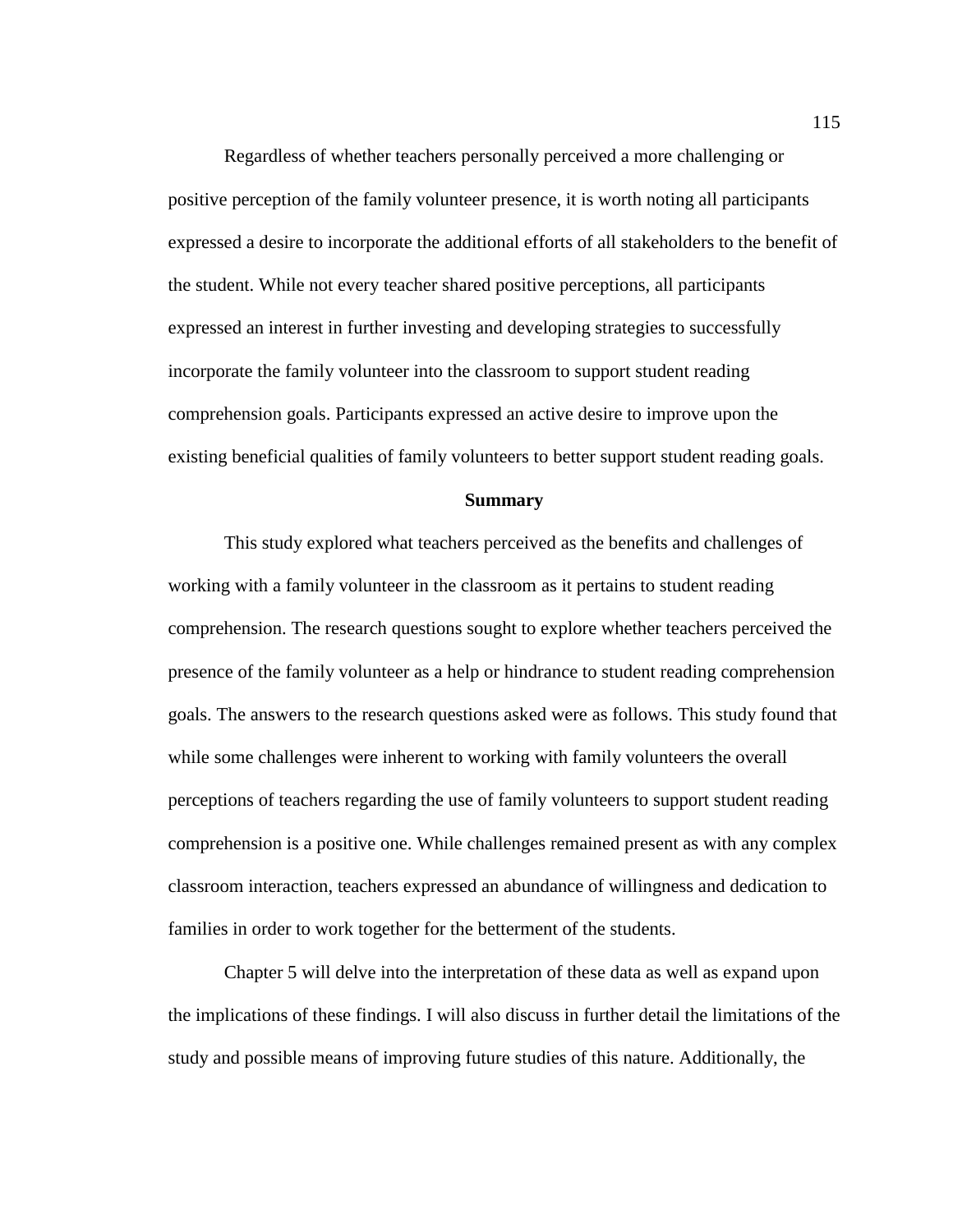final chapter will suggest possible professional development measures based upon the perceptions of teachers as it relates to the use of the family volunteer in the classroom to support student reading comprehension thus connecting the enactment of this study to possible positive social change.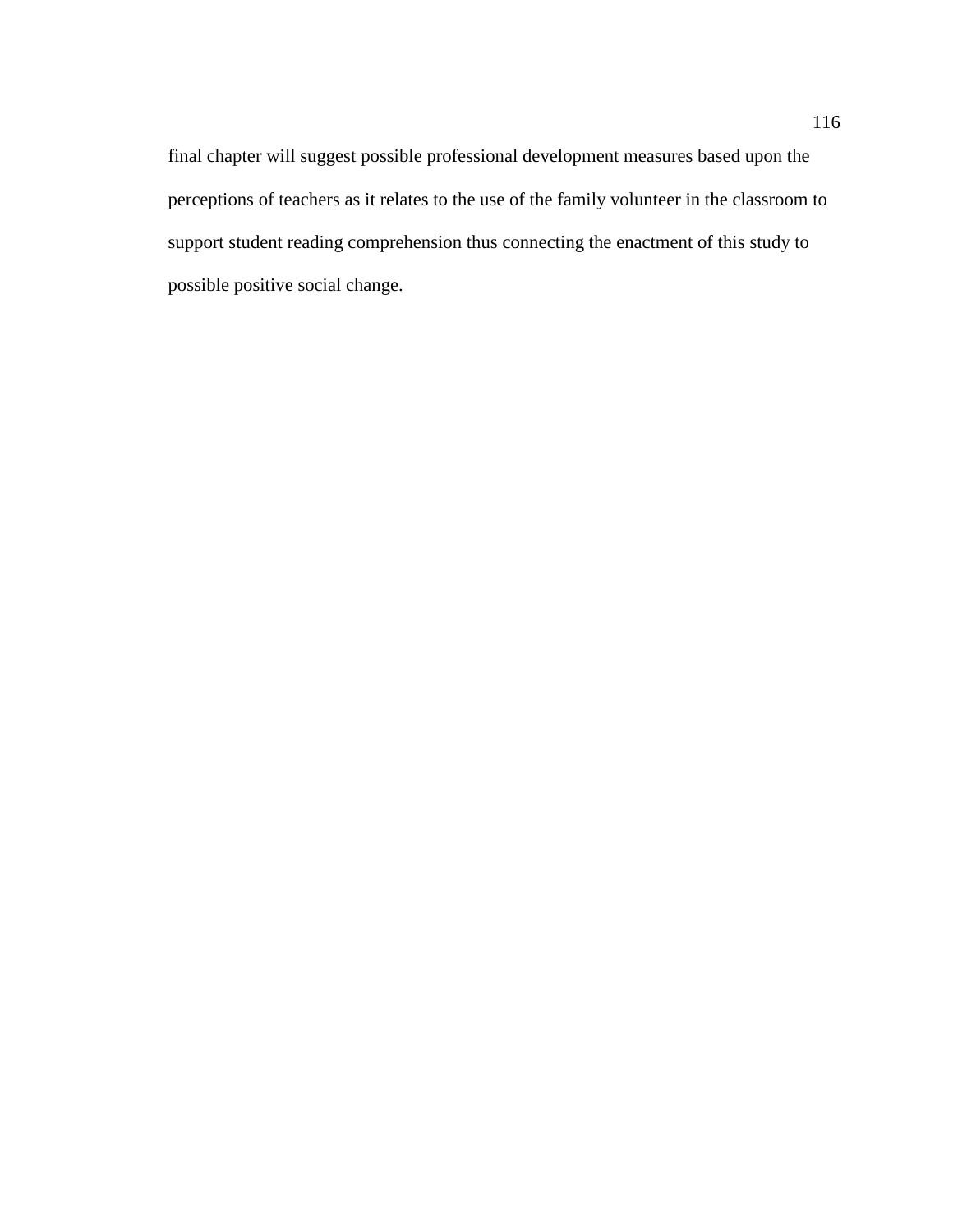Chapter 5: Interpretation of Findings, Recommendations, and Implications

The purpose of this qualitative semistructured interview study was to explore teacher perceptions of the family volunteer in the classroom as it related to student reading comprehension goals. In this study teachers discussed their experiences working with family volunteers in the classroom in a semistructured interview to allow the participants to elaborate on their perceptions of this phenomenon. The intention of the study was to further explore how teachers perceived the presence of the family volunteer in the classroom, specifically as to how it impacted student reading comprehension. This study found that despite some inherent challenges to working with family volunteers in the classroom to support student reading comprehension, the teachers perceived this presence positively.

Research has been conducted regarding the potential benefits of the family volunteer presence, but little research had been conducted that specifically explored the perceptions of teachers regarding this phenomenon. Additionally, as part of the study, teachers were given the opportunity to share insights regarding their perceptions of the experience of working with family volunteers to support student learning. Key findings from this study revealed that while teachers perceived the family volunteer presence as having a positive impact on student reading comprehension goals, this endeavor was not without its challenges. Also, it is important to note that all teachers included in this study felt that their initial education and licensure had not adequately prepared them to interface with family volunteers, and they welcomed the idea of additional professional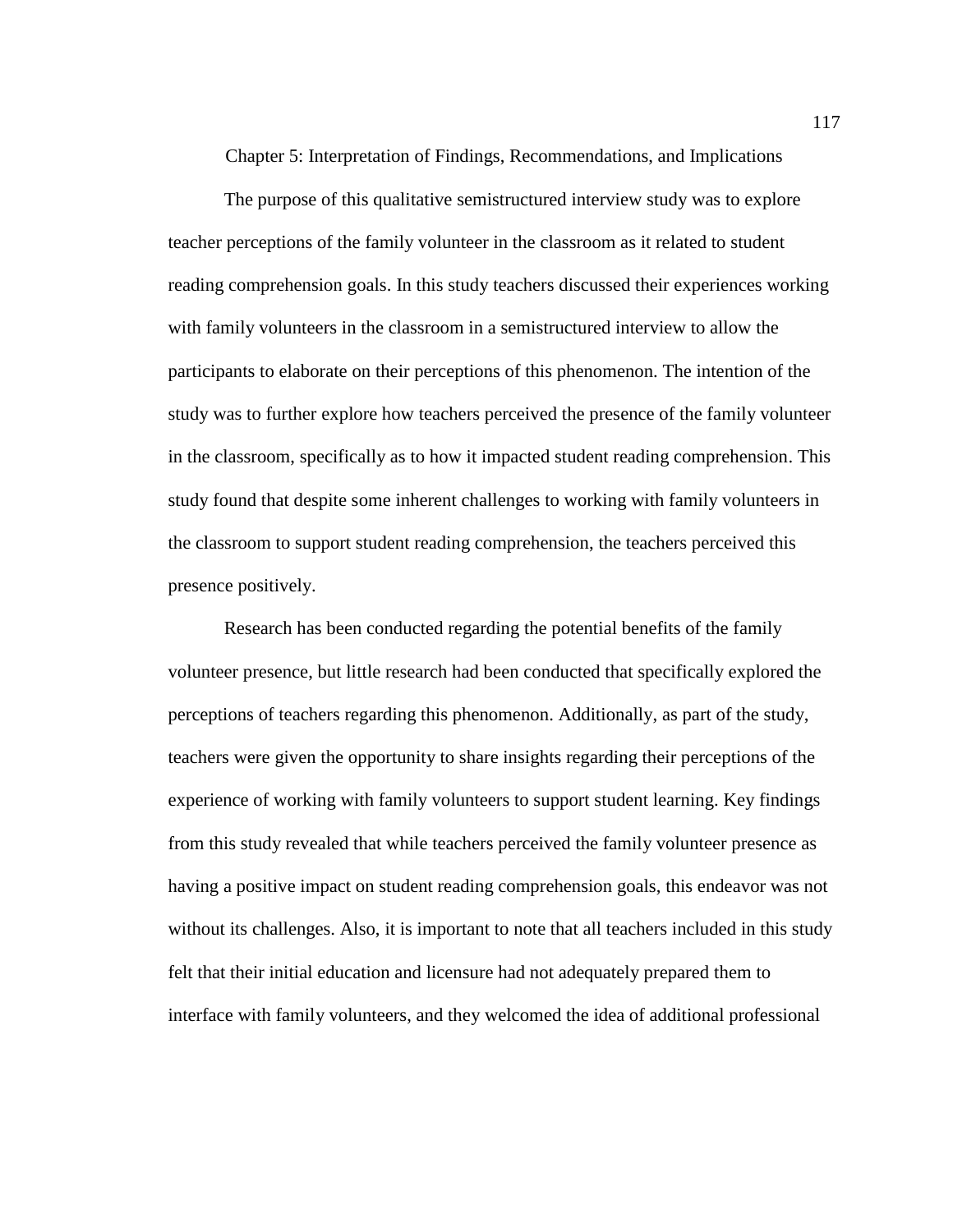development to support their professional attempts to successfully work with family volunteers to support and enhance student learning outcomes.

### **Interpretation of Findings**

The findings of this study expand upon the understanding of this field of knowledge by further exploring teacher perceptions of the family volunteer presence. This study relates to the field of knowledge explored by the work of researchers such as Tracey et al. (2014) as it extends the academic enrichment possibilities in the area of student reading. This is possible when investing in building an active partnership between community stakeholders such as family volunteers and classroom teachers. All of the participants in this study felt that more could be done in the area of professional development to better prepare both teachers and family volunteers to work together for the betterment of student reading comprehension.

Tracey et al. (2014) observed that while the family presence in the classroom yielded many positive results such as improved academic performance and increased classroom management, there remained many factors of the volunteer presence that were yet to be understood, such as the perceptions of classroom teachers regarding the family volunteer presence. Many participants noted they had an overall positive perception of the family volunteer presence yet they were actively interested in further guidance and resources for both themselves and the volunteers in order to better assist students with their reading comprehension goals. The research of Wang and Neihart (2015) connected to the current study in a variety of ways. This included the observation that supporting the connection between families and the classroom was a central issue to improving student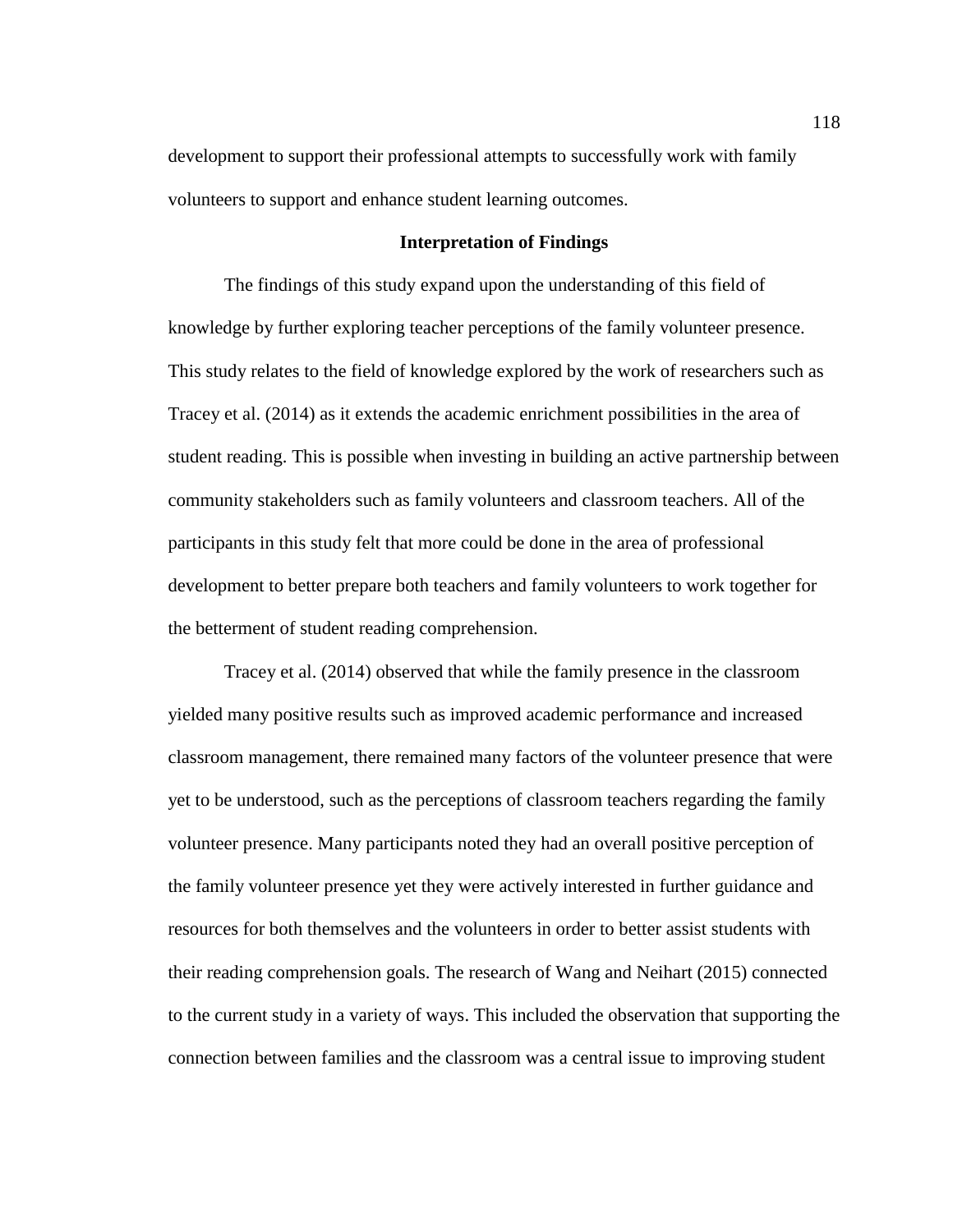performance. This research supports the findings of this study and informed the further exploration of teacher perceptions of the family volunteer presence.

### **Family Volunteer Presence and Learning Outcomes**

The research performed in this study echoed the findings of Beauregard et al. (2014) who found that the family volunteer presence had a positive influence on learning outcomes. Participants perceived that the family volunteer presence allowed them as teachers to provide better individual support to students in the area of student reading comprehension. The family volunteer presence in the classroom offers a variety of support to the classroom teacher in the way of improving the adult to student ratio in order to allow the teacher additional time to focus on individual learning goals. Specifically, in the context of student reading comprehension, this presence was helpful to students in group reading exercises because the additional adult presence provided support to the teacher to allow them to devote additional time to struggling readers.

# **Communication and the Family Volunteer Presence**

Participants in this study perceived more could be done to effectively communicate expectations and guidelines to family volunteers prior to them entering the classroom. The research of Bouffard and Weiss (2014) found that communication issues were central to defining the family volunteer professional relationship to the teacher as a positive or a challenging one. Many of the potential difficulties and challenges faced by teachers when working with a family volunteer in the classroom could be addressed with proactive measures to both communicate with family volunteers and train them. While both stakeholders shared the common goal of supporting student outcomes, it is apparent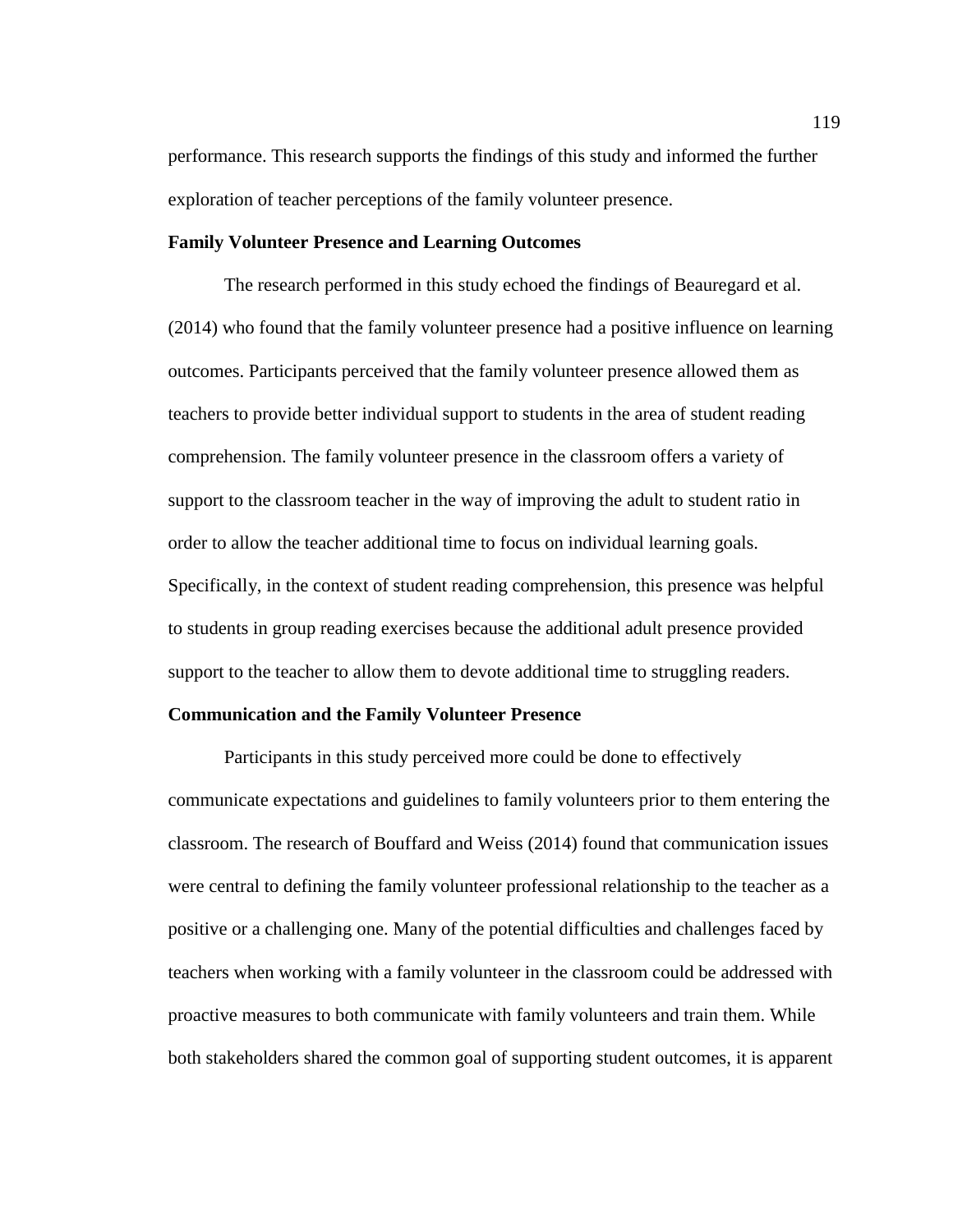that preemptive and clear communication and well-defined expectations are an important part of supporting student reading comprehension goals. When possible, direct communication from the teacher in the form of letters, e-mails, or face-to-face interactions is optimal.

# **Student Learning Takes Place in Multiple Environments**

The findings of the study connect to the historical framework of Epstein et al. (2002) as they confirm that learning does not happen in isolation; rather, all of the environmental spheres experienced by the student are part of the overall learning process. Epstein et al.'s (2002) framework had historical significance because it introduced practical tools for connecting teachers, administrators, and families for the betterment of the school environment and student learning. With this framework, Epstein et al. proposed that student learning did not happen simply in the school environment but that the comprehensive network of interactions outside of school, including those in community and domestic environments, significantly influenced student learning.

The findings of this study confirmed the interconnected nature of the learning process and how teachers perceived that the physical presence of the family volunteer in itself had an impact on how the classroom learning goals were achieved. As was explored in the research of Haines et al. (2015), students may experience tangible benefits to their educational outcomes when intentional connections are forged between the school, the families they serve, and the surrounding community. Participants stated that family attitude toward education as reflected in the family volunteer presence impacted student learning goals in the area of student reading comprehension as well as in other areas.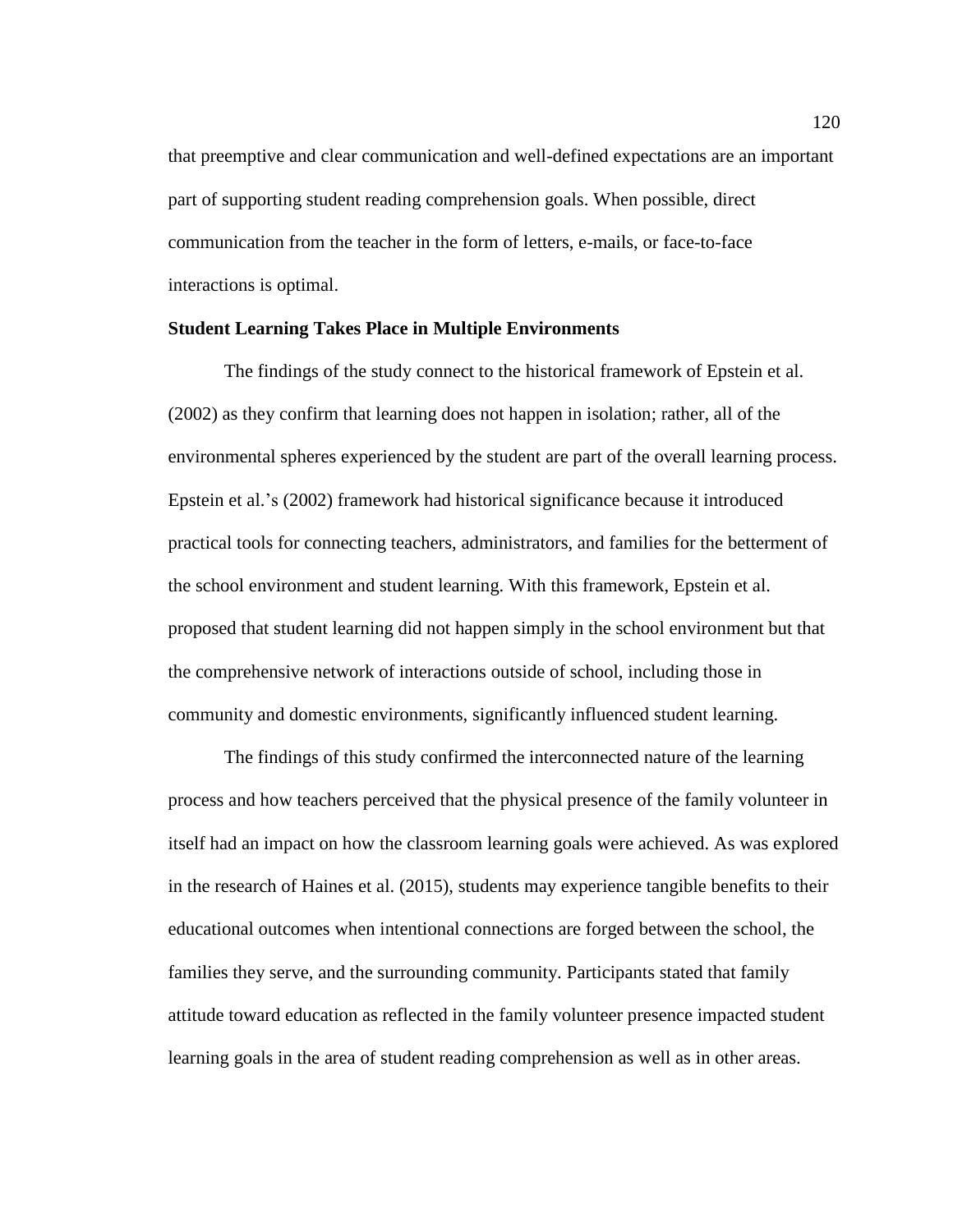Participants observed that family perception of the importance of classroom goals likely influenced how students perceived their own learning experience and whether they felt classroom goals were achievable. Teachers shared perceptions in the course of the study that the attitudes of families had an impact on student reading comprehension goals, specifically if families did not value educational endeavors.. It was the perception of the teachers in this study that the family volunteer presence did indeed have the potential to enhance student reading comprehension and that the desire to further learning goals at home could have a positive impact on student learning in the classroom environment.

#### **Teachers and Family Volunteers Working Together**

As was observed in the research of Karabay et al. (2015), teachers valued community partnerships with families in order to benefit student outcomes. These findings were reinforced in this study as participants shared a willingness to work beyond challenges when interfacing with family volunteers in order to pursue the potential positive influence of the family volunteer presence on student reading comprehension. Teachers who were included in this study conveyed the desire to improve their ability to work with family volunteers. They perceived that while this presence could at times present challenges, the potential benefits of successfully incorporating family volunteers into the classroom outweighed the possible complications that may occur as a result of this presence.

#### **Limitations of the Study**

The limitations of the study included the factors of time and scope. The study was able to be executed in one school district at one grade level. This study could be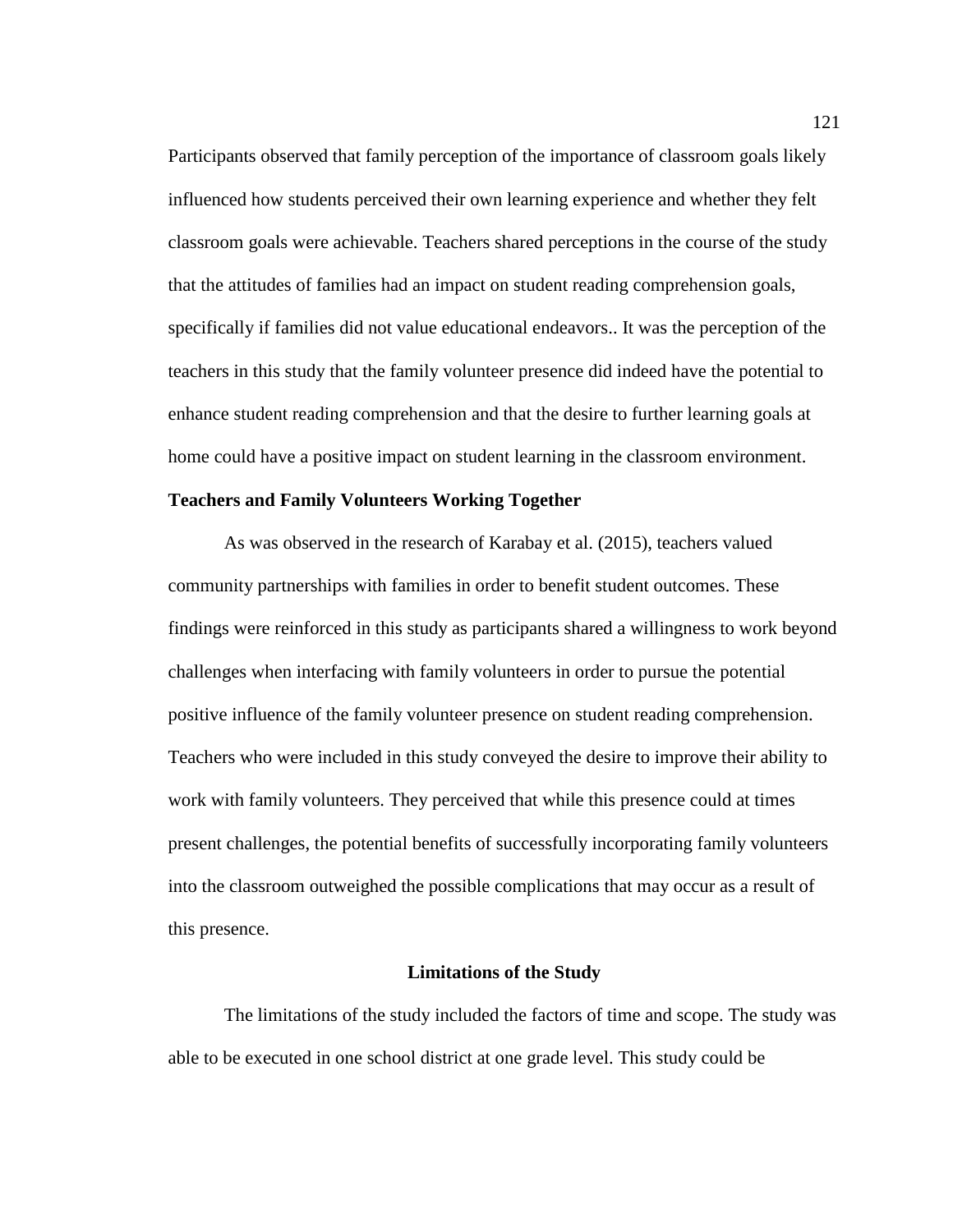duplicated and the scope widened to include additional grade levels, additional types of subject matter and teachers ,such as university or vocational teachers, additional kinds of family volunteers, such as siblings, and a variety of learning environments, such as private schools. This study could also be expanded to include the perceptions of the family volunteer regarding their experience in the classroom supporting student reading comprehension.

Possible interviewer bias was another limitation of the study. In order to combat this possible factor, professional peers reviewed the initial summary of the study findings. In addition, the semistructured interview questions as outlined in Appendix A were used in each interview to ensure all participants were able to respond to the same line of inquiry. Participants were also given the opportunity to view transcripts of their interviews and suggest any alterations or add additional comments if they felt their transcript did not accurately depict their perceptions. This study could be duplicated and expanded to include additional grade levels and teachers of a variety of subjects in order to further investigate teacher perceptions of the family volunteer presence in the classroom and its impact on student learning.

### **Recommendations**

As a result of the information emergent from this study, the following recommendations may have the potential to enhance and further improve the efficacy of the use of the family volunteer to support student learning goals in the area of reading comprehension. Firstly, perceptions of teachers regarding inadequate preparation to work with families as a part of their educational training and licensure, additional training in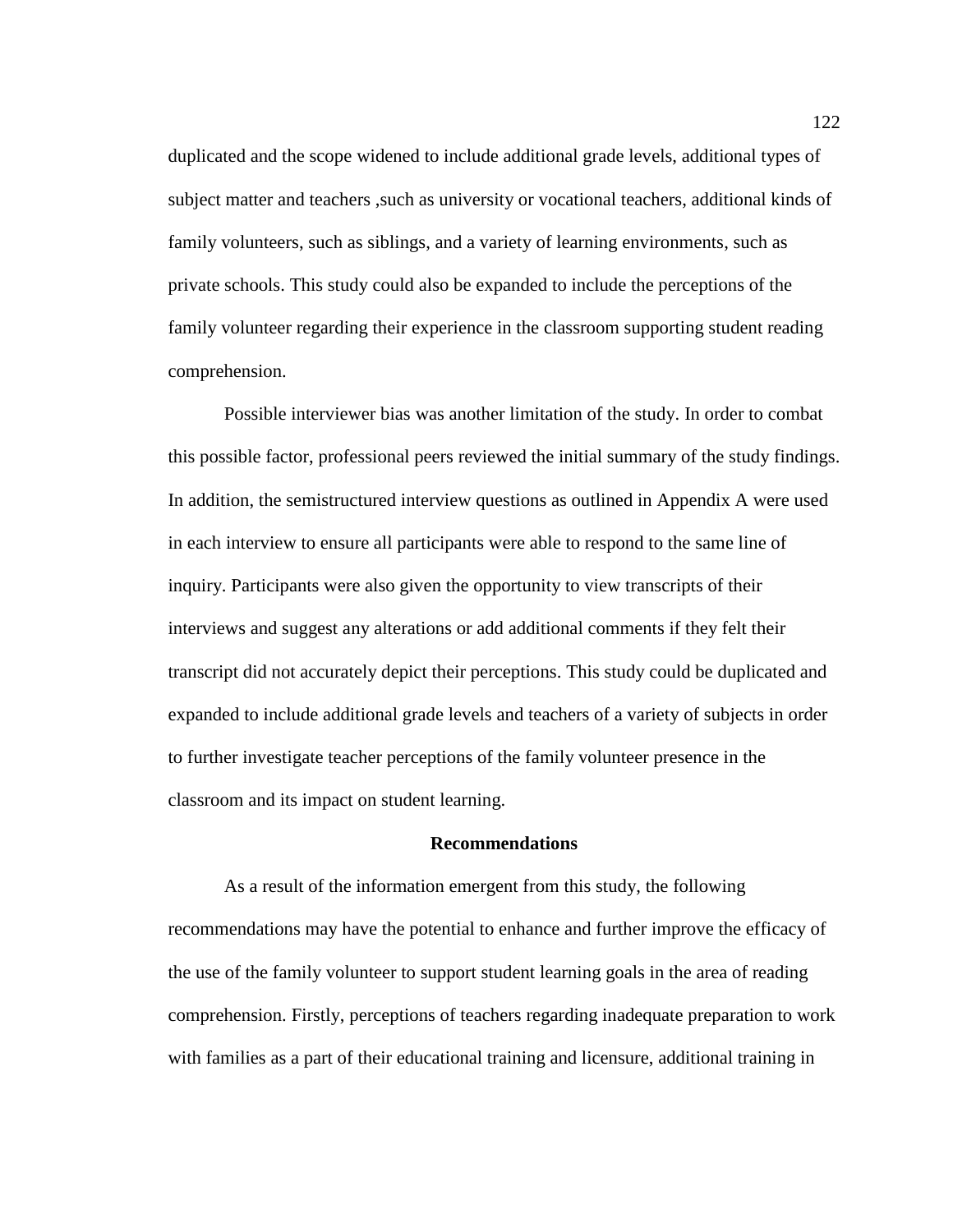this area in the form of professional development could be advantageous. It was a profound result that every teacher included in this study perceived they had not been adequately prepared by their formal licensure and training to interface with parents and they perceived that additional information about engaging with family volunteers should be part of their college courses. This confirms previous research such as the work of Hornby and Witte (2010), which indicated that teaching is primarily about classroom activity with all manners of support being seen as secondary. Supporting teachers in their efforts to interact with families and family volunteers may also benefit their work in the classroom, which has the potential to support student learning.

Additionally, teachers perceived that volunteer reward programs may be beneficial to recruiting and retaining volunteers for their hard work, therefore benefiting the family volunteer for their service in addition to recognizing their efforts to support student learning. A reward program may be the added incentive needed to promote involvement to family members who may not otherwise participate in school activities. Also, recognizing the efforts of the dedicated family volunteers for their hours of assistance may prove beneficial to expressing gratitude as well as encouraging long term volunteering on the part of family members.

Teachers also perceived that designing volunteer recruitment techniques that were specifically tailored to grandparents could be beneficial as this group of family members display interest in student learning and may have fewer employment or other obligations that would otherwise prevent them from volunteering. During the course of the study, teachers perceived that grandparents were a potentially undervalued educational resource.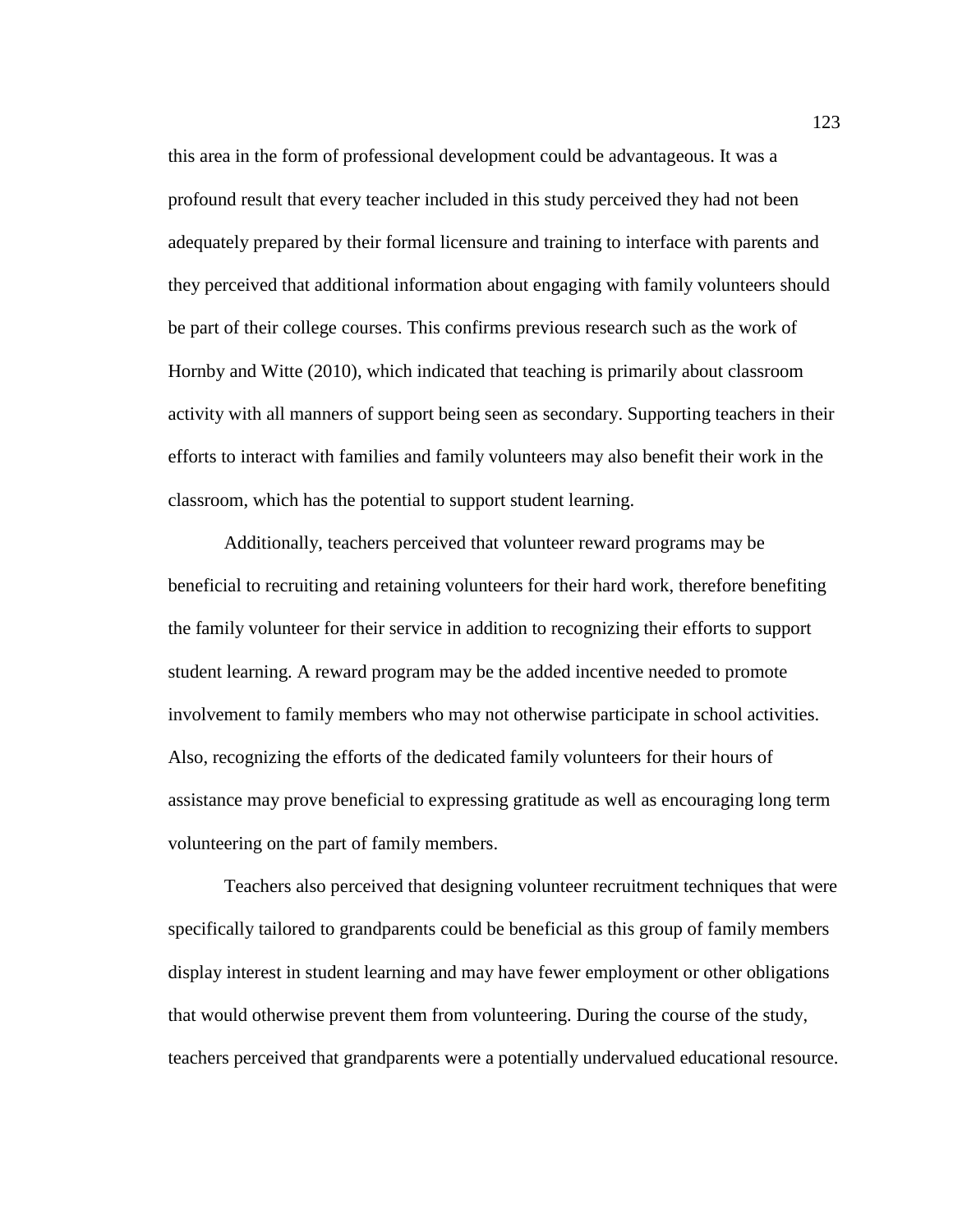It was their perception that slight alterations could be made to volunteer recruitment efforts to encourage more grandparents to become involved in supporting classroom activities as well as student reading comprehension.

Teachers also perceived that a brief training session led by veteran teachers as a part of professional development would prove helpful for learning to work with families, specifically for new and incoming teachers. It was the perceptions of experienced teachers who had worked with family volunteers that these additional measures would benefit student learning outcomes. Teachers perceived that sharing knowledge and experiences of successfully working with family volunteers would provide beneficial knowledge to incoming teachers and augment their official licensure and training. This may better prepare them to successfully work with family volunteers in the classroom to support student learning.

### **Implications**

As echoed in the research of Liu et al. (2010), it is important for both schools and teacher to actively cultivate both lines of communication and opportunities for participation in order to improve and support student outcomes. Specifically as it pertains to reading comprehension, the family volunteer presence presents a wealth of opportunities to reinforce educational goals and continue learning beyond the classroom. The findings of this study support the need for additional professional development to support the effective use of family volunteers in the classroom to support student reading comprehension. Additionally, teachers perceived they would have benefited from college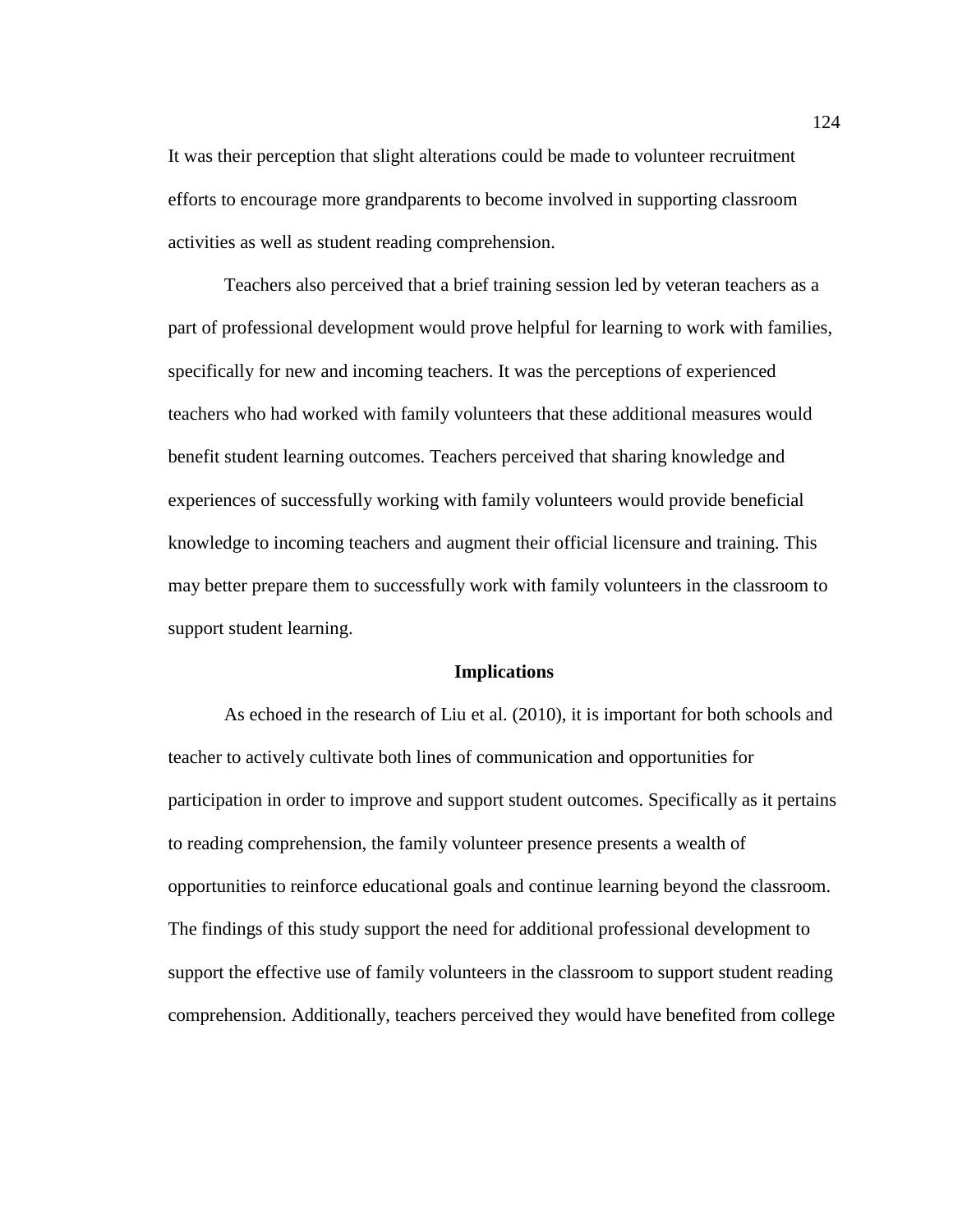preparation specifically designed to help them use family volunteers effectively in the classroom.

# **Positive Social Change at the Family Level**

The data resulting from this study indicated tangible ways that administrators, teachers, and family volunteers can work together in order to form lasting and effective educational relationships with increased functionality and forethought to improve student reading comprehension. As family volunteers and teachers learn to work together more effectively student reading comprehension may be supported in a variety of ways with ever increasing effectiveness to improve student performance in the area of reading. The lives of families may be positively impacted as student reading comprehension is improved as a possible result furthering a positive perception of education within the family unit. The lasting impact of an improved educational experience and the further strengthening of educational communities as a result of streamlined interactions has the ability to have far reaching positive impact at the classroom and community level as well as beyond.

# **Positive Social Change at the Organizational Level**

The results of this study indicated that teachers perceived that they were inadequately prepared to interface with families to support student reading comprehension and other subject matter by their initial required training. The potential organizational change which may be supported by this and similar research is that need for additional structures designed by specific school environments to prepare teachers to work with family volunteers in the classroom. Additionally, there could be a positive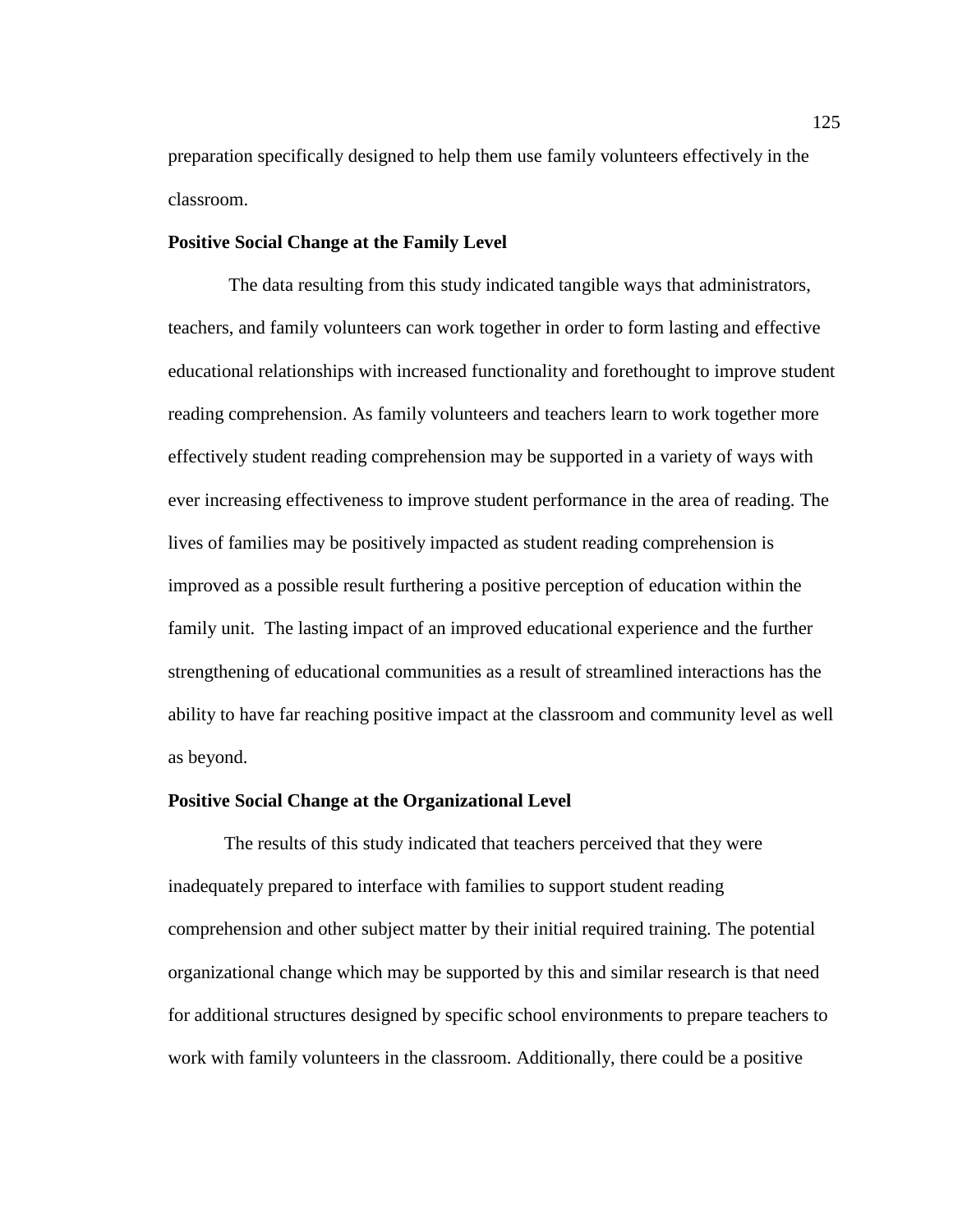potential social outcome from the recommendations produced in the process of exploring teacher perceptions within this study which suggest that training or an introductory class prior to volunteering may increase the effectiveness of family volunteers in the classroom.

# **Positive Social Change at the Community Level**

Communities may be improved by the increased effectiveness of school as a result of the improved usefulness of family volunteers to support student reading comprehension. As educational quality is improved further community ties between families and schools may increase positive perceptions of the potential impact of education and improve the quality of the community through such opportunities as are made possible by a well supported educational organization. Building professional development experiences which increased the efficiency and usefulness of the family volunteer presence has the potential further support student reading comprehension as well as other classroom goals. Professional development efforts based on the recommendations teachers, their perceptions, and the data resulting from this study may have the ability to improve the use of the family volunteer in the classroom. As with all systems no matter how efficient, well designed, or well intentioned there always remains ways to further improve upon the existing system. It is important that decisions to enhance any existing educational system come from strong data driven decisions.

### **Positive Social Change at the Global Level**

Improving reading comprehension and access to literacy has the potential to increase many opportunities for student learning not only locally but nationally as well as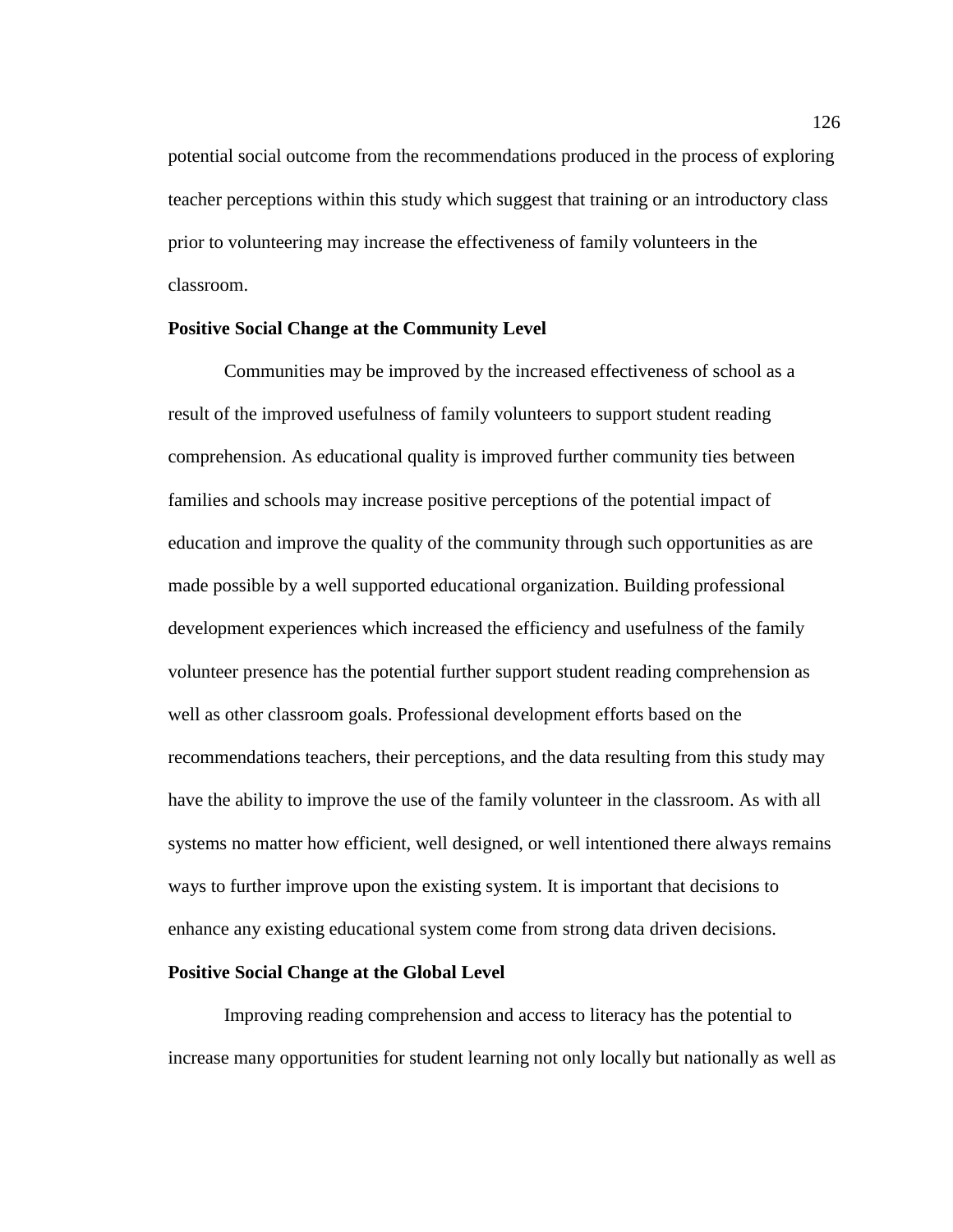globally. With each student and family whose life is positively impacted by increased access to reading, the resulting knowledge contained therein has the potential for positive impact which is incalculable. The theoretical implications of the study indicate the findings of Epstein (2002) continue to be relevant today by further confirming that learning does not take place in isolation. Every adult which plays a role in the life of a student has the potential to have a positive and supportive impact upon the learning experience however brief their interactions may be. The findings of this study further verify this historical foundation that learning is the result of the efforts of community coming together to support student learning and that as a result of this collaboration student outcomes may be improved.

# **Conclusion**

This study has provided meaningful data relating to the perceptions of the teacher regarding the family volunteer in the classroom. While this study serves as a good preliminary window into this phenomenon more remains to be learned about volunteers can further be used to support student reading comprehension as well as how volunteers can be used to support learning in other subject areas. The perceptions of teachers who experience education everyday on the front lines of learning are crucial to crafting improvement measures and policies which are based in real world action scenarios. Theory is only so functional as it can further enhance and support the goals of daily educational practices. Supporting student reading comprehension goals, improving the family volunteer experience and enhancing the daily lives of teachers who are working tirelessly to help students reach their learning goals is something we can all participate in.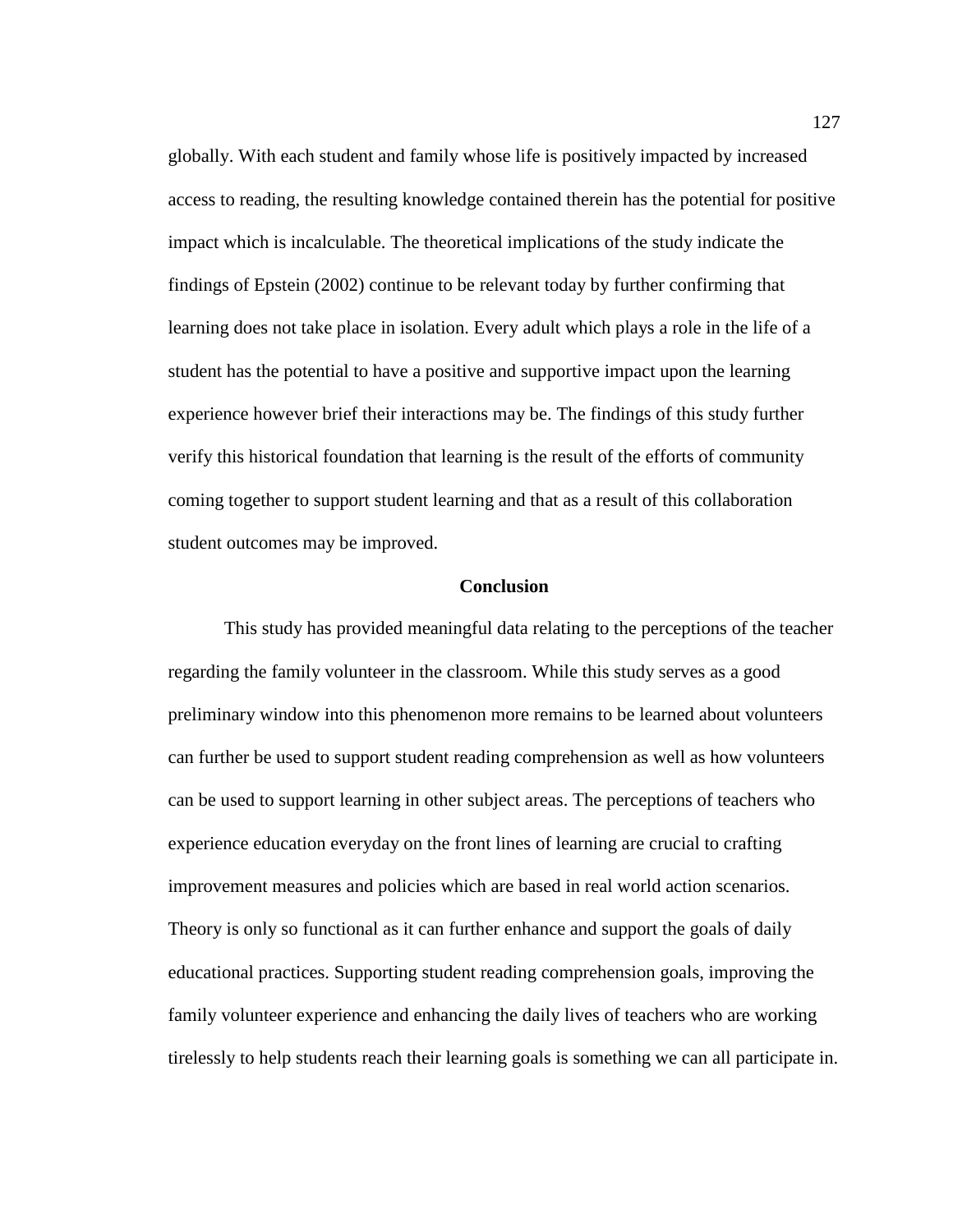Data such as that uncovered in this study may be used to further enhance student learning goals and improve the family volunteer experience and by doing so, improve the educational experience for families, students, and teachers.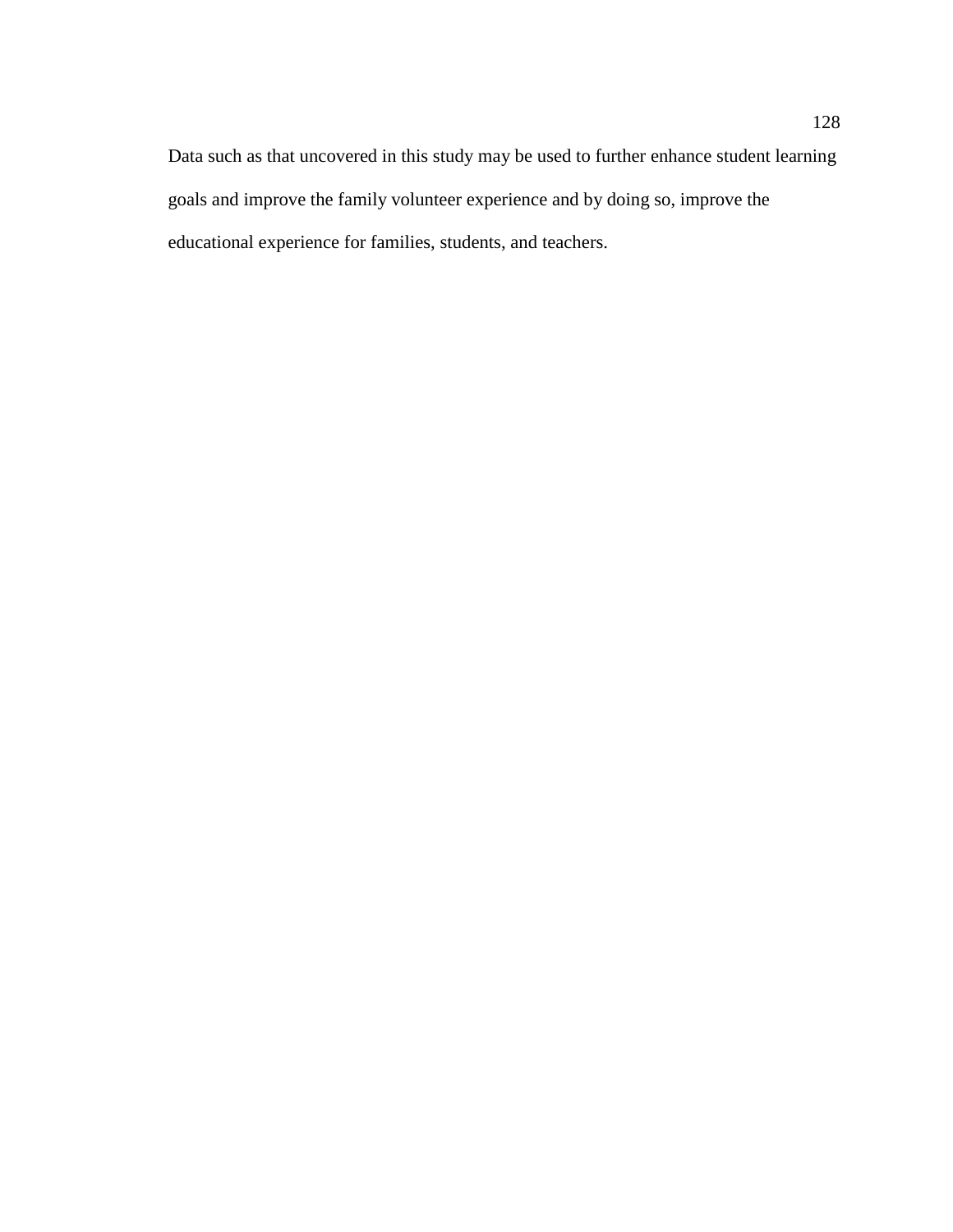#### References

- Abdullah, A.G., Seedee, R., Alzaidiyeen, N.J., Al-Shabatat, A., Alzeydeen, H.K., & Al-Awabdeh, A. (2011). An investigation of teacher's attitudes towards parental involvement. *Educational Research, 2*(8), 1402-1408. Retrieved from https://www.interesjournals.org/articles/an-investigation-of-teachers-attitudestowards-parental-involvement.pdf
- Adler, S. M., & Iorio, J. M. (2013). Progressive teachers of young children: Creating contemporary agents of change. *International Journal of Progressive Education*, *9*(2), 129-143. Retrieved from http://www.inased.org/ijpe.htm
- Anderson, K. J., & Minke, K. M. (2007). Parent involvement in education: Toward an understanding of parents' decision making. *Journal of Educational Research*, *100*(5), 311-323. [doi.org/10.3200/JOER.100.5.311-323](http://dx.doi.org/10.3200/JOER.100.5.311-323)
- Anyan, F. (2013). The influence of power shifts in data collection and analysis stages: A focus on qualitative research interview. *Qualitative Report*, *18.* Retrieved from http://tqr.nova.edu/
- Bagby, J., & Sulak, T. (2015). Connecting parental support with student achievement. *Montessori Life*, *27*(1), 9. Retrieved from http://amshq.org/Publications-and-Research/Montessori-Life
- Bates, C., Droste, C., Cuba, L., & Swing, J. (2016) *One-on-one interviews: A qualitative assessment approach.* Center of Inquiry in the Liberal Arts at Wabash College. Retrieved from www.liberalarts.wabash.edu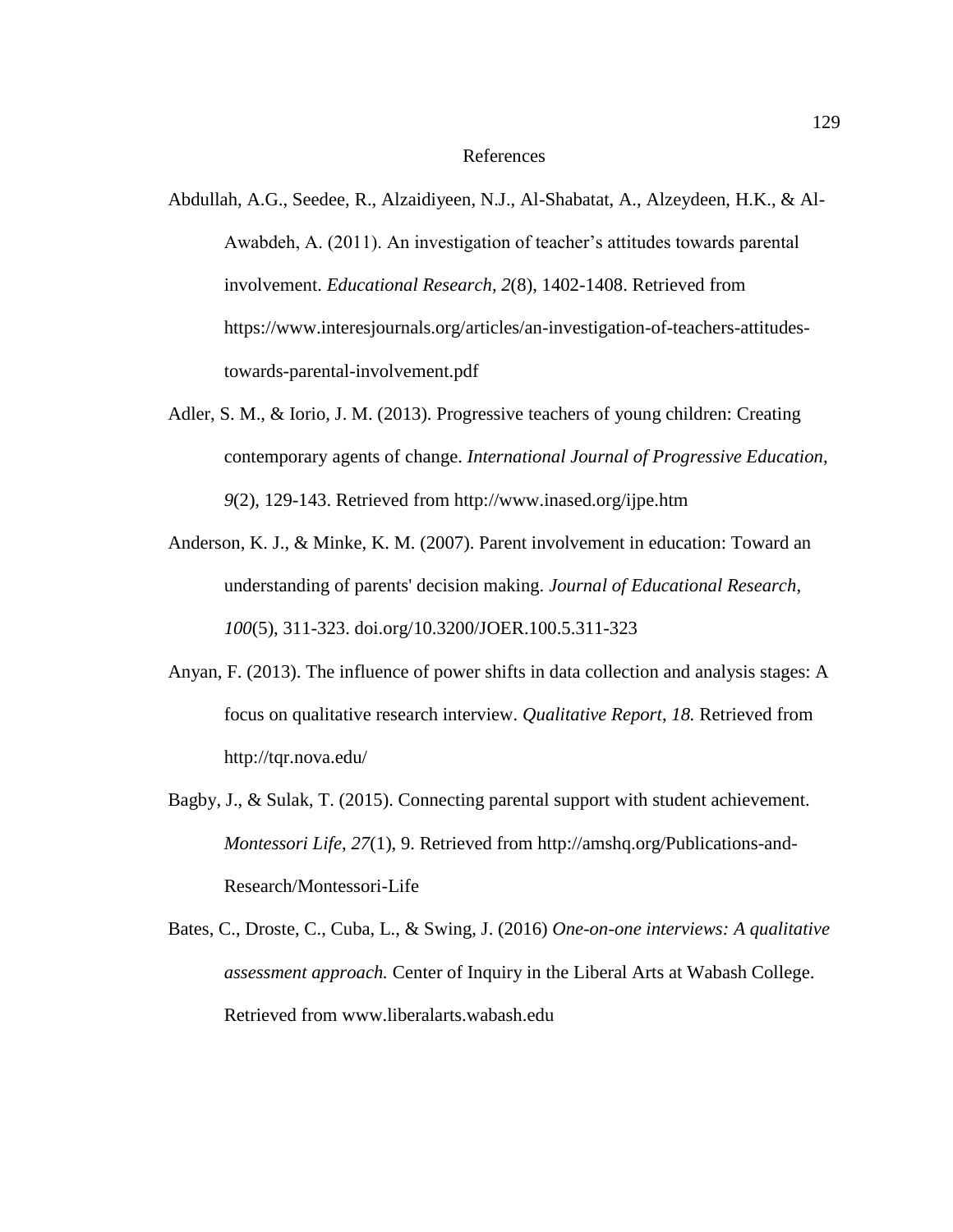- Beal, H., & Hendry, P. (2012). The ironies of school choice: Empowering parents and reconceptualizing public education. *American Journal of Education*, *118*(4), 521- 550. doi.10.1086/666360
- Beauregard, F., Petrakos, H., & Dupont, A. (2014). Family-school partnership: Practices of immigrant parents in Quebec, Canada. *School Community Journal*, *24*(1), 177- 210. Retrieved from http://www.schoolcommunitynetwork.org
- Bouffard, S. & Weiss, H. (2014). *Preparing educators to engage families.* Los Angeles, CA. Sage Publications.
- Bower, H. A., & Griffin, D. (2011). Can the Epstein model of parental involvement work in a high-minority, high-poverty elementary school? A case study. *Professional School Counseling*, *15*(2), 77-87. [doi.org/10.5330/PSC.n.2011-15.77](http://dx.doi.org/10.5330/PSC.n.2011-15.77)
- Boyer, A., & Hamil, B. W. (2011). Problems facing American education. *FOCUS On Colleges, Universities & Schools*, *6*(1), 1-9. Retrieved from http://www.nationalforum.com
- Bursuck, B., & Blanks, B. (2010). Evidence-based early reading practices within a response to intervention system. *Psychology in The Schools*, *47*(5), 421-431. [doi.org/10.1002/pits.20480](http://dx.doi.org/10.1002/pits.20480)
- Christianakis, M. (2011). Parents as "help labor": Inner-city teachers' narratives of parent involvement. *Teacher Education Quarterly*, *38*(4), 157-178. Retrieved from http://www.teqjournal.org/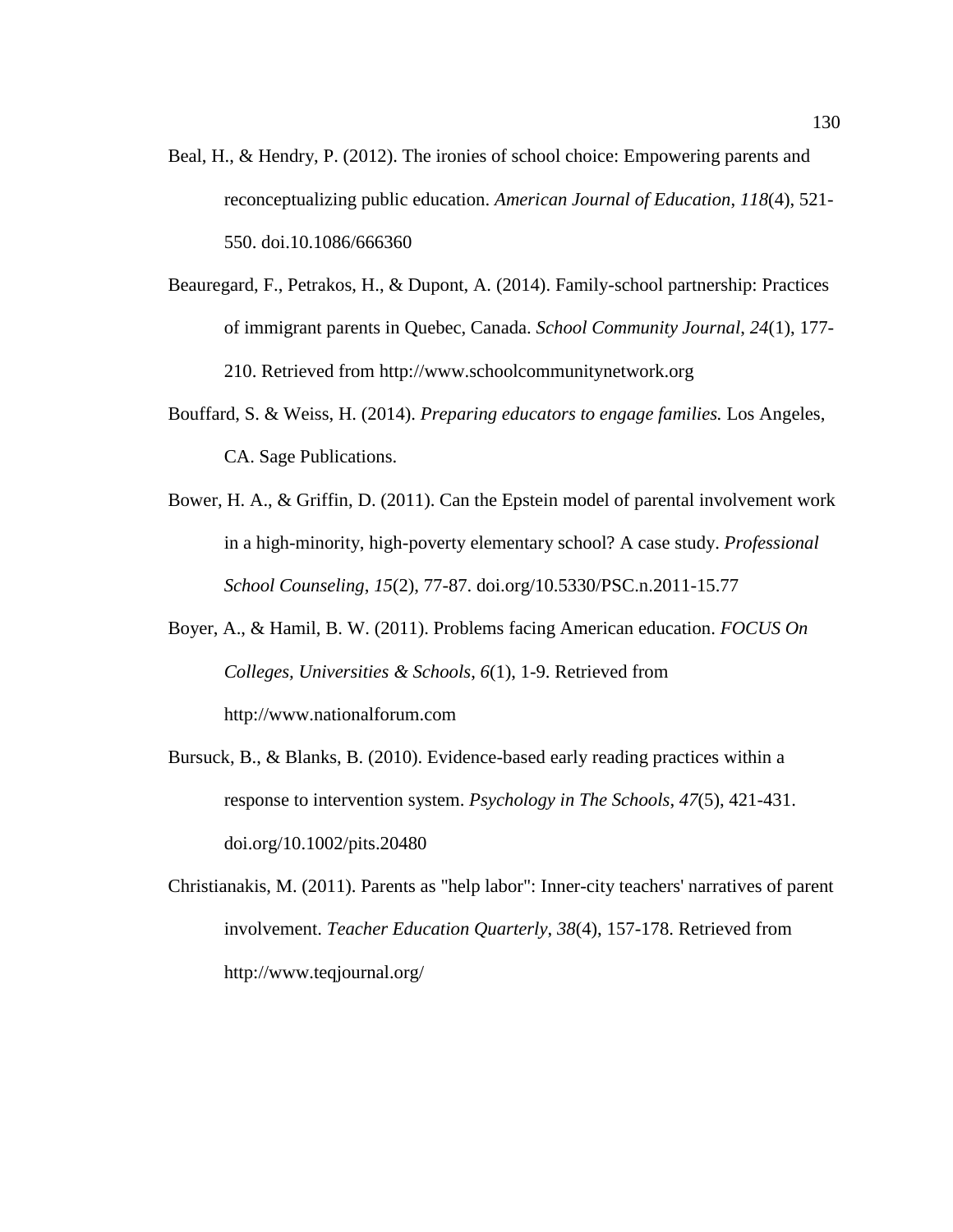- Coffey, D. J. (2010). Mentoring promotes qualities that lead to teacher satisfaction. *College Reading Association Yearbook*, (31), 179-199. Retrieved from http://www.aleronline.org/
- Cooper, R., Fleischer, A., & Cotton, F. A. (2012). Building connections: An interpretative phenomenological analysis of qualitative research students' learning experiences. *Qualitative Report*, *17.* Retrieved from http://tqr.nova.edu/
- Collier, M., Keefe, E. B., & Hirrel, L. A. (2015). Preparing special education teachers to collaborate with families. *School Community Journal*, *25*(1), 117-136. Retrieved from<https://files.eric.ed.gov/fulltext/EJ1066210.pdf>
- Crea, T. M., Reynolds, A. D., & Degnan, E. (2015). Parent engagement at a Cristo Rey School: Building home-school partnerships in a multicultural immigrant community. *Journal of Catholic Education*, *19*(1), 222-242. doi:10.15365/joce.1901112015
- Creswell, J. (2006). Qualitative inquiry and research design: Choosing among five approaches (2nd ed.). Thousand Oaks, CA. Sage Publications.
- Crowe, C. (2012). A longitudinal investigation of parent educational involvement and student achievement: Disentangling parent socialization and child evocative effects across development. *Journal of Educational Research & Policy Studies*, *13*(3), 1-32. Retrieved from http://www.aera.net/Education-Research/Beyond-AERA/Journal-of-Educational-Research-Policy-Studies
- Donnell, J. O., & Kirkner, S. L. (2014). The impact of a collaborative family involvement program on Latino families and children's educational performance. *School*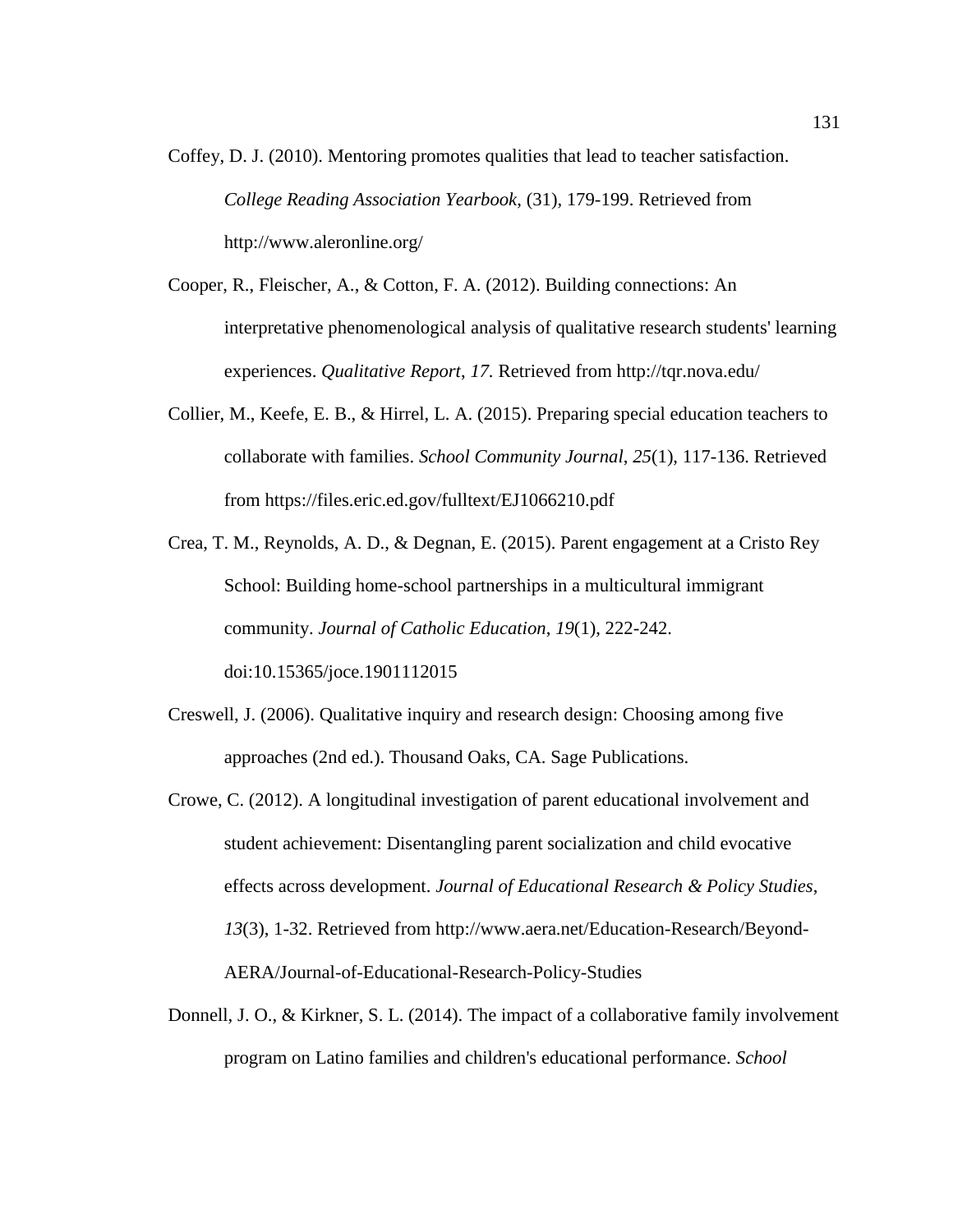*Community Journal*, *24*(1), 211-234. Retrieved from

http://www.schoolcommunitynetwork.org

- Dor, (2012). Parent's involvement in school: Attitudes of teachers and school counselors. *US-China Education Review* (11), 921-935. Retrieved from https://pdfs.semanticscholar.org/2b86/908cfd5b35c133c7fa49ade7b65caad19d7b. pdf
- Dor, A. & Rucker-Naidu, T.B. (2012). Teacher's attitudes toward parents' involvement in school: Comparing teachers in the USA and Israel. *Issues in Educational Research, 22*(3), 246-259. Retrieved from<http://www.iier.org.au/iier.html>
- Epstein J. L. & Sanders, M. G. (2006). Prospects for change: Preparing educators for school, family, and community partnerships. *Peabody Journal of Education, 81*(2), 81-120. [doi.org/10.1207/S15327930pje8102\\_5](http://dx.doi.org/10.1207/S15327930pje8102_5)
- Epstein, J. L., Sanders, M. G., Sheldon, S., Simon, B. S., Salina, K.C., Jansorn, N. R., . . . Williams, K. J. (2002). *School, family, and community partnerships: Your handbook for action.* Thousand Oaks, CA: Corwin.
- Epstein, J. L., & Voorhis, F. (2010). School counselors' roles in developing partnerships with families and communities for student success. *Professional School Counseling*, *14*(1), 1-14. [doi.org/10.5330/prsc.14.1.m6070358408g9227](http://dx.doi.org/10.5330/prsc.14.1.m6070358408g9227)
- Fan, & Chen, M. (2001). Parental involvement and students' academic achievement; A meta-analysis. *Educational Psychology Review* 13:1-22. Retrieved from http://link.springer.com/journal/10648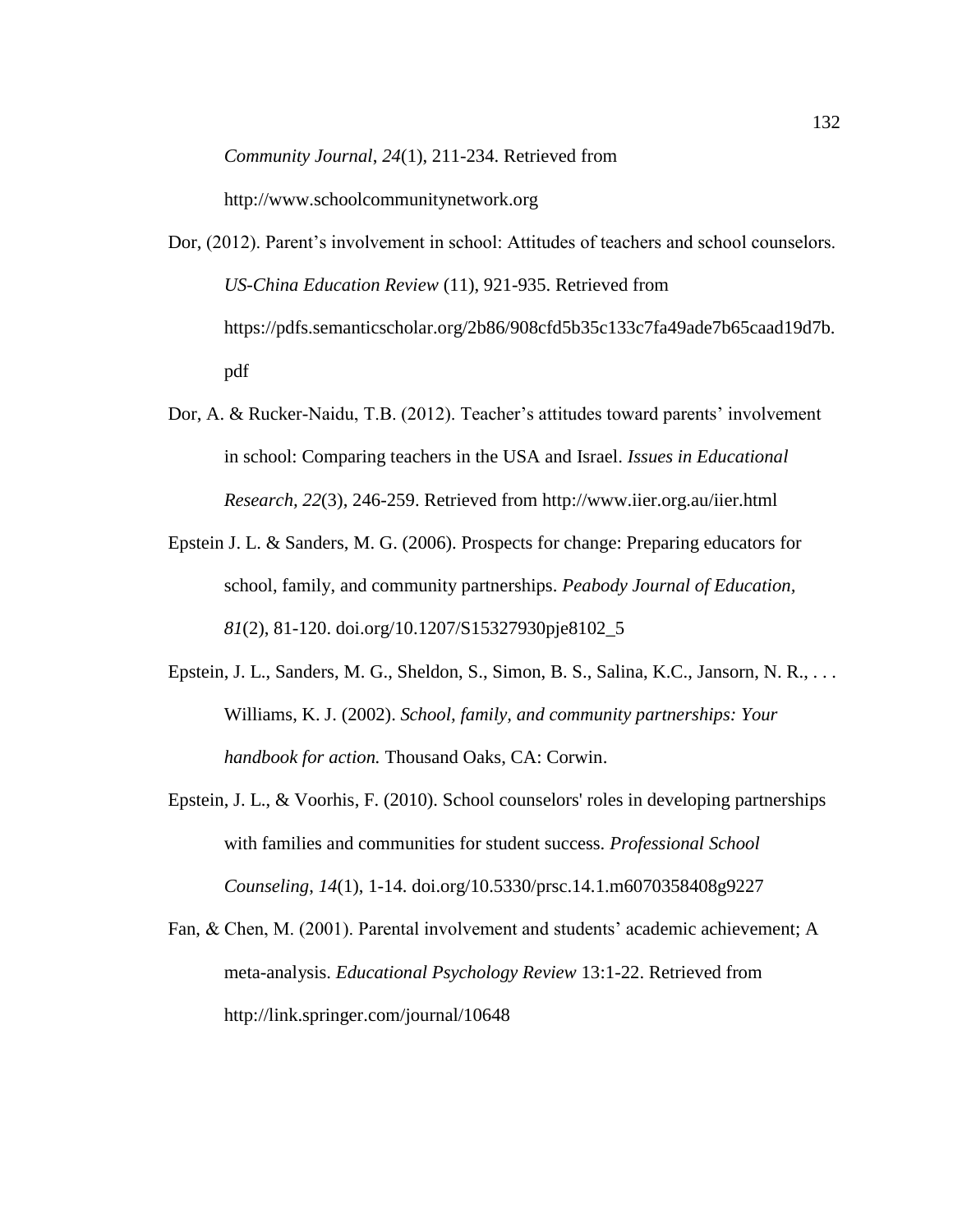- Ferrara, M. M. (2015). Parent involvement facilitators: Unlocking social capital wealth. *School Community Journal*, *25*(1), 29-51. Retrieved from http://www.schoolcommunitynetwork.org
- Ferrara, M. M., & Ferrara, P. J. (2005). Parents as partners. *Clearing House*, *79*(2), 77- 81. [doi.org/10.3200/TCHS.79.2.77-82](http://dx.doi.org/10.3200/TCHS.79.2.77-82)
- Flanigan, C. (2005). Partnering with parents and communities, are preservice teachers adequately prepared? *Harvard Family Research Project*, 2-12 Retrieved from www.hfrp.org
- Frankfort-Nachimas, C. & Nachimas, D. (2013). *Research methods in the social sciences*. New York, NY: Worth Publications.
- Galloway, E. P., & Lesaux, N. K. (2014). Leader, teacher, diagnostician, colleague, and change agent. *Reading Teacher*, *67*(7), 517-526. doi:10.1002/trtr.1251
- Goldkind, L., & Farmer, G. (2013). The enduring influence of school size and school climate on parents' engagement in the school community. *School Community Journal*, *23*(1), 223-244. Retrieved from

http://www.schoolcommunitynetwork.org

- Haines, S. J., Gross, J. S., Blue-Banning, M., Francis, G. L., & Turnbull, A. P. (2015). Fostering family–school and community–school partnerships in inclusive schools. *Research and Practice for Persons with Severe Disabilities*, *40*(3), 227-239. doi:10.1177/1540796915594141
- Hindman, A., Skibbe, L., & Morrison, F. (2013). Teacher outreach to families across the transition to school: An examination of teachers' practices and their unique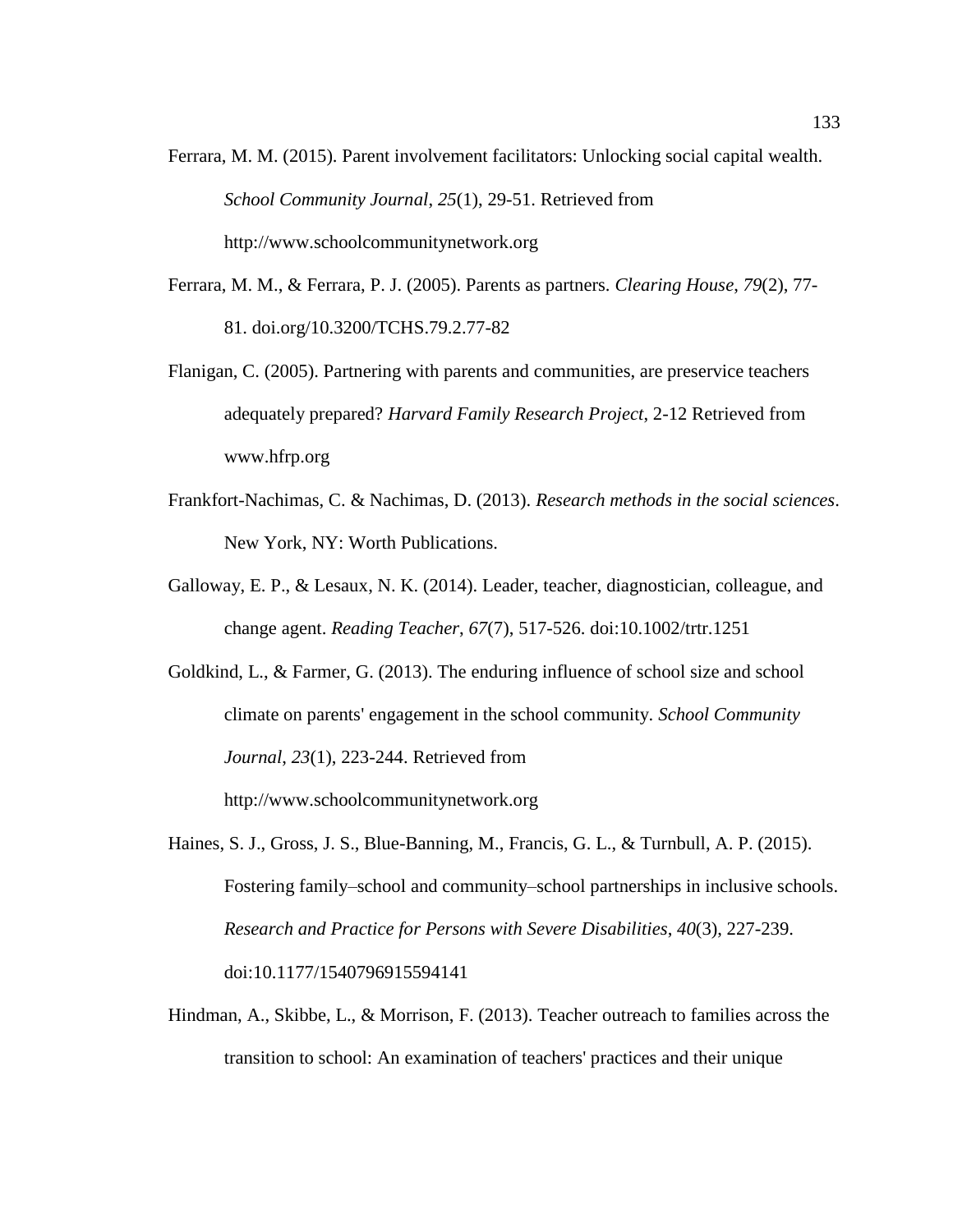contributions to children's early academic outcomes. *Early Childhood Education Journal*, *41*(5), 391-399. doi:10.1007/s10643-010-0410-4

- Hornby, G. & Witte, C. (2010). Parent involvement in inclusive primary schools in New Zealand: Implications for improving practice and for teacher education. *International Journal of Whole Schooling, 6*(1), 27-37. Retrieved from www.ebscohost.com
- Hosp, J. L., & Suchey, N. (2014). Reading Assessment: Reading Fluency, Reading Fluently, and Comprehension--Commentary on the Special Topic. *School Psychology Review*, *43*(1), 59-68. Retrieved from http://naspjournals.org/loi/spsr
- Husserl, E. (1913) The thesis of the natural standpoint of suspension. 68-97. *Phenomonolgy.*
- Karabay, A., Kayiran, B. K., & Işik, D. (2015). The investigation of pre-service teachers' perceptions about critical reading self-efficacy. *Eurasian Journal of Educational Research*, (59), 227-246. [doi.org/10.14689/ejer.2015.59.13](http://dx.doi.org/10.14689/ejer.2015.59.13)
- Kennedy, M. (2010). No easy decisions. *American School & University*, *83*(4), 18-22. Retrieved from http://asumag.com/
- Lareau, A., & Muñoz, V. (2012). "You're Not Going to Call the Shots": Structural conflicts between the principal and the PTO at a suburban public elementary School. *Sociology of Education*, *85*(3), 201-218. doi:10.1177/0038040711435855
- Lemmer, E. (2011). Making it happen: A grounded theory study of inservice teacher training for parent involvement in schools. *Education as Change*, *15*(1), 95-106. doi:10.1080/16823206.2011.575050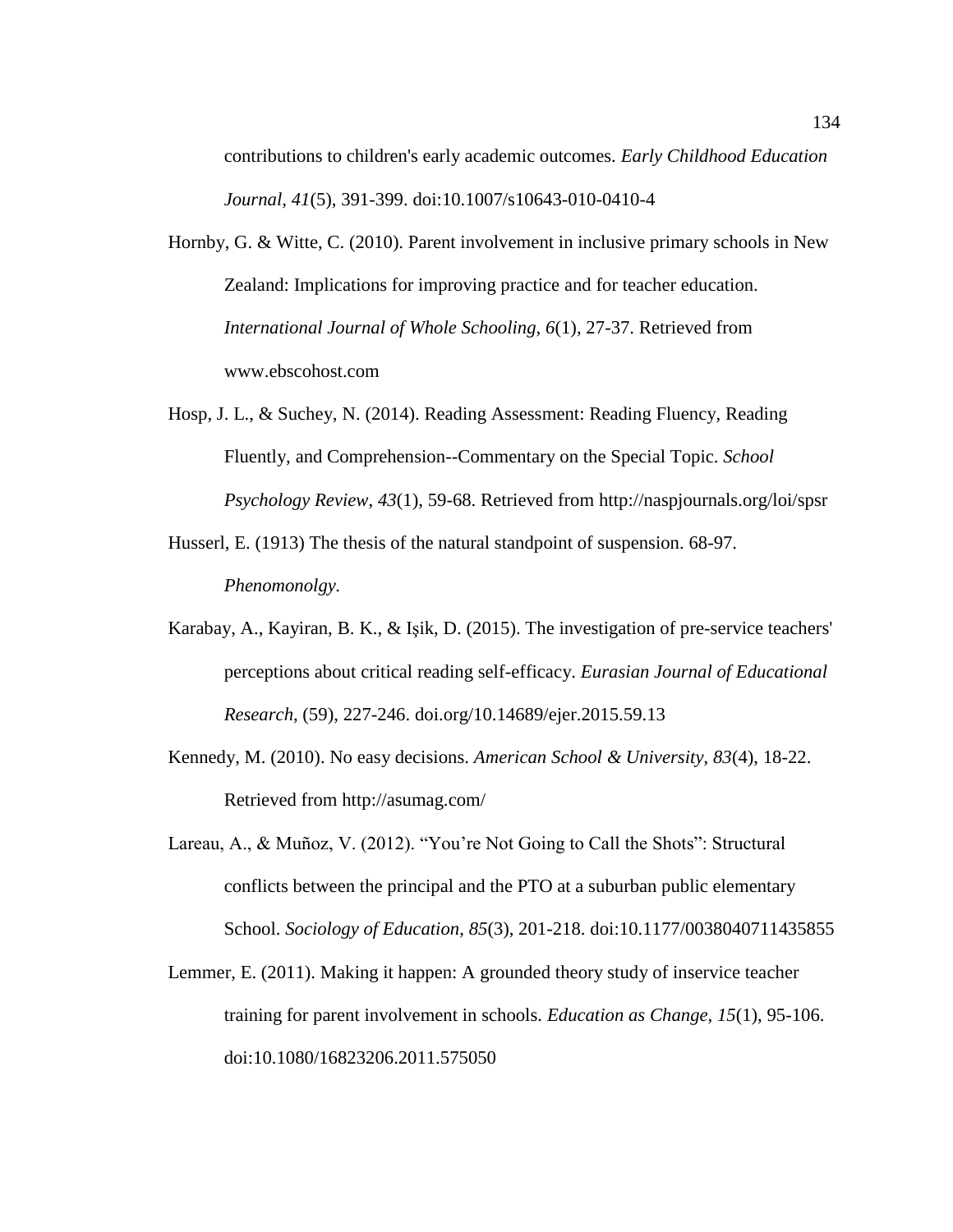Lindberg, Nihal (Ahioglu) E. (2014). Final Year Faculty of Education Students' Views Concerning Parent Involvement. *Educational Sciences: Theory & Practice*, *14*(5), 1352-1361. doi:10.12738/estp.2014.4.1920

Liu, F., Black, E., Algina, J., Cavanaugh, C., & Dawson, K. (2010). The validation of one parental involvement measurement in virtual schooling. *Journal of Interactive Online Learning*, *9*(2), 105-132. Retrieved from [http://www.ncolr.org/j](http://www.ncolr.org/)iol/issues/pdf/9.2.2.pdf

- Maharaj, N. (2016). Using field notes to facilitate critical reflection. *Reflective Practice*, *17*(2), 114-124. doi:10.1080/14623943.2015.1134472
- Malone, D. (2015). Culture: A Potential challenge for parental involvement in schools. *Delta Kappa Gamma Bulletin*, *82*(1), 14-18. Retrieved from http://www.dkg.org/
- Marinak, B. A. (2013). Courageous reading instruction: The effects of an elementary motivation intervention. *Journal of Educational Research*, *106*(1), 39-48. doi:10.1080/00220671.2012.658455
- Maxwell, J. (2013). *Qualitative research design.* Thousand Oaks, CA: Sage Publications.
- McLaughlin, M. (2012). Reading comprehension: What every teacher needs to know. *Reading Teacher*, *65*(7), 432-440. doi:10.1002/TRTR.01064
- Merritt, R. D. (2015). Volunteer teaching opportunities. *Volunteer Teaching Opportunities–Research Starters Education*, 1. Retrieved from https://www.ebscohost.com/
- Miles, M.B., & Huberman, M. (1994). *Qualitative data analysis: An expanded sourcebook* (2nd ed.). London, United Kingdom: Sage Publications.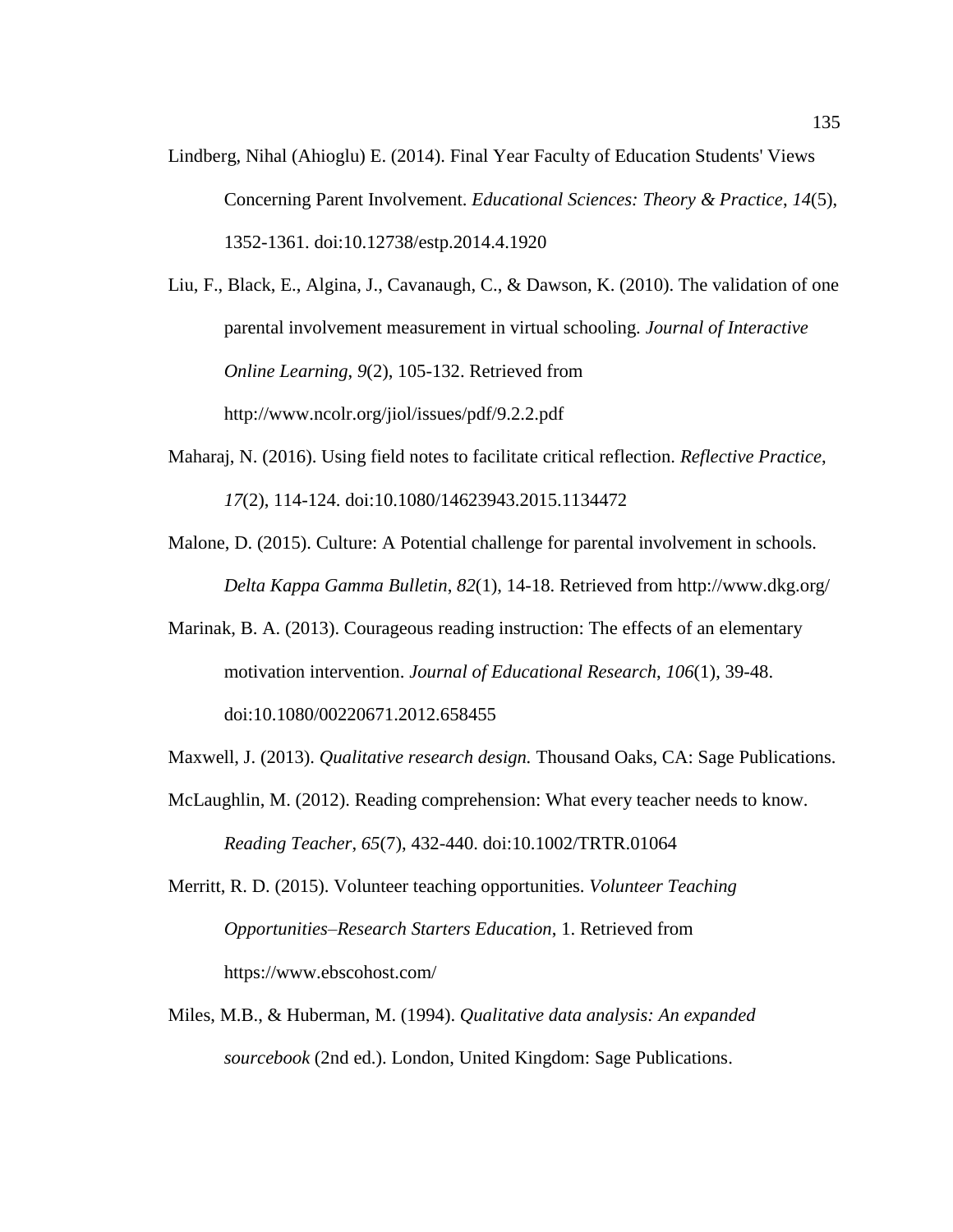- Miles, M., Huberman, A., Saldana, J. (2014). *Qualitative data analysis a methods sourcebook.* Thousand Oaks, CA: Sage Publications.
- Morrison, J. W., Storey, P., & Zhang, C. (2011). Accessible family involvement in early childhood programs. *Dimensions of Early Childhood*, *39*(3), 21-26. Retrieved from http://www.southernearlychildhood.org/
- Moustakas, C. (1994). Phenomenological Research Models. Thousand Oaks, CA. Sage Publications. [doi.org/10.4135/9781412995658](http://dx.doi.org/10.4135/9781412995658)

National Center for Educational Statistics. (2016). Retrieved from http://nces.ed.gov/

- National Assessment of Educational Progress Data Explorer. (2016) Retrieved from http://nces.ed.gov/nationsreportcard/
- Núñez, J., Suárez, N., Rosário, P., Vallejo, G., Valle, A., & Epstein, J. (2014). Relationships between perceived parental involvement in homework, student homework behaviors, and academic achievement: differences among elementary, junior high, and high school students. *Metacognition and Learning, 10*, 375-406. doi:10.1007/s11409-015-9135-5
- Patton, M. (2015). *Qualitative research and evaluation methods* (4th ed.). Los Angeles, CA. Sage Publications.
- Peterson, P. E., & Ackerman, M. (2015). States raise proficiency standards in math and reading. *Education Next*, *15*(3), 16-21. Retrieved from http://educationnext.org/
- Pittman, P., & Honchell, B. (2014). Literature discussion: Encouraging reading interest and comprehension in struggling middle school readers. *Journal of Language And*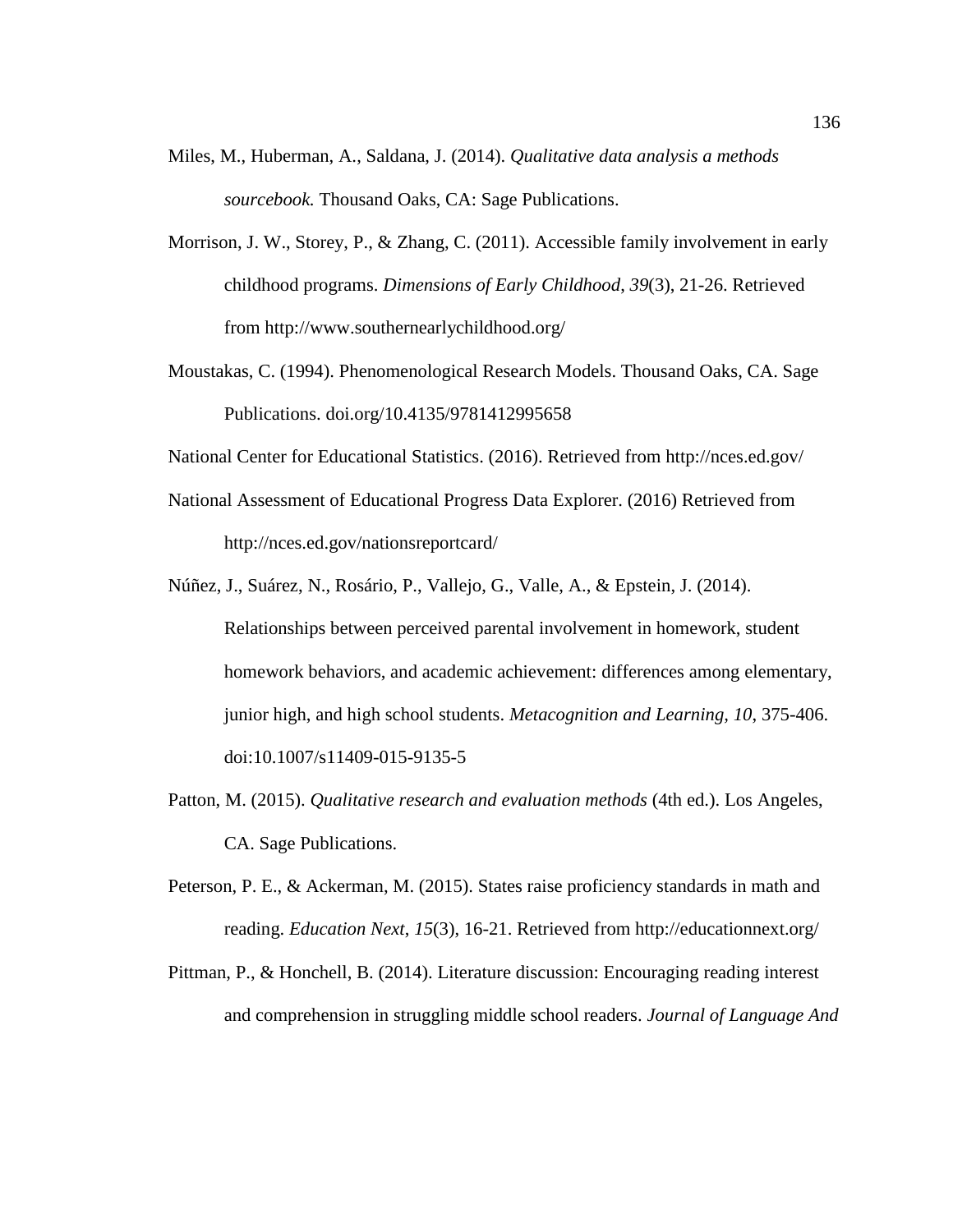*Literacy Education*, *10*(2), 118-133. Retrieved from

https://coe.uga.edu/publications/journal-language-literacy-education

- Radzi, F., Razak, M., & Sukor, N. (2010). Parental involvement in school to improve academic achievement: Primary teachers' views. *International Journal of Learning*, *17*(9), 259-270. Retrieved from http://www.ijlter.org/index.php/ijlter
- Reece, C. A., Staudt, M., & Ogle, A. (2013). Lessons learned from a neighborhood-based collaboration to increase parent engagement. *School Community Journal*, *23*(2), 207-225. Retrieved from http://www.schoolcommunitynetwork.org
- Reglin, G., Cameron, H., & Losike-Sedimo, N. (2012). Effects of a parent support reading intervention on seventh-grade at-risk students reading comprehension scores. *Reading Improvement*, *49*(1), 17-27. Retrieved from http://www.projectinnovation.com/reading-improvement.html
- Rintaningrum, R. (2009). An analysis of fifth grade reading literacy achievement at the student level in South Australian government schools. *International Journal of Learning*, *16*(9), 505-525. Retrieved from http://www.ijlter.org/index.php/ijlter
- Robb, L. (2013). New angles on differentiating reading instruction: Five best practices that deserve a new chapter in the Common Core era. *New England Reading Association Journal*, *49*(1), 13-21. Retrieved from http://nereading.org/
- Sabatini, J. P., O'Reilly, T., Halderman, L. K., & Bruce, K. (2014). Integrating scenariobased and component reading skill measures to understand the reading behavior of struggling readers. *Learning Disabilities Research & Practice (Wiley-Blackwell)*, *29*(1), 36-43. doi:10.1111/ldrp.12028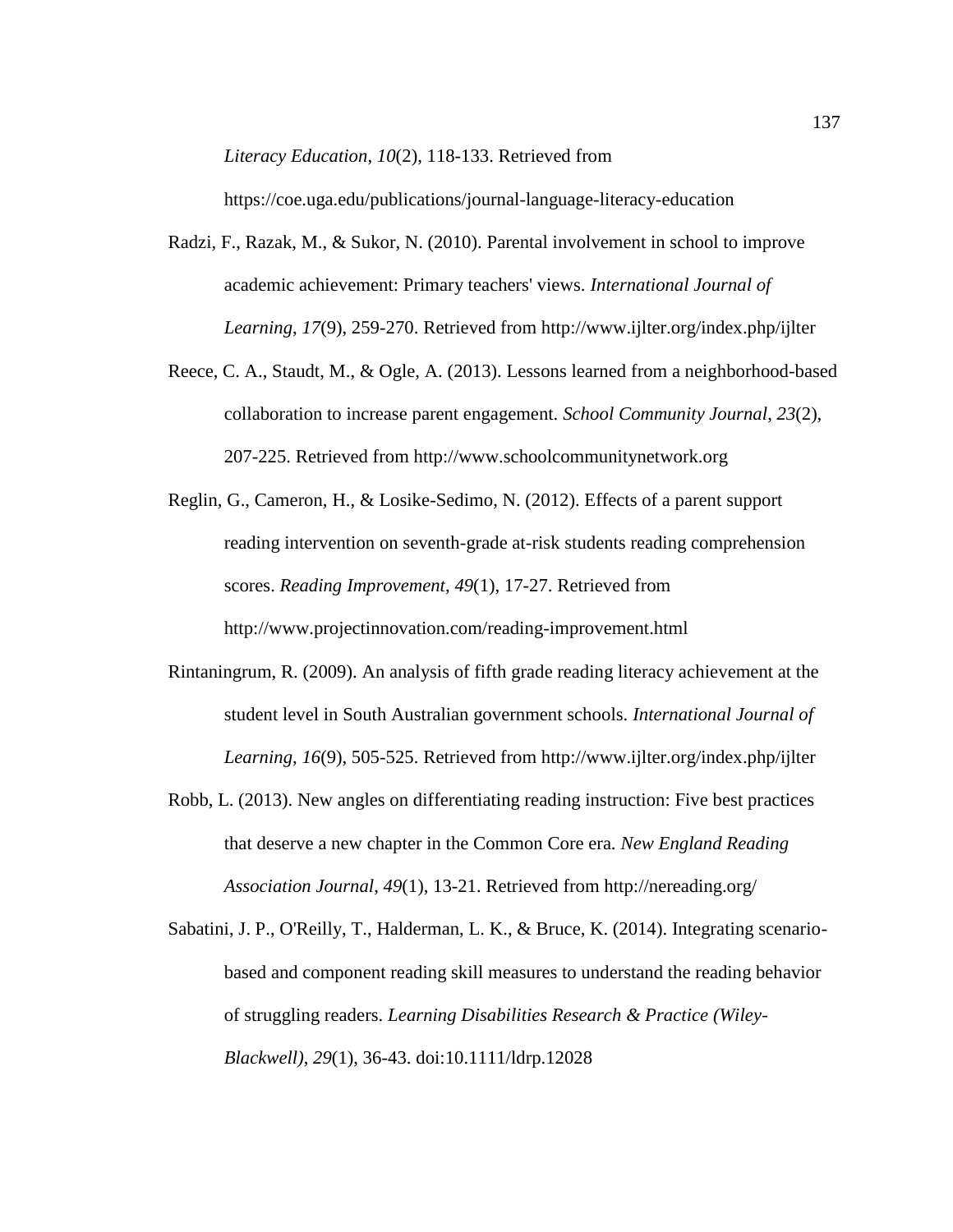- Sabol, T. J., & Chase-Lansdale, P. L. (2015). The influence of low-income children's participation in Head Start on their parents' education and employment. *Journal of Policy Analysis & Management*, *34*(1), 136-161. doi:10.1002/pam.21799
- Sargent, S., Smith, M., Hill, N., Morrison, S., & Stephen, B. (2010). What's old is new again: Is the foundation of comprehension instruction still solid? *College Reading Association Yearbook*, (31), 361-373. Retrieved from www.ebscohost.com
- Schwartz, R. M., Schmitt, M. C., & Lose, M. K. (2012). Effects of the student-teacher ratio in response to intervention approaches. *Elementary School Journal*, *112*(4), 547-567. [doi.org/10.1086/664490](http://dx.doi.org/10.1086/664490)
- Semke, C. & Sheridan, S. (2012). Family-School connections in rural educational settings: A systematic review of the empirical literature. *School Community Journal, 22*(1), 21-45. Retrieved from http://www.schoolcommunitynetwork.org
- Sheldon, S. B., Epstein, J. L., & Galindo, C. L. (2010). Not just numbers: Creating a partnership climate to improve math proficiency in schools. *Leadership & Policy in Schools*, *9*(1), 27-48. doi:10.1080/15700760802702548
- Shu-Yuan, L., Isernhagen, J., Scherz, S., & Denner, P. R. (2014). Rural educator perceptions of parent involvement in public schools: Perspectives from Three States. *Rural Educator*, *36*(1), 40-56. Retrieved from http://www.nrea.net/index.cfm?pID=7925
- Skibbe, L. E., Bindman, S. W., Hindman, A. H., Aram, D., & Morrison, F. J. (2013). Longitudinal relations between parental writing support and preschoolers'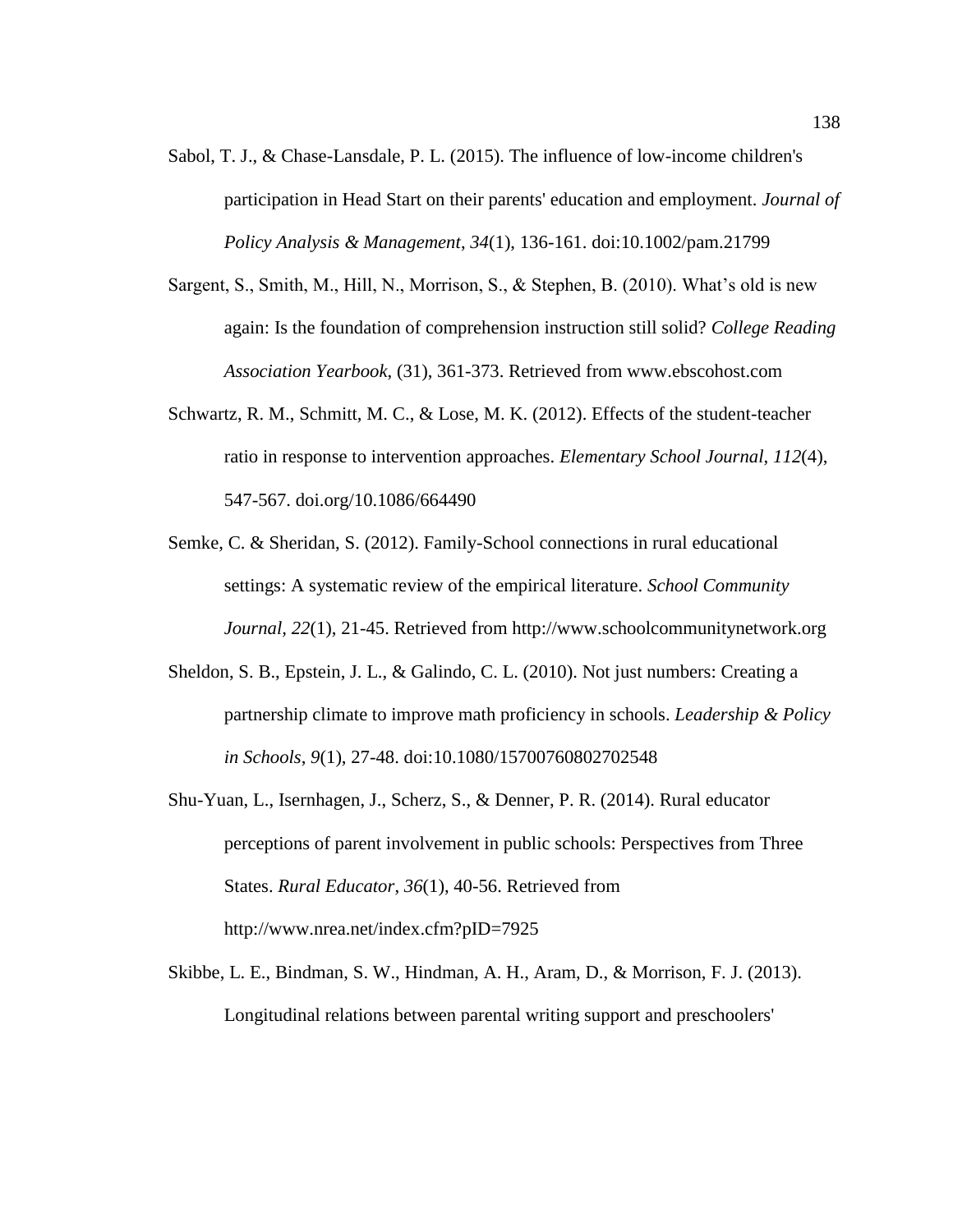language and literacy skills. *Reading Research Quarterly*, *48*(4), 387-401. doi:10.1002/rrq.55

- Smith, J., Wohlstetter, P., Kuzin, C.A., & De Pedro, K.D. (2011). Parent involvement in urban charter schools: New strategies for increasing participation. *School Community Journal, 21*(1), 71-94. Retrieved from https://files.eric.ed.gov/fulltext/EJ932201.pdf
- Spencer, T. D., Kajian, M., Petersen, D. B., & Bilyk, N. (2013). Effects of an Individualized Narrative Intervention on Children's Storytelling and Comprehension Skills. *Journal of Early Intervention*, *35*(3), 243-269. doi:10.1177/1053815114540002
- Suggate, S. P. (2010). Why what we teach depends on when: Grade and reading intervention modality moderate effect size. *Developmental Psychology*, *46*(6), 1556-1579. doi:10.1037/a0020612
- Taub, G., & Benson, N. (2013) Identifying the effects of specific CHC factors on college students' reading comprehension. *International Journal for the Scholarship of Teaching and Learning*, *7*(2), 1-13. [doi.org/10.20429/ijsotl.2013.070210](http://dx.doi.org/10.20429/ijsotl.2013.070210)
- Tekin, A. (2011). Parent involvement revisited: Background, theories, and models. *International Journal of Applied Educational Studies*, *10*(2), 1-13. Retrieved from: [http://www.questia.com](http://www.questia.com/)
- Thomas, E., & Magilvy, J. K. (2011). Qualitative rigor or research validity in qualitative research. *Journal for Specialists In Pediatric Nursing*, *16*(2), 151-155. doi:10.1111/j.1744-6155.2011.00283.x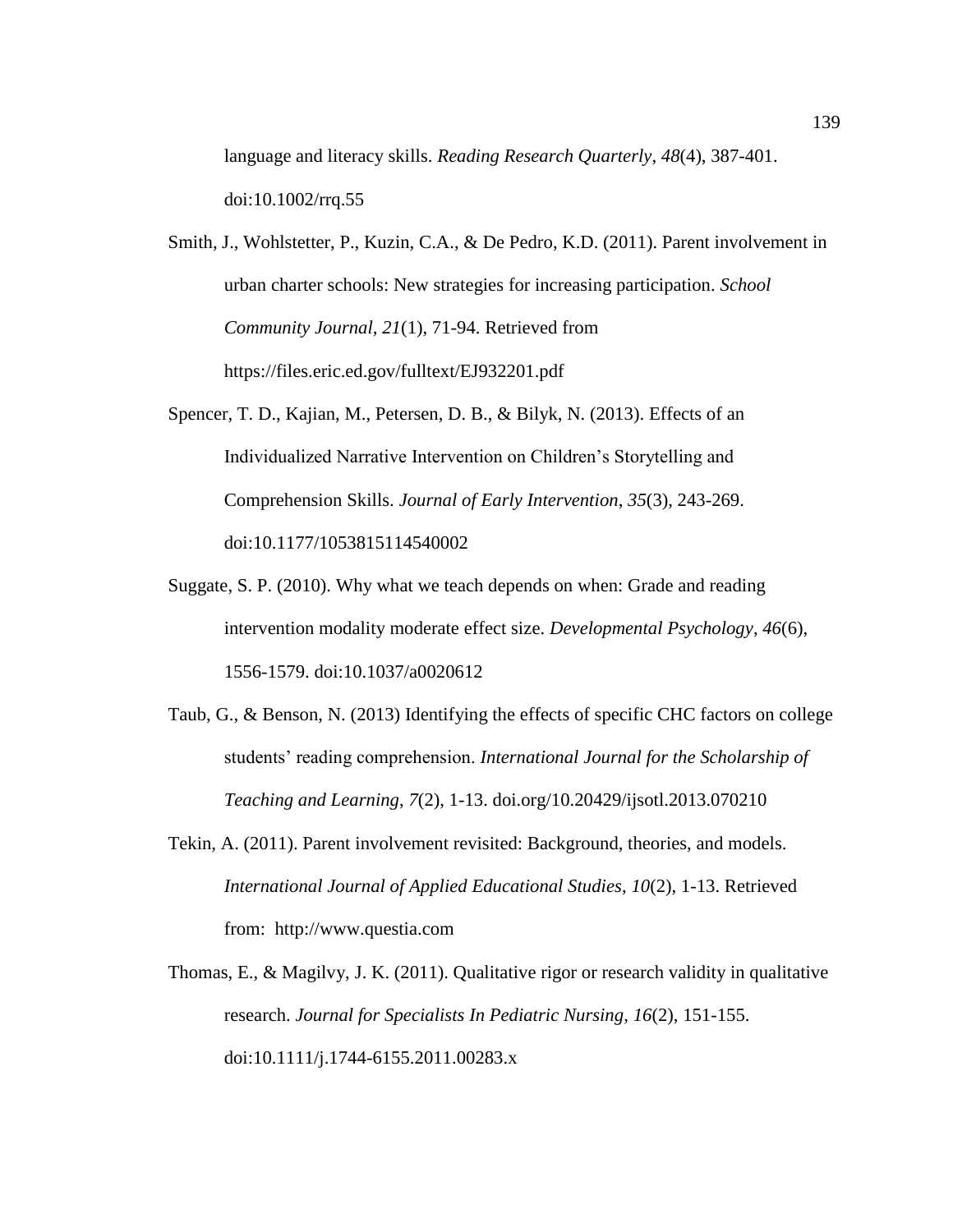- Tindal, G. g., Nese, J. T., Farley, D., Saven, J. L., & Elliott, S. N. (2016). Documenting reading achievement and growth for students taking alternate assessments. *Exceptional Children*, *82*(3), 321-336. doi:10.1177/0014402915585492
- Torrez, J. E. (2014). "Teachers should be like us!" Bridging migrant communities to rural Michigan classrooms. *Multicultural Education*, *21*(3-4), 39-44. Retrieved from http://ijme-journal.org/index.php/ijme
- Tracey, D., Hornery, S., Seaton, M., Craven, R. G., & Yeung, A. S. (2014). Volunteers supporting children with reading difficulties in schools: Motives and rewards. *School Community Journal*, *24*(1), 49-68. Retrieved from http://www.schoolcommunitynetwork.org
- Trump, K. S. (2010). Keeping Schools Safe during Tight Budget Times. *District Administration*, *46*(8), 56-60. Retrieved from https://www.districtadministration.com/
- Ulmer, C., Truett, C., & Matzen, N. (2010). Dynamic Partnerships to Improve Reading Scores. *Library Media Connection*, *28*(5), 18-19. Retrieved from http://www.abcclio.com/LibrariesUnlimited.aspx
- Valls, R., & Kyriakides, L. (2013). The power of interactive groups: How diversity of adults volunteering in classroom groups can promote inclusion and success for children of vulnerable minority ethnic populations. *Cambridge Journal of Education*, *43*(1), 17-33. doi:10.1080/0305764X.2012.749213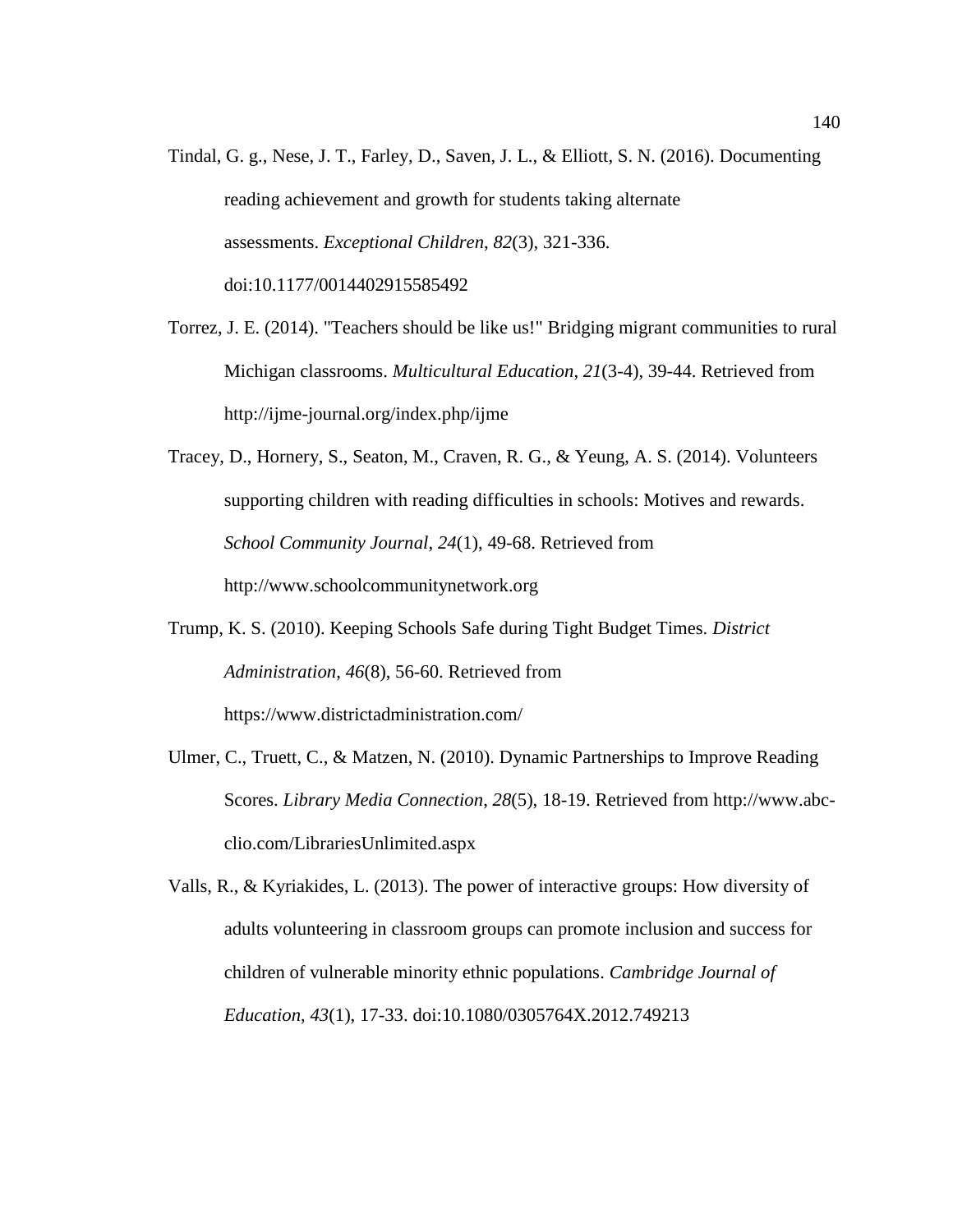- Vance, N. (2015). Joyce Epstein's school-family-community partnership model. *Joyce Epstein's School-Family-Community Partnership Model–Research Starters Education*, 1-5. Retrieved from [https://www.enotes.com/research-starters/joyce](https://www.enotes.com/research-starters/joyce-epsteins-school-family-community-partnership0)[epsteins-school-family-community-partnership](https://www.enotes.com/research-starters/joyce-epsteins-school-family-community-partnership0)
- VanScoy, A., & Evenstad, S. B. (2015). Interpretative phenomenological analysis for LIS research. *Records Management Journal*, *71*(2), 338-357. doi:10.1108/JD-09- 2013-0118
- Waanders, C., Mendez, J., & Downer, J. (2007). Parent characteristics, economic stress, and neighborhood context as predictors of parent involvement in preschool children's education. *Journal of School Psychology, 45*, 619-636. [doi.org/10.1016/j.jsp.2007.07.003](http://dx.doi.org/10.1016/j.jsp.2007.07.003)
- Wang, C. W., & Neihart, M. (2015). How do supports from parents, teachers, and peers influence academic achievement of twice-exceptional students. *Gifted Child Today*, *38*(3), 148-159. [doi.org/10.1177/1076217515583742](http://dx.doi.org/10.1177/1076217515583742)
- Woods, M. m., Paulus, T., Atkins, D. P., & Macklin, R. (2016). Advancing qualitative research using qualitative data analysis software (QDAS): Reviewing potential versus practice in published studies using ATLAS.ti and NVivo, 1994–2013. *Social Science Computer Review*, *34*(5), 597-617. doi:10.1177/0894439315596311